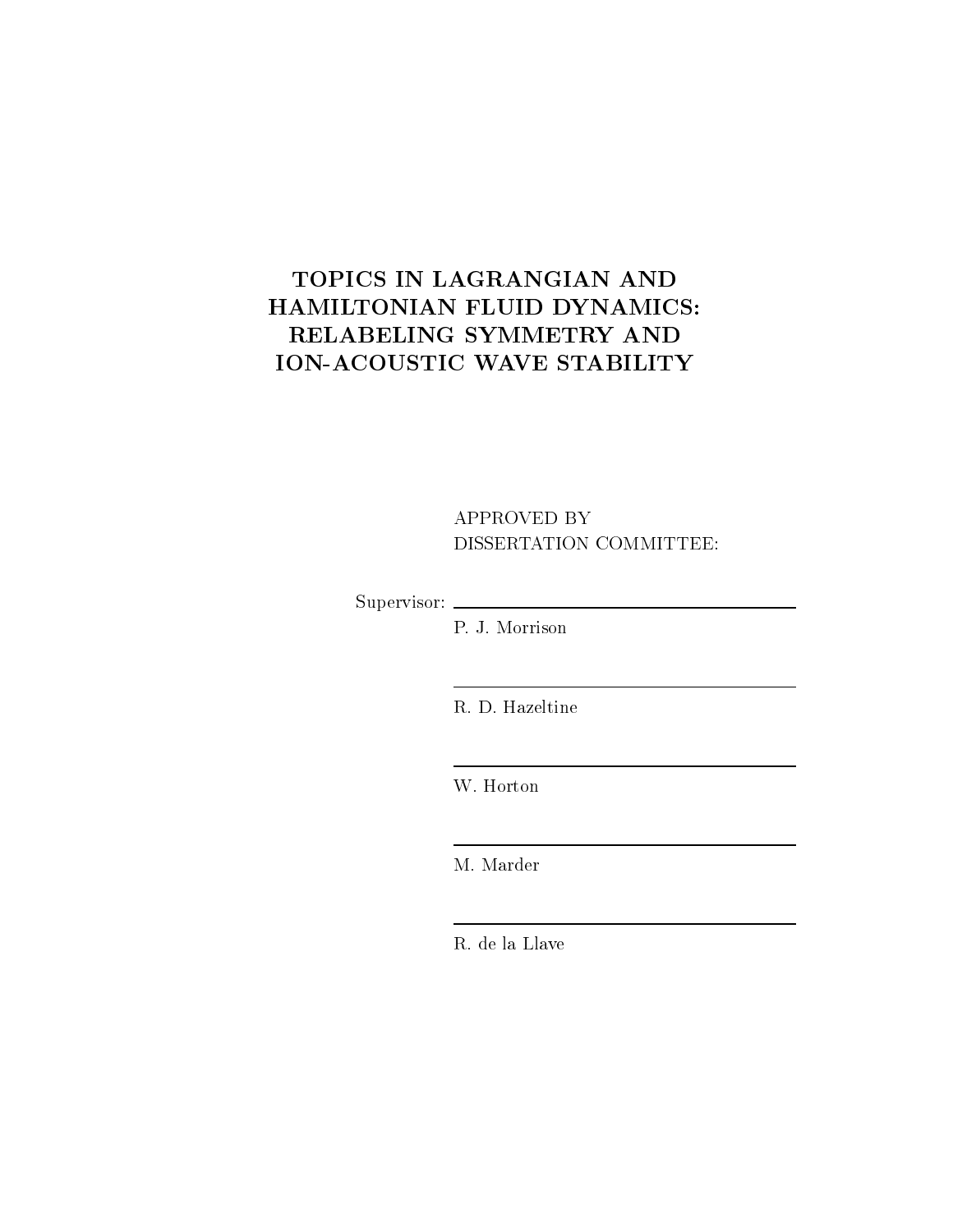This dissertation is dedicated to my mother Nalini, my grandmother Kalindi Dravid, and my wife Kathryn Olivia.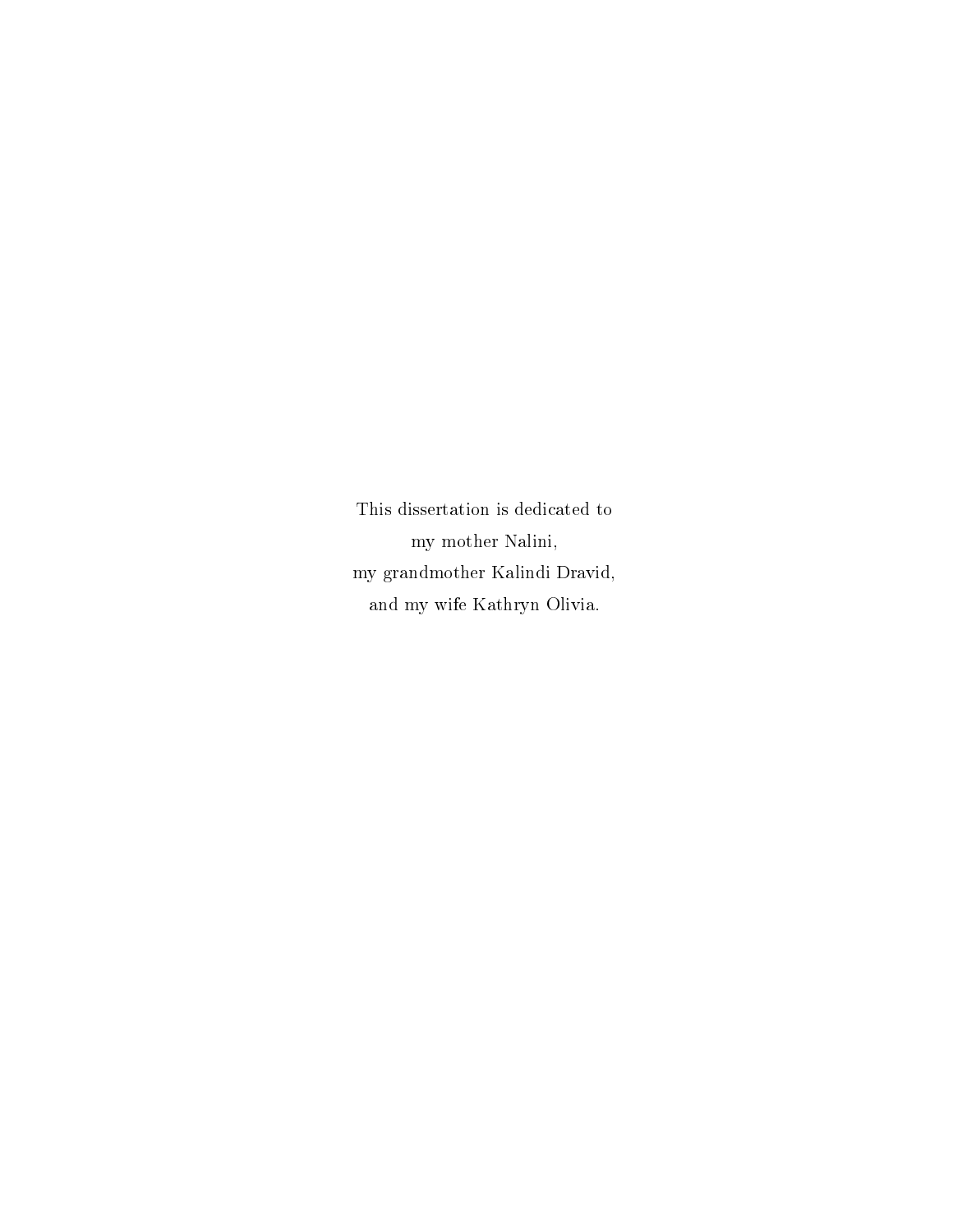Copyright by Nikhil Subhash Padhye 1998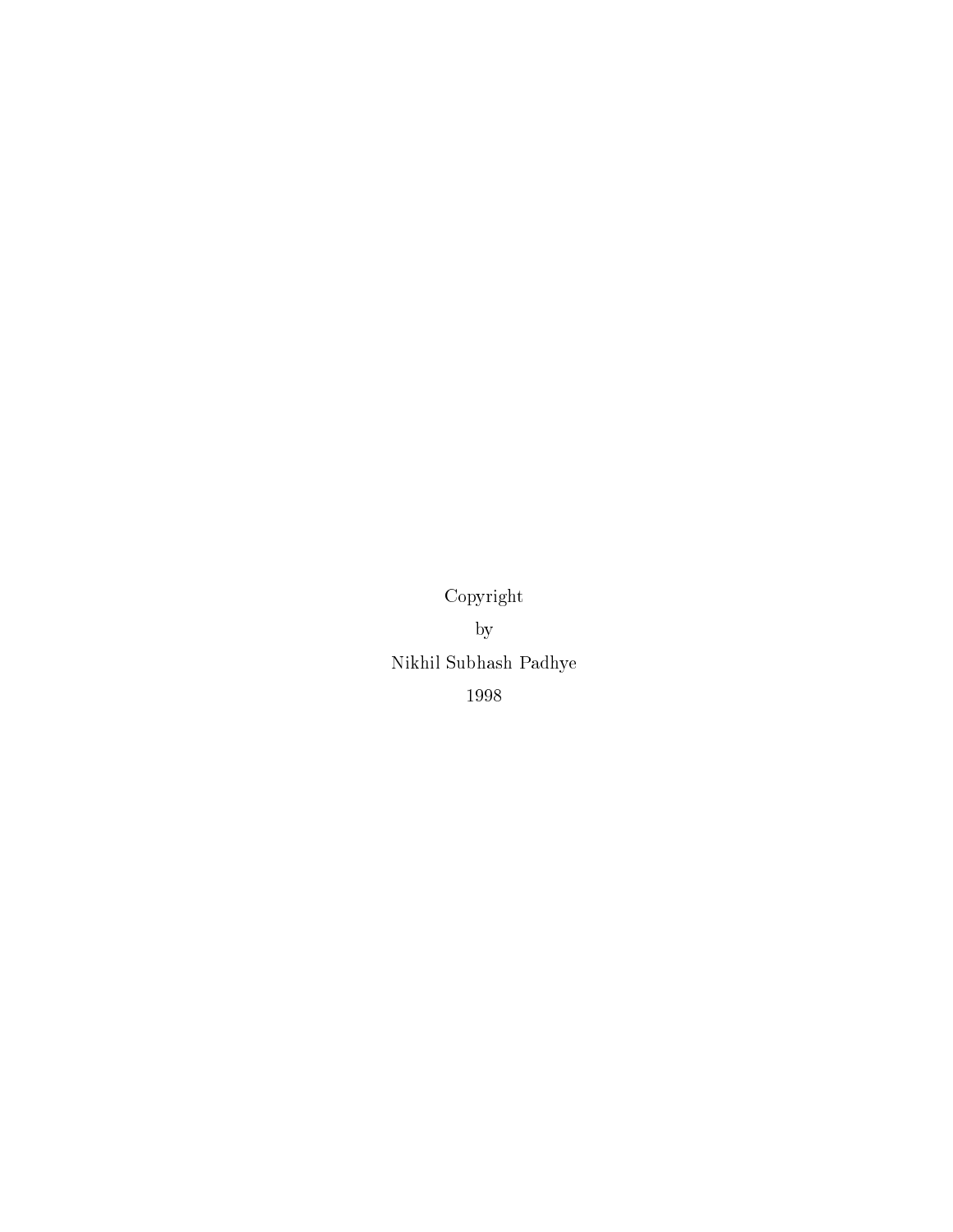## TOPICS IN LAGRANGIAN AND HAMILTONIAN FLUID DYNAMICS: RELABELING SYMMETRY AND ION-ACOUSTIC WAVE STABILITY

by

### NIKHIL SUBHASH PADHYE, B.Tech., M.A.

#### DISSERTATION

Presented to the Faculty of the Graduate School of The University of Texas at Austin in Partial Fulfillment of the Requirements for the Degree of

### DOCTOR OF PHILOSOPHY

THE UNIVERSITY OF TEXAS AT AUSTIN May 1998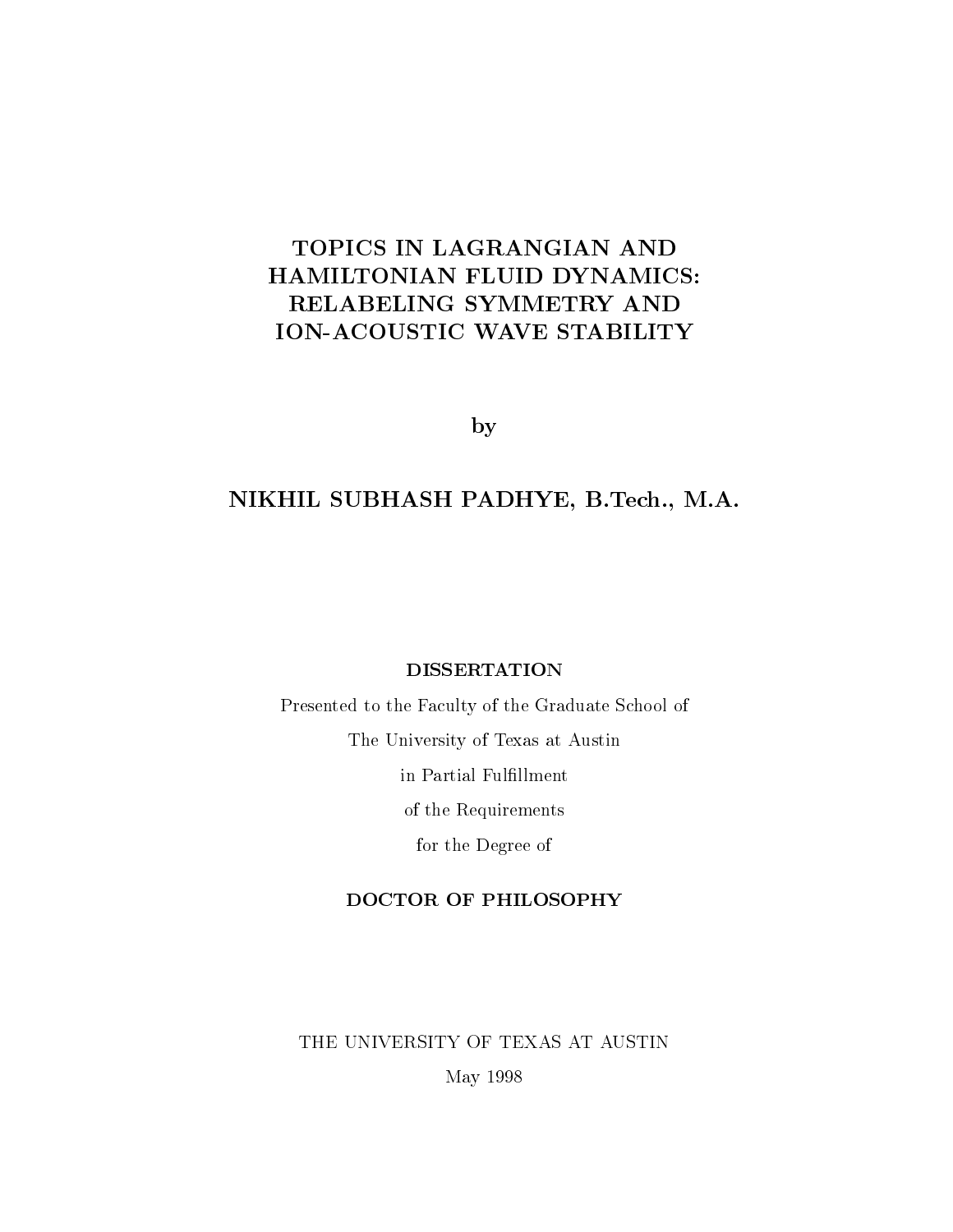# Acknowledgements

It is my pleasure to acknowledge the help I have received from several people over the last few years. Phil Morrison's support and enthusiastic guidance have made this dissertation possible, for which I owe him heartfelt gratitude. He has inspired me with his mathematical and physical acumen, has been very generous with his time, always willing to discuss problems, and patient enough to allow me to learn and develop skills at my own pace. Thanks are due to Je Candy, who assisted me in no small measure with a numerical algorithm, and whose attitude that any finite difference scheme could be coded in an afternoon was very helpful at a time when I felt pressured.

At the Institute for Fusion Studies, I appreciate the opportunity I have had to learn from active contributors to plasma physics, such as Richard Hazeltine, Wendell Horton, Boris Breizman, and Swadesh Mahajan. I also wish to thank the former two, along with Michael Marder, Phil, and Rafael de la Llave for serving on my dissertation committee. Friday afternoon group meetings have been another great source of learning. I appreciate the interaction I have had, on Fridays and other days, with Jean-Luc Thiffeault, Tom Yudichak, Chris Jones, and Evstati Evstatiev. Bernhard Rau has been more than my personal computer manual; he has also been a good friend. Thanks are also due to my office mates, Sergey Cheshkov, Robert Jones, and Edmund Yu, for always being willing to discuss any issue under the sun, including the sun. Richard Fitzpatrick has been responsible for my acquisition of a fine computer, which has proved very beneficial over the past few months, and I am thankful for it. Jim Dibble has been kind enough to fiddle with the machine, and sort out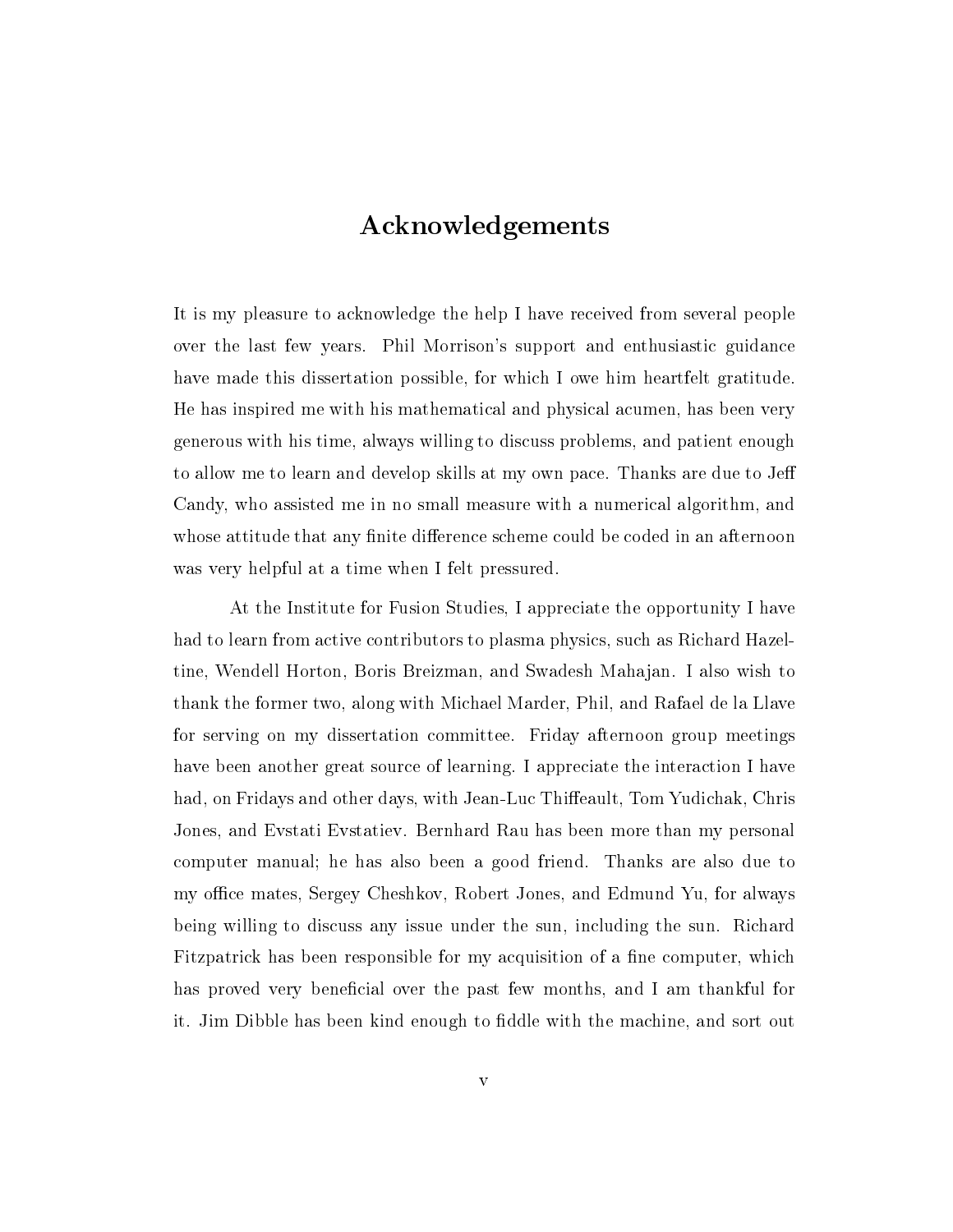problems whenever need be. Norma Kotz, Carolyn Valentine, Suzy Mitchell, Dawn East, Arlene Wendt, Phyllis Zwarich, Saralyn Stewart, Sheri Brice, have all assisted me at various times. In the past, I have also beneted from discussions with Raul Acevedo, Diego del-Castillo, Brad Shadwick, Neil Balmforth, John Bowman, and Bill Dorland.

My dissertation has been more than the study of 
uid dynamics; it has involved travelling over a large distance to a land far away, living in a different culture, and beneting from associations with a large number of people. My acknowledgements are therefore incomplete without the personal note. I am thankful to my mother, Nalini, who has always encouraged me to pursue my desires. I would not be writing this today if it were not for her support and sacrifices. The same is true of my grandmother, Kalindi Dravid, who has been a great help in times of need. In the past two years, much happiness has come my way through my wife, Kathryn Olivia, whose love, support, and insights have helped boost my spirit and bring out the best in me. I am also thankful for the support provided by Nitin and Mrinalini Kagalkar, Vishwas and Malini Bapat, Vasantmadhav and Hemalata Dravid, Hugh and Grace Hay-Roe. The friendship of David Collins, Kiran Gullepalli, and Tanvi Chawla has always been a pleasure. A number of other people have made my stay in Austin, Texas, a memorable and enjoyable one: Keith and Mirian Hay-Roe, Aniruddha Joshi, Joanne Schell, Dileep Karanth, Emanuela Guano, Srinivas Jallepalli, Manju Rao, David Storek, Lokesh Duriappah, Mikal Grimes, Carmen Molina-Paris, Frances Yturri, James Munroe, Kelli Browder, Alwyn Goh, Cong Kang, Sarah Reichardt, Jennifer Miller, Ulrich Purbach.

> Nikhil Padhye Austin, Texas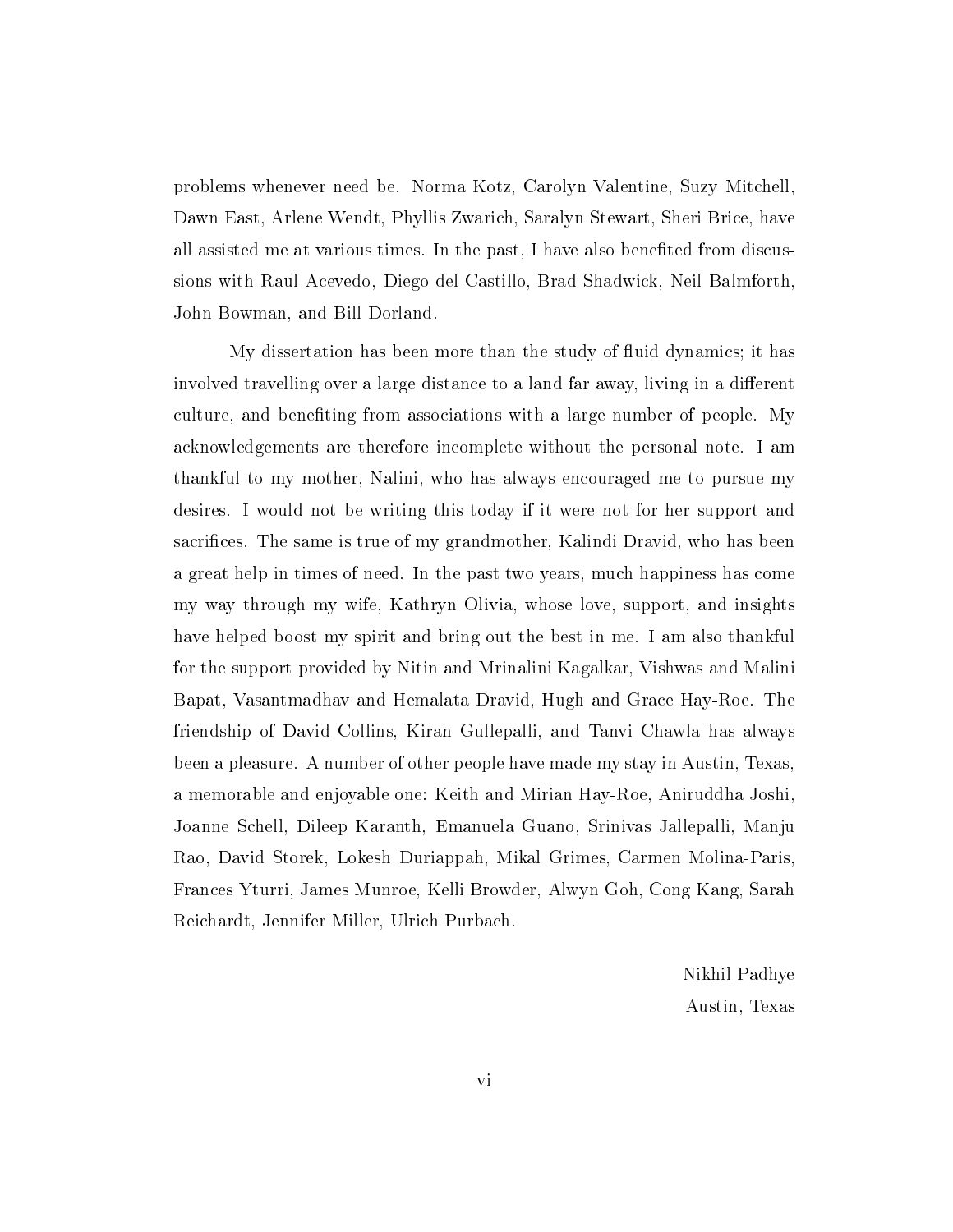# TOPICS IN LAGRANGIAN AND HAMILTONIAN FLUID DYNAMICS: RELABELING SYMMETRY AND ION-ACOUSTIC WAVE STABILITY

Publication No.

Nikhil Subhash Padhye, Ph.D. The University of Texas at Austin, 1998

Supervisor: Philip J. Morrison

Relabeling symmetries of the Lagrangian action are found for the ideal, compressible fluid and magnetohydrodynamics (MHD). These give rise to conservation laws of potential vorticity (Ertel's theorem) and helicity in the ideal fluid, cross helicity in MHD, and a conservation law for an ideal fluid with three thermodynamic variables. The symmetry that gives rise to Ertel's theorem is generated by an infinite parameter group, and leads to a generalized Bianchi identity. The existence of a more general symmetry is also shown, with dependence on time and space derivatives of the fields, and corresponds to a family of conservation laws associated with the potential vorticity. In the Hamiltonian formalism, Casimir invariants of the noncanonical formulation are directly constructed from the symmetries of the reduction map from Lagrangian to Eulerian variables. Casimir invariants of MHD include a gauge-dependent family of invariants that incorporates magnetic helicity as a special case.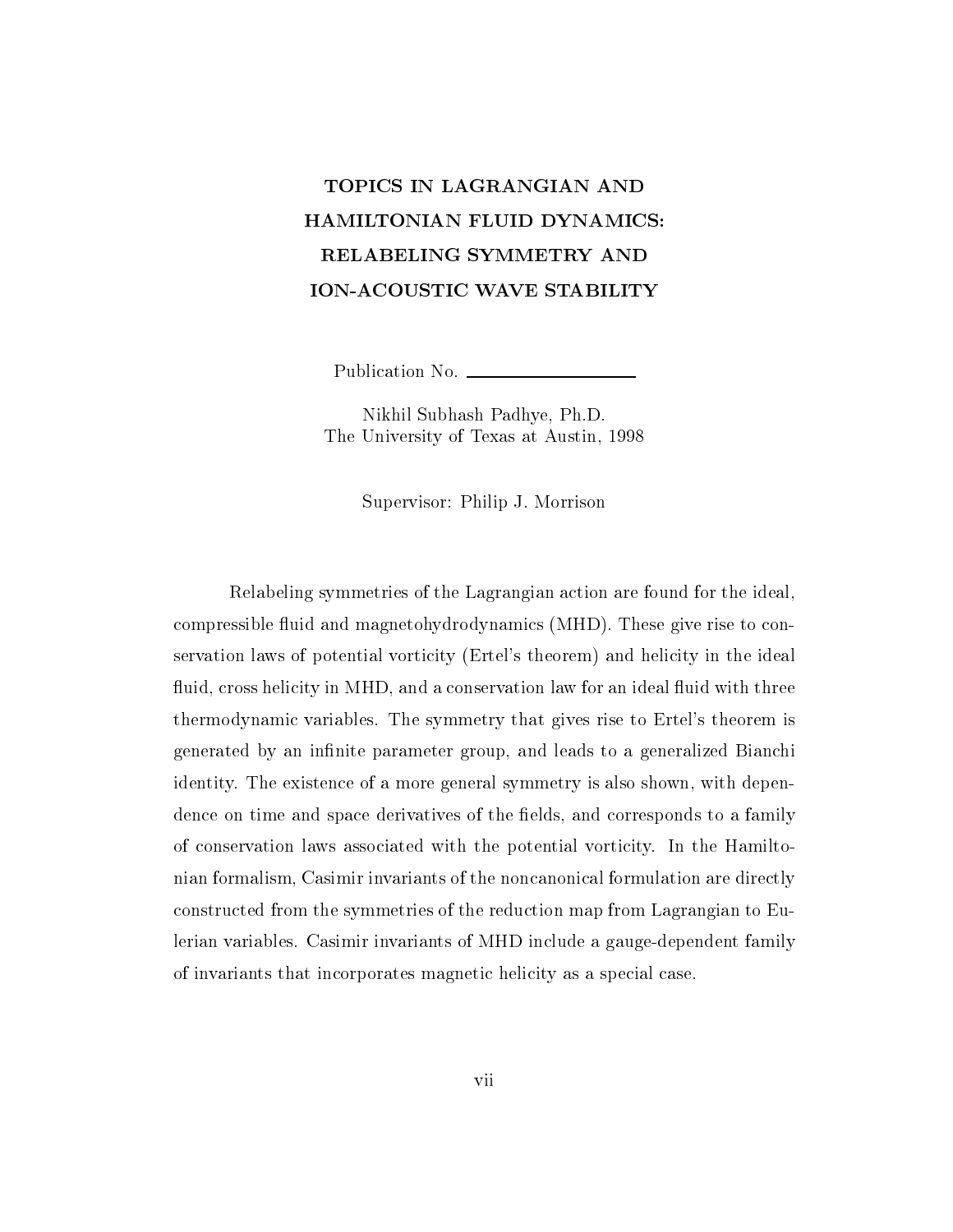Novel examples of finite dimensional, noncanonical Hamiltonian dynamics are also presented: the equations for a magnetic field line flow with a symmetry direction, and Frenet formulas that describe a curve in 3-space.

In the study of Lyapunov stability of ion-acoustic waves, existence of negative energy perturbations is found at short wavelengths. The effect of adiabatic, ionic pressure on ion-acoustic waves is investigated, leading to explicit solitary and nonlinear periodic wave solutions for the adiabatic exponent  $\gamma = 3$ . In particular, solitary waves are found to exist at any wave speed above Mach number one, without an upper cutoff speed. Negative energy perturbations are found to exist despite the addition of pressure, which prevents the establishment of Lyapunov stability; however the stability of ion-acoustic waves is established in the KdV limit, in a manner far simpler than the proof of KdV soliton stability. It is also shown that the KdV free energy (Benjamin, 1972) is recovered upon evaluating (the negative of) the ion-acoustic free energy at the critical point, in the KdV approximation.

Numerical study of an ion-acoustic solitary wave with a negative energy perturbation shows transients with increased perturbation amplitude. The localized perturbation moves to the left in the wave-frame, leaving the solitary wave peak intact, thus indicating that the wave may be stable.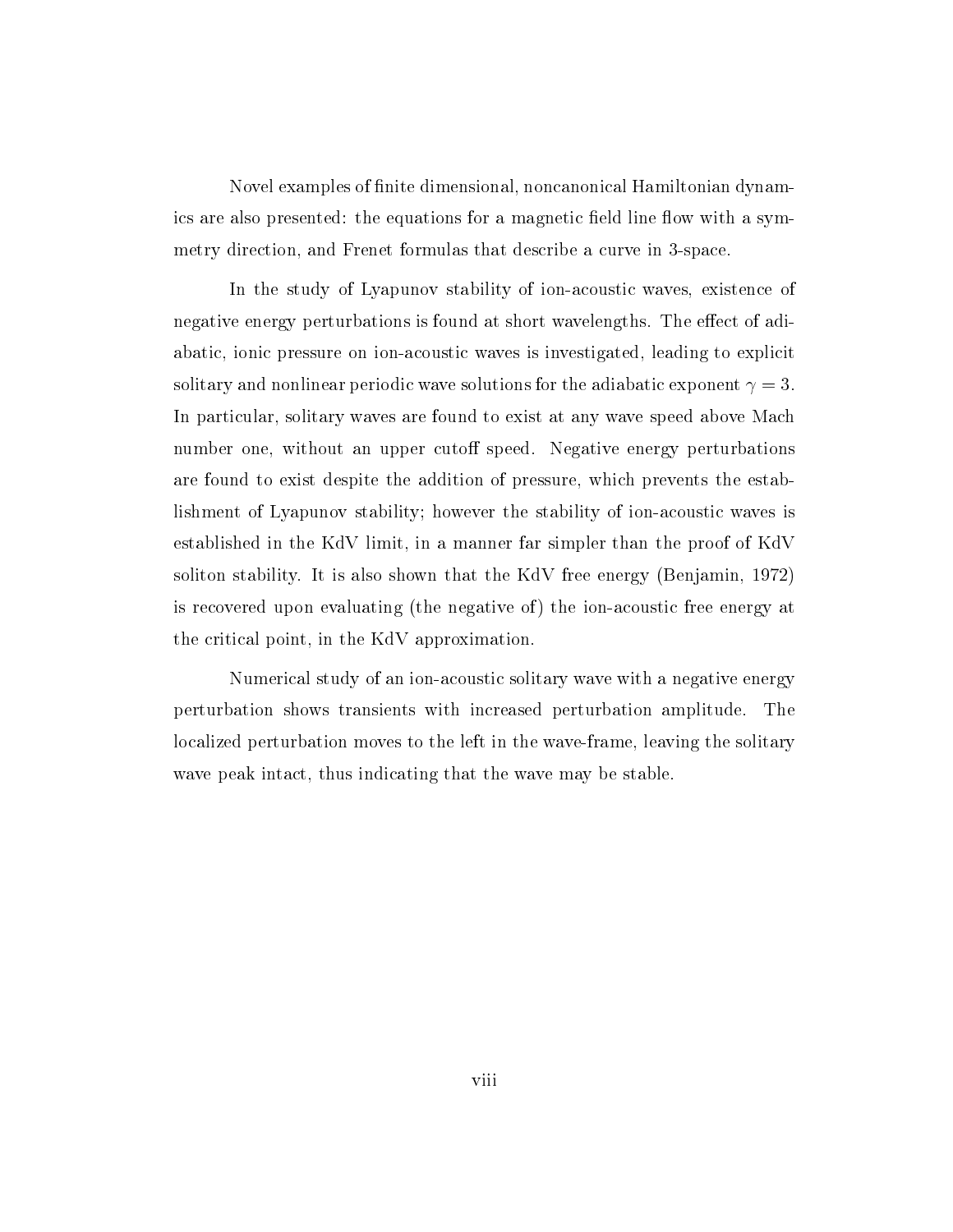# Table of Contents

| Acknowledgements                                                            | $\mathbf{v}$ |
|-----------------------------------------------------------------------------|--------------|
| Abstract                                                                    | vii          |
| Introduction<br>Chapter 1.                                                  | $\mathbf{1}$ |
| Noncanonical Hamiltonian Dynamics<br>Chapter 2.                             | 6            |
| 2.1                                                                         | 8            |
| Magnetic Field Lines with Symmetry<br>2.2                                   | 9            |
| Canonical Formulation<br>2.2.1                                              | 10           |
| Noncanonical Formulation<br>2.2.2                                           | 12           |
| Symmetries in Hydrodynamics and<br>Chapter 3.<br>Magnetohydrodynamics       | 14           |
| 3.1                                                                         | 16           |
| 3.1.1                                                                       | 19           |
| 3.1.2                                                                       | 19           |
| 3.2<br>Lagrangian Formulations of<br>Hydrodynamics and Magnetohydrodynamics | 20           |
| Relation of Eulerian to<br>3.3                                              |              |
|                                                                             | 24           |
| 3.4                                                                         | 27           |
| 3.4.1                                                                       | 27           |
| 3.4.2                                                                       | 29           |
| Angular Momentum Conservation<br>3.4.3                                      | 30           |
| 3.4.4<br>Galilean Boosts                                                    | 31           |
| 3.5                                                                         | 33           |
| Potential Vorticity Conservation in the Ideal Fluid<br>3.5.1                | 34           |
| Helicity Conservation in the Barotropic Ideal Fluid<br>3.5.2                | 41           |
| 3.5.3<br>Cross Helicity Conservation in Barotropic MHD                      | 42           |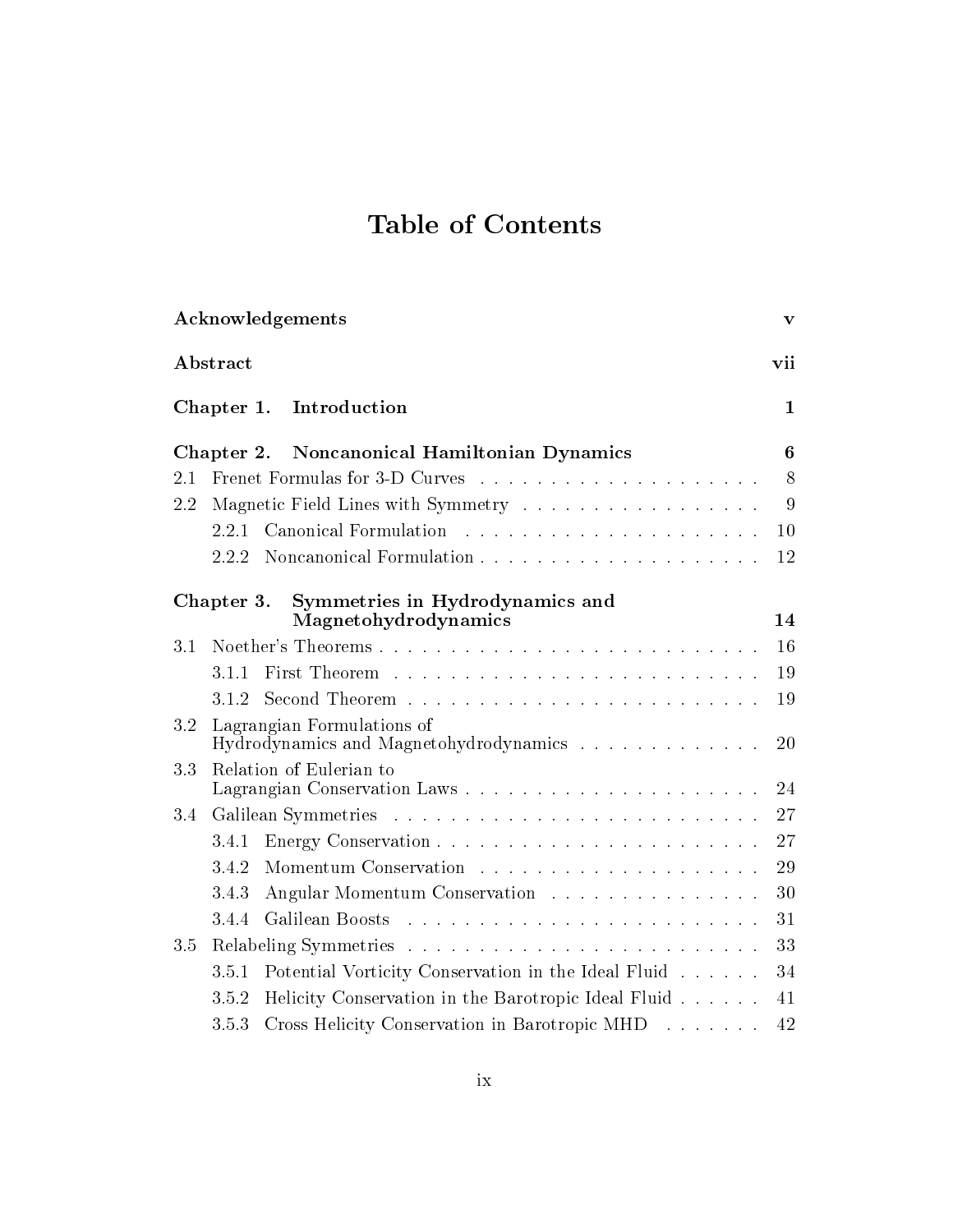|     | Ideal Fluid with an Additional Label<br>3.5.4                                                       | 43  |
|-----|-----------------------------------------------------------------------------------------------------|-----|
|     | Spontaneous Symmetry Breaking<br>3.5.5                                                              | 44  |
| 3.6 | Symmetries of the Euler-Lagrange Map                                                                | 46  |
|     | Ideal Fluid Casimir Invariants<br>3.6.1                                                             | 47  |
|     | 3.6.2                                                                                               | 51  |
|     | Chapter 4. Lyapunov Stability of Ion-Acoustic Waves                                                 | 54  |
| 4.1 |                                                                                                     | 55  |
|     | 4.1.1                                                                                               | 57  |
|     | 4.1.2                                                                                               | 58  |
|     | 4.1.3                                                                                               | 60  |
| 4.2 | Solitary and Periodic Wave Solutions                                                                | 61  |
| 4.3 |                                                                                                     | 70  |
|     | 4.3.1                                                                                               | 72  |
|     | 4.3.2                                                                                               | 87  |
| 4.4 | Ion-Acoustic Equations with Pressure                                                                | 90  |
|     | 4.4.1                                                                                               | 92  |
|     | 4.4.2                                                                                               | 92  |
| 4.5 | Solitary and Periodic Wave Solutions                                                                | 93  |
| 4.6 | Lyapunov Stability of Wave Solutions 102                                                            |     |
| 4.7 | KdV Limit of Ion-Acoustic Equations 104                                                             |     |
|     |                                                                                                     |     |
|     | Mechanism of Removal of Ion-Acoustic<br>4.7.2<br>Negative Energy Perturbations in the KdV Limit 106 |     |
|     | <b>Numerical Study of</b><br>Chapter 5.<br><b>Stability of Ion-Acoustic Waves</b>                   | 110 |
|     |                                                                                                     |     |
|     |                                                                                                     |     |
|     |                                                                                                     |     |
|     | Chapter 6. Conclusions                                                                              | 128 |
|     | Determinant Identities<br>Appendix A.                                                               | 131 |
|     | Appendix B. Free Energy Principle of Stability                                                      | 134 |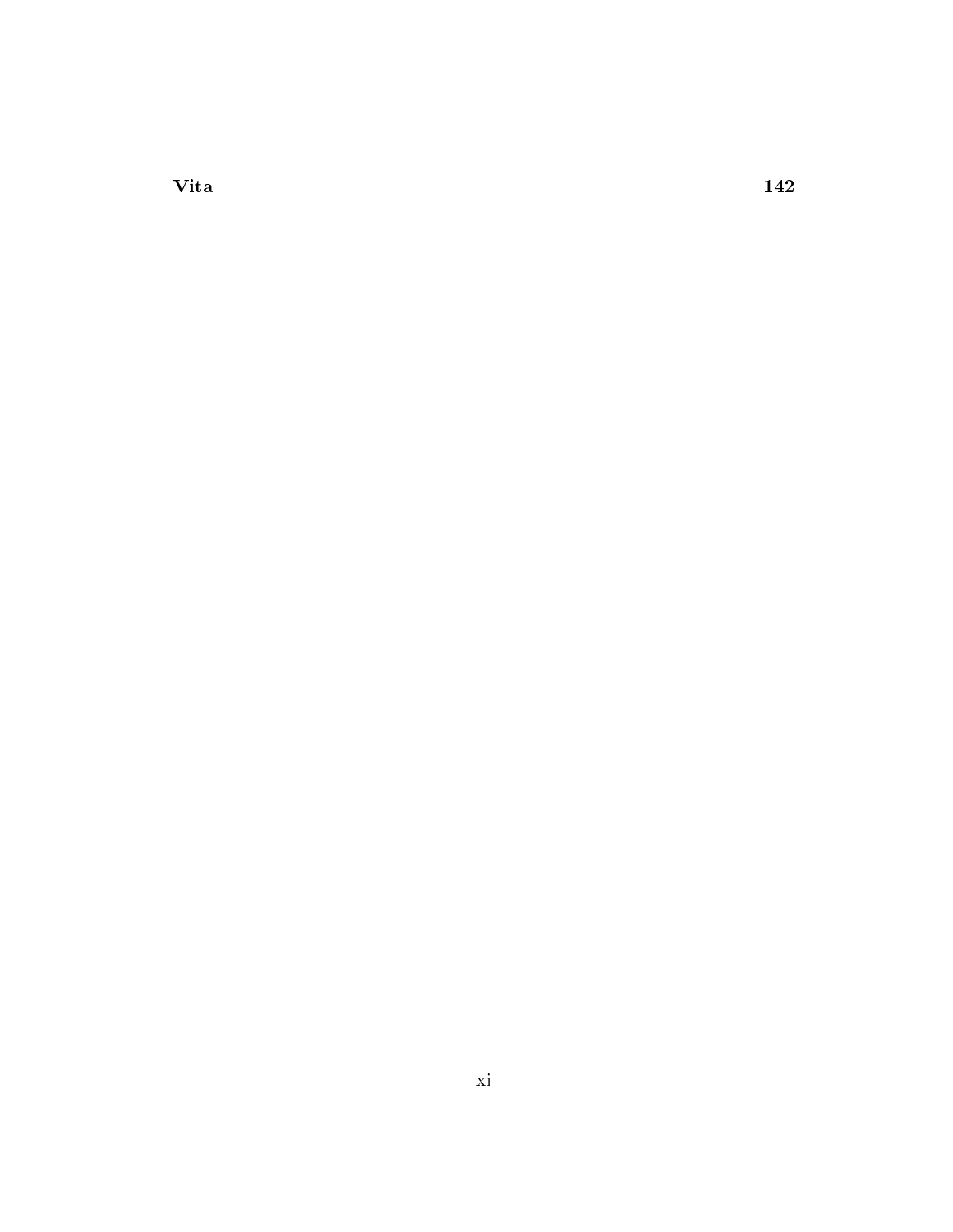# Chapter 1

### Introduction

Lagrangian and Hamiltonian formulations of physical systems provide an effective framework for the systematic study of dynamics. Lagrangian action symmetries and the study of Lyapunov stability using Dirichlet's criterion (free energy principle) are two of the most striking tools offered by analytical dynamics. This dissertation is, in essence, the application of these two techniques to problems in 
uid dynamics. The systems of interest are the ideal compressible fluid, magnetohydrodynamics (MHD), and the ion-acoustic fluid. Lagrangian action symmetries are found for the former two in Ch. 3, while the question of stability of wave solutions to the ion-acoustic fluid is addressed in Chs. 4 and 5.

Noncanonical Hamiltonian formalism is used throughout, and is briefly introduced in Ch. 2 and exemplified with the aid of two novel finite dimensional examples. The first example is that of the Frenet formulas that describe a curve in 3-space, while the second example gives the noncanonical formulation of the equations describing magnetic field line flow, when a symmetry direction exists. The ion-acoustic fluid, with and without ionic pressure, provides two examples of infinite-dimensional, noncanonical Hamiltonian structures (Morrison, 1982). which are briefly presented in  $Ch. 4$ . In  $Ch. 3$ , the noncanonical formulations of the ideal fluid and of MHD (Morrison and Greene, 1980) are utilized, but are not presented as parts of this dissertation.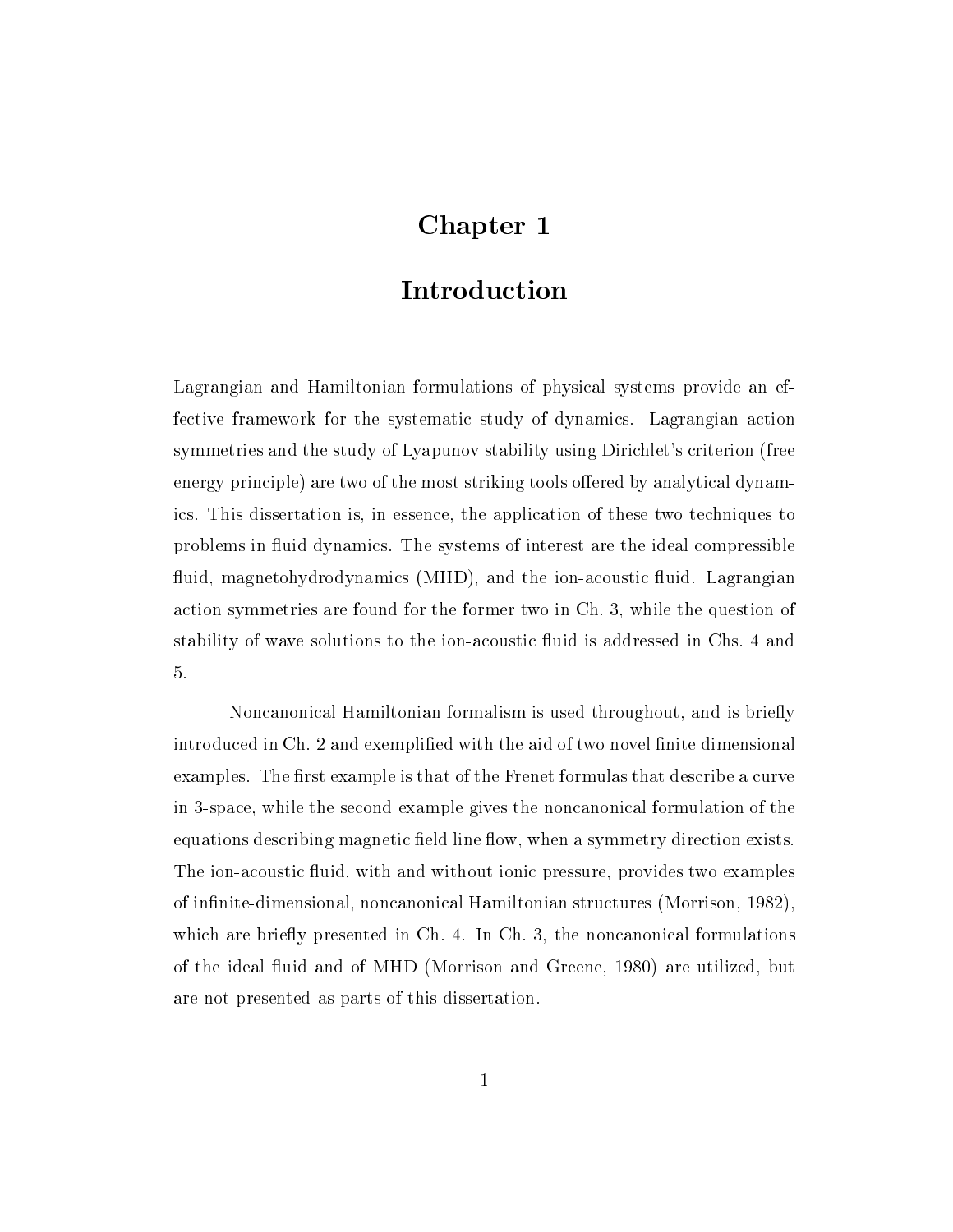Continuous symmetry transformations of the Lagrangian *labels* of fluid elements, or independent coordinates, which we refer to as *relabeling symme*tries following Salmon (1988), are presented in Ch. 3. These are mostly new results and give rise to the conservation laws of potential vorticity (Ertel's theorem) in the ideal fluid, and helicity, cross helicity in barotropic fluids and MHD respectively. The symmetry that gives rise to Ertel's theorem is especially interesting since it involves an infinite parameter continuous group, parametrized by arbitrary functions. For such symmetries, one has generalized Bianchi identities, or Noether's second theorem, in addition to Noether's first theorem. Both theorems are presented at the outset in Ch. 3; the main difference between the two theorems is that one requires that the equations of motion be satisfied, while the other does not.

A Lagrangian conservation law often, but not always, has a corresponding conservation law in Eulerian variables. The relation between these laws is claried in Ch. 3. The Lagrangian conservation law that arises from the aforementioned symmetry of the infinite parameter group is an example of a conservation law that has no Eulerian equivalent; however upon integrating over the label domain, and utilizing the freedom offered by the arbitrary, parametrizing function, a simple Lagrangian conservation law is obtained, without any current. This transforms directly into the Eulerian advection law of potential vorticity, in addition to having a corresponding Eulerian conservation law.

Since potential vorticity is advected with the flow, any function of the potential vorticity is also advected. In fact, there exists a generalized version of the symmetry of the infinite parameter group, that has dependence on mixed time and label derivatives of the fields, and gives rise to the family of Eulerian advection laws associated with the potential vorticity.

The existence of the symmetry generated by the infinite parameter continuous group, for both barotropic and adiabatic flows, gives rise to three other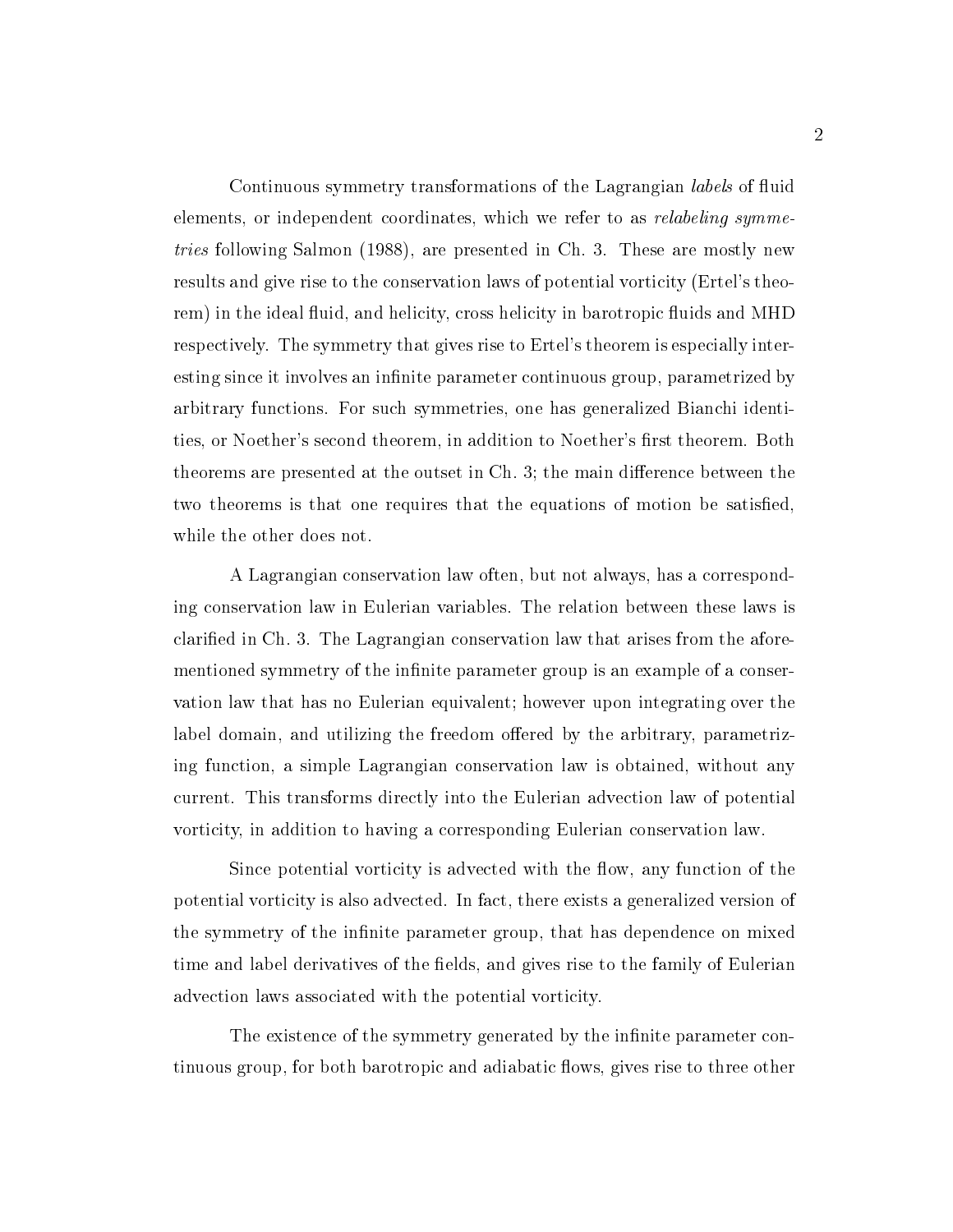interesting new results. Firstly, a specific choice of the arbitrary function leads to conservation laws which are recognized to be Weber's equations (Lamb, 1932). Secondly, the suspicion that a finite parameter symmetry may exist even after the introduction of one more advected thermodynamic variable, proves to be correct. This symmetry, and the corresponding conservation law, are also presented in Ch. 3. Thirdly, the potential energy functional obtained by expanding about a stationary equilibrium possesses a Bianchi identity and relates to spontaneous symmetry breaking, which gives rise to null eigenfunctions.

For barotropic fluid flows, Kelvin's circulation theorem is satisfied on any closed material, or Lagrangian, loop; when the flow is adiabatic, Kelvin's circulation theorem applies on isentropic material loops. Since the initial treatments (Newcomb, 1967; Bretherton, 1970) that related relabeling symmetries to conservation laws were concerned with Kelvin's circulation theorem, in Ch. 3 it is shown that the circulation theorem follows from Ertel's theorem.

For completeness, Galilean symmetries and the consequent conservation laws of energy, linear and angular momenta, and uniform motion of the centerof-mass are also included in Ch.3. They also help to distinguish what is meant by relabeling symmetries; for example, space translation gives rise to linear momentum conservation, while label translation gives rise to Weber's equations in barotropic fluid flow.

Chapter 3 is concluded by deriving Casimir invariants of the noncanonical Hamiltonian formulations of the ideal fluid and MHD directly from the symmetries of the Euler-Lagrange map. Casimir invariants result as a consequence of the reduction from Lagrangian to Eulerian variables, which is referred to as the Euler-Lagrange map. The relabeling symmetry of the Lagrangian action, that gives rise to conservation of potential vorticity, is shown to be a symmetry of the Euler-Lagrange map and gives rise to a family of Casimir invariants associated with the potential vorticity. In the case of MHD, there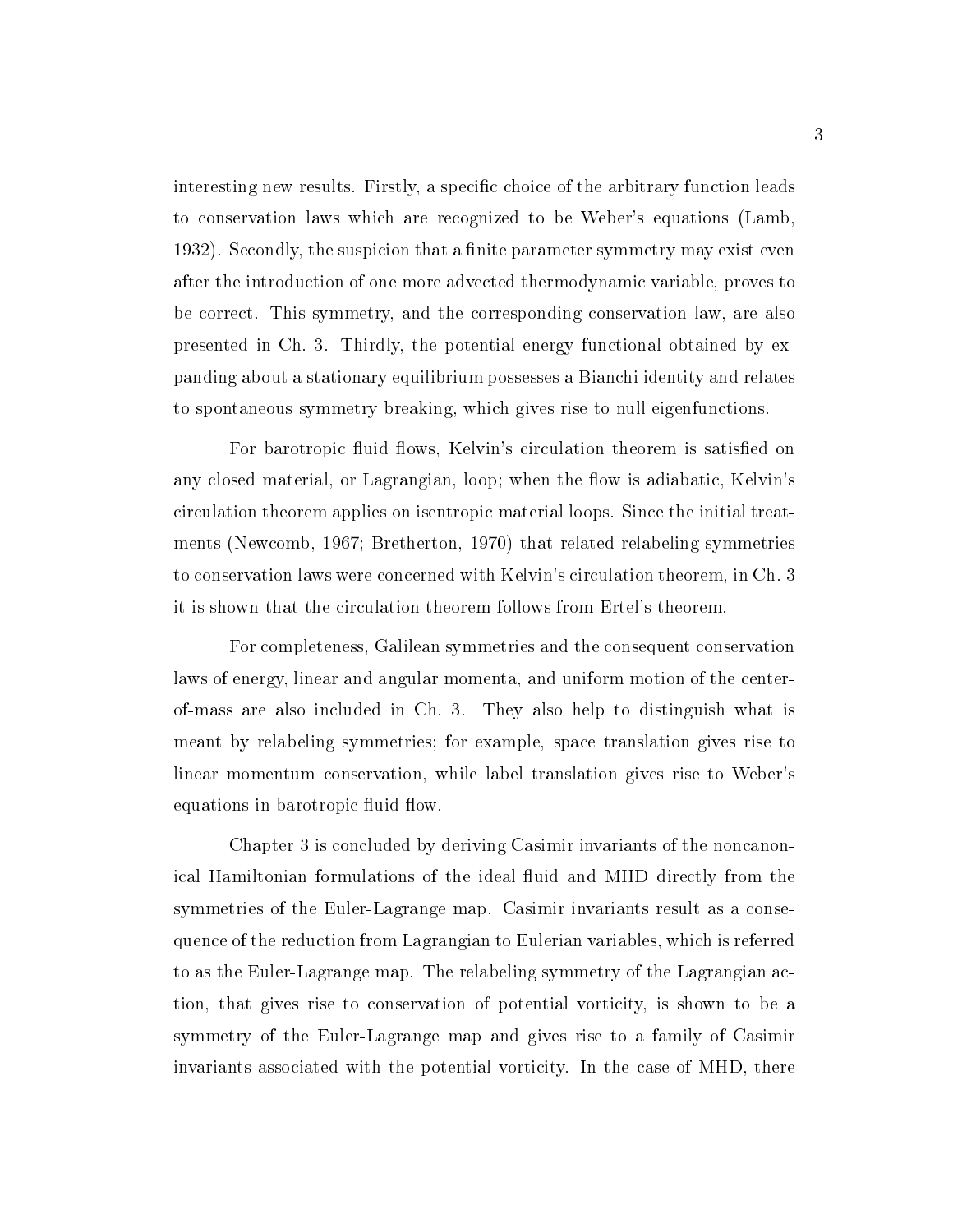exists a relabeling symmetry of the Euler-Lagrange map that leads to a family of Casimir invariants associated with the quantity  $A \cdot B/\rho$  and includes magnetic helicity as a special case. It turns out that this is a gauge-dependent invariant; i.e. it is valid for a particular choice of the gauge for the vector potential. This invariant is an independent rediscovery of a known result (Gordin and Petviashvili, 1987), but the symmetry was previously unknown.

Lyapunov stability of solitary and nonlinear periodic waves of the ionacoustic fluid is the subject of Chs. 4 and 5. It is shown that wave solutions lie on the extremal of a free energy functional of the ion-acoustic fluid, which is constructed from the Hamiltonian and Casimir invariants. In Ch.4, it is established, by construction of examples, that the sign of the second variation of the free energy  $\sigma$   $\bm{\Gamma}$  is indefinite. This indicates that the ion-acoustic waves may be unstable to short wavelength perturbations, which give rise to negative  $\sigma^*r$  . Such perturbations are henceforth referred to as negative energy perturbations.

One may suspect that the addition of ionic pressure may eliminate the existence of negative energy perturbations, hence the ion-acoustic equations are studied with the inclusion of ionic pressure, which is assumed to obey an adiabatic law. For the adiabatic exponent given by  $\gamma = 3$ , which corresponds to the exponent for a one degree-of-freedom system, it is found that an analogy to dynamics of a single particle can be set up, with a closed form expression for the potential. The parameter space, which consists of a pressure and a wave speed parameter, is explored and regimes are found in which solitary and nonlinear periodic waves exist. Interestingly, solitary waves exist for any wave speed greater than Mach number one; there is no upper cutoff on the wave speed, unlike the case without ionic pressure. Similarly, nonlinear periodic waves exist for any wave speed, without an upper cutoff.

Lyapunov stability can be established for a parameter range in which, unfortunately, there exist no wave solutions except (linearized) ones with van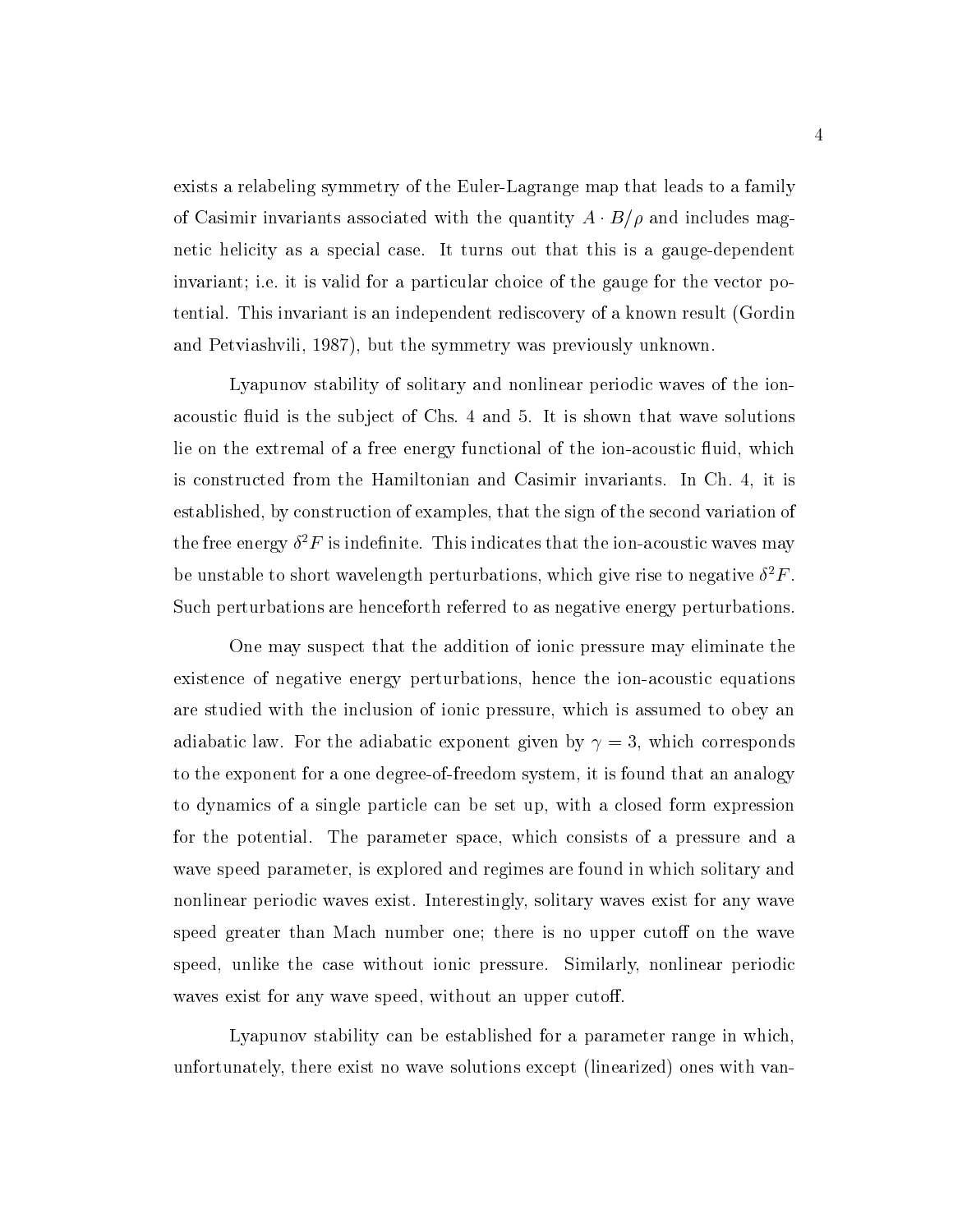ishing amplitude. Negative energy perturbations thus exist for the solitary and nonlinear periodic waves, despite the addition of ionic pressure.

The time evolution of a negative energy perturbation of an ion-acoustic solitary wave (without ionic pressure) is studied numerically in Ch. 5. It is found that the localized negative energy perturbation grows rapidly in amplitude, and moves to the left in the frame of the wave moving to the right. The perturbation amplitude then decreases and the solitary wave peak passes through intact. This behavior is contrasted with the evolution of a localized positive energy perturbation which shows no transient growth of the perturbation amplitude. The time evolution of the perturbed uniform background at unit Mach number is also studied for the "negative energy perturbation" used earlier for the solitary wave. The uniform background, which is known to be Lyapunov stable, also shows transients with increased amplitude followed by decaying oscillation of the perturbation amplitude. These numerical results indicate that the ion-acoustic solitary waves may be stable.

The numerical algorithm used is an implicit finite difference scheme, with uniform time step and grid spacing. Newton's iterative method is used at each time step to solve the nonlinear equations. The boundary conditions require that the solution vanish at the edges of the grid.

A few words on the notation used in this dissertation are in order. Repeated indices are summed, except where mentioned otherwise. No special notation is used for vectors and matrices; they are to be understood by reference to the context.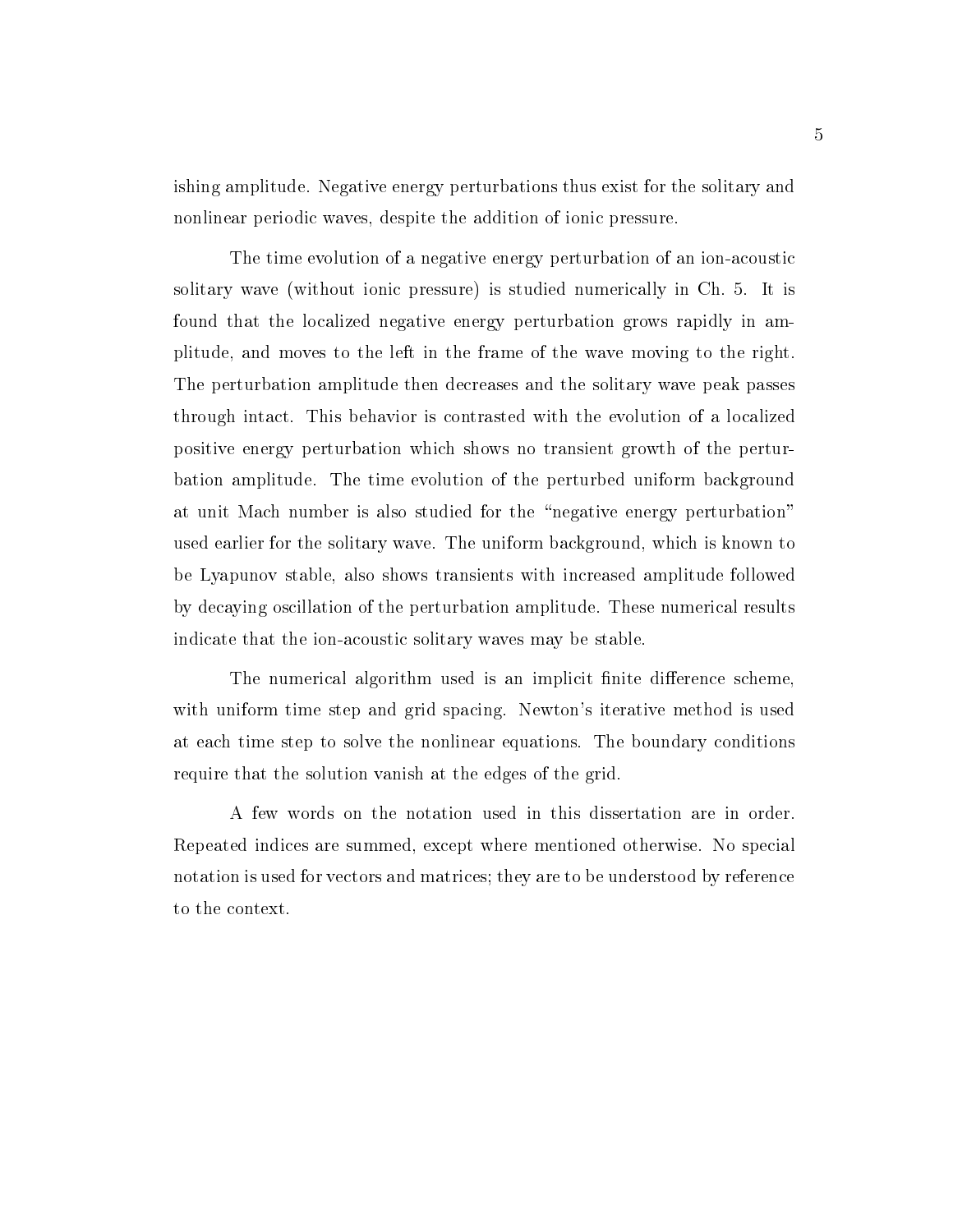### Chapter 2

# Noncanonical Hamiltonian Dynamics

Noncanonical variables are useful in a variety of physical systems, from the simple rigid rotating body, to the Eulerian description of fluid dynamics. This chapter is a brief introduction to noncanonical Hamiltonian formalism, and provides two unusual, finite-dimensional examples: the Frenet formulas that describe a curve in 3-space and the equations for magnetic field line flow with a symmetry direction. Examples of noncanonical Hamiltonian formulation in infinite dimensions are found in Ch. 4 for the ion-acoustic fluid, and the noncanonical formulations of the ideal uid and MHD are encountered in Ch. 3. The interested reader may consult the review article by Morrison (1998) for a comprehensive treatment of noncanonical Hamiltonian dynamics.

The Hamiltonian formulation of a dynamical system requires the specification of a Hamiltonian and a Poisson bracket, effectively splitting the problem into kinematics—properties of the Poisson bracket—and dynamics—specified by the Hamiltonian. The Poisson bracket is defined in terms of a cosymplectic form  $J^{ij}$ :

$$
\{f(z), g(z)\} := \frac{\partial f}{\partial z^i} J^{ij} \frac{\partial g}{\partial z^j},\tag{2.1}
$$

where  $z^+(i) = 1, 2, \ldots, 2N$  are the phase space coordinates, and f, q are arbitrary functions. The phase space evolution is given by

$$
\dot{z}^i = \{z^i, H(z)\} = J^{ij} \frac{\partial H}{\partial z^j},\tag{2.2}
$$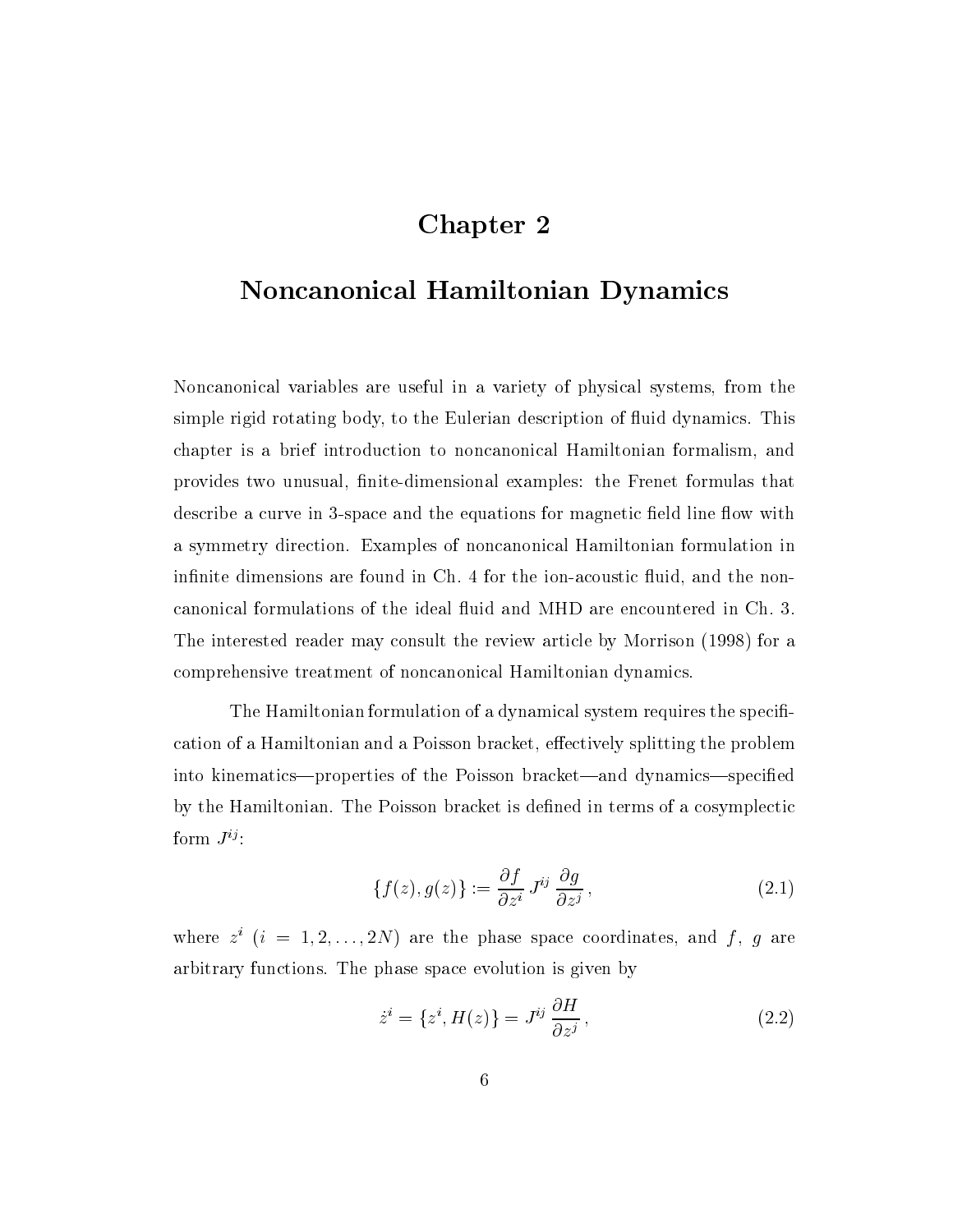where  $H(z)$  is the Hamiltonian.

In addition to the Leibniz property, the Poisson bracket must satisfy the conditions (Morrison, 1998, for example) of antisymmetry, linearity, and the Jacobi identity:

$$
\{f,g\} = -\{g,f\}\,,\tag{2.3}
$$

$$
\{f, \alpha g + \beta h\} = \alpha \{f, g\} + \beta \{f, h\},\tag{2.4}
$$

$$
\{\{f,g\},h\} + \{\{g,h\},f\} + \{\{h,f\},g\} = 0, \tag{2.5}
$$

where  $\alpha$ ,  $\beta$  are constants. The Poisson bracket defined by Eq. (2.1) is evidently linear, while the antisymmetry and Jacobi property are assured if

$$
J^{ij} = -J^{ji},\tag{2.6}
$$

$$
J^{i\ell} \frac{\partial J^{j k}}{\partial z^{\ell}} + J^{j\ell} \frac{\partial J^{k i}}{\partial z^{\ell}} + J^{k \ell} \frac{\partial J^{i j}}{\partial z^{\ell}} = 0 , \qquad (2.7)
$$

for all  $i, j, k$ . In particular, the Poisson bracket is *canonical* when the cosymplectic form is given by

$$
J_c := \begin{bmatrix} 0_N & I_N \\ -I_N & 0_N \end{bmatrix}, \qquad (2.8)
$$

where  $I_N$  and  $0_N$  are  $N \times N$  identity and null matrices respectively. The canonical Poisson bracket may be expressed as

$$
\{f,g\}_c = \frac{\partial f}{\partial q^i} \frac{\partial g}{\partial p_i} - \frac{\partial f}{\partial p_i} \frac{\partial g}{\partial q^i},\tag{2.9}
$$

where the first N of the z's have been denoted by q and the rest by  $p$ , in order to obtain the familiar form of the canonical Poisson bracket, found in most textbooks.

Under a coordinate transformation  $\overline{z}(z)$ , the cosymplectic form transforms contravariantly to

$$
J^{ij} = \frac{\partial \overline{z}^i}{\partial z^k} J_c^{k\ell} \frac{\partial \overline{z}^j}{\partial z^\ell}.
$$
 (2.10)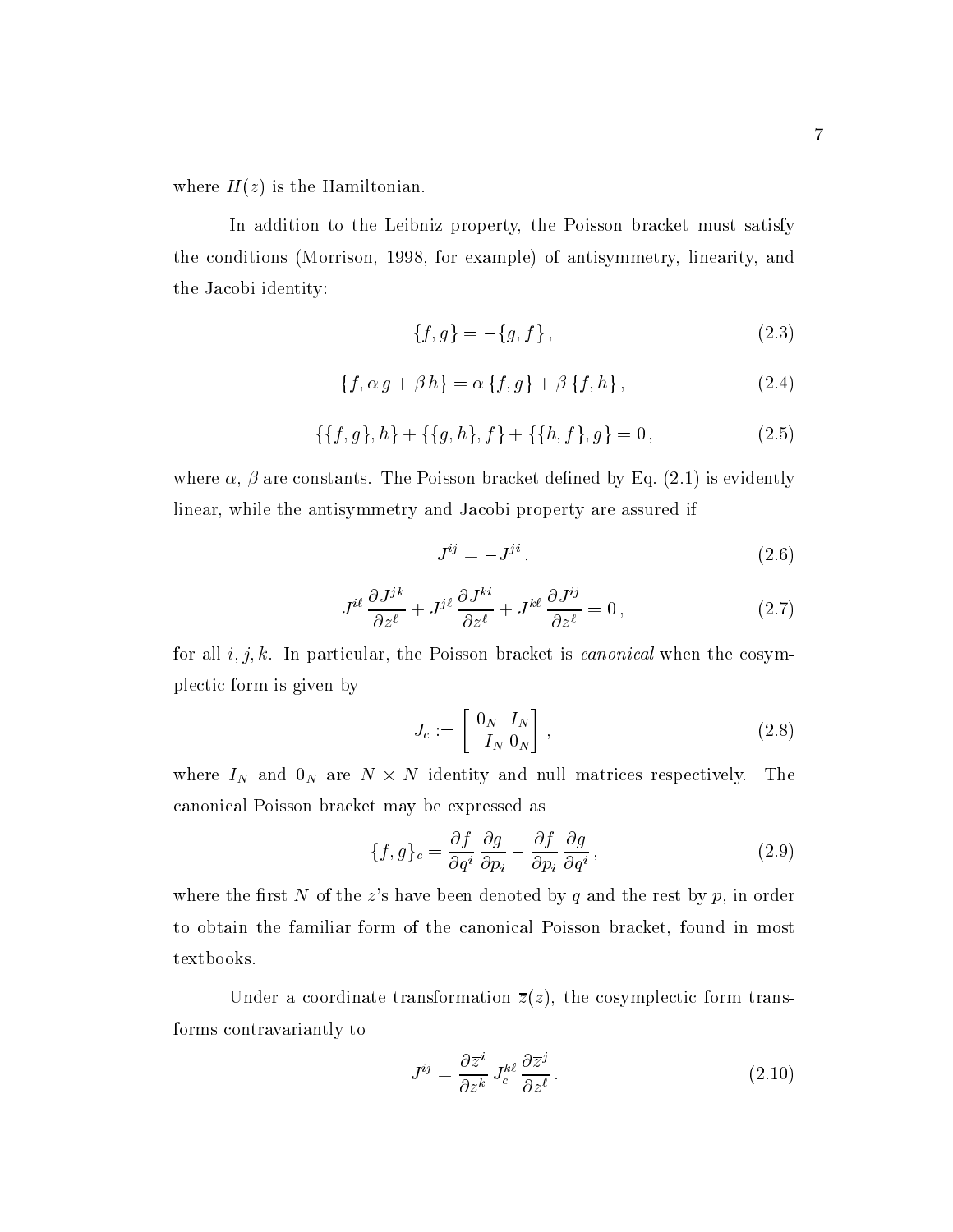It is clear that  $J^{ij}$  generally depends on the coordinates; when  $J^{ij}$  satisfies Eqs.  $(2.6)$  and  $(2.7)$ , but is not given by Eq.  $(2.8)$ , it defines a noncanonical Poisson bracket. Examples of noncanonical Poisson brackets in finite dimensions are presented in Secs. 2.1 and 2.2.

An interesting feature of noncanonical Poisson brackets is the possibility of existence of *Casimir* invariants. A Casimir invariant  $C(z)$  satisfies

$$
\{C, f\} = 0 \quad \text{for any } f(z), \tag{2.11}
$$

which implies that the gradient of  $C$  is a null direction of the cosymplectic form:

$$
J^{ij}\frac{\partial C}{\partial z^j} = 0 \quad \text{for all } i. \tag{2.12}
$$

In particular,  $\{C, H\}$  also vanishes, for any Hamiltonian  $H(z)$ . The Casimir invariant is thus a feature of the kinematics, and the dynamics is constrained to surfaces of constant Casimir. Another noteworthy feature of the noncanonical formulation is that conjugate pairs of coordinates are not necessary; odd dimensional systems are acceptable. It turns out that odd dimensionality implies the existence of Casimir invariants (Morrison, 1998).

The ideas expressed above can be extended to infinite dimensions by the use of functional calculus; however it is easier to work with the Poisson bracket directly than to introduce (the analogue of) a cosymplectic form. We briefly review examples of infinite dimensional noncanonical Hamiltonian formulations in Secs. 4.1.1 and 4.4.1; for more examples and an extensive treatment, see Morrison (1998).

#### 2.1 Frenet Formulas for 3-D Curves

As a first example, we construct the noncanonical Hamiltonian formulation of the Frenet formulas, which describe a curve in three dimensions (Mathews and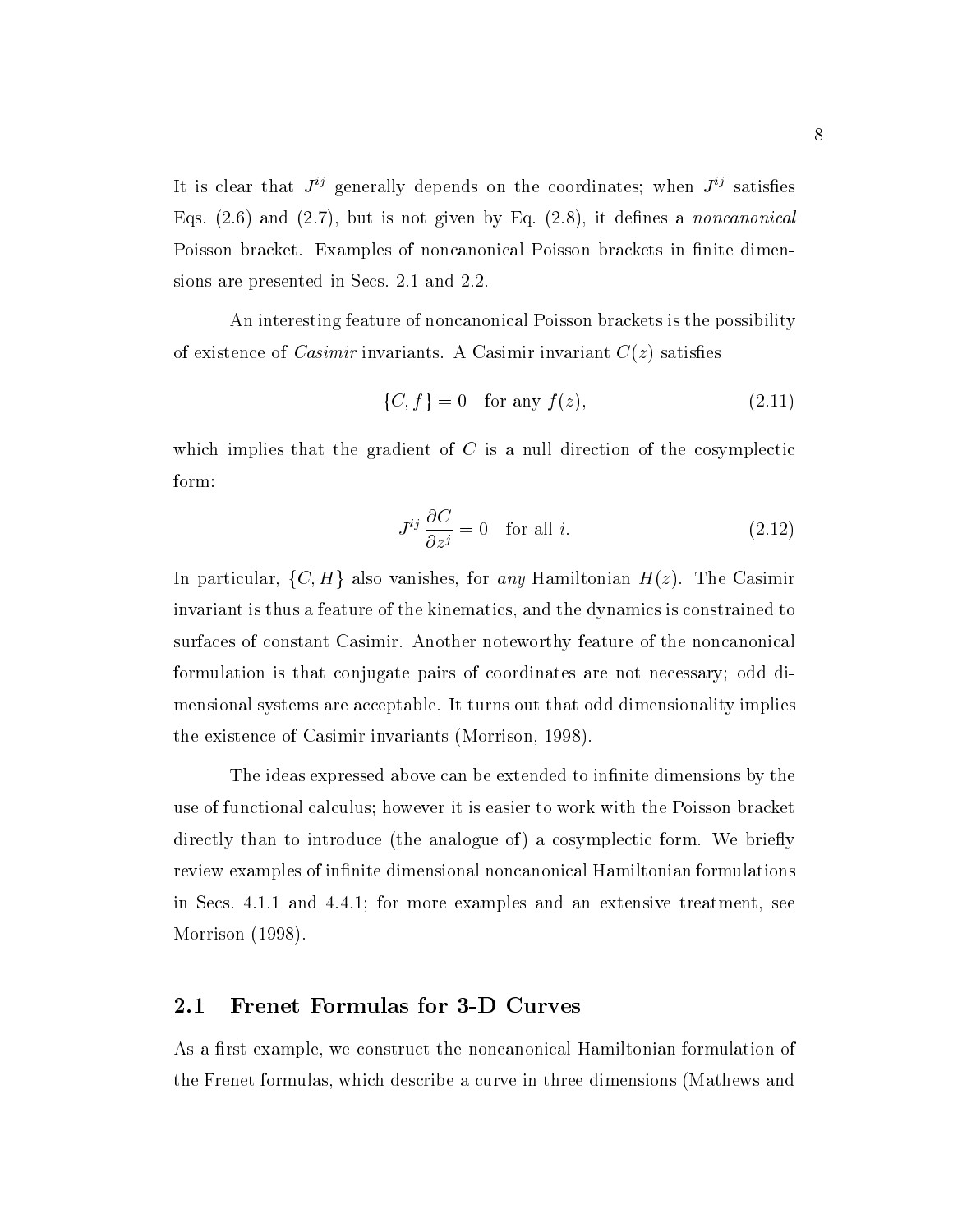Walker, 1970, for example), and are given by

$$
\frac{d\alpha^i}{ds} = \kappa \beta^i \,,\tag{2.13}
$$

$$
\frac{d\beta^i}{ds} = -\kappa \,\alpha^i - \tau \,\gamma^i \,,\tag{2.14}
$$

$$
\frac{d\gamma^i}{ds} = \tau \,\beta^i \,,\tag{2.15}
$$

where s is a parameter that varies along the curve,  $\kappa$  is the curvature and  $\tau$ is the torsion. The vectors  $\alpha$ ,  $\beta$ , and  $\gamma$  are the tangent, principal normal, and binormal to the curve under consideration.

The Hamiltonian for the Frenet system is given by

$$
H(z) = \frac{1}{2} (\alpha^2 + \beta^2 + \gamma^2), \qquad (2.16)
$$

where the phase space coordinates are  $z = (\alpha, \beta, \gamma)$ . The noncanonical Poisson bracket is defined by Eq.  $(2.1)$ , where the cosymplectic form is given by

$$
J = \begin{bmatrix} 0_3 & \kappa I_3 & 0_3 \\ -\kappa I_3 & 0_3 & -\tau I_3 \\ 0_3 & \tau I_3 & 0_3 \end{bmatrix} .
$$
 (2.17)

The Casimir invariants are  $C(\tau \alpha - \kappa \gamma)$ , where C is an arbitrary function of the argument  $(\tau \alpha - \kappa \gamma)$ . This example is somewhat unusual since the cosymplectic form and the Casimir invariants have explicit dependence on the parameter s, through  $\kappa$  and  $\tau$ , which may depend on s; hence the Casimir invariants are not truly invariants, but satisfy  $dC/ds = \partial C/\partial s$ .

#### 2.2 Magnetic Field Lines with Symmetry

One approach to the integration of magnetic field line flow equations involves locally gauging away one of the components of the vector potential (Cary and Littlejohn, 1983). The resulting action,  $\int A \cdot d\ell$ , is then easily expressed in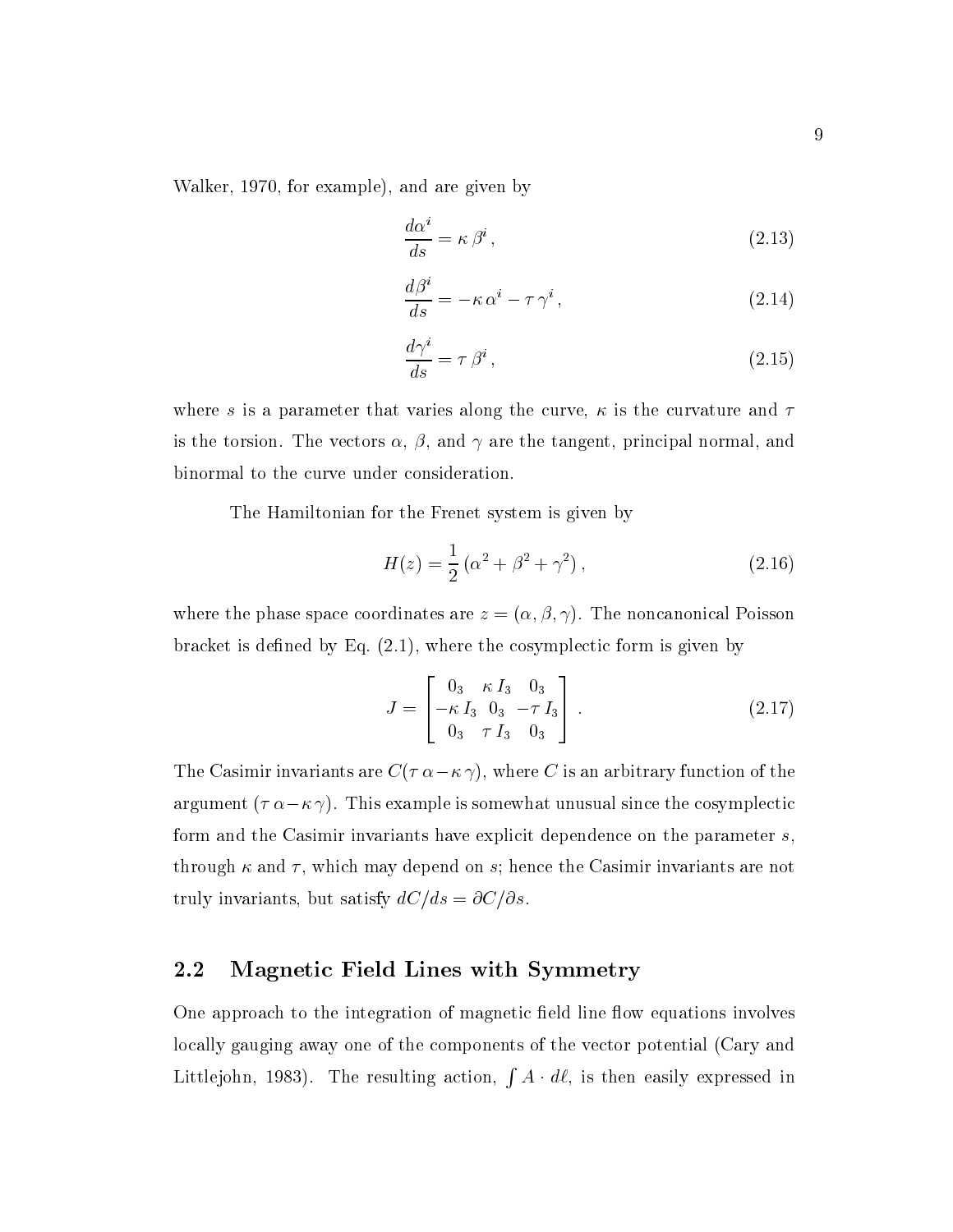a canonical Hamiltonian form, so that two coordinates are canonically conjugate, while the third coordinate serves as the parameter, replacing time in the usual sense. This requires the existence of a "third" coordinate which uniquely determines the other two.

When the magnetic field possesses a symmetry direction, one can formulate the magnetic field line flow problem as a Hamiltonian problem without the need for representation of the magnetic field in terms of potentials. In the formulation of Mezic and Wiggins (1994), this is accomplished by expressing two of the coordinates of the field lines canonically conjugate to each other, while the evolution of the third coordinate is given asa quadrature in terms of the other two. In addition to reviewing this formulation due to Mezic and Wiggins (1994), we also present the corresponding noncanonical Hamiltonian structure with three dynamical variables. The latter does involve the introduction of one scalar potential.

#### 2.2.1 Canonical Formulation

Magnetic field line flow may be expressed as

$$
\frac{dx^{i}}{ds} = B^{i}(x) \qquad i = 1, 2, 3.
$$
 (2.18)

In the above equation, s is a parameter along the field line,  $B$  is the magnetic field, and we will restrict our attention to the case where there is no time dependence. Evidently, the flow preserves volume since  $\nabla \cdot B = 0$ .

If the magnetic field possesses a volume preserving symmetry, that is if there exists a vector field W such that  $\nabla \cdot W = 0$ , and the Lie bracket vanishes,

$$
[B,W] := B \cdot \nabla W - W \cdot \nabla B = 0, \qquad (2.19)
$$

then there exists a transformation of coordinates  $x(z^*, z^*, z^*)$ , for which the system (2.18) may be written in the form (Mezic and Wiggins, 1994, theo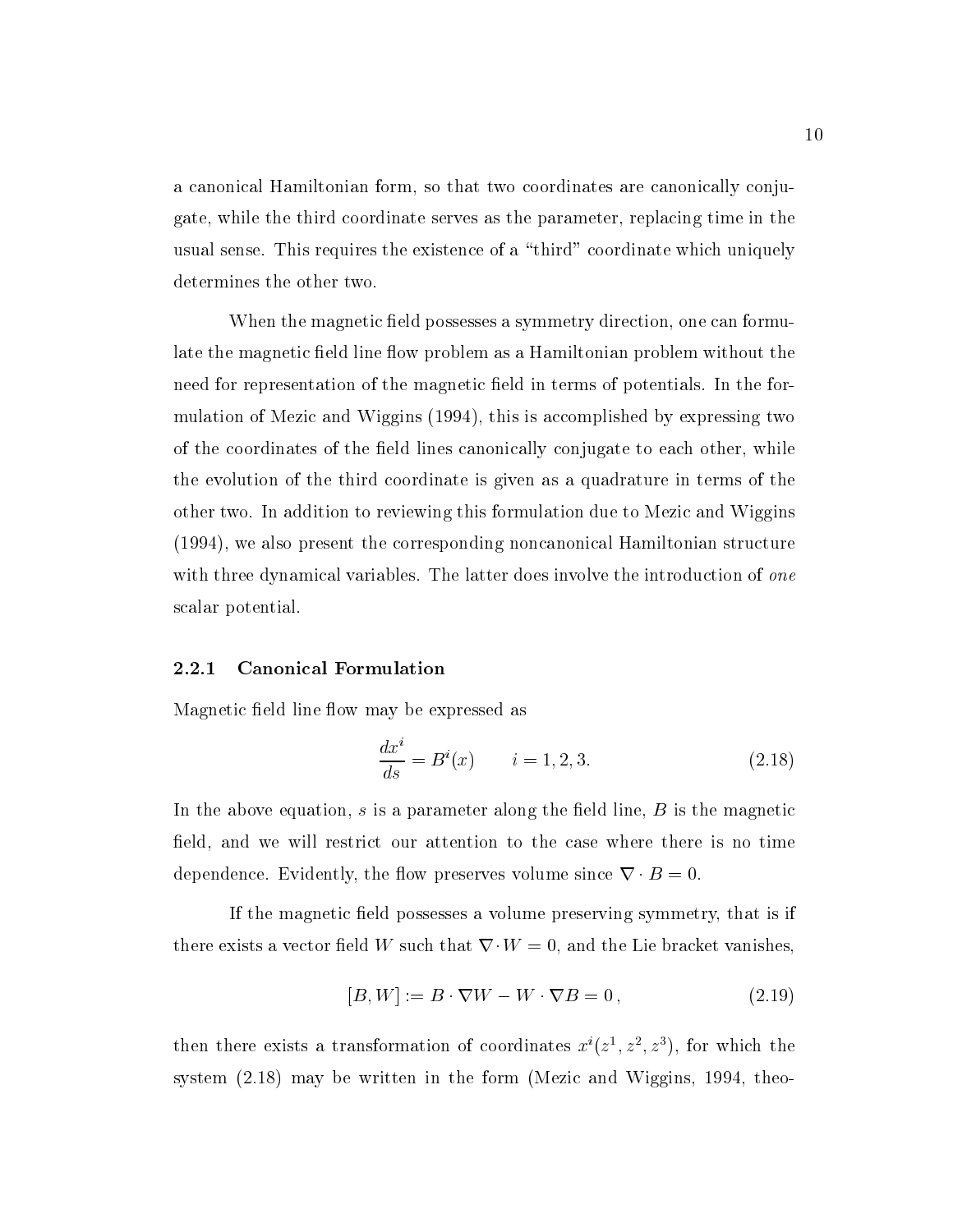rem 2.2):

$$
\frac{dz^1}{ds} = \frac{\partial}{\partial z^2} H(z^1, z^2),
$$
  
\n
$$
\frac{dz^2}{ds} = -\frac{\partial}{\partial z^1} H(z^1, z^2),
$$
  
\n
$$
\frac{dz^3}{ds} = k(z^1, z^2).
$$
\n(2.20)

The system is thus canonically Hamiltonian in  $z$  and  $z$  , while  $z$  is determined in terms of the canonical variables.

Consider, for example, the magnetic field equations in toroidal coordinates,

$$
\frac{dr}{ds} = r(R + r\cos\phi)B^r,
$$
  
\n
$$
\frac{d\phi}{ds} = (R + r\cos\phi)B^\phi,
$$
  
\n
$$
\frac{d\psi}{ds} = rB^\psi,
$$
\n(2.21)

where R is the major radius, r is the radial coordinate, and  $\phi$ ,  $\psi$  are the poloidal and toroidal angles respectively.

In simple tokamak models the magnetic field is often assumed to have the form (Gentle, 1996)

$$
B^r=0,\quad B^\phi=\frac{RB^0(r)}{(R+r\cos\phi)}\,,\quad B^\psi=B^\psi(r,\phi)\,.
$$

 $\mu$  act, we allow a more general  $\psi$  component than most simple models require.) It is evident that the magnetic field has toroidal symmetry; more precisely, it may be veried that

$$
W = (R + r \cos \phi) \hat{\psi}
$$

commutes with the magnetic field and is divergenceless.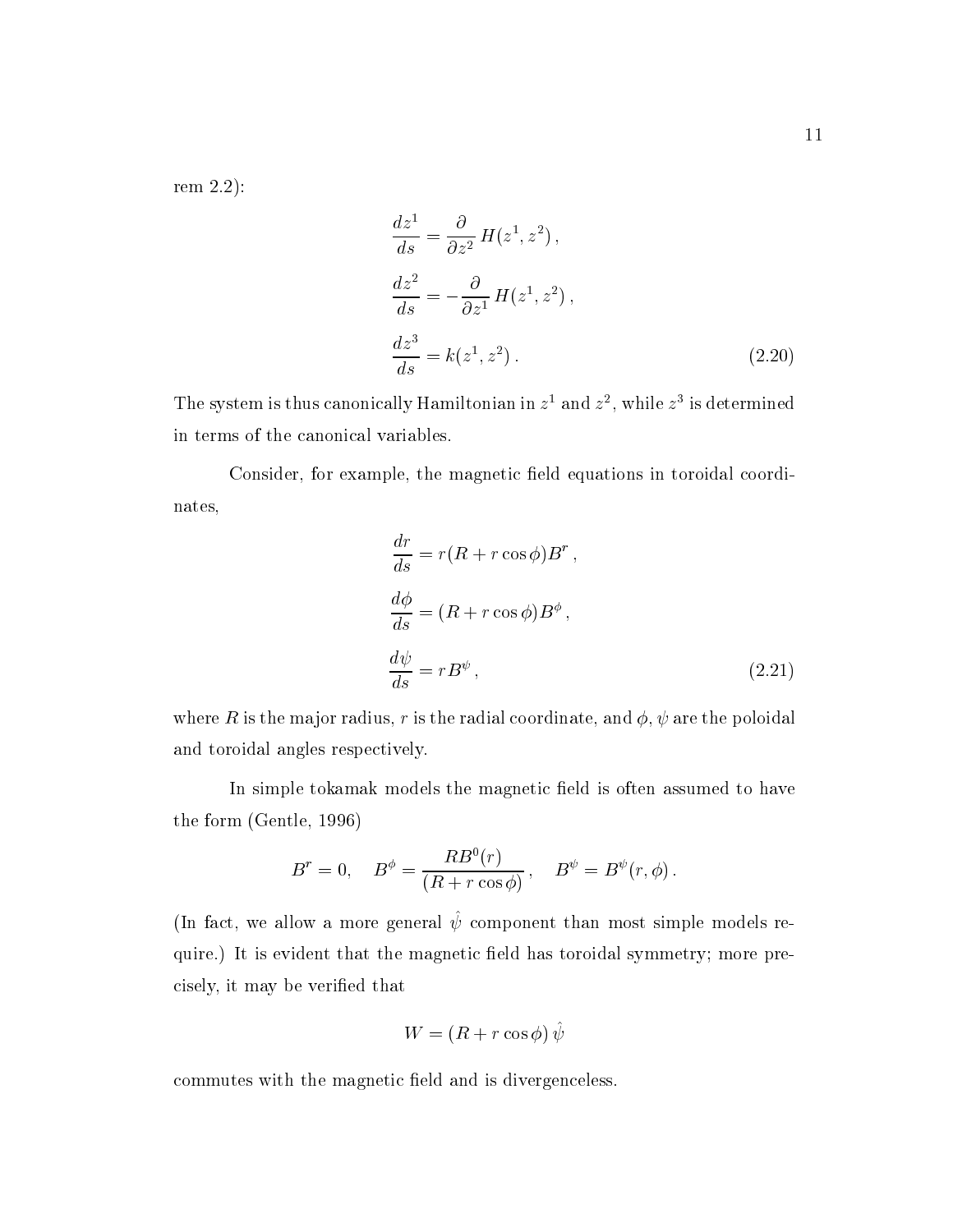The two canonical coordinates,  $z^1$  and  $z^2$ , must satisfy  $W \cdot \nabla z^1 = 0$  $W \cdot \nabla z^2$ , while the third coordinate must satisfy  $W \cdot \nabla z^3 = 1$  (Mezic and Wiggins, 1994). In our simple model, we have already chosen the appropriate coordinates so that  $z := r$ ,  $z := \varphi$ ,  $z := \psi$ . Furthermore the two canonical coordinates,  $z^{\perp}$  and  $z^{\perp}$ , correspond to action and angle since the Hamiltonian is independent of z 2 :

$$
H(z1) := -R \int^{z^{1}} B^{0}(x) dx , \qquad (2.22)
$$

while  $\kappa(z^*, z^-)$  is defined by

$$
k(z^1, z^2) := z^1 B^{\psi}(z^1, z^2).
$$
 (2.23)

#### 2.2.2 Noncanonical Formulation

A noncanonical Hamiltonian formulation can be found for the system represented by Eqs. (2.20) if there exists a function  $\gamma(z^*,z^*)$ , such that

$$
\frac{\partial \gamma}{\partial z^1} \frac{\partial H}{\partial z^2} - \frac{\partial \gamma}{\partial z^2} \frac{\partial H}{\partial z^1} = k(z^1, z^2).
$$
 (2.24)

It is easily shown that  $\gamma$  exists when  $z$  -and  $z$  -are action-angle coordinates, and since action-angle coordinates can always be found for a one degree-offreedom system,  $\gamma$  always exists—at least as long as H or k do not have explicit dependence on the parameter s. The last of Eqs. (2.20) then takes the simple form,  $a(z - \gamma)/as = 0$ .

In the example that we have chosen, we find

$$
\gamma(z^1, z^2) = -\frac{z^1}{RB^0(z^1)} \int^{z^2} B^\psi(z^1, x) \, dx \,, \tag{2.25}
$$

to which an arbitrary function of z 1 may be added. The equations of motion may now be written as

$$
\dot{z}^i = J_c^{ij} \frac{\partial H}{\partial z^j}, \qquad i = 1, 2, 3 \tag{2.26}
$$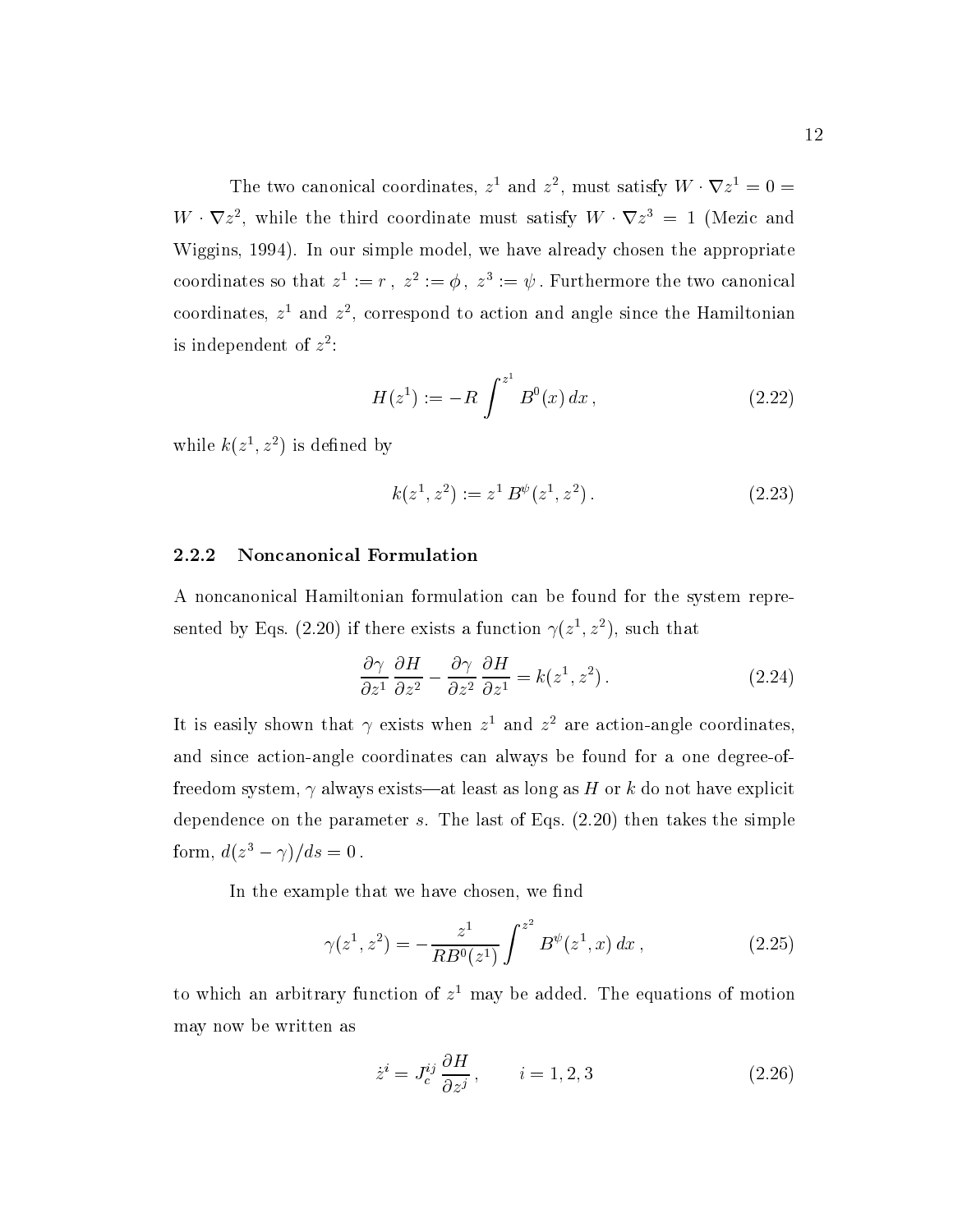where the only non-vanishing components of J are  $J^{12} = 1 = -J^{21}$  and the new  $z^3$  denotes  $(z^3_{old} - \gamma(z^1, z^2))$ . (The other two  $z$ 's are the same; a new symbol for z 3 has been resisted for the sake of simple notation.) If a coordinate change is how made,  $y$  ( $z$  ,  $z$  ,  $z$  ), the cosymplectic form changes to

$$
J^{i\ell}=\frac{\partial y^i}{\partial z^1}\frac{\partial y^\ell}{\partial z^2}-\frac{\partial y^i}{\partial z^2}\frac{\partial y^\ell}{\partial z^1}\,,
$$

which is antisymmetric and obeys the Jacobi requirement, but may very well have dependence on the y's. Observe that  $z^{3}(y^{1}, y^{2}, y^{3})$  may now be regarded as a Casimir invariant, since

$$
J^{i\ell} \frac{\partial z^3}{\partial y^{\ell}} = \frac{\partial y^i}{\partial z^1} \frac{\partial y^{\ell}}{\partial z^2} \frac{\partial z^3}{\partial y^{\ell}} - \frac{\partial y^i}{\partial z^2} \frac{\partial y^{\ell}}{\partial z^1} \frac{\partial z^3}{\partial y^{\ell}} = 0 \quad \text{for all } i. \tag{2.27}
$$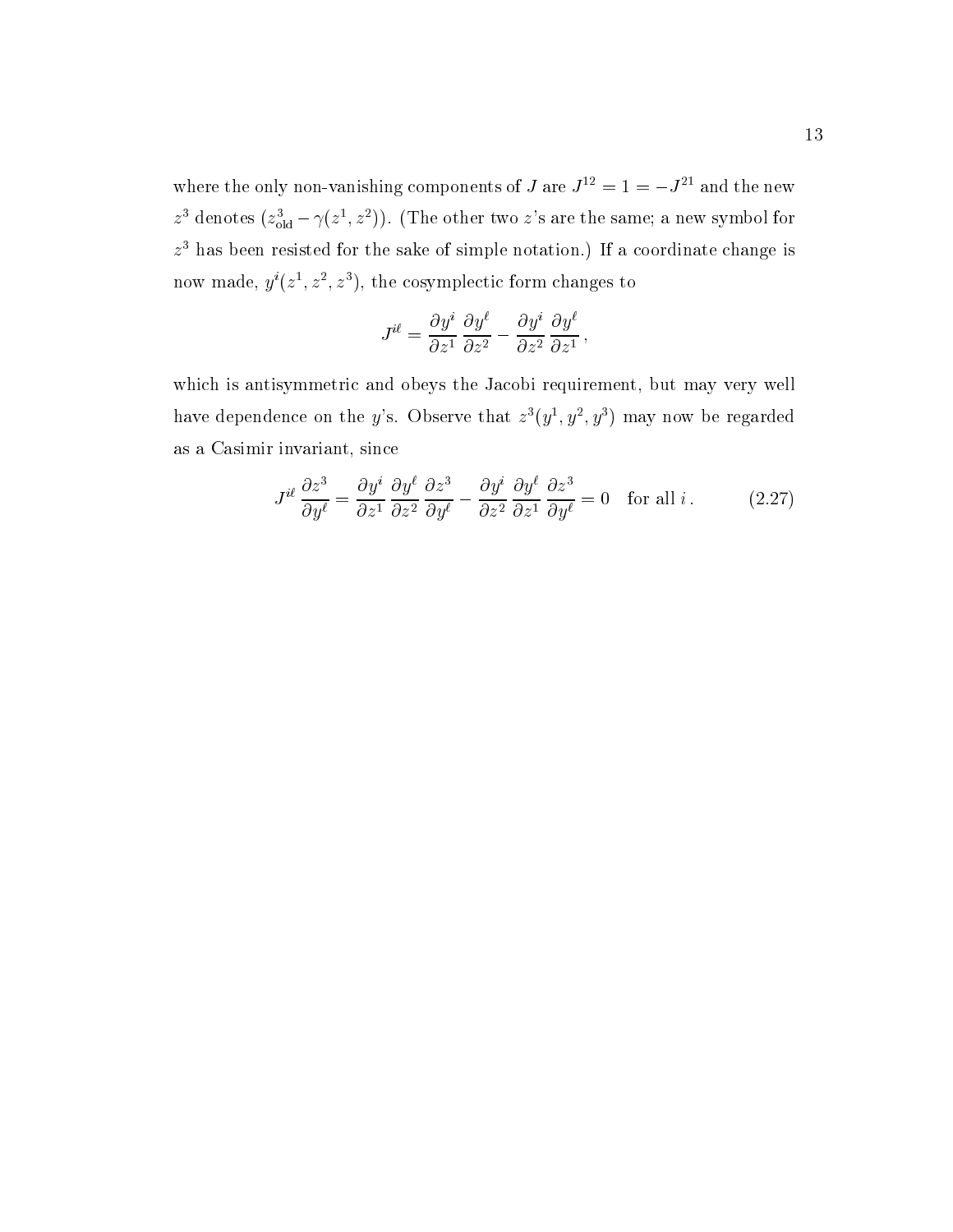### Chapter 3

# Symmetries in Hydrodynamics and Magnetohydrodynamics

In this chapter, we begin with a tabulation of symmetries of the Lagrangian actions of the ideal compressible fluid and MHD, and list the corresponding conservation laws in Lagrangian variables, that arise from Noether's (first) theorem. One of the symmetries is found to be generated by an *infinite* parameter continuous group, i.e. parametrized by arbitrary functions (Padhye and Morrison, 1996b). For such symmetries one has generalized Bianchi identities, or Noether's second theorem, in addition to the usual statement of Noether's first theorem; both theorems are presented in Sec. 3.1. The Lagrangian formulation of the ideal fluid and of MHD is introduced in Sec. 3.2.

Conservation laws in Lagrangian, or material, variables often have corresponding conservation laws in Eulerian variables. This correspondence is established in Sec. 3.3. In the two sections that follow it, Eulerian conservation laws are stated along with the Lagrangian conservation laws, wherever possible. In Sec. 3.4, usual symmetries of the ten-parameter Galilei group—infinitesimal time and space translations, space rotations, and Galilean boosts—are presented. These lead to the familiar conservation laws of energy, linear and angular momenta, and uniform motion of the center-of-mass.

Relabeling symmetries are of special interest in this chapter, and are presented in Sec.3.5. These are continuous symmetry transformations of the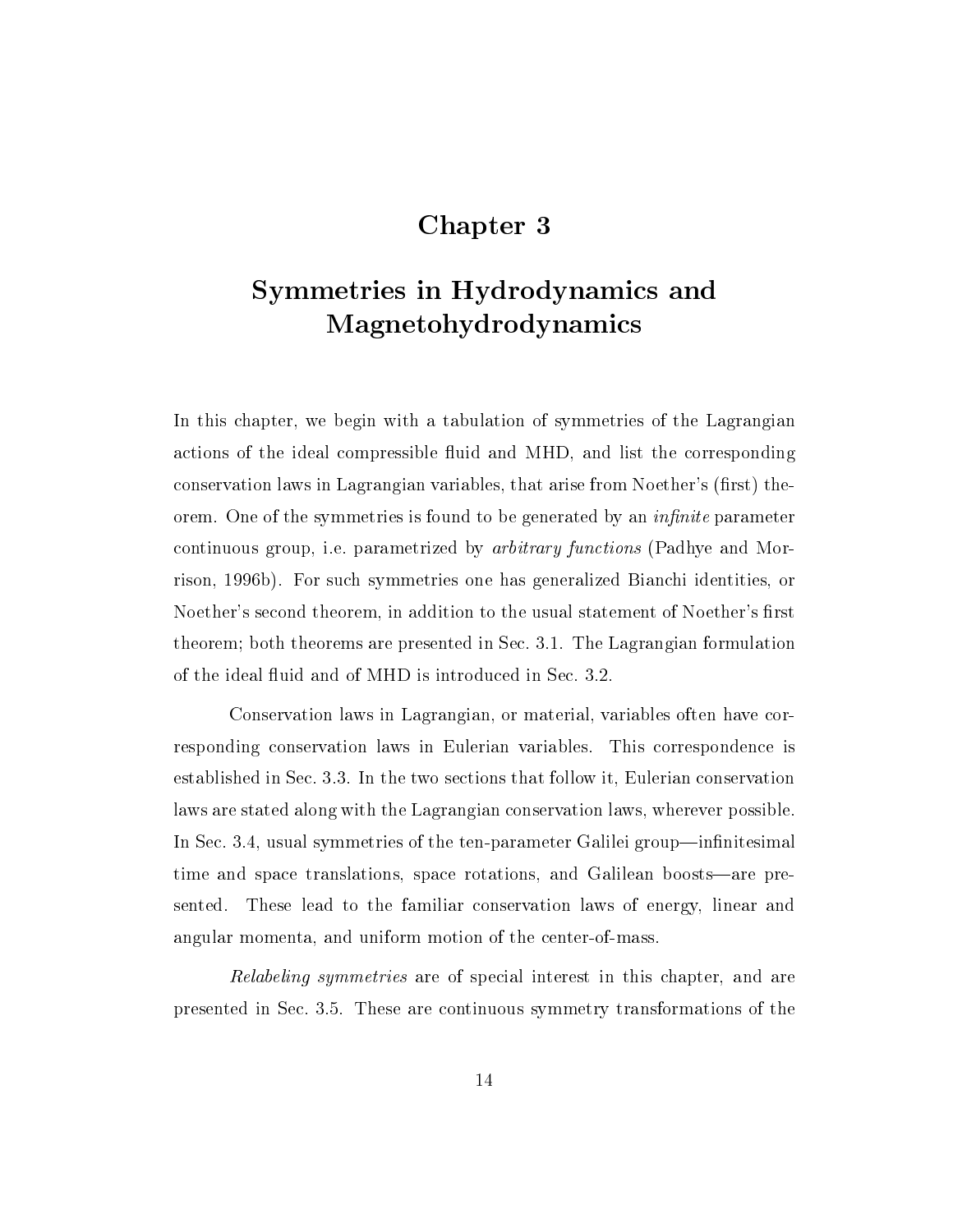Lagrangian *labels* of fluid elements, or independent coordinates, which we refer to as relabeling symmetries, following the nomenclature introduced earlier  $(Salmon, 1988)$ . A symmetry is found, generated by an infinite parameter continuous group, for the ideal fluid Lagrangian, giving rise to Ertel's theorem of conservation of potential vorticity (Pedlosky, 1979); the corresponding generalized Bianchi identity is also presented. Other finite dimensional relabeling symmetries are found, which give rise to helicity conservation in the fluid, and cross helicity conservation in barotropic MHD. A relabeling symmetry and the corresponding conservation law for a fluid which has one extra *label* or advected quantity, in addition to the entropy, is also presented.

The relabeling symmetry which gives rise to the conservation of helicity is not a point transformation, but has dependence on the gradient of the velocity. It also turns out that the symmetry of the infinite parameter group. that gives rise to Ertel's theorem, can be generalized (Padhye and Morrison, 1996a) and has a complicated dependence on mixed space and time derivatives of the fields. The generalized symmetry changes the velocity field, except on orbit, i.e. the velocity is unchanged only for solutions to the variational problem. The family of conservation laws that arise from this symmetry correspond to the fact that if the potential vorticity isadvected, so is any function of the potential vorticity.

The first discussion of relabeling symmetries seems to have been made by Newcomb (1962), where they were called exchange symmetries. Since Lagrangian symmetries have been related to Kelvin's circulation theorem (Newcomb, 1967; Bretherton, 1970), it is pointed out,in Sec.3.5.1, that the circulation theorem can be derived from Ertel's theorem. It is also pointed out that Weber's equations (Lamb, 1932) arise from a special choice of the relabeling symmetry which gives rise to Ertel's theorem. More recently, Ertel's theorem has been connected to fluid element relabeling (Ripa, 1981; Salmon, 1982).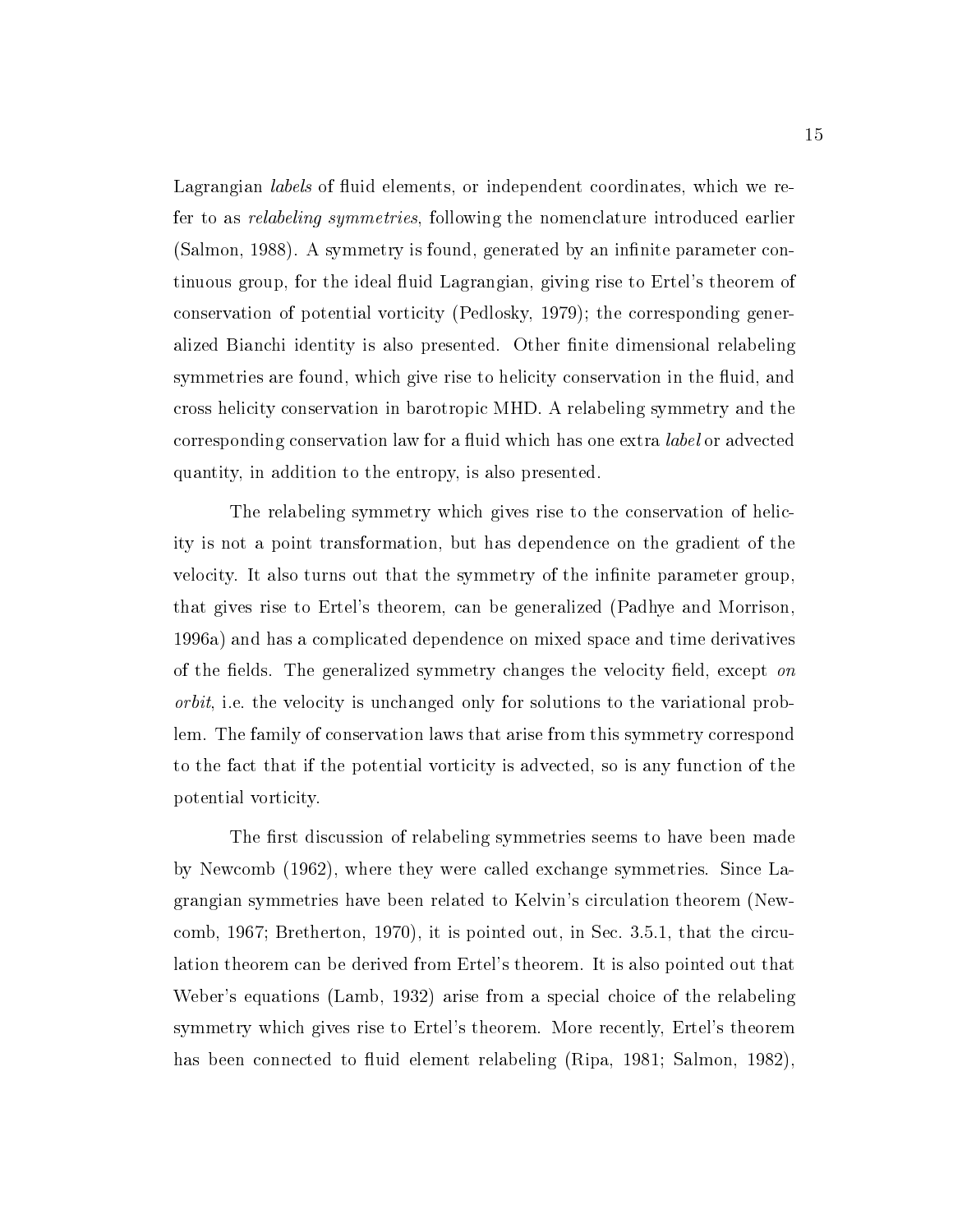however the treatment here is more general than Ripa (1981) and differs from Salmon (1982). Ertel's theorem and the relabeling symmetry that gives rise to it has also been recently discussed in the context of oceanic flows (Muller. 1995). Conservation of cross helicity in barotropic MHD flows has previously been linked to Lagrangian symmetries (Calkin, 1963), but of a different Lagrangian and unrelated to relabeling.

In concluding Sec. 3.5, it is shown that the potential energy functional obtained by expanding about a stationary equilibrium possesses a Bianchi identity and relates to spontaneous symmetry breaking, which gives rise to null eigenfunctions.

We are concerned with the Hamiltonian framework in Sec. 3.6 and show that the map from Lagrangian variables to Eulerian variables for a fluid, possesses one of the relabeling symmetries seen in earlier sections. The noncanonical Poisson bracket for the fluid in Eulerian form (Morrison and Greene, 1980) has Casimir invariants, which we construct directly from the relabeling symmetry. This rounds out the usual picture of reduction from Lagrangian to Eulerian variables (Morrison, 1998; Marsden and Ratiu, 1994, for example). In the case of MHD, symmetries of the reduction from material to Eulerian variables give rise to Casimir invariants too, including a family of invariants which incorporates magnetic helicity as a special case.

#### 3.1 Noether's Theorems

The action for a classical field theory may be written as

$$
S[q] := \int_{\mathcal{D}} \mathcal{L}(q, \partial q, x) d^n x, \qquad (3.1)
$$

where L is the Lagrangian density and  $q(x) = (q^1, q^2, \dots, q^m)$  are the fields which depend on the variables  $x = (x^1, x^2, \cdots, x^{n-1})$  and  $\partial q$  denotes the derivatives of the fields with respect to the variables. The variable  $x^0$  may be regarded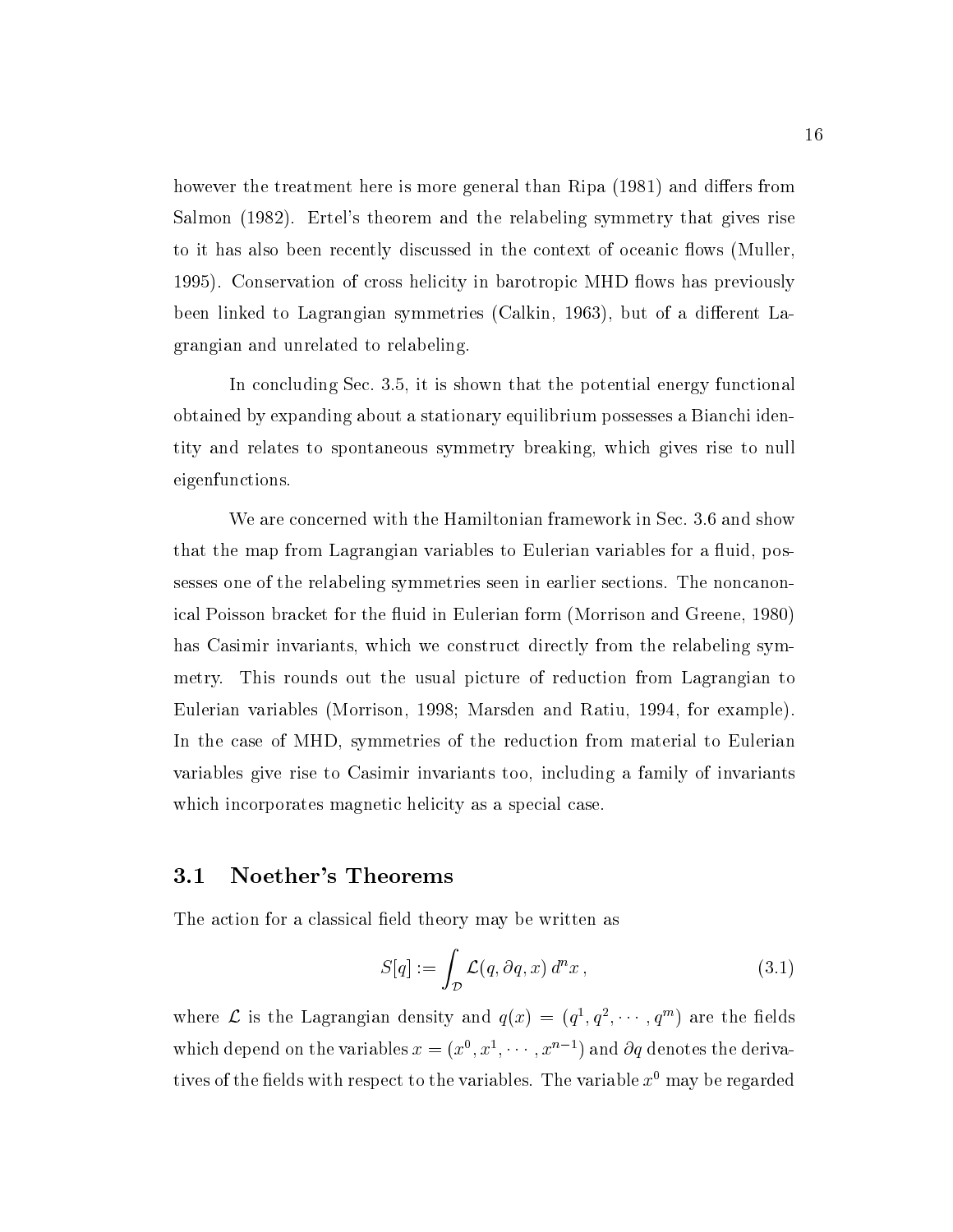as time and the others as space, and they belong to the domain  $\mathcal{D}$ .

Under point transformations (Utiyama, 1959; Sundermeyer, 1982, for example),

$$
\hat{x}^i = \hat{x}^i(x), \quad \hat{q}^j = \hat{q}^j(q, x), \tag{3.2}
$$

the action transforms to

$$
\hat{S}[\hat{q}] := \int_{\hat{\mathcal{D}}} \hat{\mathcal{L}}(\hat{q}, \hat{\partial}\hat{q}, \hat{x}) d^n \hat{x} = S[q], \qquad (3.3)
$$

where the second equality expresses covariance of the action and implies that the Lagrangian density must transform as

$$
\hat{\mathcal{L}}(\hat{q}, \hat{\partial}\hat{q}, \hat{x}) = \frac{\partial(x)}{\partial(\hat{x})} \mathcal{L}(q, \partial q, x), \qquad (3.4)
$$

where  $\partial(x)/\partial(\hat{x})$  denotes the Jacobian of the transformation.

Furthermore we seek transformations that leave the form of the Euler-Lagrange equations invariant, i.e. we seek (a subset of) symmetry transforma- $\sigma$  tions. Evidently, for such transformations  $\mathcal{Q}(q) = \mathcal{Q}(q)$ , which implies

$$
\hat{\mathcal{L}}(\hat{q}, \hat{\partial}\hat{q}, \hat{x}) - \mathcal{L}(\hat{q}, \hat{\partial}\hat{q}, \hat{x}) = \partial_i \Lambda^i , \qquad (3.5)
$$

where  $\Lambda$  is a vector with zero flux across the boundary of  $\mathcal{D}$ . Such transformations, for which the Lagrangian density differs at most by a divergence, are called invariant transformations. In particular, if  $\partial_0 \Lambda^0 = 0$ , i.e. the divergence is only spatial, the Lagrangian (which is the space integral of the Lagrangian density) is invariant and if the divergence term is altogether absent, the Lagrangian density is invariant.

We now consider invariant point transformations that have the following infinitesimal form:

$$
\hat{x}^{i} = x^{i} + \delta x^{i}(x), \qquad \hat{q}^{j}(\hat{x}) = q^{j}(x) + \Delta q^{j}(q, x). \qquad (3.6)
$$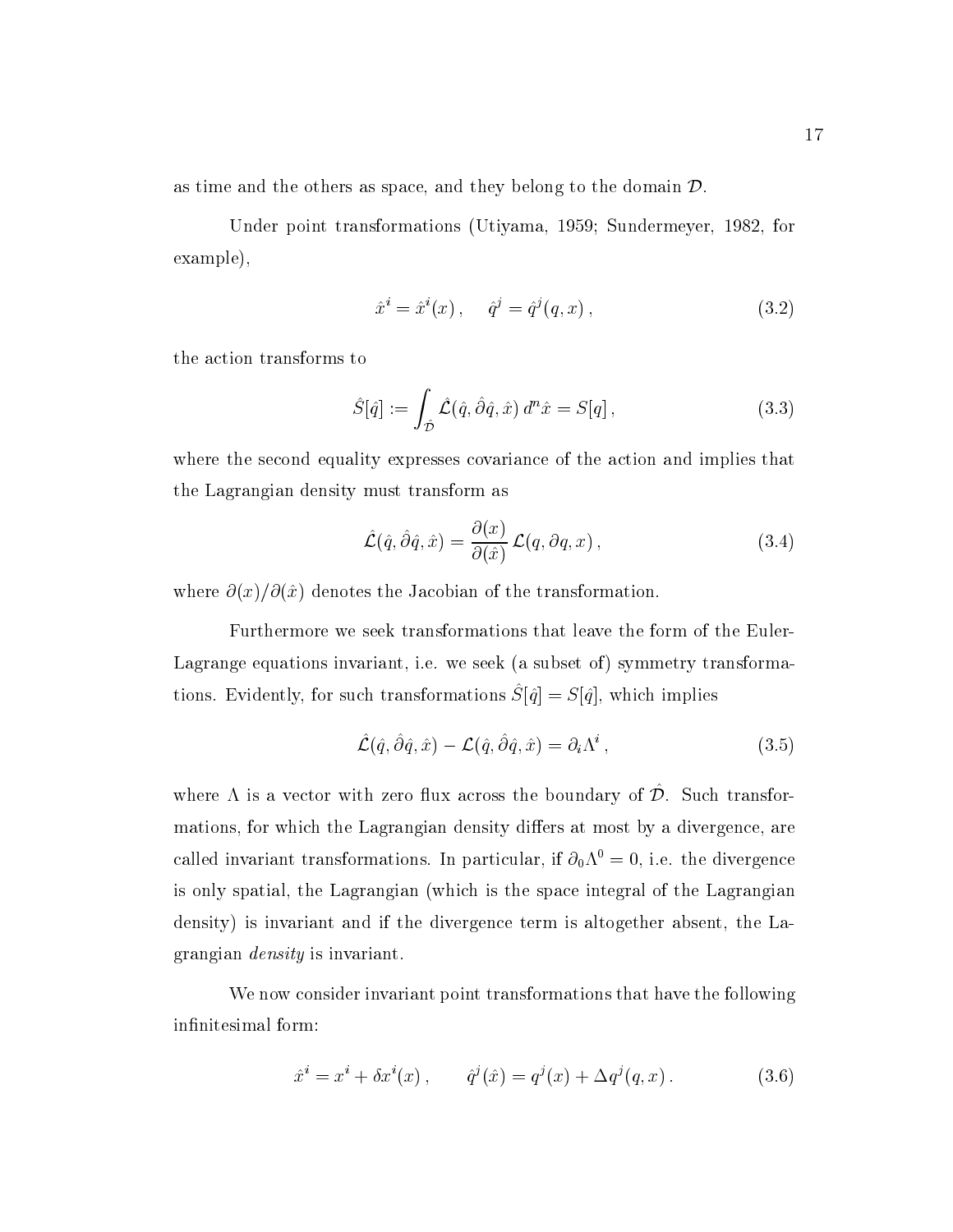Derivatives of the fields change accordingly:

$$
\Delta(\partial_j q^i) = \partial_j(\Delta q^i) - (\partial_j \delta x^k)(\partial_k q^i) , \qquad (3.7)
$$

where  $\Delta(\overline{O}_j q^r)$  is defined to be the first order piece of  $O_j q^r = O_j q^r$ . Finite transformations can be constructed by iteration of such infinitesimal ones.

Up to first order,  $\sigma x$  and  $\Delta q$  may be considered functions of either the new or the old variables and the Jacobian may be written as

$$
\frac{\partial(\hat{x})}{\partial(x)} = 1 + \partial_i \,\delta x^i \,. \tag{3.8}
$$

The differential form of Eq.  $(3.5)$  is thus

$$
\bar{\delta}\mathcal{L} + \mathcal{L}\,\partial_i\,\delta x^i + \partial_i\,\delta\Lambda^i = 0\,,\tag{3.9}
$$

where  $\delta {\cal L}$  is defined to be the first order piece of  ${\cal L}(\hat{q}, \partial \hat{q}, \hat{x}) - {\cal L}(q, \partial q, x)$  and  $\Lambda^i$  is written as  $\delta \Lambda^i$  to indicate that it is also of first order.

For convenience we define, to first order,

$$
\delta q^{i}(x) := \hat{q}^{i}(x) - q^{i}(x) = \Delta q^{i} - \delta x^{j} \partial_{j} q^{i}. \qquad (3.10)
$$

Thus while  $q\bar{q}$  is the change in the field at a fixed point,  $\Delta q$  is the change relative to a transformed point. Equation (3.9) may now be written as

$$
\partial_i \,\delta J^i + S_i \,\delta q^i = 0\,,\tag{3.11}
$$

where  $S_i$ 's denote functional derivatives of the action with respect to  $q^i$ 's, that is,

$$
S_i := \frac{\delta S}{\delta q^i} = \frac{\partial \mathcal{L}}{\partial q^i} - \partial_j \frac{\partial \mathcal{L}}{\partial (\partial_j q^i)}
$$
(3.12)

and the current  $\delta J^i$  is defined by,

$$
\delta J^i := \mathcal{L} \, \delta x^i + \frac{\partial \mathcal{L}}{\partial (\partial_i q^j)} \, \delta q^j + \delta \Lambda^i \,. \tag{3.13}
$$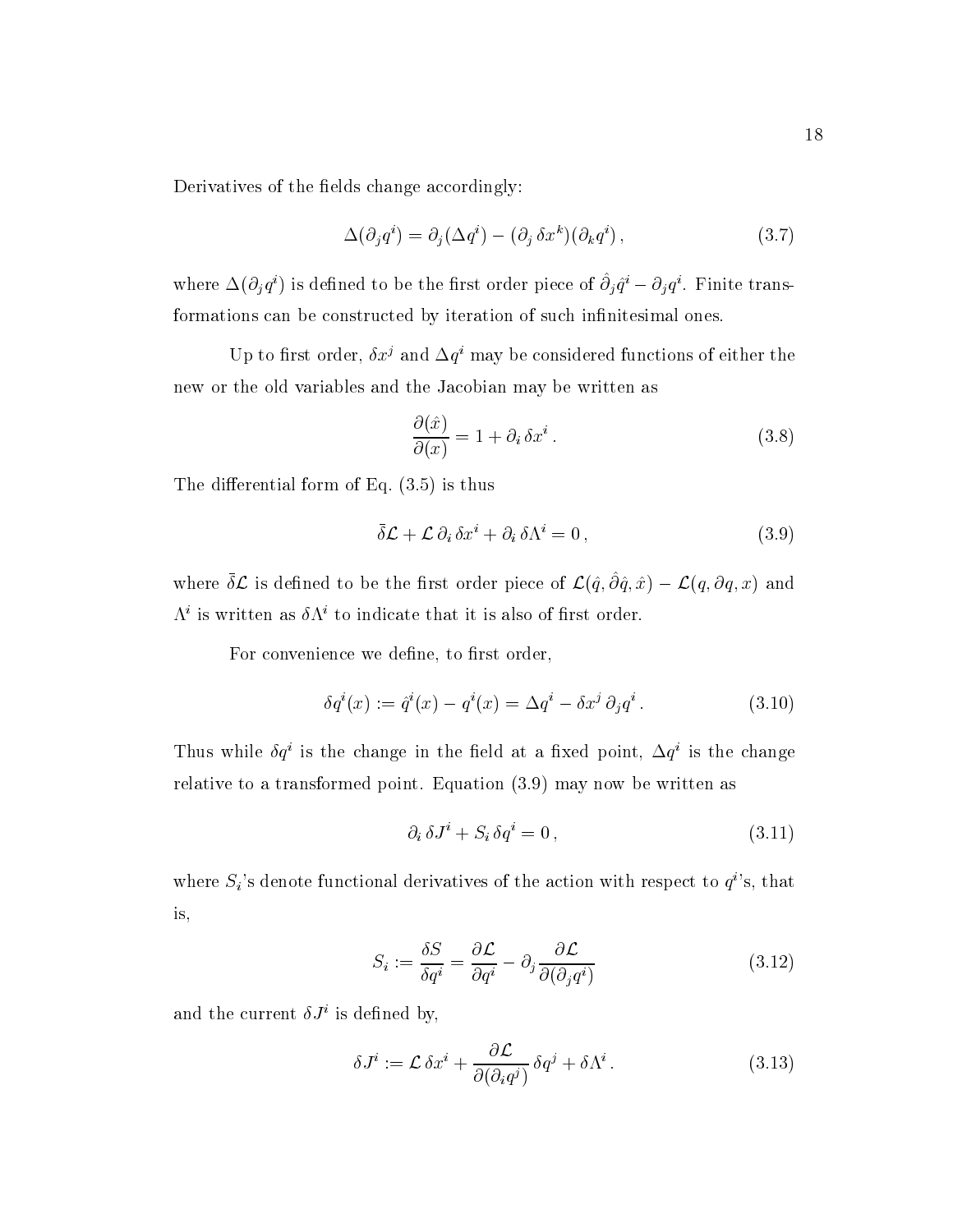#### 3.1.1 First Theorem

We now note that when the equations of motion are satisfied, i.e.  $S_i \equiv 0$  in Eq. (3.11), we are left with

$$
\partial_i \,\delta J^i = 0\,. \tag{3.14}
$$

The conservation law expressed by Eq.  $(3.14)$  may be recognized as the usual expression of Noether's (first) theorem (Noether, 1918; Tavel, 1971, for an English translation).

#### 3.1.2 Second Theorem

Another possibility (Noether, 1918) is to integrate Eq. (3.11) to get

$$
\int_{\mathcal{D}} S_i \, \delta q^i \, d^n x = 0 \,. \tag{3.15}
$$

Consider, for example, invariant transformations which have the form (Anderson and Bergmann, 1951)

$$
\delta x^{i} = \varepsilon(x) \chi^{i}(x), \quad \Delta q^{i} = \varepsilon(x) \phi^{i}(x) + \partial_{j} \varepsilon(x) \psi^{ij}(q, x), \tag{3.16}
$$

where  $\varepsilon(x)$  is an infinitesimal, arbitrary function of x. (In general there may exist a set of independent symmetries, in which case one adds a subscript to the  $\varepsilon$ 's.)

For such transformations,

$$
\int_{\mathcal{D}} S_i \,\delta q^i \,d^n x = \int_{\mathcal{D}} \varepsilon(x) \left[ S_i \phi^i - S_i (\partial_j q^i) \chi^j - \partial_j (S_i \psi^{ij}) \right] \,d^n x = 0 \,, \tag{3.17}
$$

where we have used Eq. (3.10) to express  $\delta q^i$  and integrated by parts to get rid of the derivative on  $\varepsilon$ , assuming that the boundary term vanishes. The arbitrariness of  $\varepsilon$  allows us to choose it so that the boundary terms disappear.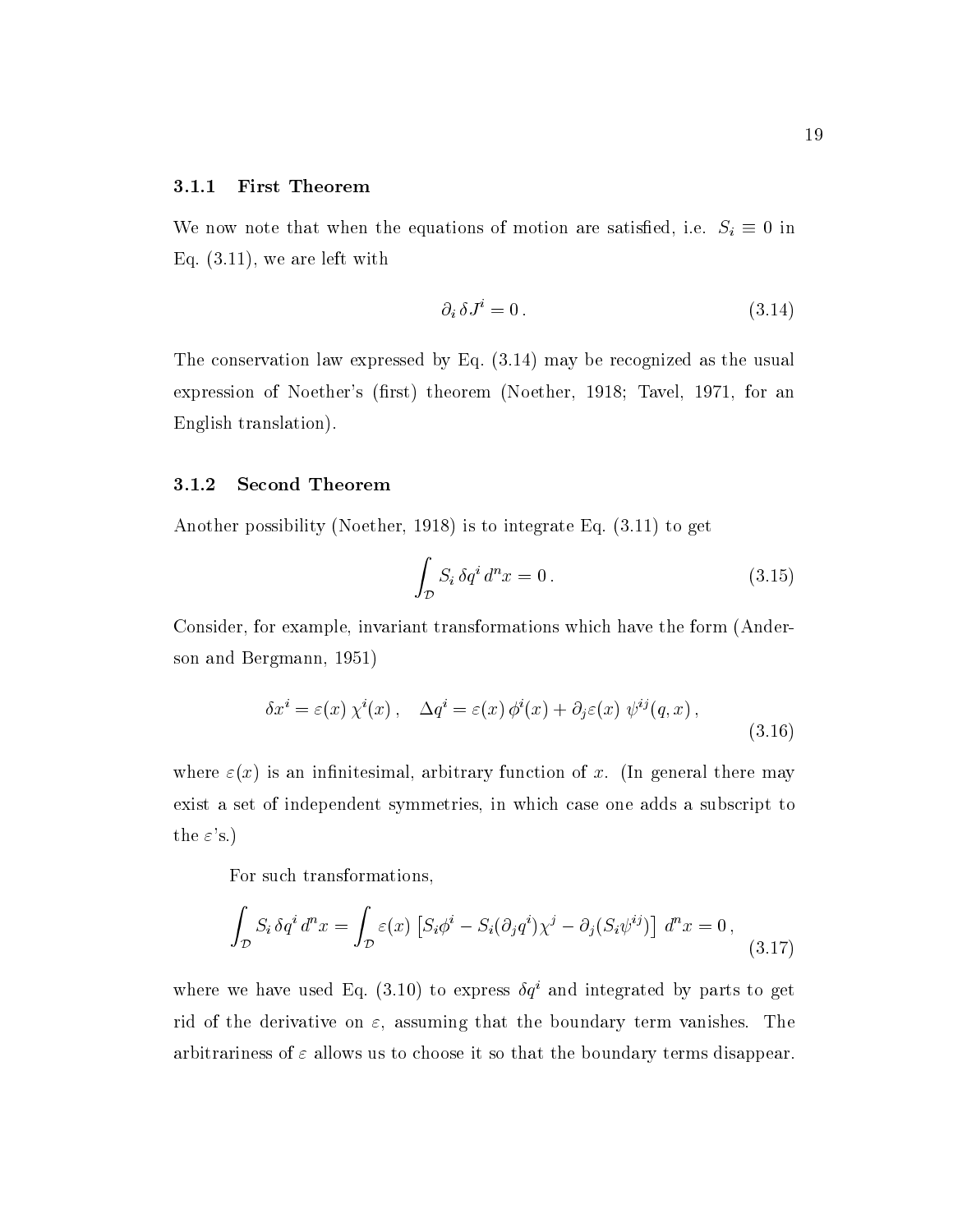And since the integral in Eq. (3.17) vanishes for arbitrary  $\varepsilon(x)$ , the Dubois-Reymond lemma implies

$$
S_i \left[ \phi^i - (\partial_j q^i) \chi^j \right] - \partial_j (S_i \psi^{ij}) = 0.
$$
 (3.18)

Note that when the equations of motion are satisfied the terms  $S_i$   $|\varphi\rangle = (O_i q^i) \chi^j$  | and the contract of the contract of the contract of the contract of the contract of and  $\partial_i (S_i \psi^{ij})$  vanish separately (and trivially); this is replaced by the weaker condition, Eq. (3.18), when the equations of motion are not necessarily satised.

Equation (3.18), which depends crucially on  $\varepsilon(x)$  being an arbitrary function of x rather than a constant parameter, is an example of the identity of Noether's second theorem, also referred to as a generalized Bianchi identity. It is particularly interesting since it is satisfied independently of the equations of motion and its existence indicates that not all Euler-Lagrange equations of motion are independent. For this reason it is also called a strong conservation law as opposed to the weak conservation law expressed by Eq. (3.14) which requires the equations of motion.

It is also noteworthy that for such transformations, with an arbitrary  $\varepsilon(x)$  as in Eq. (3.16), the weak conservation law itself splits into more than one statement. This follows from  $\varepsilon(x)$  and its derivatives being independent, hence terms multiplying them must vanish independently.

### 3.2 Lagrangian Formulations of Hydrodynamics and Magnetohydrodynamics

Here, the Lagrangians of the ideal compressible fluid and MHD, and the resulting equations of motion in Lagrangian, as well as Eulerian, variables are introduced. In Sec.3.3, the relation between Lagrangian and Eulerian conservation laws is claried, paving the way for application of Noether's theorems to the ideal fluid and MHD in Secs. 3.4 and 3.5.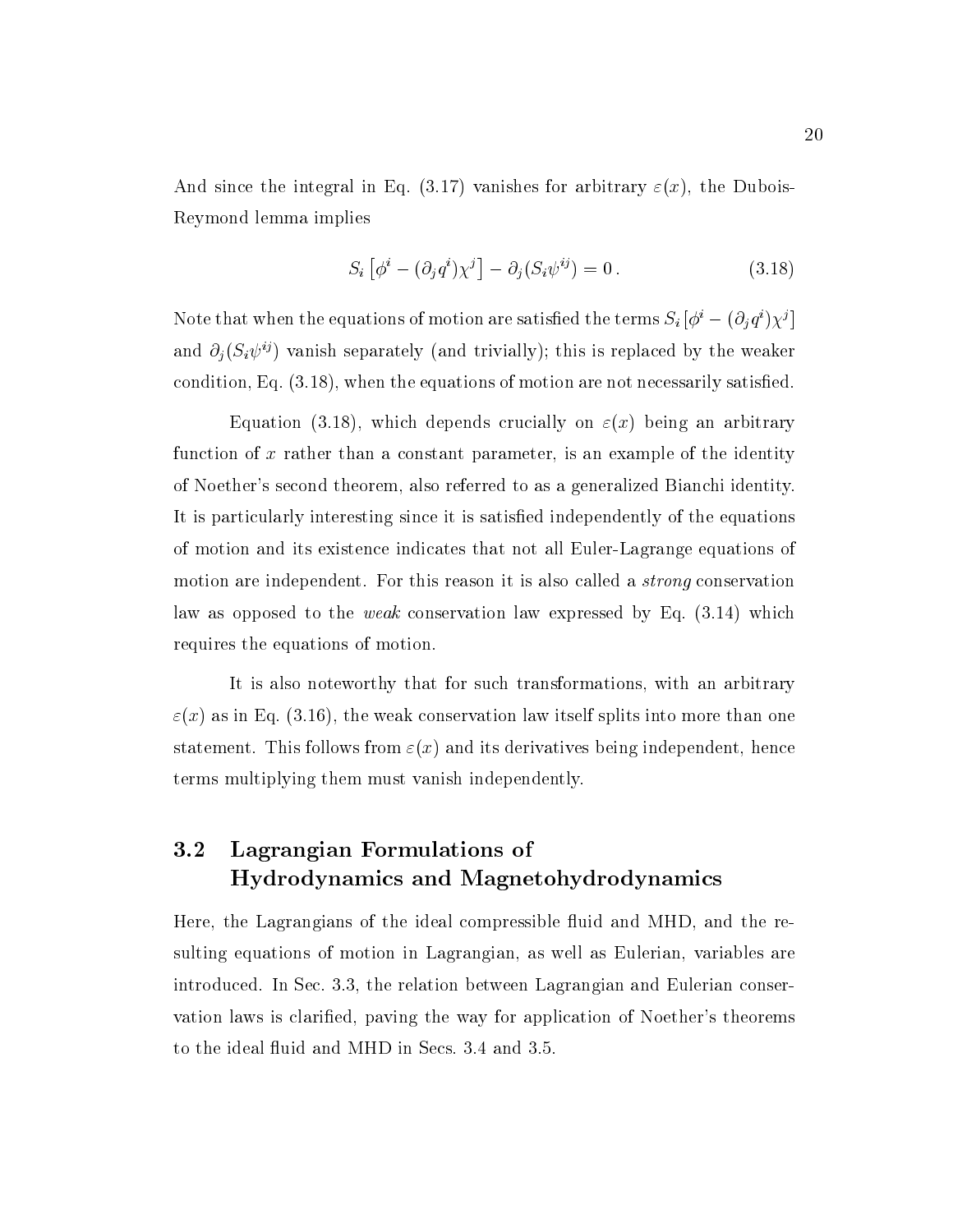The variable  $x^0$  of the previous section is replaced explicitly by time  $\tau$ , and three other components of  $x$  are to be interpreted as the labels  $a$  of the Lagrangian fluid elements; e.g. these could be the initial positions of the fluid elements,  $q(\tau = 0)$ . The variables  $r = q(a; \tau)$  keep track of the position of the fluid element labeled a. At any time the mapping  $q(a; \tau)$  between r and a is an invertible mapping of a domain  $D$ , and to simplify matters,  $D$  is assumed time independent, although the fluid is compressible.

The fluid Lagrangian density  $\mathcal L$  may be written as (Eckart, 1938; Herivel, 1955; Eckart, 1960; Newcomb, 1962):

$$
\mathcal{L}(q, \dot{q}, \mathcal{J}, a) = \rho_0 \left[ \frac{1}{2} \dot{q}^2 - U \left( \frac{\rho_0}{\mathcal{J}}, s \right) - \Phi(q) \right], \tag{3.19}
$$

where  $\rho_0(a)$  is the initial density distribution and  $\dot{q}$  denotes the time derivative of  $q$ , keeping the label fixed. The internal or potential energy per unit mass is denoted by U and is assumed to be a function of two thermodynamic quantities, viz. the density  $\rho_0/\mathcal{J}$  and the entropy s. Additional conservative forces on the fluid can be accounted for by including a potential  $\Phi(q)$ . We assume adiabaticity, so that  $s = s(a)$  only. The entropy of a fluid element does not change in time; it is simply advected with the flow.

The volume element transforms as

$$
d^3r = \mathcal{J} d^3a \,,\tag{3.20}
$$

the contract of the contract of the contract of the contract of the contract of

where  $\mathcal J$  denotes the Jacobian  $\partial(q)/\partial(a)$  of the transformation  $q : a \to r$ . Conservation of mass implies

$$
\rho d^3 r = \rho_0 d^3 a \quad \Rightarrow \quad \rho(r, t) = \rho_0(a) \mathcal{J}^{-1}(a; \tau) \Big|_{a = q^{-1}(r; t)}, \tag{3.21}
$$

where  $\rho(r, t)$  denotes the fluid density in the transformed coordinates. Mass conservation is thus built into the Lagrangian. Note that we have introduced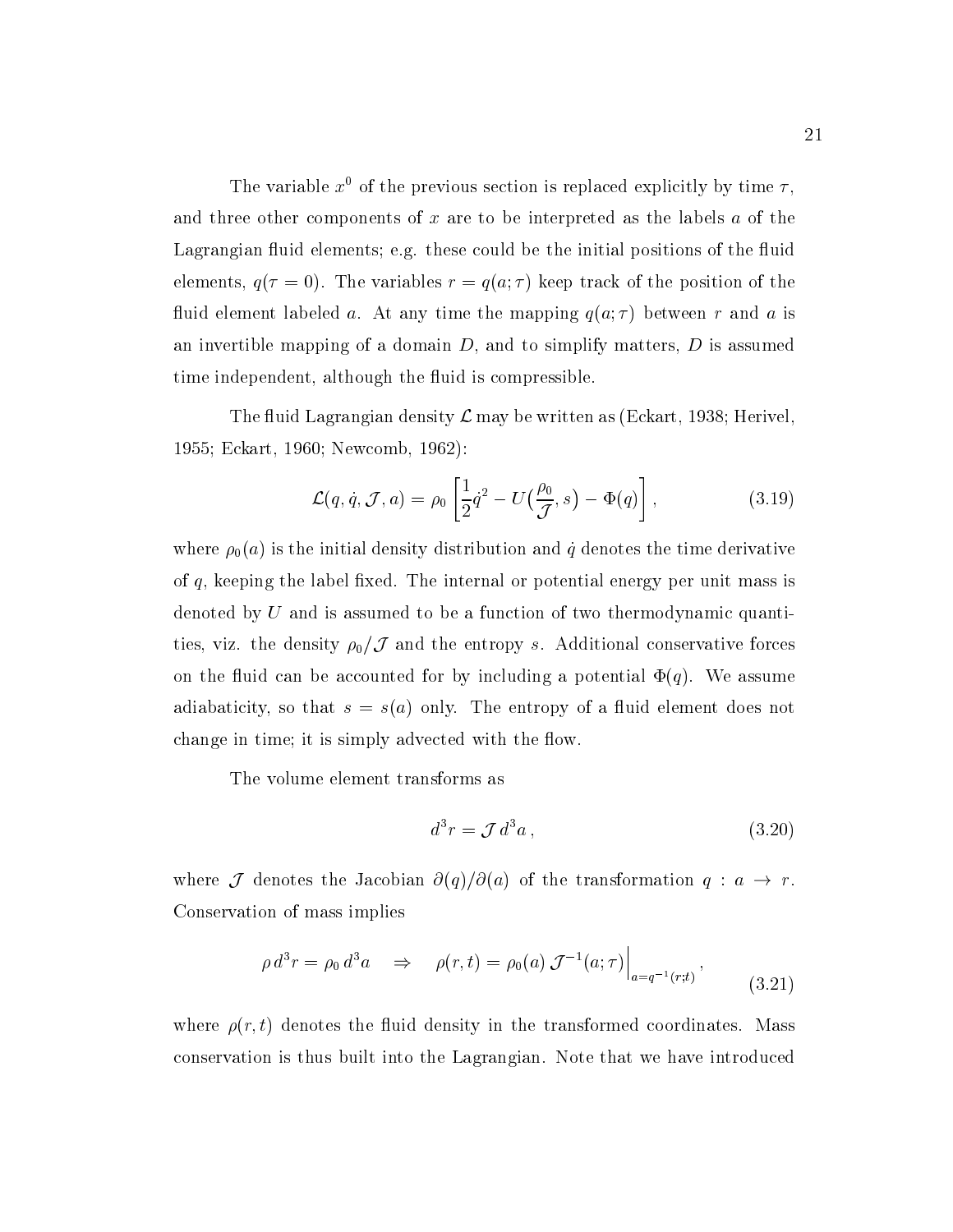the symbol  $t \equiv \tau$  for later convenience in distinguishing between the spatial and label coordinates, i.e.  $r, t$  and  $a, \tau$  domains.

Note that  $\rho_0$  can be eliminated by transforming the label space a to  $\bar{a}$ with Jacobian,

$$
\frac{\partial(\overline{a})}{\partial(a)} = \rho_0(a) , \qquad (3.22)
$$

so that the volume measure changes to compensate for any change in the mass of the fluid element, thus maintaining unit density throughout the fluid volume. In these coordinates

$$
\rho(r,t) = \mathcal{J}^{-1}(a;\tau)\Big|_{a=q^{-1}(r;t)},\tag{3.23}
$$

and the Lagrangian density is

$$
\mathcal{L}(q, \dot{q}, \mathcal{J}, a) = \frac{1}{2}\dot{q}^2 - U(\mathcal{J}^{-1}, s) - \Phi(q) ,
$$
 (3.24)

where we have dropped the bar over  $a$ . In the rest of this chapter we assume that the label space has been chosen appropriately, so that Eq.  $(3.24)$  defines the fluid Lagrangian density.

The Lagrangian equations of motion are given by

$$
S_i = -\ddot{q}_i - A_i^j \partial_j p - \frac{\partial \Phi}{\partial q^i} = 0, \qquad (3.25)
$$

where the pressure  $p$  is defined by

$$
p(\rho, s) = \rho^2 \frac{\partial U}{\partial \rho}(\rho, s), \qquad (3.26)
$$

and we have made use of

$$
\frac{\partial \mathcal{L}}{\partial(\partial_i q^j)} = \rho^2 \frac{\partial U}{\partial \rho} A_j^i = p A_j^i.
$$
 (3.27)

The Eulerian form of the equations of motion is obtained from Eq. (3.25) upon noting

$$
\frac{\partial}{\partial \tau} = \frac{\partial}{\partial t} + \dot{q}^i \frac{\partial}{\partial r^i} = \frac{\partial}{\partial t} + v^i \frac{\partial}{\partial r^i},\tag{3.28}
$$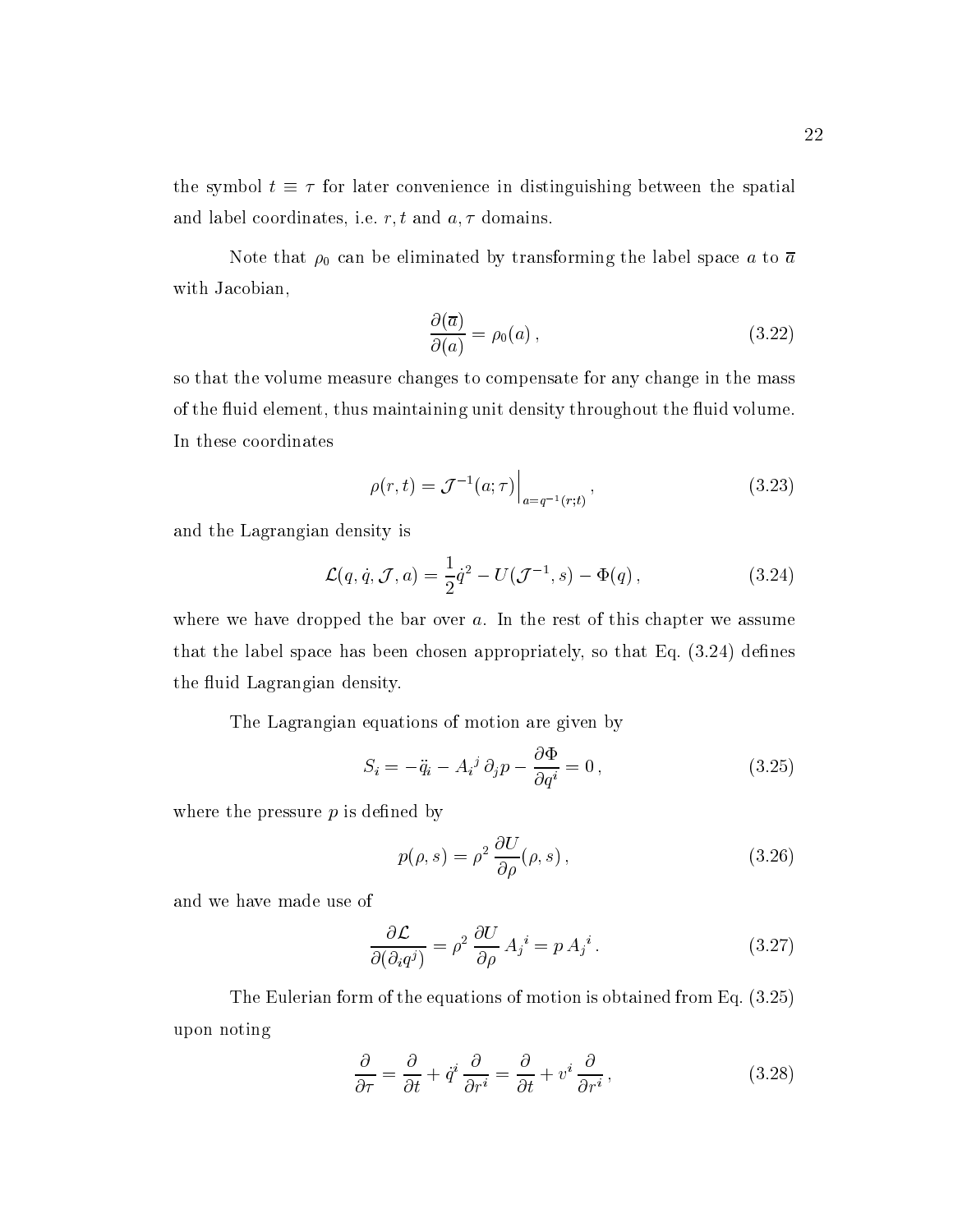and, as noted in Eq. (A.4),

$$
A_i^j \frac{\partial}{\partial a^j} = \mathcal{J} \frac{\partial}{\partial r^i},\tag{3.29}
$$

whereby we get the equations,

$$
\frac{\partial v_i}{\partial t} + v^j \frac{\partial v_i}{\partial r^j} = -\frac{1}{\rho} \frac{\partial p}{\partial r^i} - \frac{\partial \Phi}{\partial r^i}.
$$
 (3.30)

In the equations above, the velocity  $v(r, t)$  is defined by

$$
v^{i}(r,t) := \dot{q}^{i}(a;\tau)\Big|_{a=q^{-1}(r;t)},
$$
\n(3.31)

where the right hand side is evaluated at  $a = q^{-1}(r; t)$ .

The Lagrangian density for MHD (Newcomb, 1962) has one additional term,

$$
\mathcal{L}_{\rm M} = \frac{1}{2} \dot{q}^2 - U(\mathcal{J}^{-1}, s) - \Phi(q) - \frac{1}{2} \mathcal{J}^{-1} B_0^j \partial_j q^i B_0^k \partial_k q_i ,
$$
\n(3.32)

where  $B_0(a)$  are components of the magnetic field as a function of the labels, e.g. the initial magnetic field. The magnetic field transforms as

$$
B^{i}(r,t) = \mathcal{J}^{-1} B_{0}^{j} \partial_{j} q^{i} \Big|_{a=q^{-1}(r,t)}, \qquad (3.33)
$$

which has the inverse,

$$
B_0^i = B^j \, A_j^i \big|_{r = q(a; \tau)} \,. \tag{3.34}
$$

Equation  $(3.33)$  ensures that magnetic flux density is conserved on the fluid elements. Note that surface elements transform as

$$
d\sigma_i = A_i^j \, d\sigma_{0j} \tag{3.35}
$$

where  $d\sigma_{0j}$  denotes the area element in the jth direction in label space while  $d\sigma_i$  denotes the area element in the *i*th direction in configuration space. The magnetic flux density thus transforms as

$$
B^{i} d\sigma_{i} = \mathcal{J}^{-1} B_{0}^{j} \partial_{j} q^{i} A_{i}{}^{k} d\sigma_{0k} = B_{0}^{k} d\sigma_{0k} , \qquad (3.36)
$$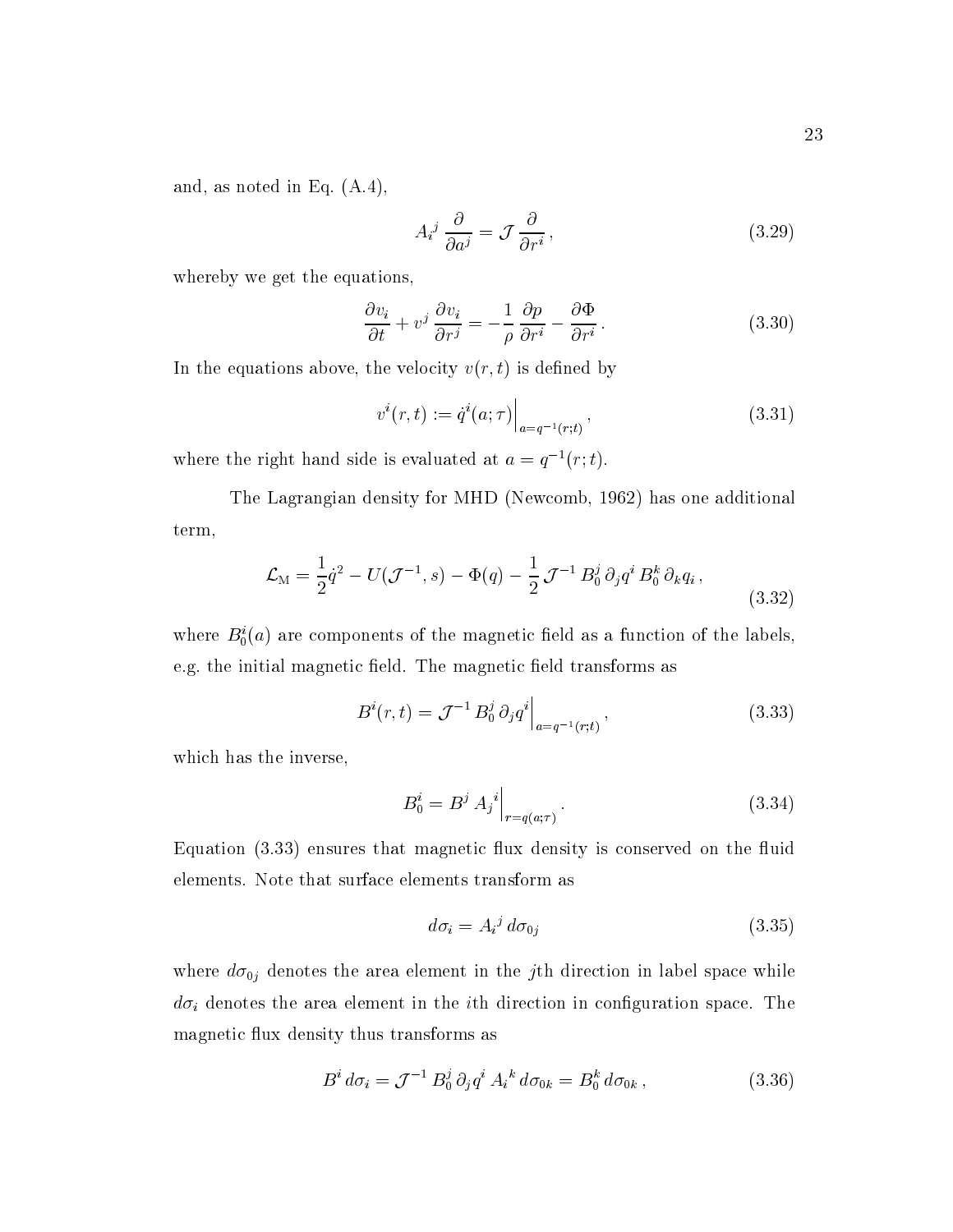where we have used Eq. (A.6).

The Lagrangian equations of motion are given by

$$
S_i = -\ddot{q}_i - A_i^j \partial_j p - \frac{\partial \Phi}{\partial q^i} + \partial_j \left( B_0^j \mathcal{J}^{-1} B_0^\ell \partial_\ell q_i \right) - A_i^j \partial_j \left( \frac{1}{2} \mathcal{J}^{-2} B_0^k \partial_k q^m B_0^\ell \partial_\ell q_m \right) = 0 , \quad (3.37)
$$

where we have made use of

$$
\frac{\partial \mathcal{L}_M}{\partial (\partial_i q^j)} = p A_j{}^i + \frac{1}{2} \mathcal{J}^{-2} A_j{}^i B_0^k \partial_k q^m B_0^\ell \partial_\ell q_m - B_0^i \mathcal{J}^{-1} B_0^\ell \partial_\ell q_j \,. \tag{3.38}
$$

Following the same procedure as in the case of hydrodynamics, the Eulerian form of the equations of motion is obtained from Eq. (3.37), yielding

$$
\frac{\partial v_i}{\partial t} + v^j \frac{\partial v_i}{\partial r^j} = -\frac{1}{\rho} \frac{\partial p}{\partial r^i} - \frac{\partial \Phi}{\partial r^i} + \frac{1}{\rho} B^j \frac{\partial B_i}{\partial r^j} - \frac{1}{2\rho} \frac{\partial B^2}{\partial r^i},
$$
(3.39)

where the reader will recognize that the last two terms are the *i*th components of the  $J \times B$  force, for  $J = \nabla \times B$ .

#### 3.3 3.3 Relation of Eulerian to Lagrangian Conservation Laws

Consider any conservation law in Lagrangian coordinates, represented by

$$
\frac{\partial I^0}{\partial \tau} + \frac{\partial I^i}{\partial a^i} = 0.
$$
\n(3.40)

It is evident that under the transformation from the material labels  $a, \tau$  to the spatial coordinates  $r = q(a; \tau)$ ,  $t = \tau$ , Eq. (3.40) does not *directly* transform to a conservation law. It can, however, be shown to correspond to an conservation law in  $r, t$  coordinates:

$$
\frac{\partial}{\partial t} \left( \rho \, \tilde{I}^0 \right) + \frac{\partial}{\partial r^i} \left( \rho \, v^i \, \tilde{I}^0 + [A^{-1}]_j{}^i \, \tilde{I}^j \right) = 0 \,, \tag{3.41}
$$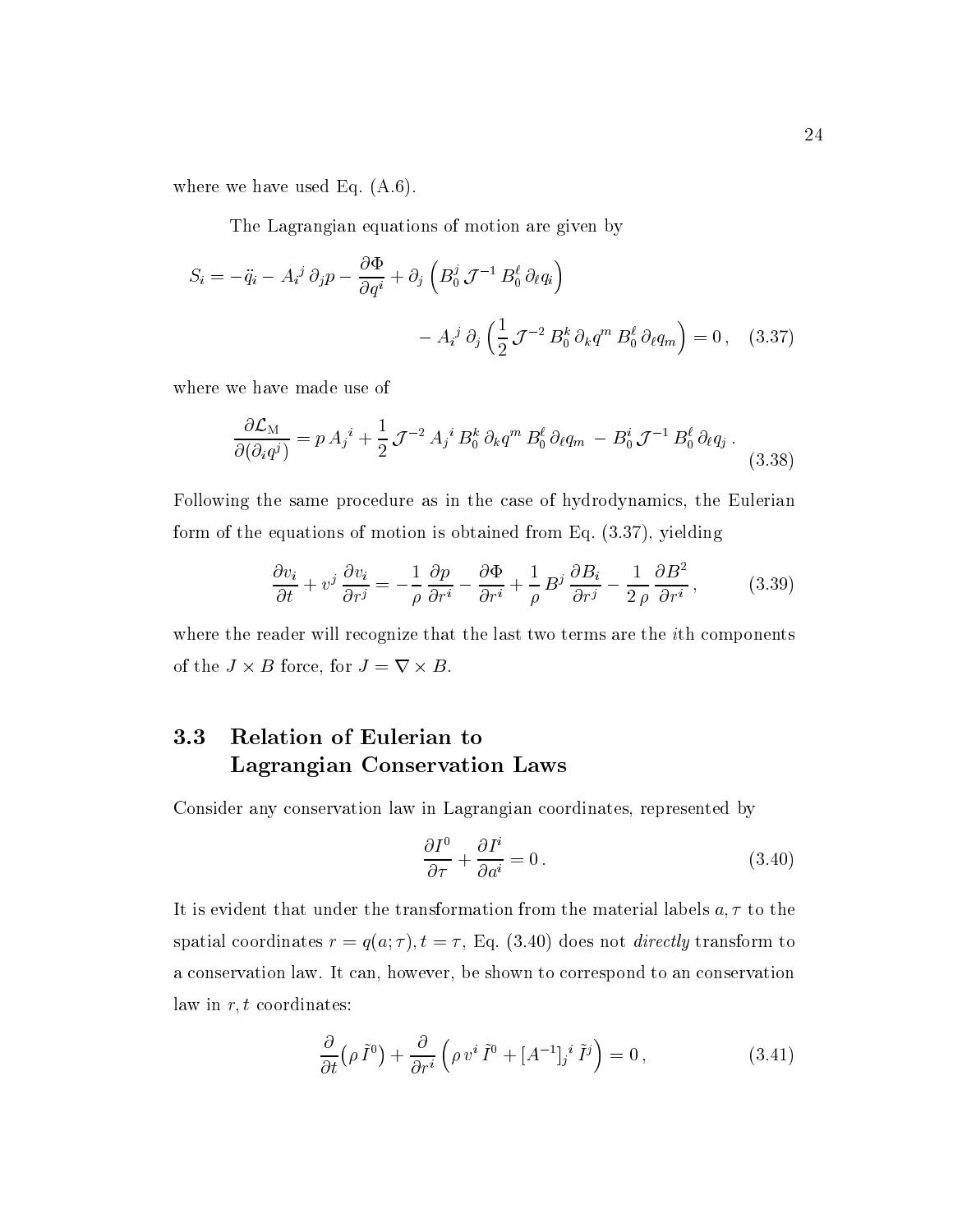where  $\rho$  denotes  $\mathcal{J}^{-1}$ ,  $I^0(r,t) := I^0(a,\tau)$ , and  $I^j(r,t) := I^j(a,\tau)$ , and  $a =$  $q^{-1}(r; t)$ .

Note that we have carefully avoided using the term *Eulerian conserva*tion law to describe Eq.  $(3.41)$ , since we reserve the term *Eulerian variables* for observable physical quantities, in the absence of the knowledge of  $q(a; \tau)$ . (Only local properties of  $q(a; \tau)$ , such as  $v = \dot{q}$  and  $\rho = \partial(q)/\partial(a)$ , are observable, and part of the Eulerian description. Furthermore, these are known as functions of r, t, and not  $a, \tau$ .) For instance, an arbitrary function of the labels can be transformed to  $r, t$  coordinates, but is not considered Eulerian. On the other hand, the function  $s(a)$  is observable, hence  $\tilde{s}(r, t) = s(a)$  is part of the Eulerian description. In Eq. (5.41), there is no guarantee that  $I$  and  $|A|$   $|i$   $I'$ have Eulerian representation, viz. in terms of r, t,  $v(r, t)$ ,  $s(r, t)$ ,  $\rho(r, t)$ , and their derivatives.

In the rest of this section, we prove that Eq.  $(3.40)$  leads to Eq.  $(3.41)$ . Integration of Eq. (3.40) over the label domain leads to

$$
\frac{d}{d\tau} \int_D I^0 d^3a = 0 , \qquad (3.42)
$$

assuming that the perpendicular component of the current I vanishes on the boundary of the domain. The transformation from a to r, with Jacobian  $\mathcal{J} =$  $\partial(q)/\partial(a)$ , leads to a new representation for the invariant:

$$
\frac{d}{dt} \int_D \rho \, \tilde{I}^0 \, d^3r = 0 \,, \tag{3.43}
$$

where  $\rho$  denotes  $\mathcal{J}^{-1}$ , consistent with Eq. (3.23). From Eq. (3.43), it follows  $\alpha$  that there exists a current  $J(t, t)$  which satisfies

$$
\frac{\partial}{\partial t} \left( \rho \, \tilde{I}^0 \right) + \tilde{\nabla} \cdot \tilde{J} = 0 \,, \tag{3.44}
$$

and we assume that there is no net flux of the current on the boundary of the spatial domain. Our next task is to relate  $J$  to  $I^+$  and  $I$ , which necessitates proving several steps involving determinants and cofactors.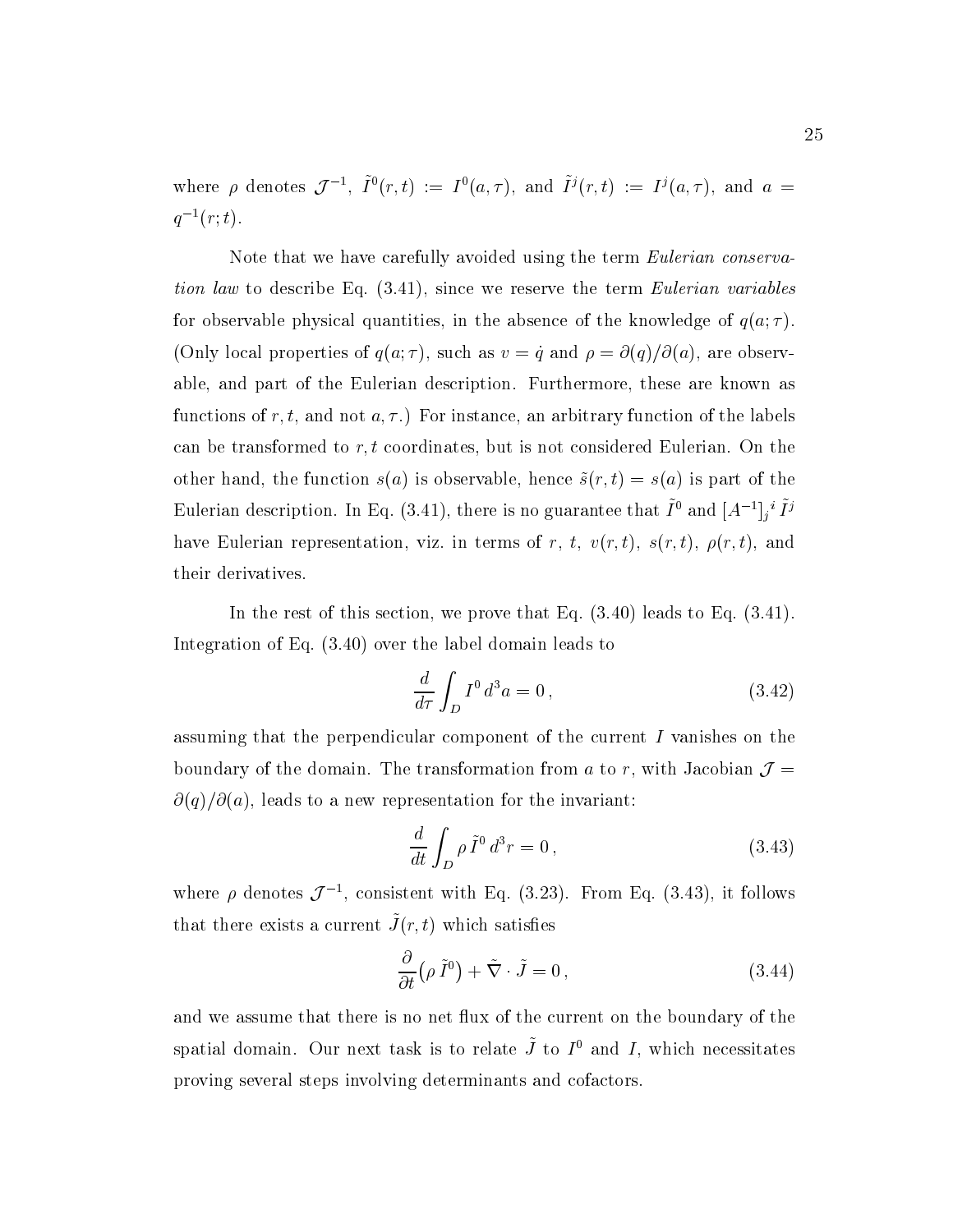$$
\frac{\partial \tilde{I}^0}{\partial t} + v^i \frac{\partial \tilde{I}^0}{\partial r^i} + \frac{\partial q^i}{\partial a^j} \frac{\partial \tilde{I}^j}{\partial r^i} = 0 ,
$$
\n(3.45)

where  $\partial q^2/\partial a^j$  is evaluated at  $a = q^{-1}(r; t)$ . Straightforward application of the Leibniz rule to the first term in Eq.  $(3.44)$  yields,

$$
\frac{\partial}{\partial t} (\rho \tilde{I}^0) = \tilde{I}^0 \frac{\partial \rho}{\partial t} + \rho \frac{\partial \tilde{I}^0}{\partial t}
$$

$$
= \tilde{I}^0 \frac{\partial \rho}{\partial t} - \rho v^i \frac{\partial \tilde{I}^0}{\partial r^i} - \rho \frac{\partial q^i}{\partial a^j} \frac{\partial \tilde{I}^j}{\partial r^i}, \qquad (3.46)
$$

where we have made use of Eq. (5.45) to express  $\partial T/\partial t$  in terms of spatial derivatives.

The third term on the right hand side of Eq. (3.46), may now be rewritten as a divergence:

$$
-\rho \frac{\partial q^i}{\partial a^j} \frac{\partial \tilde{I}^j}{\partial r^i} = -[A^{-1}]_j{}^i \frac{\partial \tilde{I}^j}{\partial r^i} = -\frac{\partial}{\partial r^i} \left( [A^{-1}]_j{}^i \tilde{I}^j \right),\tag{3.47}
$$

where we have used Eqs.  $(A.3)$  and  $(A.5)$  in the form applicable to the inverse transformation.

Next, we prove that

to

$$
\frac{\partial \rho}{\partial t} = -\frac{\partial}{\partial r^i} \left( \rho v^i \right),\tag{3.48}
$$

which is the continuity equation in Eulerian variables, but is simply an identity from the Lagrangian point of view. We rewrite Eq. (3.48) as

$$
\frac{\partial \rho}{\partial t} + v^i \frac{\partial \rho}{\partial r^i} = -\rho \frac{\partial v^i}{\partial r^i},\tag{3.49}
$$

so that the left hand side is recognized to be  $\partial \mathcal{J}^{-1}/\partial \tau$ . Using the chain rule on the right hand side yields,

$$
\frac{\partial \mathcal{J}^{-1}}{\partial \tau} = -\mathcal{J}^{-1} \frac{\partial [q^{-1}]^j}{\partial r^i} \frac{\partial \dot{q}^i}{\partial a^j},\tag{3.50}
$$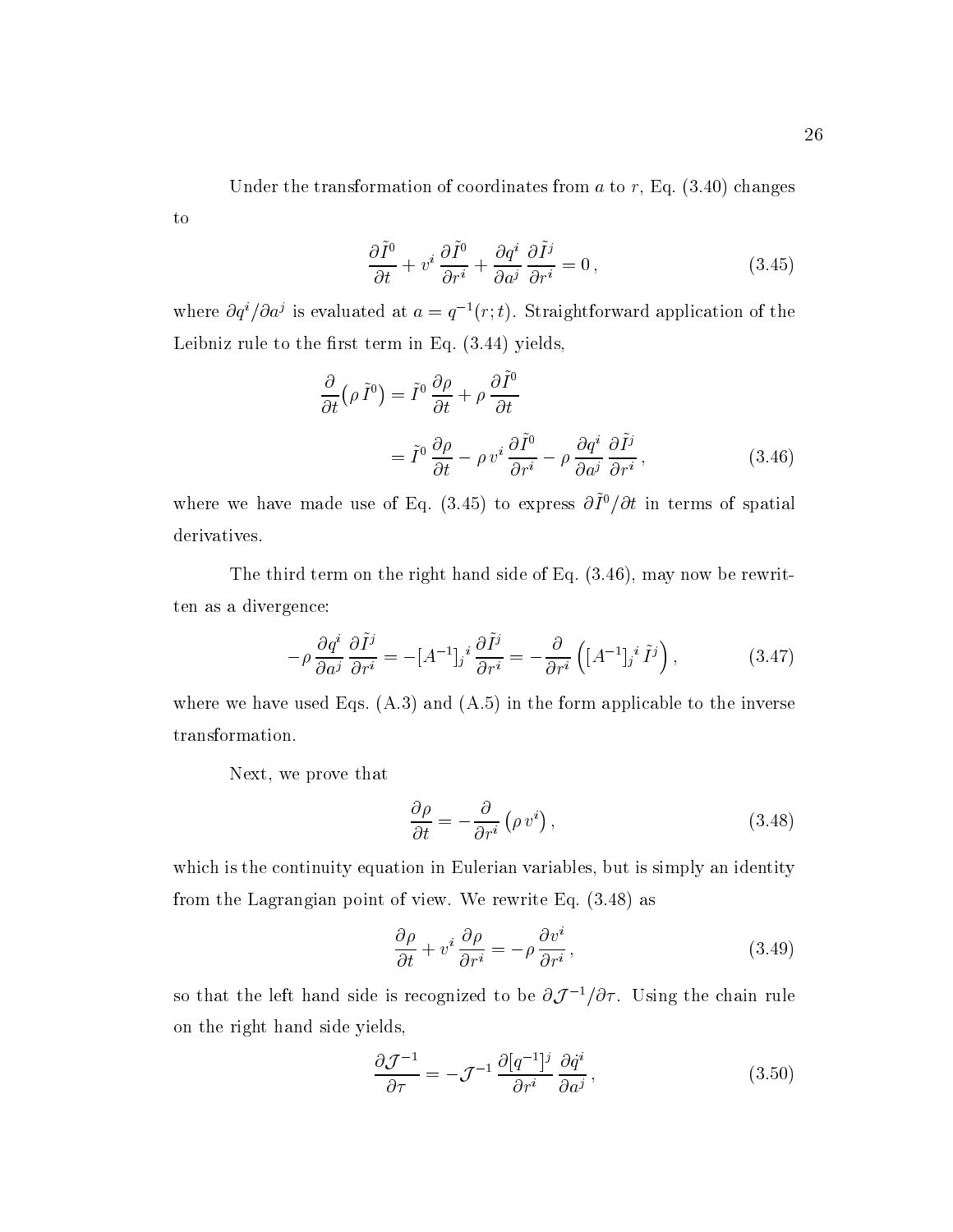which is equivalent to

$$
\frac{\partial \mathcal{J}}{\partial \tau} = \mathcal{J} \frac{\partial [q^{-1}]^j}{\partial r^i} \frac{\partial \dot{q}^i}{\partial a^j} = A_j^i \frac{\partial \dot{q}^j}{\partial a^i},\tag{3.51}
$$

where Eq. (A.5) has been used in obtaining the right hand side. Equation (3.51) is identical to Eq. (A.8), which is derived in App. A, thus proving that Eq. (3.48) is an identity in Lagrangian coordinates. Collecting the results of Eqs. (3.47) and (3.48), Eq. (3.46) can be expressed in the form of a conservation law, reproducing Eq. (3.41).

# 3.4 Galilean Symmetries

The Lagrangian actions of the ideal fluid and MHD are invariant under the action of the ten-parameter Galilei group consisting of time and space translations, space rotations, and Galilean boosts. These symmetries give rise to the Lagrangian, as well as Eulerian, conservation laws of energy, linear and angular momenta, and uniform motion of the center-of-mass.

#### 3.4.1 Energy Conservation

The transformation,

$$
\delta \tau := \hat{\tau} - \tau = \varepsilon,
$$
  
\n
$$
\delta a := \hat{a} - a = 0,
$$
  
\n
$$
\Delta q := \hat{q}(\hat{a}; \hat{\tau}) - q(a; \tau) = 0,
$$
\n(3.52)

implies the change in derivatives,

$$
\Delta \dot{q} = 0, \quad \text{and} \quad \Delta \partial_i q^i = 0. \tag{3.53}
$$

The change in  $q$  at a fixed point is given by

$$
\delta q^i = -\varepsilon \dot{q}^i \,,\tag{3.54}
$$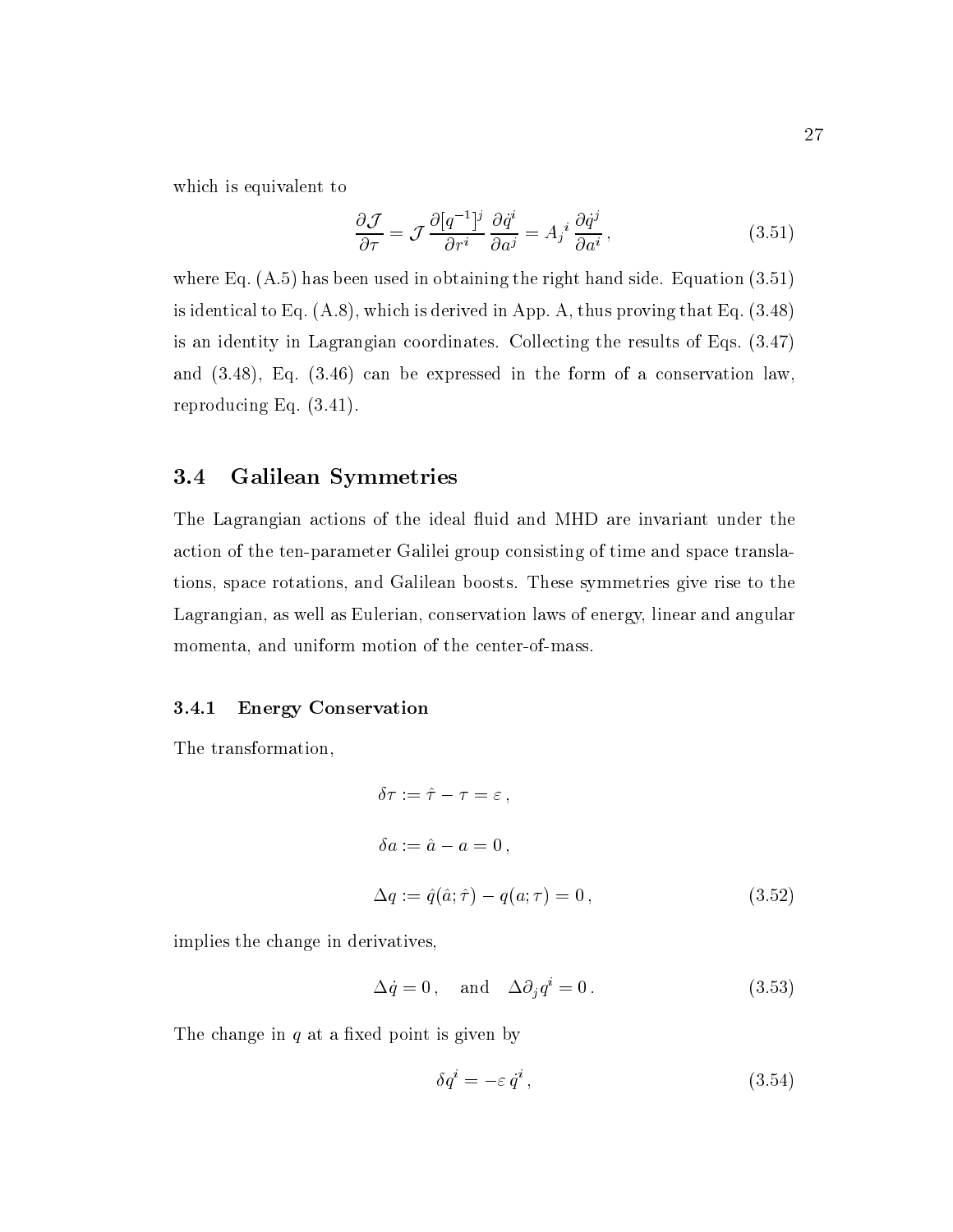and the transformed Lagrangian density satisfies,

$$
\hat{\mathcal{L}}(\hat{q}, \hat{\partial}\hat{q}, \hat{a}) - \mathcal{L}(\hat{q}, \hat{\partial}\hat{q}, \hat{a}) = 0, \qquad (3.55)
$$

which shows that the transformation given by Eq. (3.52) leaves the Lagrangian density invariant. The conservation law, in Lagrangian variables, is given by

$$
\varepsilon \frac{\partial}{\partial \tau} \left( \dot{q}^2 - \mathcal{L} \right) - \varepsilon \frac{\partial}{\partial a^i} \left( p \, \dot{q}^j \, A_j{}^i \right) = 0 \,, \tag{3.56}
$$

where we have used Noether's first theorem. Using the result of Sec. 3.3 we obtain the Eulerian conservation law,

$$
\frac{\partial}{\partial t} \left[ \rho \left( \frac{v^2}{2} + U(\rho, s) + \Phi(r) \right) \right] + \frac{\partial}{\partial r^i} \left[ \rho \left( \frac{v^2}{2} + U(\rho, s) + \Phi(r) - p \right) v^i \right] = 0, \quad (3.57)
$$

which is recognized to be the law of energy conservation.

The corresponding result for MHD is

$$
\frac{\partial}{\partial \tau} \left( \dot{q}^2 - \mathcal{L}_M \right) - \frac{\partial}{\partial a^i} \left[ \left( p \, A_j^i - B_0^i \, \mathcal{J}^{-1} \, B_0^\ell \, \partial_\ell q_j \right) \right. \\
\left. + \frac{1}{2} \, \mathcal{J}^{-2} \, A_j^i \, B_0^k \, \partial_k q^m \, B_0^\ell \, \partial_\ell q_m \right) \dot{q}^j \right] = 0 \,, \quad (3.58)
$$

which has the Eulerian equivalent,

$$
\frac{\partial}{\partial t} \left[ \rho \left( \frac{v^2}{2} + U(\rho, s) + \Phi(r) \right) + \frac{B^2}{2} \right] \n+ \tilde{\nabla} \cdot \left[ \rho \left( \frac{v^2}{2} + U(\rho, s) + \Phi(r) - p \right) v + B(v \cdot B) \right] = 0. \quad (3.59)
$$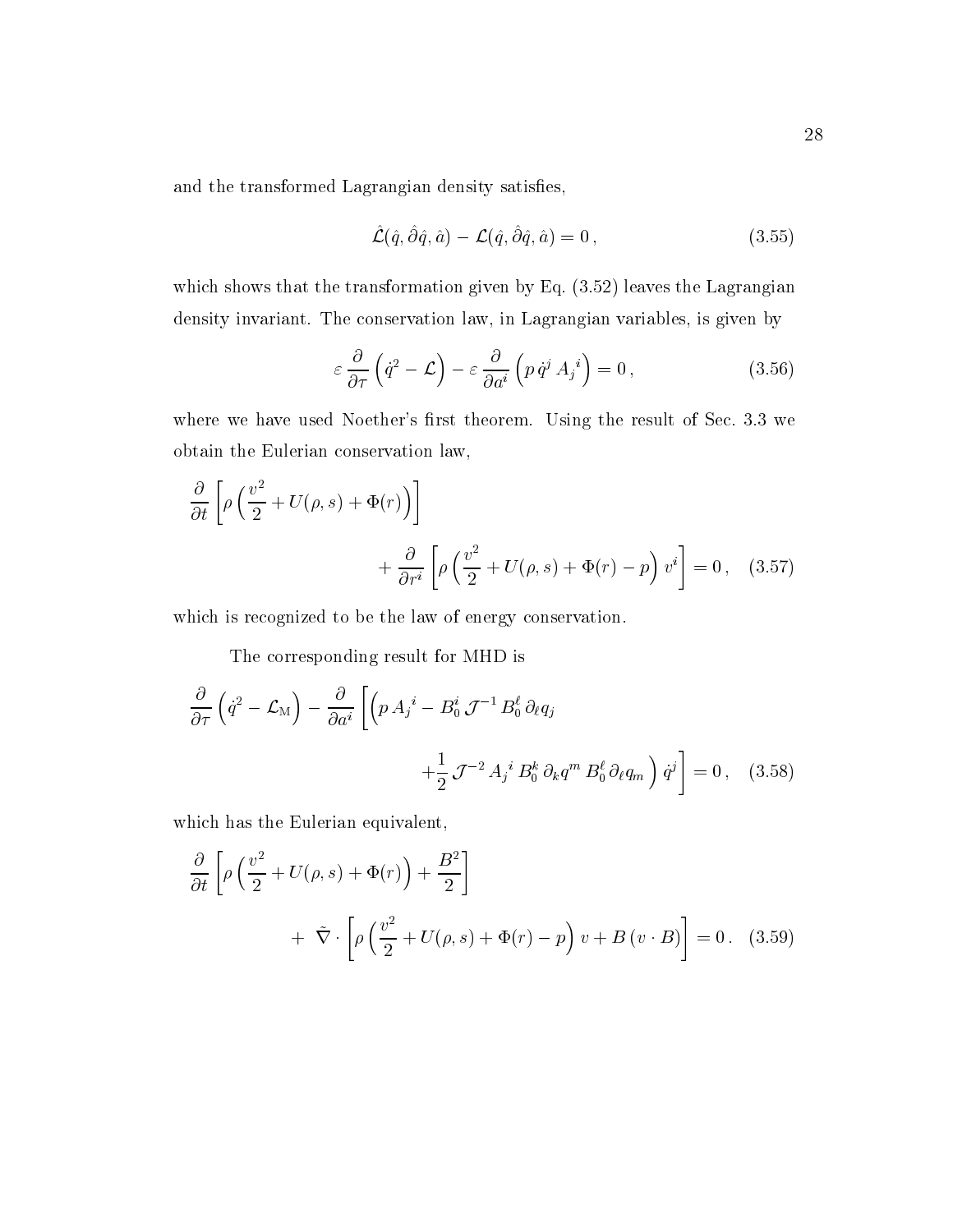#### 3.4.2 Momentum Conservation

The transformation,

$$
\delta \tau := \hat{\tau} - \tau = 0,
$$
  
\n
$$
\delta a := \hat{a} - a = 0,
$$
  
\n
$$
\Delta q^i := \hat{q}^i(\hat{a}; \hat{\tau}) - q^i(a; \tau) = \varepsilon^i,
$$
\n(3.60)

implies the change in derivatives,

$$
\Delta \dot{q}^i = 0 \,, \qquad \Delta (\partial_j q^i) = 0 \,, \tag{3.61}
$$

and the change in  $q$  at a fixed point,

$$
\delta q^i = \varepsilon^i \,. \tag{3.62}
$$

The Lagrangian density transforms to  $\mathcal{L}(\hat{q}, \partial \hat{q}, \hat{a}) = \mathcal{L}(q, \partial q, a)$ , thus yielding

$$
\hat{\mathcal{L}}(\hat{q}, \hat{\partial}\hat{q}, \hat{a}) - \mathcal{L}(\hat{q}, \hat{\partial}\hat{q}, \hat{a}) = \varepsilon^{i} \frac{\partial \phi}{\partial q^{i}}.
$$
\n(3.63)

The right hand side vanishes if  $\partial \phi / \partial q^i = 0$  for all *i*; if it is only true for one or two values of  $i$ , we set the  $\varepsilon^*$  corresponding to the nonzero direction(s) to zero. Assuming this to be true, the transformation of Eq. (3.60) leaves the Lagrangian density invariant, and Noether's first theorem leads to the conservation law in Lagrangian variables,

$$
\varepsilon^{j} \frac{\partial}{\partial \tau} \dot{q}_{j} + \varepsilon^{j} \frac{\partial}{\partial a^{i}} (p A_{j}^{i}) = 0.
$$
 (3.64)

Following Eq. (3.41), we are able to write the corresponding Eulerian conservation law,

$$
\frac{\partial}{\partial t} \left( \rho v_j \right) + \frac{\partial}{\partial r^i} \left( \rho v^i v_j + p \delta_j{}^i \right) = 0, \qquad (3.65)
$$

which is recognized to be the law of conservation of momentum.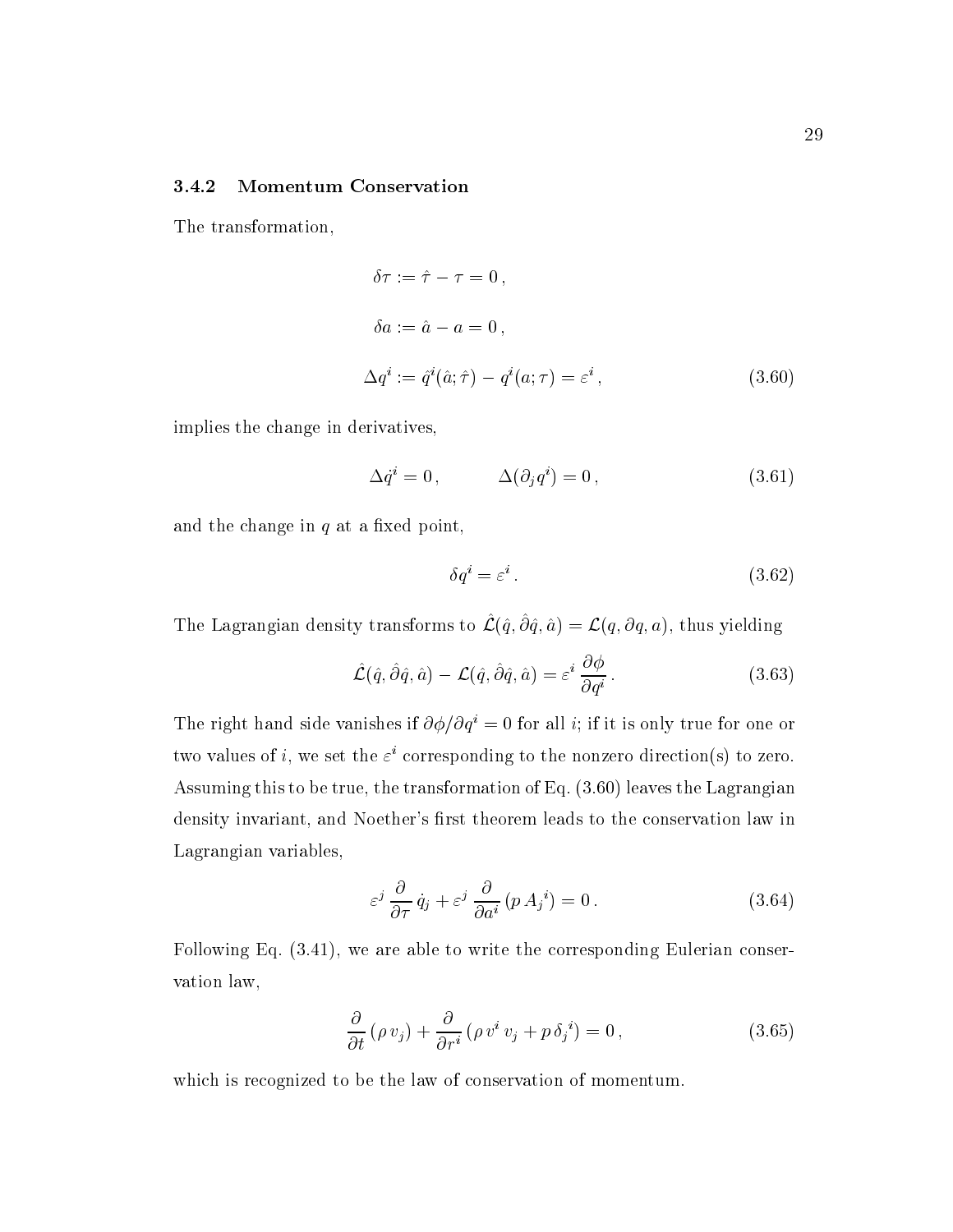The corresponding result for MHD is

$$
\frac{\partial}{\partial \tau} \dot{q}_j + \frac{\partial}{\partial a^i} \left( p A_j{}^i + \frac{1}{2} \mathcal{J}^{-2} A_j{}^i B_0^k \partial_k q^m B_0^\ell \partial_\ell q_m - B_0^i \mathcal{J}^{-1} B_0^\ell \partial_\ell q_j \right) = 0 \,, \quad (3.66)
$$

which has the Eulerian equivalent,

$$
\frac{\partial}{\partial t} \left( \rho v_j \right) + \frac{\partial}{\partial r^i} \left( \rho v^i v_j + \left( p + \frac{B^2}{2} \right) \delta_j{}^i - B^i B_j \right) = 0 \,. \tag{3.67}
$$

#### 3.4.3 Angular Momentum Conservation

The transformation,

$$
\delta \tau := \hat{\tau} - \tau = 0,
$$
  
\n
$$
\delta a := \hat{a} - a = 0,
$$
  
\n
$$
\Delta q^i := \hat{q}^i(\hat{a}; \hat{\tau}) - q^i(a; \tau) = \epsilon^{ijk} \varepsilon_j q_k,
$$
\n(3.68)

which implies the change in derivatives,

$$
\Delta \dot{q}^i = \epsilon^{ijk} \varepsilon_j \dot{q}_k , \qquad \Delta (\partial_\ell q^i) = \epsilon^{ijk} \varepsilon_j \partial_\ell q_k , \qquad (3.69)
$$

and the change in  $q$  at a fixed point,

$$
\delta q^i = \epsilon^{ijk} \varepsilon_j q_k . \tag{3.70}
$$

The Lagrangian density transforms to  $\mathcal{L}(\hat{q}, \partial \hat{q}, \hat{a}) = \mathcal{L}(q, \partial q, a)$ , thus yielding

$$
\hat{\mathcal{L}}(\hat{q}, \hat{\partial}\hat{q}, \hat{a}) - \mathcal{L}(\hat{q}, \hat{\partial}\hat{q}, \hat{a}) = \epsilon^{ijk} \varepsilon_j \left( -p A_i^{\ell} \partial_{\ell} q_k + q_k \frac{\partial \Phi}{\partial q^i} \right).
$$
\n(3.71)

The first term on the right hand side may be rewritten using  $A_i^{\ \iota} \partial_\ell q_k = \mathcal{J} \delta_{ik}$ , which, together with the antisymmetry of  $e^{\gamma \cdot \cdot}$ , is seen to vanish. The second term vanishes if  $\partial \Psi / \partial q^* = 0$  for all i, or if  $\Psi = \Psi(q^*)$ . Assuming this to be true,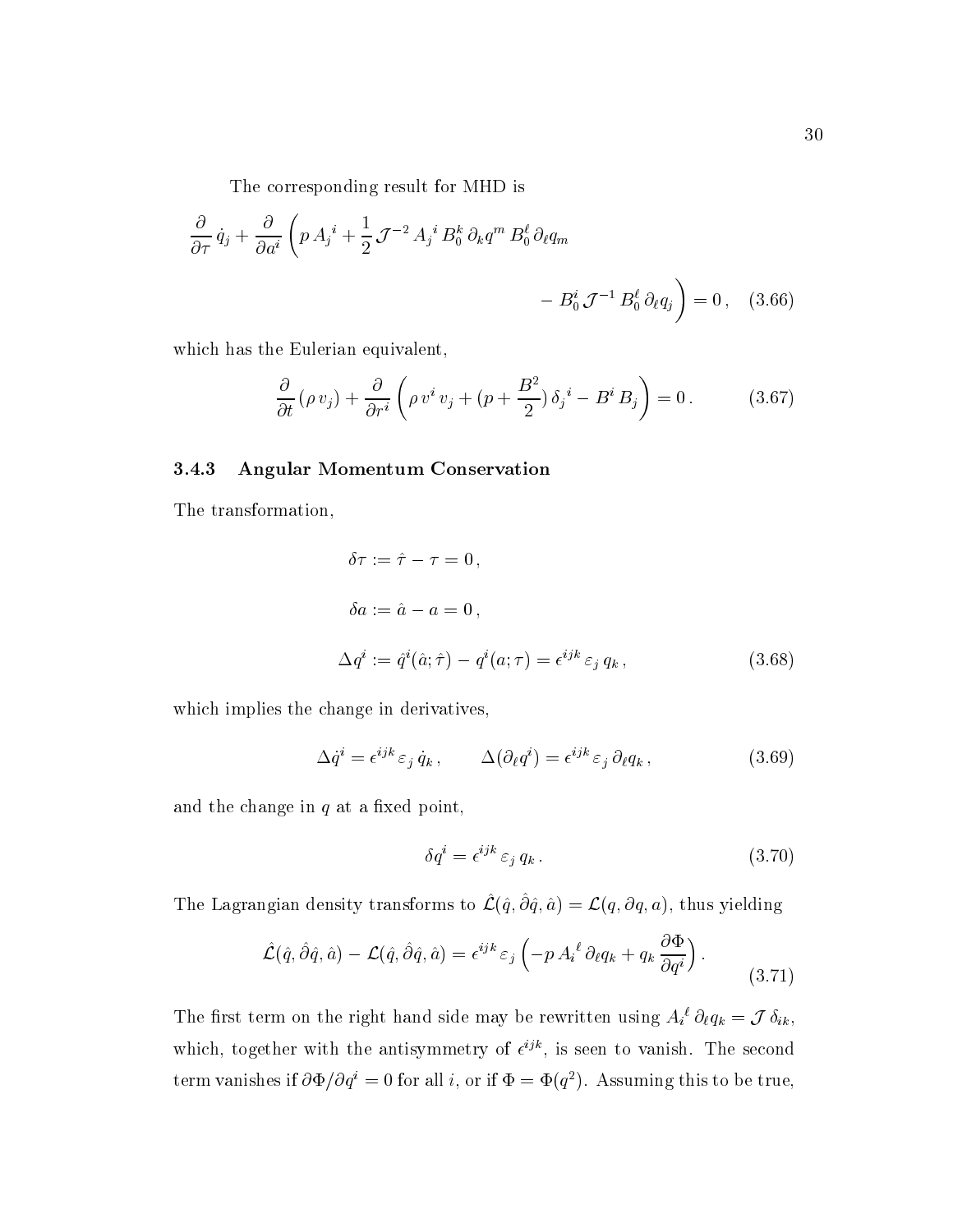the transformation given by Eqs. (3.68) leaves the Lagrangian density invariant, and Noether's first theorem leads to the conservation law in Lagrangian variables,

$$
\varepsilon_i \frac{\partial}{\partial \tau} \left( \epsilon^{ijk} \, q_j \, \dot{q}_k \right) + \varepsilon_i \frac{\partial}{\partial a^\ell} \left( p \, \epsilon^{ijk} \, q_j \, \delta_k{}^m \, A_m{}^\ell \right) = 0 \,. \tag{3.72}
$$

Following Eq. (3.41), we are able to write the corresponding Eulerian conservation law,

$$
\frac{\partial}{\partial t} \left( \rho \, \epsilon^{ijk} \, r_j \, v_k \right) + \frac{\partial}{\partial r^{\ell}} \left( \epsilon^{ijk} \, r_j \left( \rho \, v_k \, v^{\ell} + p \, \delta_k^{\ell} \right) \right) = 0 \,, \tag{3.73}
$$

which is recognized to be the law of conservation of angular momentum.

The MHD counterpart to Eq. (3.71) has the following additional terms on the right hand side:

$$
+\epsilon^{ijk}\,\varepsilon_j\left(\frac{1}{2}\,\mathcal{J}^{-2}\,B_0^m\,\partial_m q^s\,B_0^n\,\partial_n q_s\,A_i{}^\ell\,\partial_\ell q_k-\mathcal{J}^{-1}\,B_0^m\,\partial_m q_j\,B_0^\ell\,\partial_\ell q_k\right), \tag{3.74}
$$

which vanish due to the antisymmetry of  $\epsilon$ <sup>32</sup>, and we get the following Lagrangian conservation law from Noether's first theorem:

$$
\frac{\partial}{\partial \tau} \left( \epsilon^{ijk} q_j \dot{q}_k \right) + \frac{\partial}{\partial a^{\ell}} \left[ \epsilon^{ijk} q_j \left( p \delta_k{}^m A_m{}^{\ell} \right) \right.
$$
  
+ 
$$
\frac{1}{2} \mathcal{J}^{-2} B_0^u \partial_u q^s B_0^n \partial_n q_s \delta_k{}^m A_m{}^{\ell} - \mathcal{J}^{-1} B_0^{\ell} B_0^n \partial_n q_k \right) \bigg] = 0. \quad (3.75)
$$

The corresponding Eulerian conservation law is given by

$$
\frac{\partial}{\partial t} \left( \rho \,\epsilon^{ijk} \, r_j \, v_k \right) + \frac{\partial}{\partial r^\ell} \left[ \epsilon^{ijk} \, r_j \left( \rho \, v_k \, v^\ell + p \, \delta_k^{\ \ell} + \frac{B^2}{2} \, \delta_k^{\ \ell} - B_k \, B^\ell \right) \right] = 0 \,. \tag{3.76}
$$

### 3.4.4 Galilean Boosts

The transformation,

$$
\delta \tau := \hat{\tau} - \tau = 0,
$$
  
\n
$$
\delta a := \hat{a} - a = 0,
$$
  
\n
$$
\Delta q^i := \hat{q}^i(\hat{a}; \hat{\tau}) - q^i(a; \tau) = \varepsilon^i t,
$$
\n(3.77)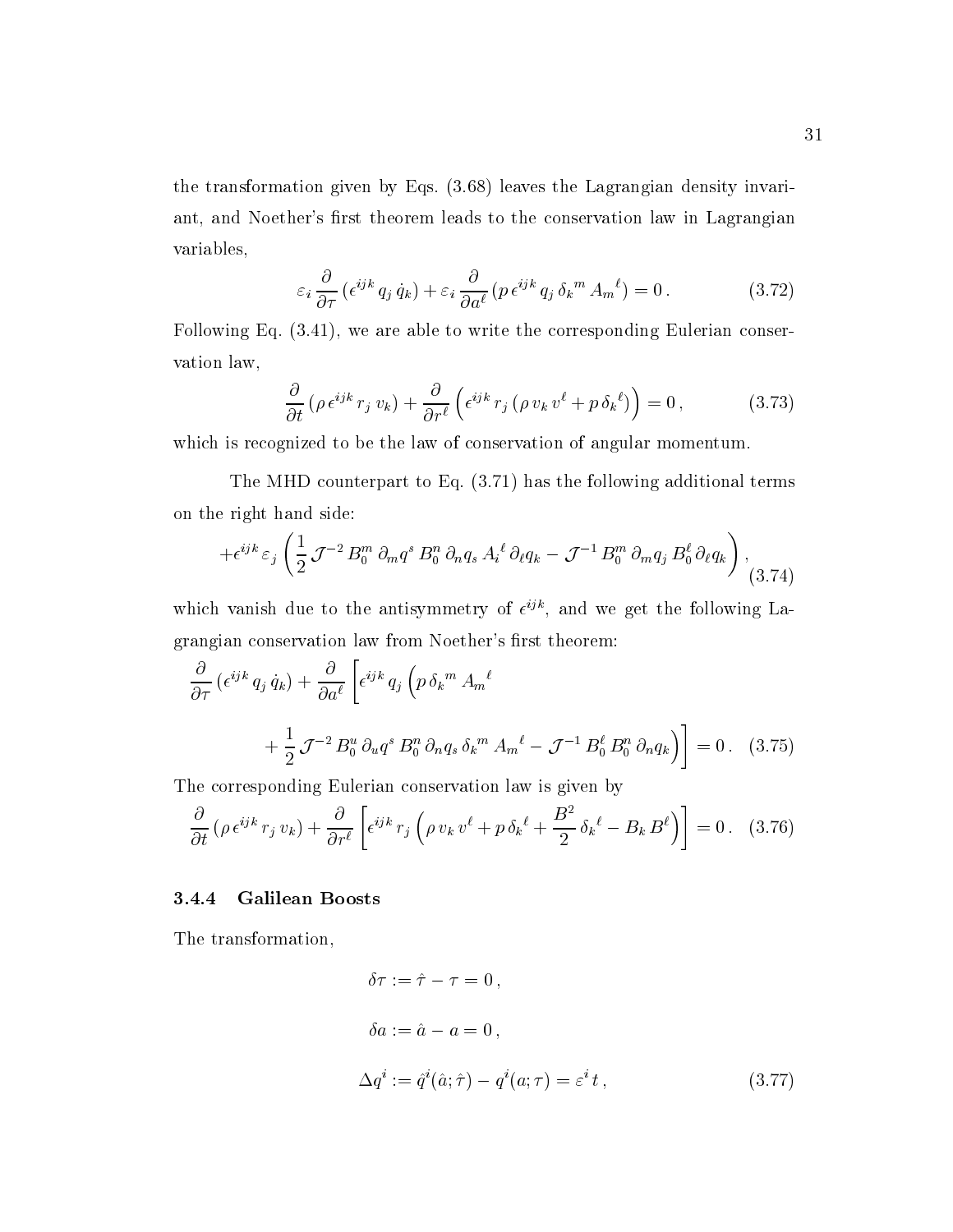implies the change in the derivatives,

$$
\Delta \dot{q}^i = \varepsilon^i \,, \qquad \Delta(\partial_j q^i) = 0 \,, \tag{3.78}
$$

and the change in  $q$  at a fixed point,

$$
\delta q^i = \varepsilon^i t \,. \tag{3.79}
$$

The Lagrangian density transforms to  $\mathcal{L}(\hat{q}, \partial \hat{q}, \hat{a}) = \mathcal{L}(q, \partial q, a)$ , thus yielding

$$
\hat{\mathcal{L}}(\hat{q}, \hat{\partial}\hat{q}, \hat{a}) - \mathcal{L}(\hat{q}, \hat{\partial}\hat{q}, \hat{a}) = -\frac{\partial}{\partial \tau} \left(\varepsilon^i q_i\right) + t \varepsilon^i \frac{\partial \Phi}{\partial q^i}.
$$
 (3.80)

The right hand side is a divergence if  $\partial \Phi / \partial q^i = 0$  for all *i*; if it is only true for one or two values of  $i$ , we set the  $\varepsilon^*$  corresponding to the nonzero direction(s) to zero. Assuming this to be true, the transformation given by Eqs. (3.77) is an invariant transformation, and Noether's first theorem, with  $\delta \Lambda^0 = -\varepsilon^i a_i$ . leads to the conservation law in Lagrangian variables,

$$
\varepsilon^{j} \frac{\partial}{\partial \tau} (q_{j} - \dot{q}_{j} \tau) - \varepsilon^{j} \frac{\partial}{\partial a^{i}} (p \tau A_{j}^{i}) = 0.
$$
 (3.81)

Following Eq. (3.41), we are able to write the corresponding Eulerian conservation law,

$$
\frac{\partial}{\partial t} \rho (r_j - v_j t) + \frac{\partial}{\partial r^i} \left( \rho r_j v^i - t (\rho v^i v_j + p \delta_j^i) \right) = 0 , \qquad (3.82)
$$

which is recognized to be the conservation law expressing uniform motion of the center of mass.

In the case of MHD, the Lagrangian conservation law is given by  
\n
$$
\frac{\partial}{\partial \tau} (q_j - \dot{q}_j \tau) - \frac{\partial}{\partial a^i} \tau \left[ A_j{}^i \left( p + \frac{1}{2} \mathcal{J}^{-2} B_0^u \partial_u q^s B_0^n \partial_n q_s \right) - \mathcal{J}^{-1} B_0^i B_0^n \partial_n q_i \right] = 0, \quad (3.83)
$$

which corresponds to the Eulerian conservation law,

$$
\frac{\partial}{\partial t} \rho (r_j - v_j t) + \frac{\partial}{\partial r^i} \left[ \rho r_j v^i - t (\rho v^i v_j + p \delta_j^i + \frac{B^2}{2} \delta_j^i - B^i B_j) \right] = 0. \quad (3.84)
$$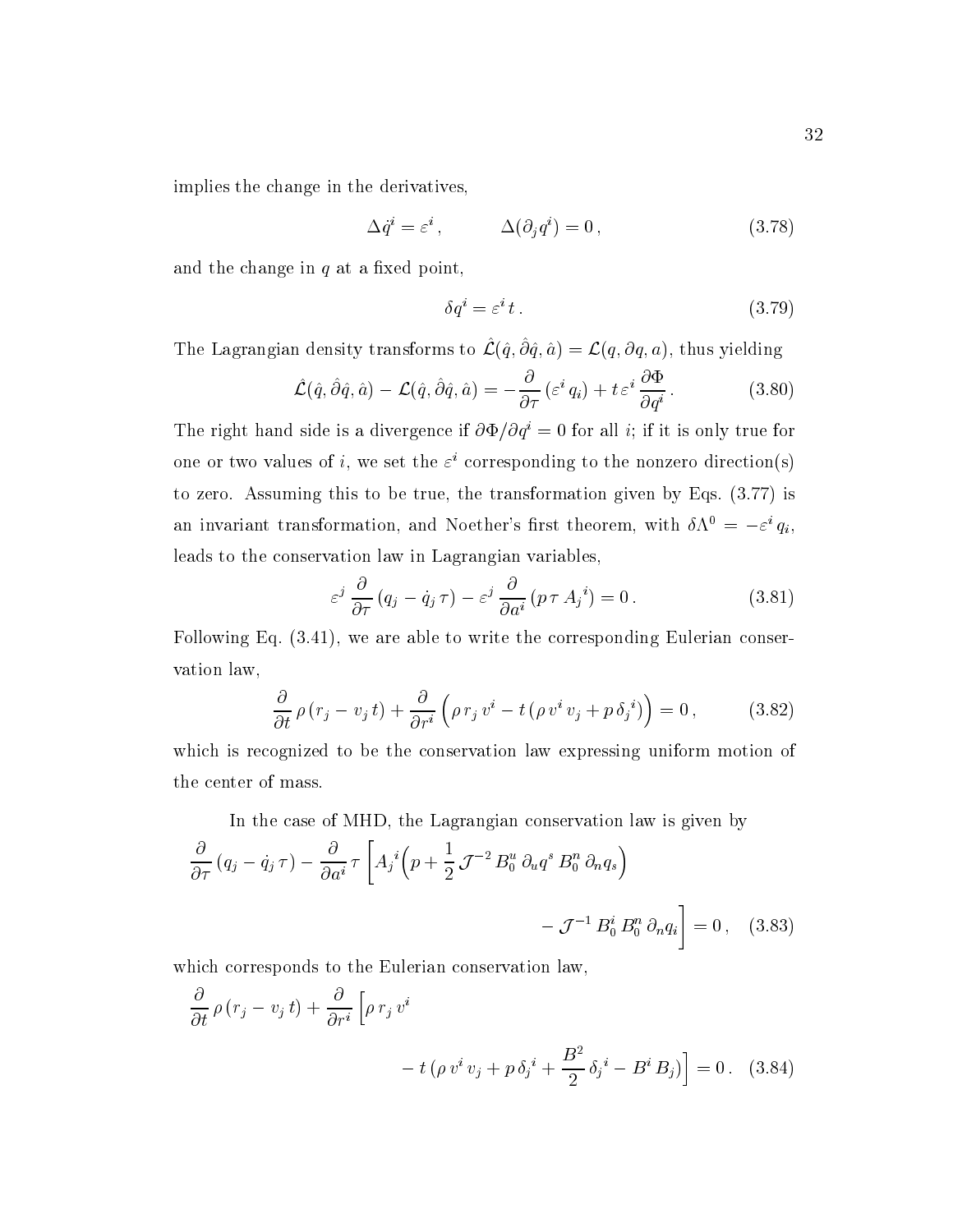# 3.5 Relabeling Symmetries

Invariant transformations of the form,

$$
\delta \tau := \hat{\tau} - \tau = 0,
$$
  
\n
$$
\delta a := \hat{a} - a \neq 0,
$$
  
\n
$$
\Delta q := \hat{q}(\hat{a}; \hat{\tau}) - q(a; \tau) = 0,
$$
\n(3.85)

are explored in this section. The functional dependence of  $\delta a$  is not specified; it may depend on  $a, q$ , and derivatives of  $q$ . In the case of symmetries giving rise to the conservation of potential vorticity in uids, conservation of cross helicity in MHD, and the conservation law for a fluid with an additional advected thermodynamic quantity,  $\delta a$  depends on a alone, while in the case of the generalized symmetry associated with potential vorticity, as well as the symmetry corresponding to helicity conservation in a fluid,  $\delta a$  has a complicated dependence on first and mixed second derivatives of  $q$  in time and label space.

Note that only the label coordinates  $a$  are transformed in Eq.  $(3.85)$ ; each component of q transforms as a scalar, hence the name relabeling symmetry arises. A relabeling transformation induces the change,

$$
\Delta \dot{q}^i = -\delta \dot{a}^k \partial_k q^i , \qquad \Delta (\partial_j q^i) = -\partial_j \delta a^k \partial_k q^i , \qquad (3.86)
$$

in the derivatives of  $q$ , while the first order change in  $q$  at a fixed point is given by

$$
\delta q^i = -\delta a^k \partial_k q^i \,. \tag{3.87}
$$

The transformed fluid Lagrangian density can be expressed using Eq. (3.4) and. up to first order, leads to

$$
\hat{\mathcal{L}}(\hat{q}, \hat{\partial}\hat{q}, \hat{a}) - \mathcal{L}(\hat{q}, \hat{\partial}\hat{q}, \hat{a}) = -\left[\frac{1}{2}\dot{q}^2 - U - \Phi - \frac{1}{\mathcal{J}}\frac{\partial U}{\partial \rho}\right] \nabla \cdot \delta a
$$

$$
+ \frac{\partial U}{\partial s} \delta a \cdot \nabla s + \dot{q}_i \delta \dot{a} \cdot \nabla q^i. \tag{3.88}
$$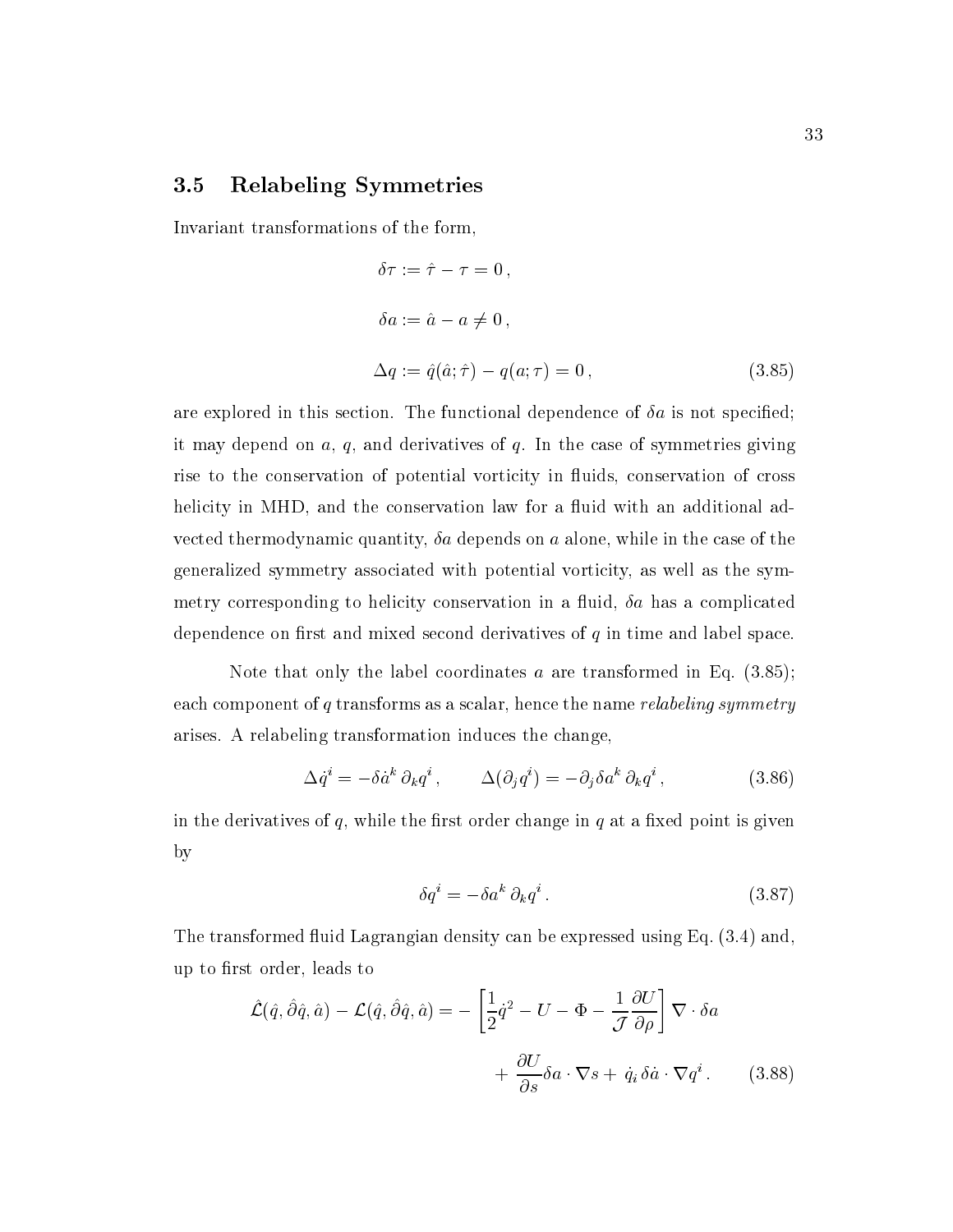The MHD counterpart to Eq. (3.88) has the following additional terms on the right hand side:

$$
\frac{1}{\mathcal{J}} \partial_j q^i \, \partial_k q_i \Big( B^j_0 \, B^k_0 \, \partial_\ell \delta a^\ell + B^j_0 \, \delta a^\ell \, \partial_\ell B^k_0 - B^j_0 \, B^{\ell}_0 \, \partial_\ell \delta a^k \Big) \, .
$$

#### 3.5.1 Potential Vorticity Conservation in the Ideal Fluid

From Eq. (3.88), it follows immediately that  $\delta a$  which satisfies,

$$
\nabla \cdot \delta a = 0, \quad \delta a \cdot \nabla s = 0, \quad \text{and} \quad \delta \dot{a} = 0,
$$
\n(3.89)

leaves the Lagrangian density invariant. These requirements assure that the relabeling does not alter the mass, lies within isentropic surfaces, and does not change the velocity field. They are met by

$$
\delta a = \nabla s \times \nabla \varepsilon \,,\tag{3.90}
$$

where  $\varepsilon = \varepsilon(a)$  is an infinitesimal, arbitrary function of the label alone and hence is advected.

For this symmetry, Noether's first theorem, stated in Eqs.  $(3.13)$  and (3.14), yields the Lagrangian conservation law,

$$
\frac{\partial}{\partial \tau} \left( \dot{q}_j \, \nabla q^j \cdot \nabla s \times \nabla \varepsilon \right) + \frac{\partial}{\partial a^i} \left( (p - \rho \mathcal{L}) A_j^i \, \nabla s \times \nabla \varepsilon \cdot \nabla q^j \right) = 0 \,. \tag{3.91}
$$

The corresponding conservation law in  $r, t$  coordinates is given by

$$
\frac{\partial}{\partial t} \left( v \cdot \tilde{\nabla} \tilde{s} \times \tilde{\nabla} \tilde{w} \right) + \tilde{\nabla} \cdot \left[ v \left( v \cdot \tilde{\nabla} \tilde{s} \times \tilde{\nabla} \tilde{w} \right) \right] \n- \left( \rho \frac{v^2}{2} - \rho U - \rho \Phi - p \right) \tilde{\nabla} \tilde{s} \times \tilde{\nabla} \tilde{w} \right] = 0 \ . \tag{3.92}
$$

where the infinitesimal function  $\varepsilon(a)$  has been replaced by a finite function  $w(a) =: \tilde{w}(r, t)$ , which is an arbitrary function of the label. Since it involves the arbitrary advected quantity  $\tilde{w}(r, t)$ , the conservation law expressed above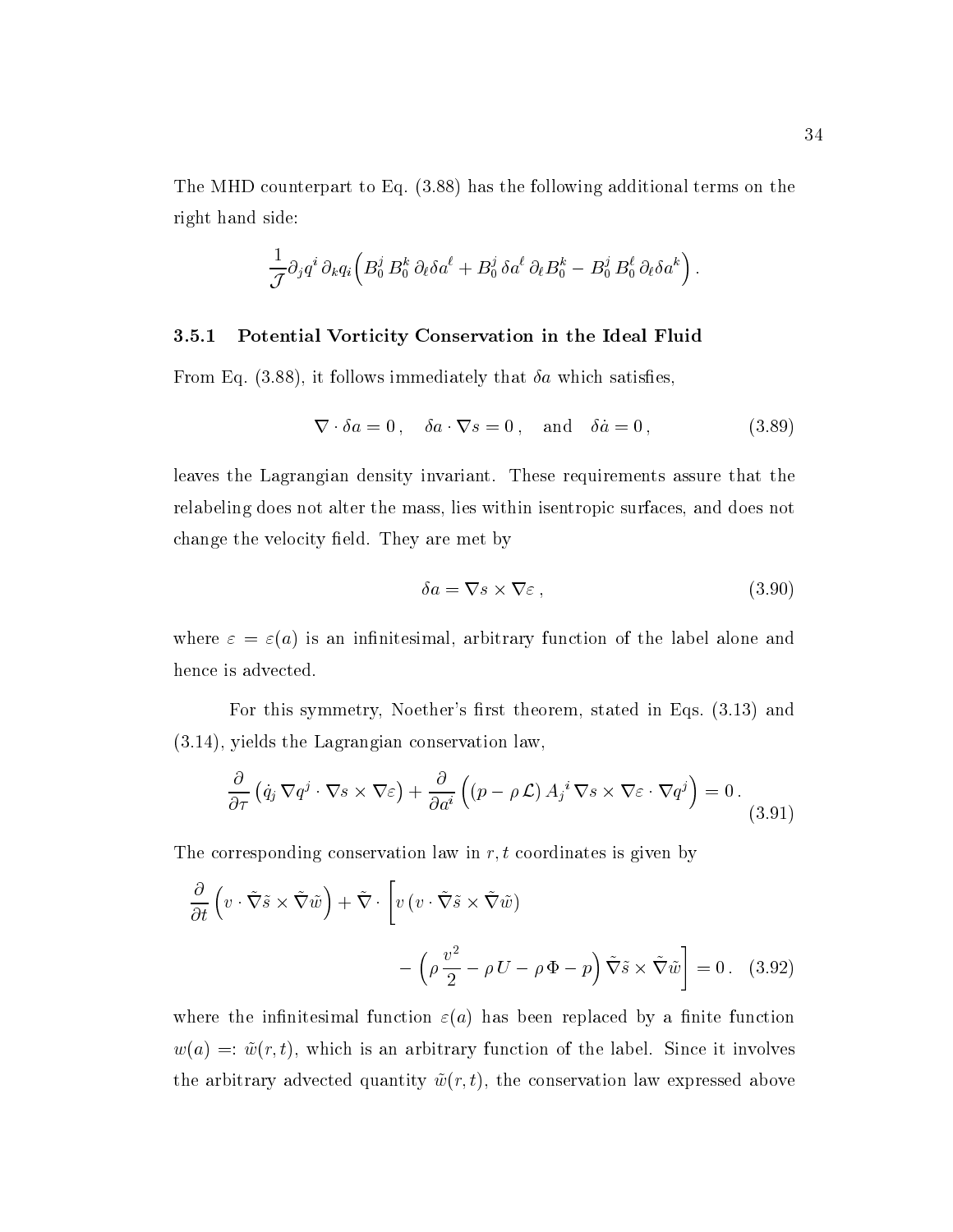is not Eulerian. Only physically meaningful quantities that can be measured are Eulerian; thus  $\tilde{s}(r, t) = s(a)$  is Eulerian, but  $\tilde{w}(r, t)$  is not. An example of a physically meaningful choice for  $\tilde{w}(r, t)$  is dye concentration, assuming that the dye does not affect the dynamics in any way, and is simply advected with the flow.

The arbitrariness of  $\varepsilon(a)$ , which prevents Eq. (3.91) from having an equivalent Eulerian conservation law, proves to be beneficial in another way. Integration of Eq. (3.91) over the label space leads to vanishing of the divergence term, and integration by parts allows us to isolate  $\varepsilon(a)$ , giving

$$
\frac{d}{dt} \int_{D} \varepsilon(a) \, \nabla \dot{q}_j \cdot \nabla q^j \times \nabla s \, d^3 a = 0 \,. \tag{3.93}
$$

The arbitrariness of  $\varepsilon(a)$  then leads us to the simple material conservation law,

$$
\frac{\partial}{\partial \tau} Q_s = 0 \,, \tag{3.94}
$$

where  $Q_s$  is the potential vorticity associated with the advected quantity s, and is defined, in terms of Lagrangian variables, by

$$
Q_s := \nabla \dot{q}_j \cdot \nabla q^j \times \nabla s \,. \tag{3.95}
$$

The Eulerian expression for the potential vorticity is obtained by using the chain rule to transform the derivatives in Eq. (3.95), yielding,

$$
\tilde{Q}_s = \epsilon^{\ell mn} \frac{\partial v_j}{\partial r^i} \frac{\partial q^i}{\partial a^\ell} \frac{\partial q^j}{\partial a^m} \frac{\partial q^k}{\partial a^n} \frac{\partial \tilde{s}}{\partial r^k}
$$
\n
$$
= \epsilon^{ijk} \mathcal{J} \frac{\partial v_j}{\partial r^i} \frac{\partial \tilde{s}}{\partial r^k}
$$
\n
$$
= \rho^{-1} \tilde{\nabla} \tilde{s} \cdot \tilde{\nabla} \times v \,, \tag{3.96}
$$

where we have used Eq.  $(A.7)$ . The Lagrangian conservation law expressed by Eq. (3.94) is thus transformed to the Eulerian advection law,

$$
\frac{\partial}{\partial t}\tilde{Q}_s + v \cdot \tilde{\nabla}\tilde{Q}_s = 0, \qquad (3.97)
$$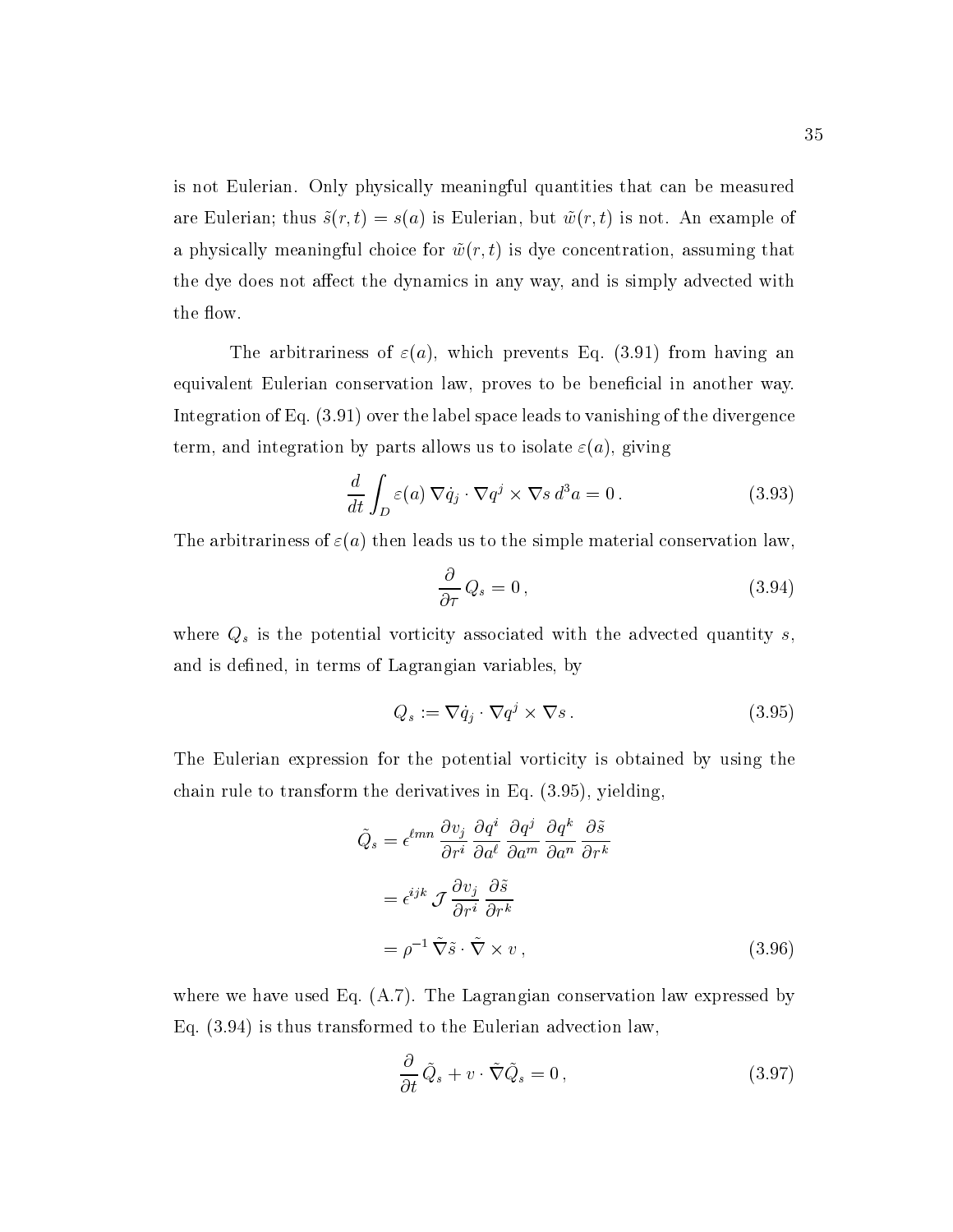where Eq. (3.28) has been used to convert the partial time derivatives. Equation (3.97) is called Ertel's theorem of conservation of potential vorticity (Pedlosky, 1979), despite the fact that it is an advection law. It is, of course, closely related to the conservation law,

$$
\frac{\partial}{\partial t} \rho \tilde{Q}_s + \tilde{\nabla} \cdot \rho \, v \, \tilde{Q}_s = 0 \,, \tag{3.98}
$$

which corresponds to Eq. (3.94).

Previously, the conservation of potential vorticity was derived from a (different) Lagrangian symmetry for incompressible stratified flows (Ripa, 1981), and from a constrained variational principle (Salmon, 1982). Relabeling symmetry has also been related to Kelvin's circulation theorem (Newcomb, 1967; Bretherton, 1970). One treatment (Bretherton, 1970) expresses the symmetry in terms of  $q$  rather than  $q$ ; we can easily make correspondence by using the one-to-one mapping between  $q$  and  $a$ , which implies

$$
\delta q = -\delta a \cdot \nabla q = \frac{\nabla \varepsilon \times \nabla s}{\rho}.
$$
\n(3.99)

The use of relabeling symmetry seems to have been made first by Newcomb (1967) where a relabeling symmetry is found for an incompressible, ideal 
uid without internal energy, U.

#### Generalized Bianchi Identity

The lack of arbitrariness in time of  $\varepsilon(a)$ , which arose due to the last condition of Eqs. (3.89) and can be traced to the kinetic energy term, prevents us from using Eq. (3.15) directly. (In essence this is because Hamilton's principle for particles is not parameterization invariant.) Instead we integrate the equivalent of Eq. (3.11) over the label space (not time) to get the generalized Bianchi identity

$$
\frac{\partial}{\partial \tau} \left( \nabla \dot{q}_i \cdot \nabla q^i \times \nabla s \right) + \nabla S_i \cdot \nabla q^i \times \nabla s = 0 , \qquad (3.100)
$$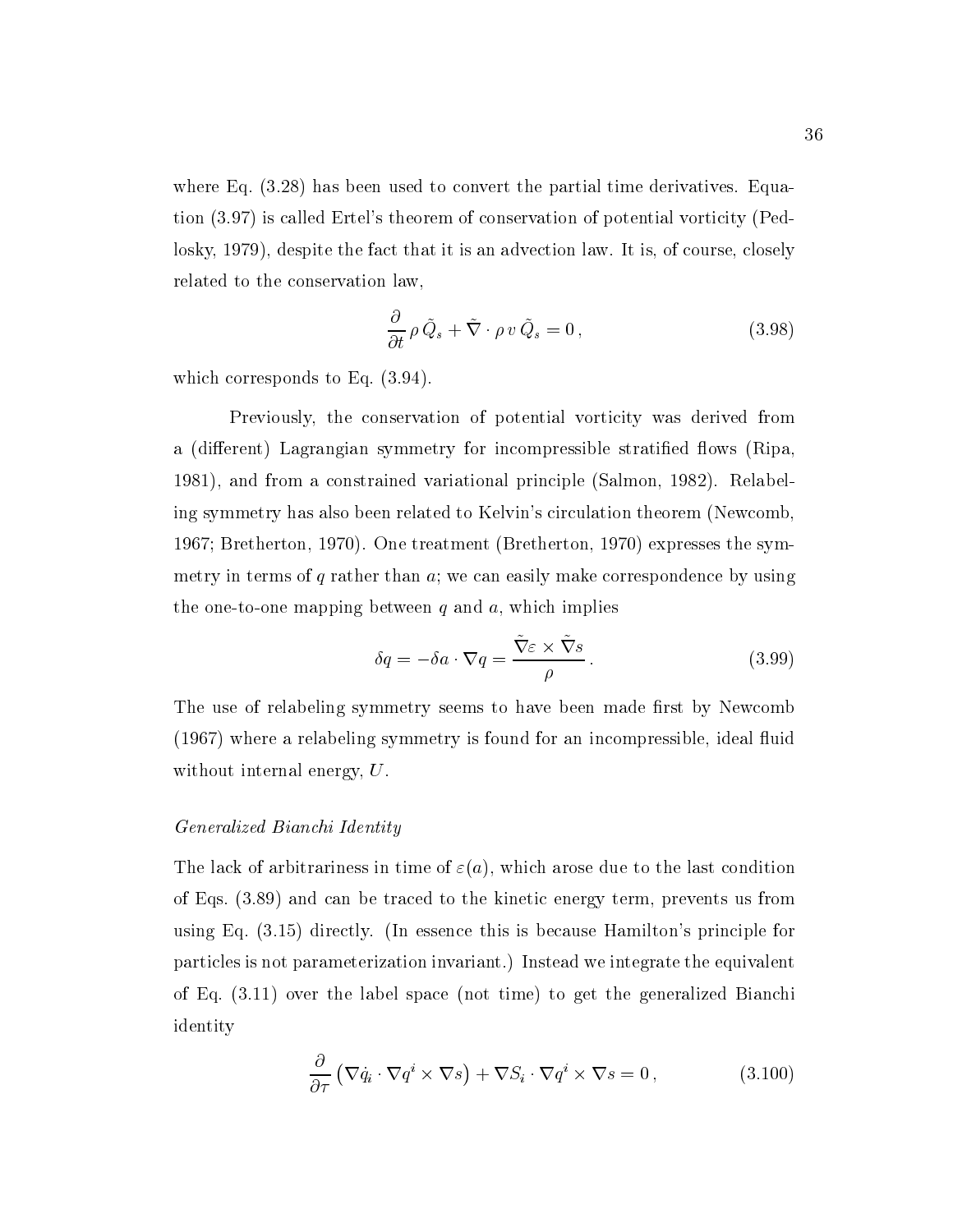It can be verified that the above equation is satisfied for any  $q(a; \tau)$  by using the explicit form for  $S_i$  given in Eq. (3.25), which leads to

$$
\nabla p \times \nabla s \cdot \nabla \mathcal{J} + \nabla \cdot [\nabla \times (\Phi \nabla s)] = 0.
$$
 (3.101)

Each of the terms in the above equation vanish independently and identically; the first, because p may be written as a function of s and  $\mathcal{J}$ , and the second requires no explanation. When the equations of motion are satisfied  $S_i \equiv 0$ and Eq. (3.100) reduces to Eq. (3.94), as might be expected.

As mentioned in Sec. 3.1, Eq. (3.100) shows that the equations of motion are not independent. Another interpretation is that there exist several other "equations of motion" for which the potential vorticity  $Q_s$  is independent of time. An example is the case,

$$
S_i = \sigma_i(s, q^i), \qquad \text{(no sum on } i\text{)} \tag{3.102}
$$

for which it is clear that Eq. (3.100) yields  $\partial Q_s/\partial \tau = 0$ . When the equations of motion are satisfied  $S_i \equiv 0$  and Eq. (3.100) reduces to Eq. (3.94), as might be expected.

#### Weber's equations

Consider the case of barotropic flow, i. e. the Lagrangian density is defined as in Eq.  $(3.24)$ , but the internal energy U has no dependence on the entropy s. The only requirement of the relabeling symmetry in this case is that it be divergenceless, and is given by

$$
\delta a = \nabla \times \varepsilon \,. \tag{3.103}
$$

Specifically, pick the divergence-free, translation symmetry,

$$
\delta a^i = \varepsilon^i \,,\tag{3.104}
$$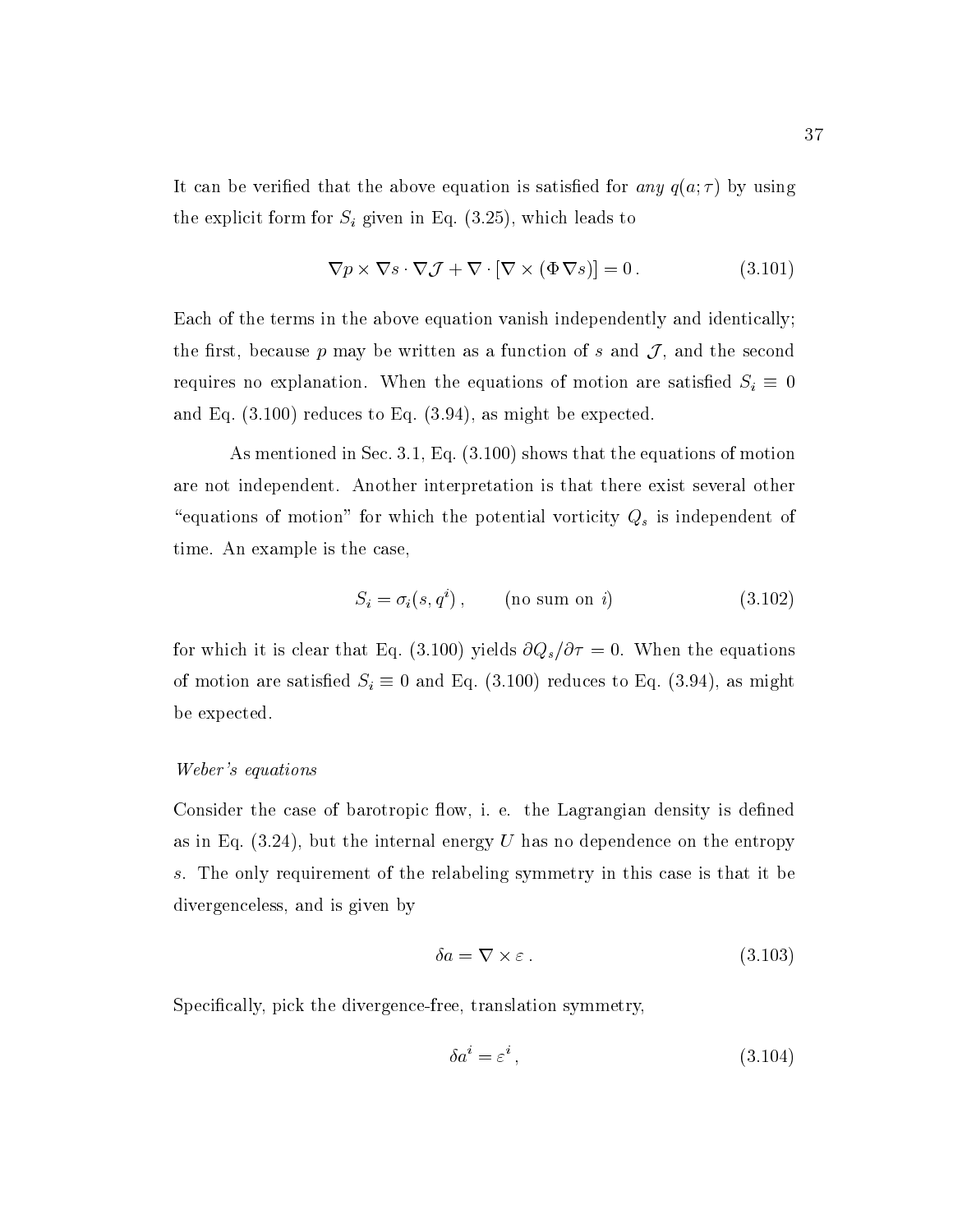where  $\varepsilon$ ''s are constants. For this symmetry,  $\delta q^i = -\varepsilon^j \partial_i q^i$ , and Noether's first theorem yields,

$$
\frac{\partial}{\partial \tau} \left( \dot{q}_j \, \partial_i q^j \right) + \frac{\partial}{\partial a^i} \left( p \, \mathcal{J} - \mathcal{L} \right) = 0 \,, \tag{3.105}
$$

where we have used Eq. (A.6) to express  $A_i{}^i \partial_k q^j = \mathcal{J} \delta_k{}^i$ , and the independence of the  $\varepsilon$ 's has allowed us to separate the components. The time integral of Eqs. (3.105) are referred to as Weber's equations (Lamb, 1932, Sec. 15).

In the presence of the second thermodynamic variable, entropy s, the specific choice,

$$
\delta a = \nabla s \times \varepsilon = \nabla \times (\varepsilon s), \qquad (3.106)
$$

where  $\varepsilon$  is a constant vector, satisfies Eqs. (3.89), thereby qualifying it to be an invariant transformation, and leads to the result

$$
\left\{\frac{\partial}{\partial \tau}\left(\dot{q}_j \nabla q^j\right) + \nabla\left(p \mathcal{J} - \mathcal{L}\right)\right\} \times \nabla s = 0, \qquad (3.107)
$$

where we have used Noether's first theorem. Equations  $(3.107)$  express the fact that Weber's equations are satisfied on surfaces of constant entropy  $s$ , as may be expected.

#### Generalized symmetry

Since the potential vorticity  $Q_s$  is advected, any function of  $Q_s$  is also advected; therefore we expect a family of Lagrangian conservation laws associated with potential vorticity. Indeed there exists a symmetry more general than that expressed in Eq. (3.90), which gives rise to these conservation laws. The transformation,

$$
\delta a(a, \partial q, \partial \dot{q}, \partial^2 q, \partial^2 \dot{q}) = \nabla s \times \nabla \varepsilon ,\qquad (3.108)
$$

where  $\varepsilon = \varepsilon(Q_s, a)$  is an infinitesimal, arbitrary function of its arguments and  $Q_s$  is defined by Eq. (3.95), induces the change,

$$
\Delta \dot{q}^i = -\nabla s \times \nabla \dot{\varepsilon} \cdot \nabla q^i, \quad \Delta (\partial_j q^i) = -\partial_j \delta a^k \partial_k q^i, \tag{3.109}
$$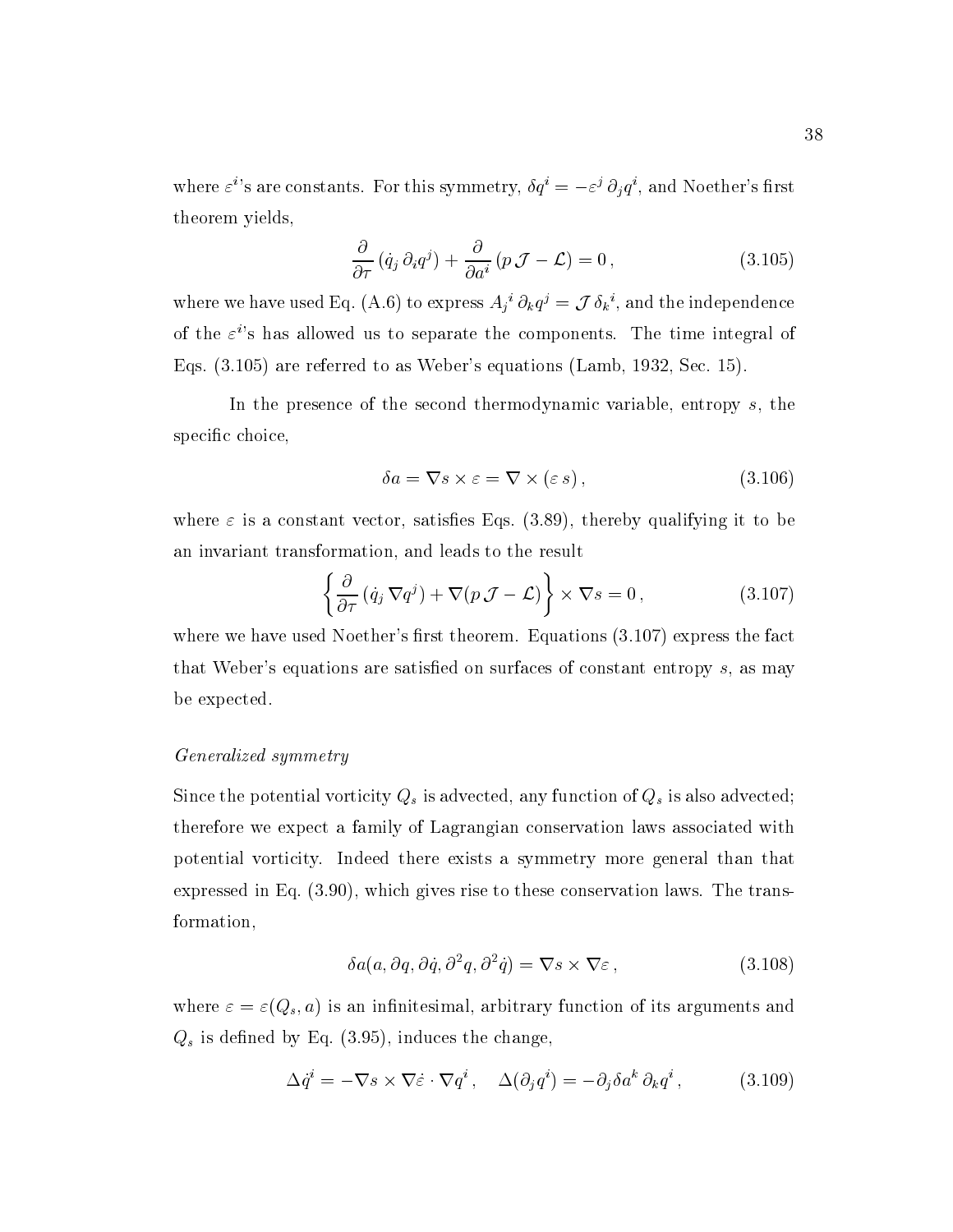in the derivatives of  $q$ , and the change in  $q$  at a fixed point is given by

$$
\delta q^i = -\nabla s \times \nabla \varepsilon \cdot \nabla q^i. \tag{3.110}
$$

The transformation of the Lagrangian density is expressed by

$$
\hat{\mathcal{L}}(\hat{q}, \hat{\partial}\hat{q}, \hat{a}) - \mathcal{L}(\hat{q}, \hat{\partial}\hat{q}, \hat{a}) = \dot{q}_i \, \nabla s \times \nabla \hat{\varepsilon} \cdot \nabla q^i \,. \tag{3.111}
$$

In order to show that the right hand side is a four-divergence, we write,

$$
\dot{q}_i \nabla s \times \nabla \dot{\varepsilon} \cdot \nabla q^i = \nabla \cdot \left( \dot{\varepsilon} \, \dot{q}_i \, \nabla q^i \times \nabla s \right) - \dot{\varepsilon} \, \nabla \dot{q}_i \cdot \nabla q^i \times \nabla s \,,\tag{3.112}
$$

where the second term is recognized to be  $-\varepsilon \vee s$ . Next we observe that the definition of  $\bar{\varepsilon}$ ,

$$
\frac{\partial \bar{\varepsilon}}{\partial Q_s}(Q_s, a) := Q_s \frac{\partial \varepsilon}{\partial Q_s}(Q_s, a), \qquad (3.113)
$$

enables us to express  $\mathcal{C} = \{ \mathbf{v} \mid \mathbf{v} \in \mathcal{C} \mid \mathbf{v} \in \mathcal{C} \}$  . The result, and we have the result, we have the result, we have the result, we have the result,  $\mathcal{C} = \{ \mathbf{v} \mid \mathbf{v} \in \mathcal{C} \}$ 

$$
\hat{\mathcal{L}}(\hat{q}, \hat{\partial}\hat{q}, \hat{a}) - \mathcal{L}(\hat{q}, \hat{\partial}\hat{q}, \hat{a}) = -\frac{\partial \bar{\varepsilon}}{\partial \tau} + \nabla \cdot (\dot{\varepsilon} \dot{q}_i \nabla q^i \times \nabla s) , \qquad (3.114)
$$

which shows that Eq.  $(3.108)$  defines an invariant transformation. The resulting conservation law in Lagrangian variables is given by

$$
\frac{\partial}{\partial \tau} \left( \bar{\varepsilon} + \dot{q}_i \, \nabla s \times \nabla \varepsilon \cdot \nabla q^i \right) \n+ \nabla \cdot \left( (p \, \mathcal{J} - \mathcal{L}) \, \nabla s \times \nabla \varepsilon - \dot{\varepsilon} \, \dot{q}_i \, \nabla q^i \times \nabla s \right) = 0 \,, \quad (3.115)
$$

which results in the Eulerian advection law,

$$
\frac{\partial}{\partial t} f(\tilde{Q}_s) + v \cdot \tilde{\nabla} f(\tilde{Q}_s) = 0 , \qquad (3.116)
$$

where  $f(\mathcal{Q}_s)$  is an arbitrary function of the potential vorticity.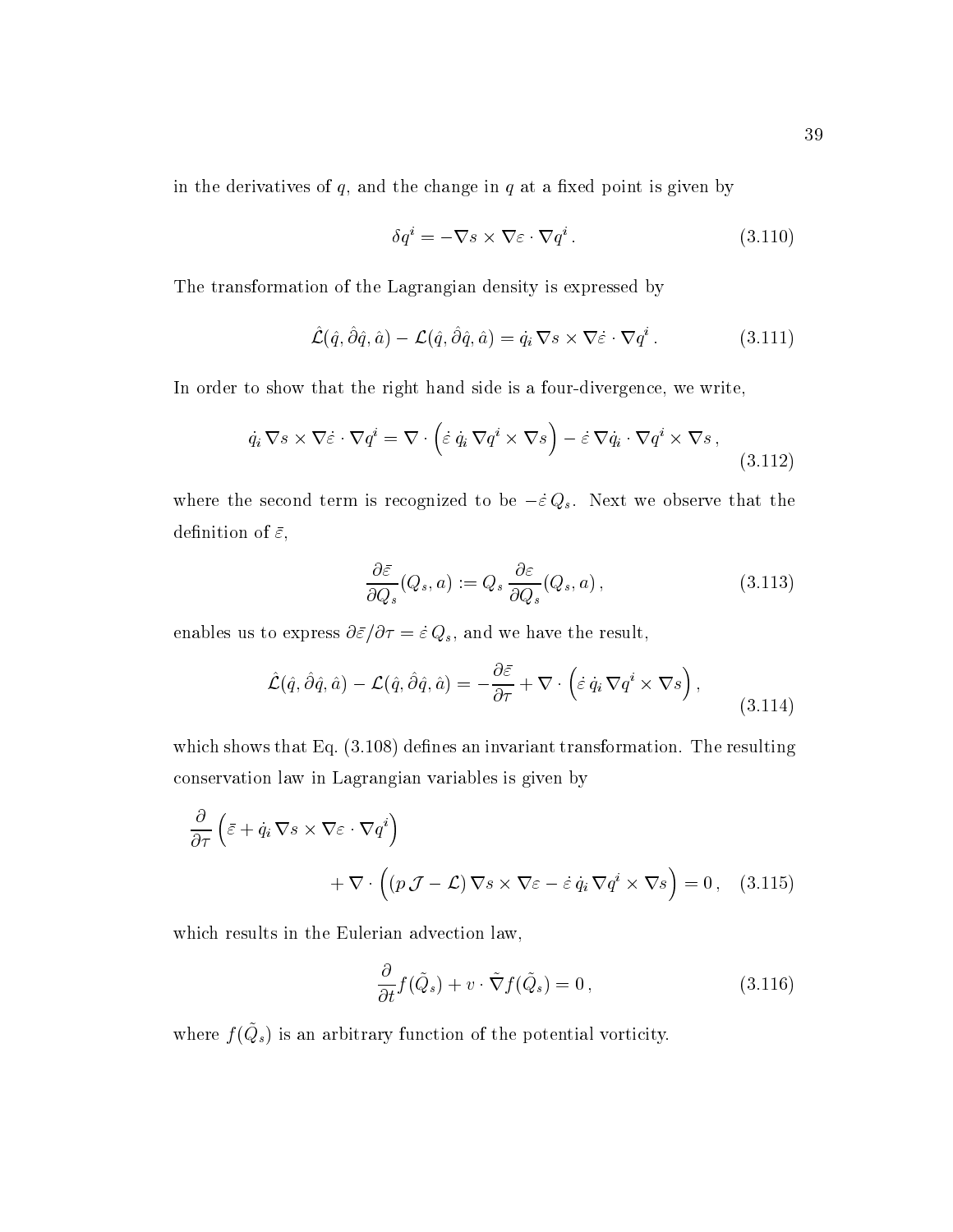#### Kelvin's circulation theorem

We now proceed to show the connection of Ertel's theorem to Kelvin's circulation theorem. Integrating Eq.  $(3.94)$  over a volume, V, fixed in label space and contained in the domain,  $D$ , and using Gauss' divergence theorem gives

$$
\frac{d}{dt} \oint_{\Sigma} s \nabla q^i \times \nabla \dot{q}_i \cdot d\sigma_0 = 0 , \qquad (3.117)
$$

where  $\Sigma$  is the surface enclosing V and  $d\sigma_0$  is the infinitesimal surface element. Now if V is chosen to be any volume sandwiched between parts of two surfaces of constant entropy separated by a small value,  $\delta s$ , the contribution to the integral from the sides is small and one has

$$
\delta s \frac{d}{dt} \int_{S} \nabla q^{i} \times \nabla \dot{q}_{i} \cdot d\sigma_{0} = 0 , \qquad (3.118)
$$

where S is a part of any surface of constant s. Using the second of Eqs.  $(3.20)$ we can thus write for non-zero  $\delta s$ 

$$
\frac{d}{dt} \int_{\tilde{S}} \tilde{\nabla} \times v \cdot d\sigma = 0.
$$
\n(3.119)

In the above equation  $d\sigma$  is an infinitesimal surface element in r space and the isentropic surface  $S$  which was fixed in label space is now considered to be an is fitulo pic surface  $\beta$  in r space which evolves in time but is made up of the same fluid elements. Equation (3.119) is Kelvin's circulation theorem and is true on surfaces of constant entropy.

For a homentropic fluid, or equivalently for barotropic flows, instead of Eq. (3.91) we simply get

$$
\frac{\partial}{\partial t}(\nabla \dot{q}_i \times \nabla q^i) = 0 , \qquad (3.120)
$$

which implies

$$
\frac{d\tilde{Q}_w}{dt} := \frac{d}{dt} \left( \frac{1}{\rho} \tilde{\nabla} \tilde{w} \cdot \tilde{\nabla} \times v \right) = 0 \tag{3.121}
$$

for any advected quantity,  $\tilde{w}(r, t) := w(a)$ . It is thus quite clear that Kelvin's circulation theorem holds on *any* material surface for barotropic flows.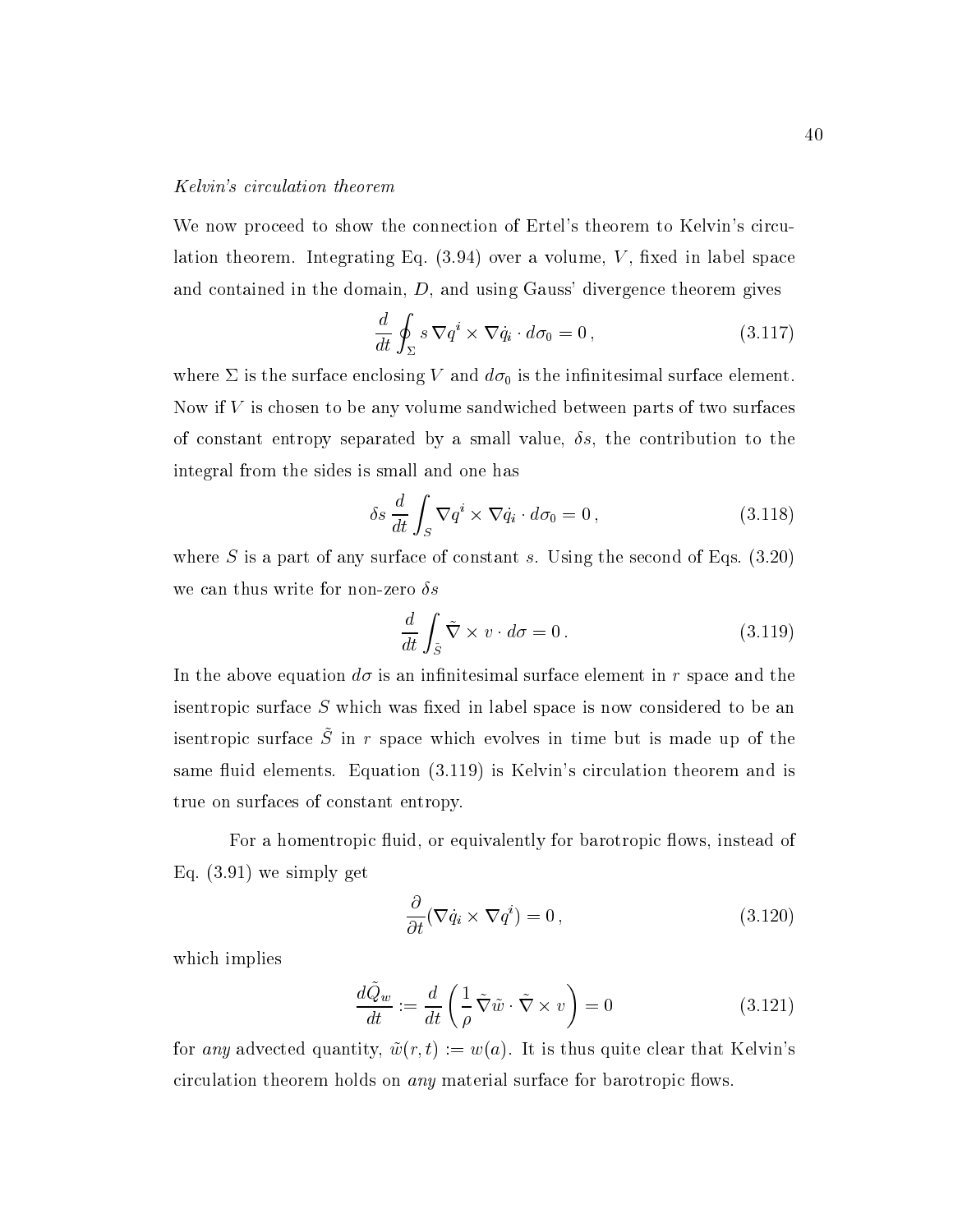#### 3.5.2 Helicity Conservation in the Barotropic Ideal Fluid

For barotropic flows, i.e.  $U = U(\rho)$  only, the relabeling transformation,

$$
\delta a = \varepsilon \, \nabla q^i \times \nabla \dot{q}_i \,,\tag{3.122}
$$

where  $\varepsilon$  is an infinitesimal parameter, leads to the transformation of the Lagrangian density:

$$
\hat{\mathcal{L}}(\hat{q}, \hat{\partial}\hat{q}, \hat{a}) - \mathcal{L}(\hat{q}, \hat{\partial}\hat{q}, \hat{a}) = \varepsilon \dot{q}_k \nabla q^i \times \nabla \ddot{q}_i \cdot \nabla q^k.
$$
 (3.123)

After some manipulation, it can be shown that the right hand side in the above equation may be written as a four-divergence:

$$
\varepsilon \dot{q}_k \nabla q^i \times \nabla \ddot{q}_i \cdot \nabla q^k = \frac{\partial}{\partial t} \left( \frac{\varepsilon}{2} \dot{q}_k \nabla q^i \times \nabla \dot{q}_i \cdot \nabla q^k \right) + \nabla \cdot \left( \frac{\varepsilon}{2} q^k \nabla q^i \times \nabla (\dot{q}_k \ddot{q}_i) - \frac{\varepsilon}{2} \frac{\dot{q}^2}{2} \nabla q^i \times \nabla \dot{q}_i \right) .
$$
 (3.124)

Note that the transformation has velocity dependence; it is not a point transformation.

The Lagrangian conservation law is seen to be

$$
\frac{\partial}{\partial \tau} (\dot{q}_k \nabla q^i \times \nabla \dot{q}_i \cdot \nabla q^k)
$$
\n
$$
-\nabla \cdot \left[ \left( \frac{\dot{q}^2}{2} - 2 \frac{\partial}{\partial \rho} \rho U - 2\Phi \right) \nabla q^i \times \nabla \dot{q}_i + q^k \nabla q^i \times \nabla (\ddot{q}_i \dot{q}_k) \right] = 0 \,, \quad (3.125)
$$

which has the corresponding Eulerian conservation law,

$$
\frac{\partial}{\partial t} \left( v \cdot \tilde{\nabla} \times v \right) + \tilde{\nabla} \cdot \left[ v \left( v \cdot \tilde{\nabla} \times v \right) - \left( \frac{v^2}{2} - 2 \frac{\partial}{\partial \rho} \rho U - 2 \Phi(r) \right) \tilde{\nabla} \times v - r^k \tilde{\nabla} \times (\alpha v_k) \right] = 0 , \quad (3.126)
$$

where

$$
\alpha(r,t):=\frac{\partial v}{\partial t}+v\cdot\tilde{\nabla}v\,.
$$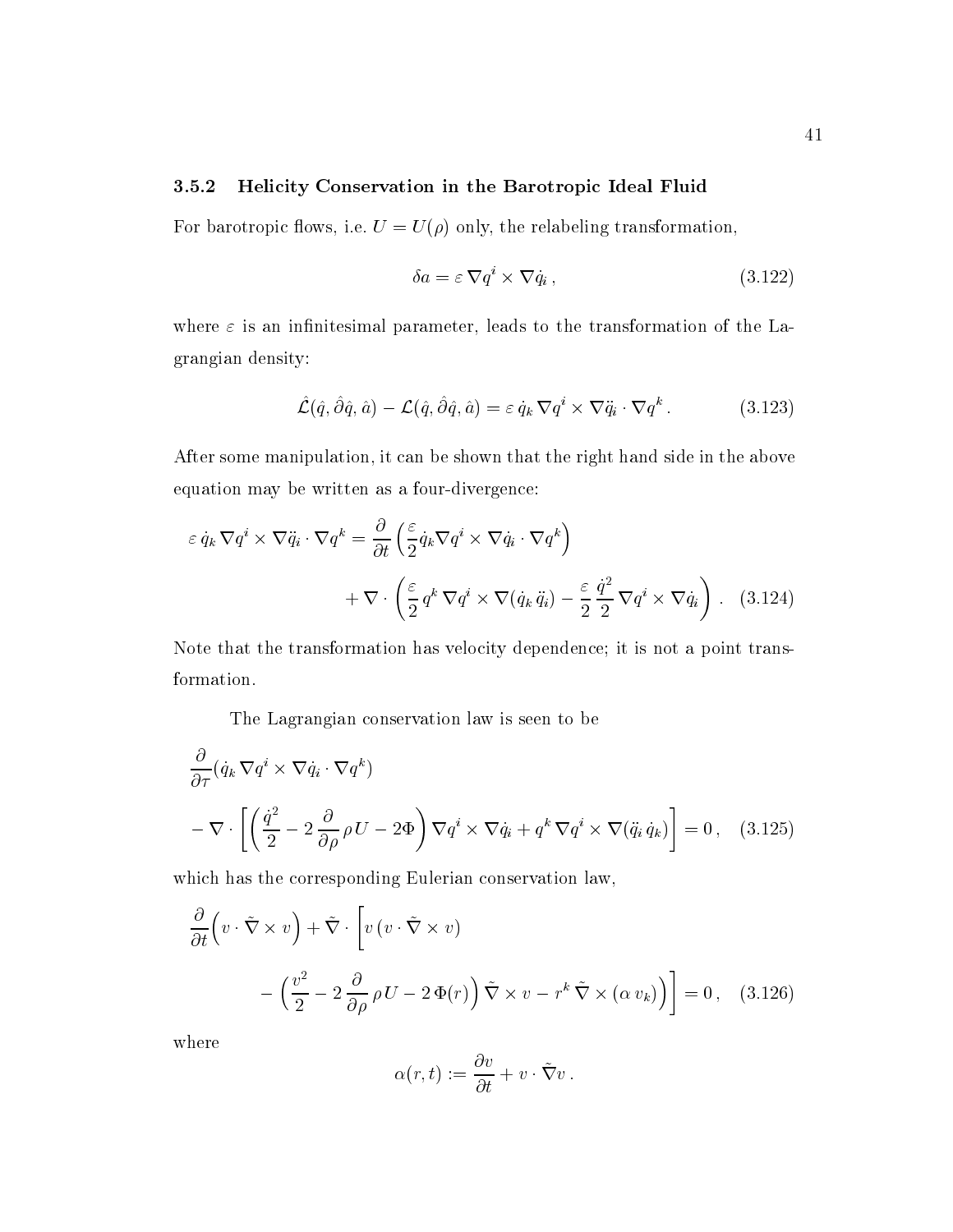Integration over the spatial domain, assuming that the surface terms vanish, gives the helicity invariant:

$$
\frac{d}{dt} \int_{D} v \cdot \tilde{\nabla} \times v \, d^3 r = 0 \,. \tag{3.127}
$$

#### 3.5.3 Cross Helicity Conservation in Barotropic MHD

At the beginning of Sec. 3.5, it was noted that the MHD counterpart to Eq. (3.88) has the additional terms,

$$
\frac{1}{\mathcal{J}} \partial_j q^i \, \partial_k q_i \Big( B_0^j \, B_0^k \, \partial_\ell \delta a^\ell + B_0^j \, \delta a^\ell \, \partial_\ell B_0^k - B_0^j \, B_0^\ell \, \partial_\ell \delta a^k \Big) \,,
$$

which vanish if  $\delta a$  is any function of the labels multiplying  $B_0$ . But we also require that the conditions obtained previously, Eqs.  $(3.89)$ , be satisfied; this leads to overspecification and consequently there exists no relabeling symmetry  $\delta a$  that satisfies all the requirements. (It is for this reason that the potential energy functional for MHD does not exhibit spontaneous symmetry breaking, unlike the fluid case discussed in Sec. 3.5.5, and is thus reminiscent of the Higgs mechanism in quantum field theory.)

A solution can, however, be found for a barotropic flow, i.e. a flow for which U, and hence p, depend only on the density  $\rho$ . (A solution can also be found without imposing the restriction of barotropicity in the case where the entropy s is a flux label, i.e.  $B_0 \cdot \nabla s = 0$ , but that is a very restrictive initial condition.) The second of Eqs. (3.89) is eliminated for barotropic MHD, which leads to the symmetry,

$$
\delta a = \varepsilon(x_0, y_0) B_0 , \qquad (3.128)
$$

where  $x_0(a)$  and  $y_0(a)$  are flux labels. In other words, the initial magnetic field is expressible as  $\nabla x_0 \times \nabla y_0$ . However the existence of flux labels  $x_0(a)$  and  $y_0(a)$  is not crucial; if they do not exist one simply thinks of  $\varepsilon$  as an infinitesimal constant parameter.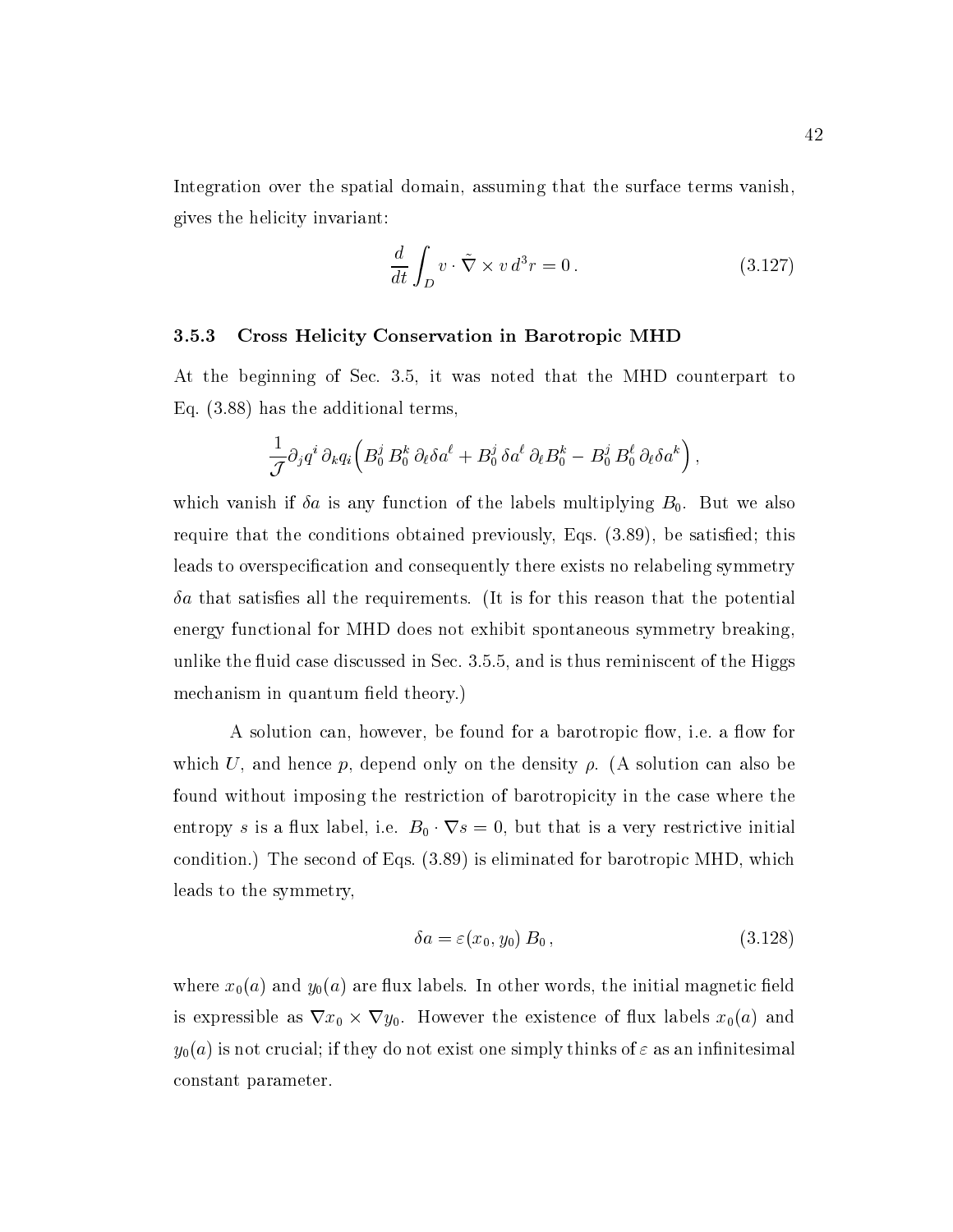For this symmetry, Noether's (first) theorem yields the Lagrangian conservation law,

$$
\frac{\partial}{\partial \tau} \left( \dot{q}_j B_0 \cdot \nabla q^j \right) + \nabla \cdot \left[ B_0 \left( \frac{\dot{q}^2}{2} - \frac{d}{d\rho} \rho U - \Phi \right) \right] = 0 , \qquad (3.129)
$$

which has the corresponding Eulerian conservation law,

$$
\frac{\partial}{\partial t}(v \cdot B) + \tilde{\nabla} \cdot \left[ v(v \cdot B) + B \left( \frac{v^2}{2} - \frac{d}{d\rho} \rho U - \Phi(r) \right) \right] = 0. \quad (3.130)
$$

Integration over the spatial domain yields the invariant,

$$
\frac{d}{dt} \int_{D} v \cdot B d^3 r = 0, \qquad (3.131)
$$

which is commonly referred to as the cross helicity invariant. Prior to this work conservation of cross helicity was derived from a Lagrangian symmetry involving Clebsch potentials and the polarization (Calkin, 1963). See also (Lundgren, 1963).

#### 3.5.4 Ideal Fluid with an Additional Label

Having seen in Sec. 3.5.1 that the relabeling symmetry is of an infinite parameter group, we might expect that a symmetry may exist even after the introduction of one more thermodynamic variable. Here, we introduce the advected quantity  $c(a)$  as an additional thermodynamic quantity, which, for instance, may correspond to the concentration of a dissolved solute. The fluid Lagrangian density is given by

$$
\mathcal{L}_{c}(q, \dot{q}, \mathcal{J}, a) = \frac{1}{2}\dot{q}^{2} - U(\mathcal{J}^{-1}, s, c) - \Phi(q), \qquad (3.132)
$$

for which the change induced by a general relabeling transformation is expressed by the right hand side of Eq. (3.88), with the additional term  $-(\partial U/\partial c) \delta a \cdot \nabla c$ .

The relabeling must therefore be done on surfaces of constant c, as well as constant s, in order to ensure that the Lagrangian density is invariant, and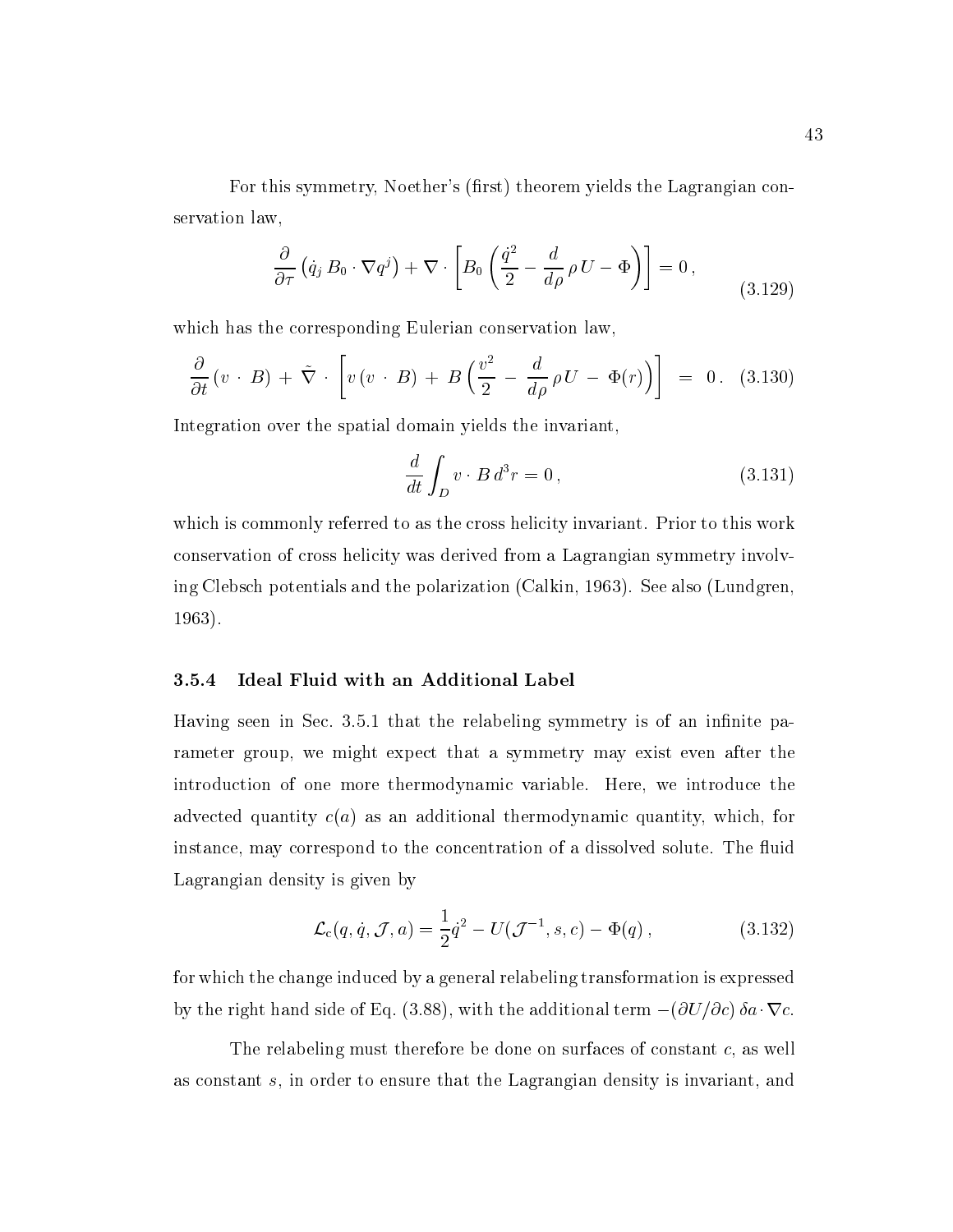is given by

$$
\delta a = \varepsilon \, \nabla s \times \nabla c \,,\tag{3.133}
$$

where  $\varepsilon$  is a constant parameter. The symmetry is thus of a one parameter group; symmetry of the infinite parameter group no longer exists upon introduction of  $c(a)$ .

The Lagrangian conservation law that corresponds to the above symmetry is given by

$$
\frac{\partial}{\partial \tau} \left( \dot{q}_j \, \nabla s \times \nabla c \cdot \nabla q^j \right) + \frac{\partial}{\partial a^i} \left( (p - \rho \mathcal{L}_c) A_j^i \, \nabla s \times \nabla c \cdot \nabla q^j \right) = 0, \tag{3.134}
$$

which has the Eulerian equivalent,

$$
\frac{\partial}{\partial t} \left( v \cdot \tilde{\nabla} \tilde{s} \times \tilde{\nabla} \tilde{c} \right) + \tilde{\nabla} \cdot \left[ v \left( v \cdot \tilde{\nabla} \tilde{s} \times \tilde{\nabla} \tilde{c} \right) \right] \n- \left( \rho \frac{v^2}{2} - \rho U - \rho \Phi - p \right) \tilde{\nabla} \tilde{s} \times \tilde{\nabla} \tilde{c} \right] = 0. \quad (3.135)
$$

On comparing Eq.  $(3.135)$  to Eq.  $(3.92)$ , it may seem, at first glance, that they are identical, with  $\tilde{c}$  replaced by  $\tilde{g}$ , however note that U has dependence on  $\tilde{c}$ in Eq. (3.135), while there is no dependence of U on  $\tilde{g}$  in Eq. (3.92).

#### 3.5.5 Spontaneous Symmetry Breaking

In the stability analysis of stationary fluid equilibria (in particular MHD) one often considers the second variation of energy functionals. As an example consider the potential energy functional:

$$
W := \int_{D} \left[ U(\rho, s) + \Phi(q) \right] d^3 a . \qquad (3.136)
$$

The equilibrium  $q_e$  is considered to be an extremal point of W and the second variation is checked for definiteness at the equilibrium. Noting that  $W$  possesses the same symmetry as expressed earlier by Eq.(3.90) (but without any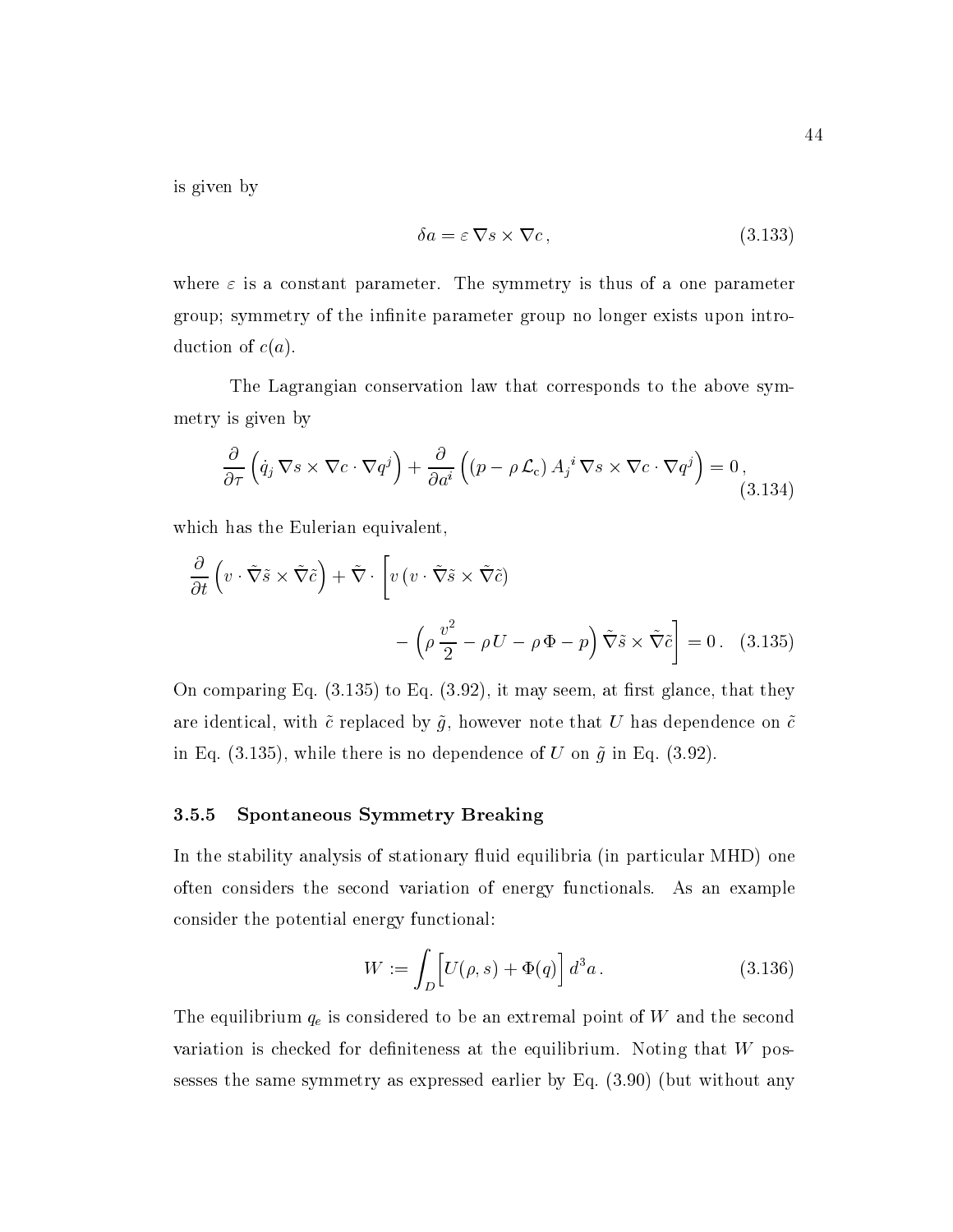restriction on the time dependence since, here, the integral is only over space), leads to a generalized Bianchi identity:

$$
\nabla \left( \frac{\delta W}{\delta q^i} \right) \times \nabla q^i \cdot \nabla s = 0.
$$
 (3.137)

The functional derivatives of  $W$ , which are set to zero to obtain the extremal point, are thus not all independent of each other.

The existence of the symmetry also relates to spontaneous symmetry breaking and Goldstone's theorem (Abersand Lee, 1973, for example), which are concepts of field theory (Morrison and Eliezer, 1986, in the context of noncanonical Hamiltonian theory). We describe this for static equilibria, but a more general development exists. For the potential energy functional the analogue of (3.15) is

$$
\delta_* W = \int_D \frac{\delta W}{\delta q^i} \delta_* q^i d^3 a \equiv 0 , \qquad (3.138)
$$

where  $\delta_* q$  is given by Eq. (3.99). Taking a second variation of (3.138) yields

$$
\delta_*^2 W = \int_D \left( \delta_* q^i \frac{\delta^2 W[q]}{\delta q^j \delta q^i} \cdot \delta q^j - \frac{\delta W}{\delta q^i} \frac{\partial \delta q^i}{\partial a^j} \delta_* a^j \right) d^3 a \equiv 0 , \qquad (3.139)
$$

where this second  $\delta q$  is arbitrary and the dot indicates that the operator on the left acts on the quantity to the right. Evaluating (3.139) on an equilibrium point qe yields

$$
\delta_*^2 W_e = \int_D \delta q^j \frac{\delta^2 W[q_e]}{\delta q^i \delta q^j} \cdot \delta_* q_e^i d^3 a \equiv 0. \qquad (3.140)
$$

Since (3.140) vanishes for arbitrary  $\delta q$ , it follows that

$$
\frac{\delta^2 W[q_e]}{\delta q^i \delta q^j} \cdot \delta_* q_e^i \equiv 0. \tag{3.141}
$$

There are two ways to solve (3.141): either (1)  $\partial_* q_e = -(\partial q_e / \partial d^2) \partial_* d^2 = 0$ , which implies that the equilibrium point has the same relabeling symmetry as W [a notably trivial case since  $q_e(s_0(a))$ ], and no symmetry is broken, or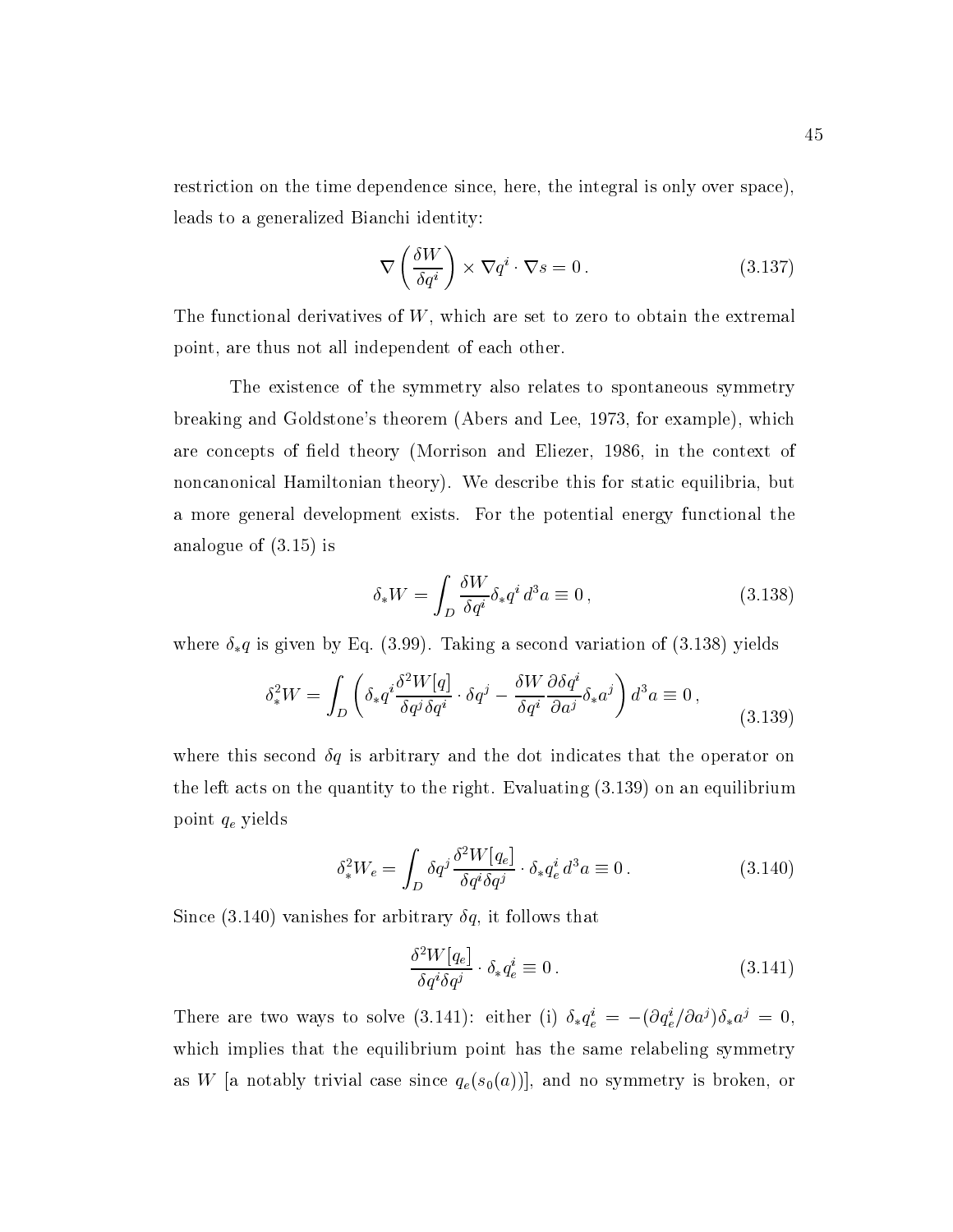(ii)  $\delta_* q_e^i \neq 0$ , which implies that  $\delta^2 W[q_e]/\delta q^i \delta q^j$  has  $\delta_* q_e$  as a null eigenvector, and symmetry is "spontaneously broken." Observe that  $\delta_* q_e$  is a zero frequency eigenfunction of the linearized equations of motion written in Lagrangian variables.

Since relabeling is a symmetry group, it is obvious that one can make a finite displacement from the equilibrium point and remain on the same level set of W. This can be seen by iterating the above variational procedure. For example, the next variation of (3.139) gives

$$
\delta_*^3 W = \int_D \left( \delta_* q^i \left[ \frac{\delta^3 W[q]}{\delta q^k \delta q^j \delta q^i} \cdot \delta q^j \right] \cdot \delta q^k - 2 \frac{\partial \delta q^i}{\partial a^j} \delta_* a^j \frac{\delta^2 W[q]}{\delta q^k \delta q^i} \cdot \delta q^k \right) d^3 a
$$
  
\n
$$
\equiv 0 \,, \tag{3.142}
$$

which when evaluated on  $q_e$  yields

$$
\delta_*^3 W_e = \int_D \delta_* q^i \left[ \frac{\delta^3 W[q_e]}{\delta q^k \delta q^j \delta q^i} \cdot \delta q^j \right] \cdot \delta q^k d^3 a \equiv 0. \tag{3.143}
$$

This procedure is analogous to Taylor expanding a potential energy function about an equilibrium of a finite system that lies in a trough. This was worked out explicitly to all orders for the special case of toroidal geometry in (Ilgisonis and Pastukhov, 1995). Although in terms of Lagrangian variables the equilibria that are connected by the relabeling transformation are distinct, it is evident by the definition of relabeling that in the Eulerian description these equilibria are identical.

# 3.6 Symmetries of the Euler-Lagrange Map

In this section, we directly construct the Casimir invariants of the noncanonical Hamiltonian formulations of hydrodynamics and MHD (Morrison and Greene, 1980), from the symmetries of the reduction map from Lagrangian to Eulerian variables.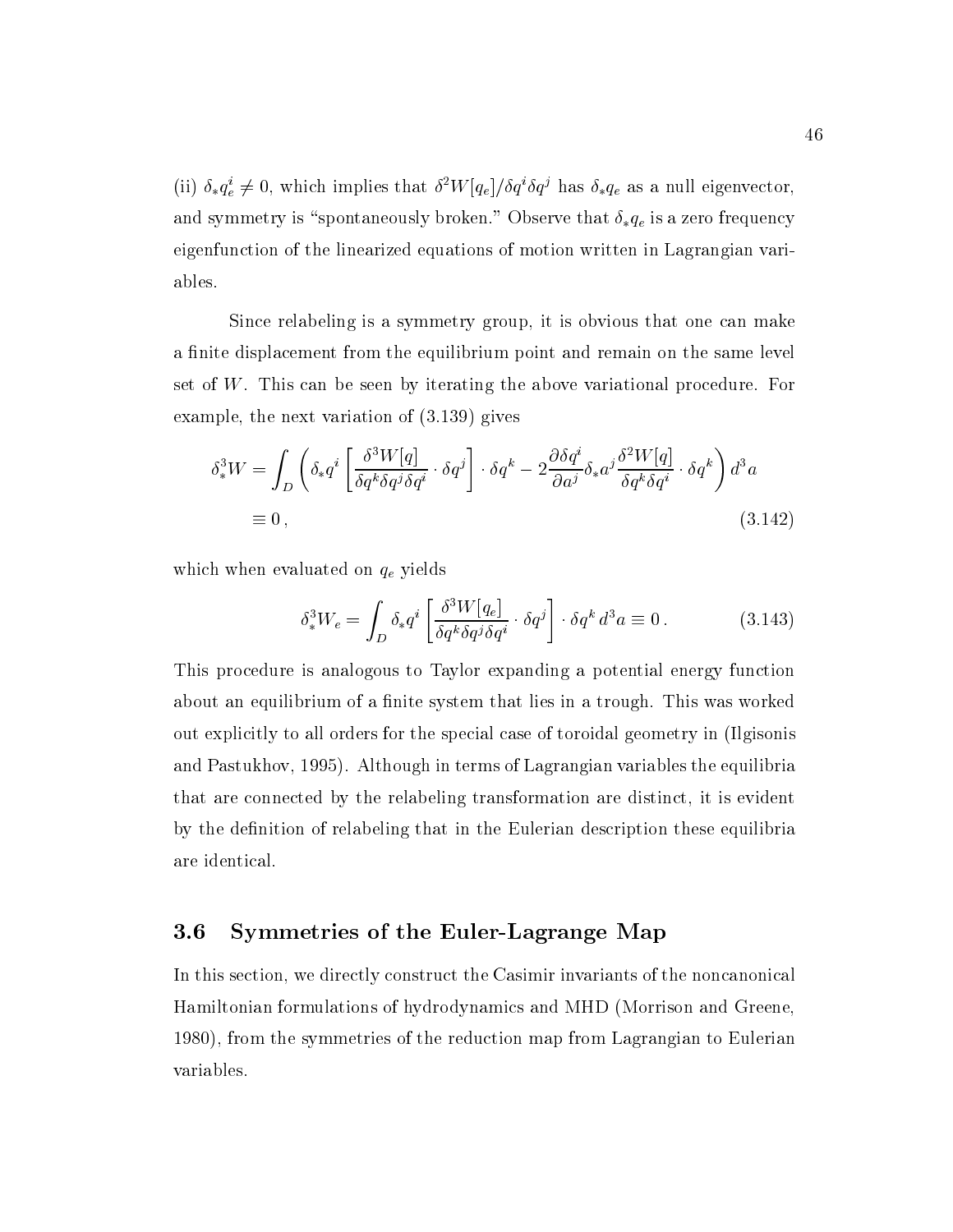#### 3.6.1 Ideal Fluid Casimir Invariants

The Hamiltonian density for the ideal, compressible fluid, in terms of Lagrangian variables, is given by

$$
H[\pi, q] := \int_D \mathcal{H}(\pi, q, \partial q, a) d^3 a
$$
  
 := 
$$
\int_D \left[ \frac{\pi^2}{2} + U(\mathcal{J}, s) + \Phi(q) \right] d^3 a,
$$
 (3.144)

which together with the canonical Poisson bracket,

$$
[F, G] = \int_{D} \left[ \frac{\delta F}{\delta q} \cdot \frac{\delta G}{\delta \pi} - \frac{\delta G}{\delta q} \cdot \frac{\delta F}{\delta \pi} \right] d^{3} a, \qquad (3.145)
$$

produces the ideal fluid equations of motion.

The transformation,

$$
\hat{a} = a + \delta a(a),
$$
  
\n
$$
\Delta q := \hat{q}(\hat{a}; \tau) - q(a; \tau) \equiv 0,
$$
  
\n
$$
\Delta \pi := \hat{\pi}(\hat{a}; \tau) - \pi(a; \tau) \equiv 0,
$$
\n(3.146)

ieads to the change in derivatives of q given by  $\Delta(O_i q^i) = -O_i o a^i O_k q^i$ , and the first order change in  $q$  and  $\pi$  at a fixed point,

$$
\delta q^{i} = -\delta a^{j} \partial_{j} q^{i} \quad \text{and} \quad \delta \pi_{i} = -\delta a^{j} \partial_{j} \pi_{i}. \quad (3.147)
$$

The first order change in the Hamiltonian density is expressed by

$$
\hat{\mathcal{H}}(\hat{\pi}, \hat{q}, \hat{\partial}\hat{q}, \hat{a}) - \mathcal{H}(\hat{\pi}, \hat{q}, \hat{\partial}\hat{q}, \hat{a}) := \frac{\partial(a)}{\partial(\hat{a})} \mathcal{H}(\pi, q, \partial q, a) - \mathcal{H}(\hat{\pi}, \hat{q}, \hat{\partial}\hat{q}, \hat{a})
$$

$$
= -(\mathcal{H} + p \mathcal{J}) \nabla \cdot \delta a - \frac{\partial U}{\partial s} \delta a \cdot \nabla s. (3.148)
$$

It is clear that the Hamiltonian is invariant for the relabeling symmetry, viz. that given by Eq. (3.90). Thus for the same Poisson bracket in terms of the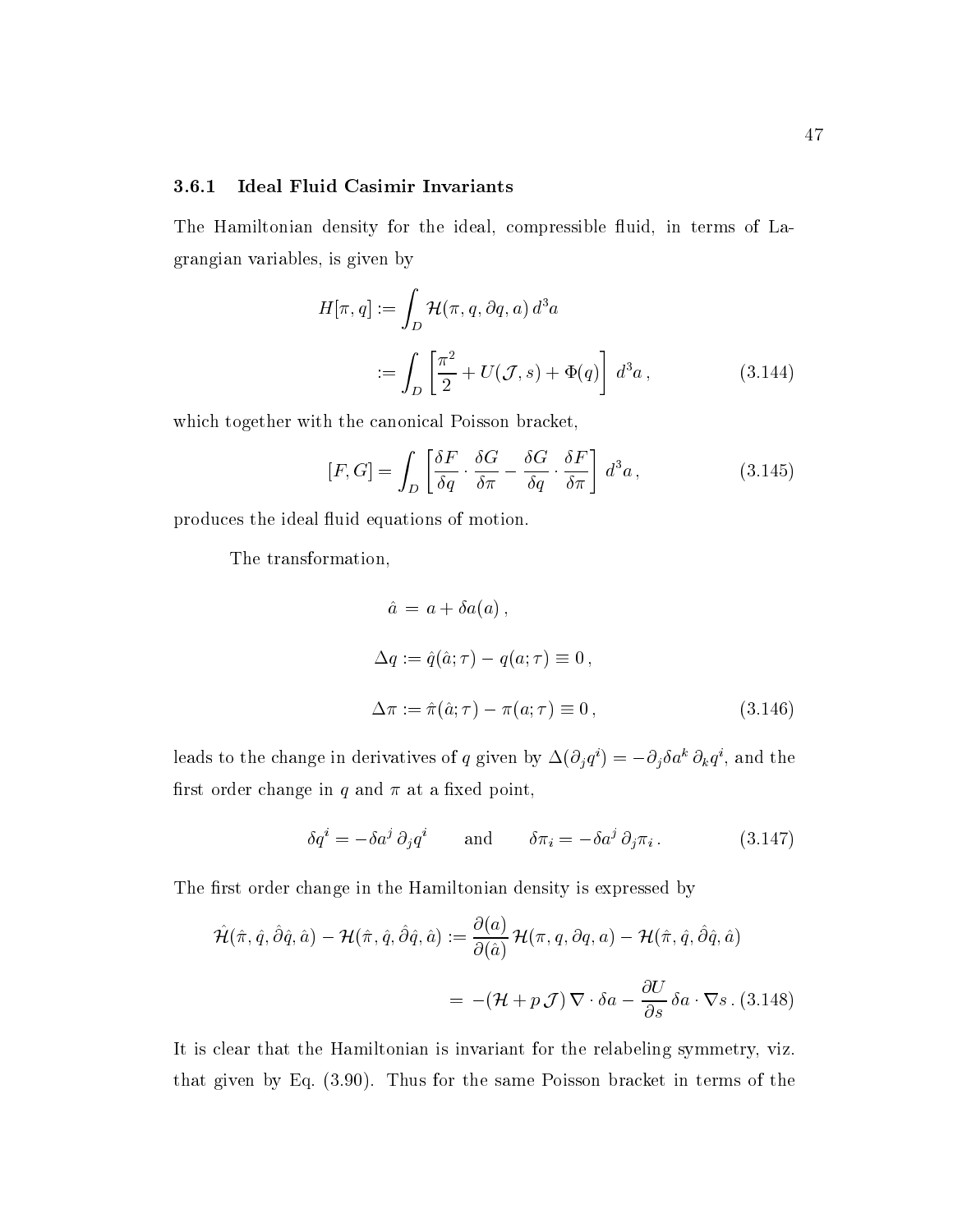new variables, the form of the equations of motion is left unaltered under such a relabeling.

The existence of this symmetry of the Hamiltonian density indicates that one may be able to obtain an alternative formulation of the dynamics in terms of variables which inherently possess this symmetry. This is indeed the case for the reduction (Morrison, 1998; Marsden and Ratiu, 1994, and references therein) to Eulerian variables, which is conveniently represented by the following:

$$
\rho(r,t) := \int_D \delta(r - q(a;\tau)) d^3a,
$$
  
\n
$$
\sigma(r,t) := \int_D s(a) \delta(r - q(a;\tau)) d^3a,
$$
  
\n
$$
M(r,t) := \int_D \pi(a,\tau) \delta(r - q(a;\tau)) d^3a.
$$
\n(3.149)

When one considers variations of the Eulerian variables  $\rho$ ,  $\sigma$ , and M, that are induced by relabeling, we see that

$$
\delta \rho = \int_{D} \nabla \cdot \delta a \, \delta(r - q(a; \tau)) d^{3} a ,
$$
  
\n
$$
\delta \sigma = \int_{D} \left[ s \, \nabla \cdot \delta a + \delta a \cdot \nabla s \right] \delta(r - q(a; \tau)) d^{3} a ,
$$
  
\n
$$
\delta M = \int_{D} \pi \, \nabla \cdot \delta a \, \delta(r - q(a; \tau)) d^{3} a .
$$
\n(3.150)

The conditions for vanishing of these variations, together with the constraint,  $\pi = \dot{q}$ , are the same as those of Eqs. (3.89). Thus the relabeling given by Eq. (3.90) is also a symmetry of the map from Lagrangian to Eulerian variables.

In the framework resulting from the reduction to Eulerian variables, we are naturally interested in functionals  $F[q, \pi]$  which can be expressed in terms of the Eulerian variables  $F[\nu, \nu, m]$ . Evidently, this is not possible for all  $F[q, n]$ , but note that  $F(\rho, \sigma, m)$  has the relabeling symmetry mentioned above since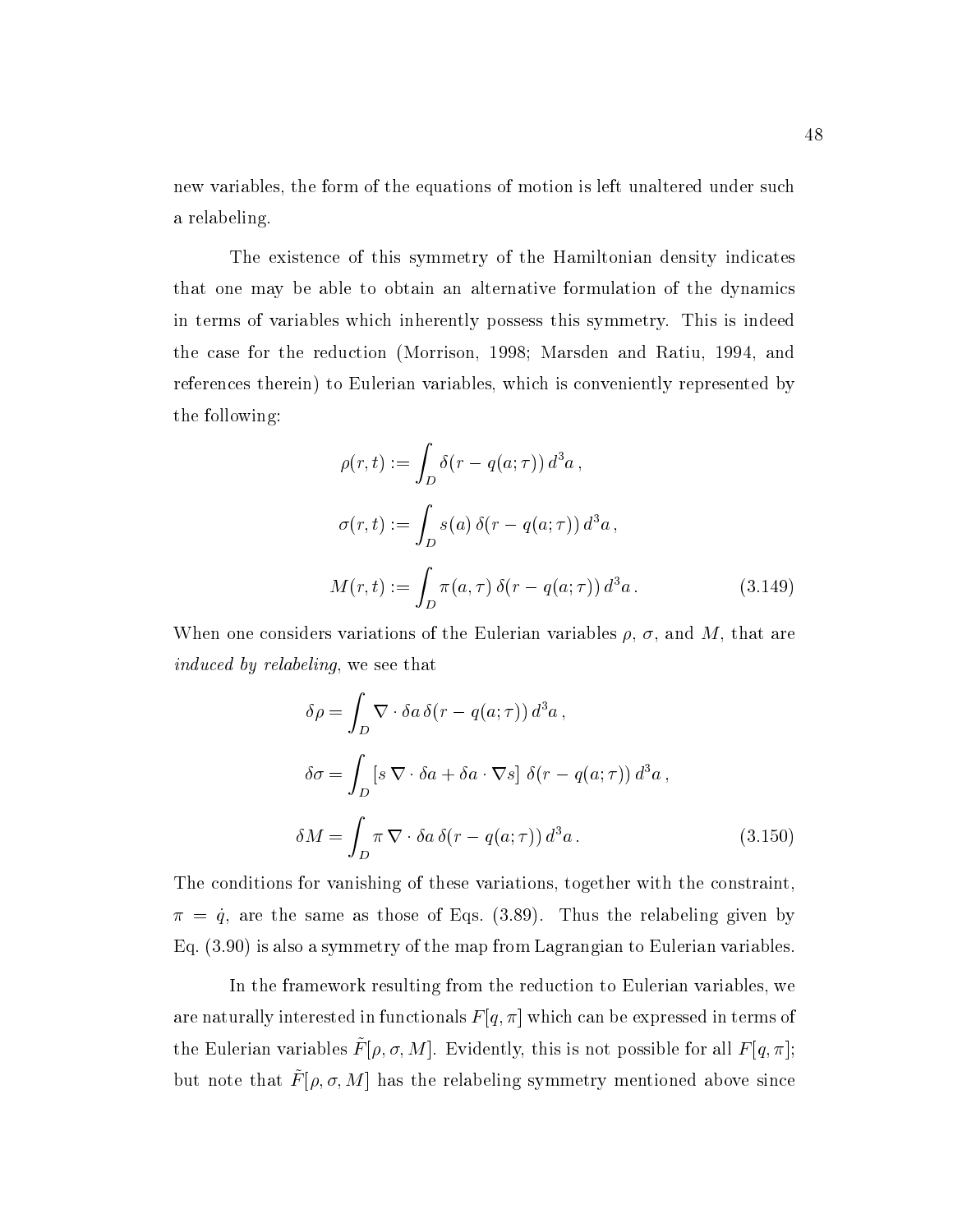$\rho$ ,  $\sigma$ , and M have it. Therefore, at the very least, one demands that  $F[q, \pi]$ display the same symmetry.

This consideration gives rise to a scheme for obtaining Casimir invariants, special invariants that arise in the Eulerian framework, from knowledge of the symmetry. Since the variation of F must vanish when the variations  $\delta_* q$ and  $\delta_*\pi$  arise from the relabeling symmetry,  $\delta_*a$ , we demand

$$
\delta_* F = \int_D \left[ \frac{\delta F}{\delta q} \cdot \delta_* q \right] + \frac{\delta F}{\delta \pi} \cdot \delta_* \pi \right] d^3 a = 0 \,. \tag{3.151}
$$

It is clear that if there exists a functional  $C_1[q, \pi]$ , such that

$$
\delta_* q = -\frac{\delta C_1}{\delta \pi} \quad \text{and} \quad \delta_* \pi = \frac{\delta C_1}{\delta q}, \qquad (3.152)
$$

its Poisson bracket with any  $F$  belonging to the class of functionals satisfying Eq. (3.151), vanishes. This will be the case when the Poisson bracket is expressed in terms of Eulerian, noncanonical variables (Morrison and Greene, 1980) and therefore, by definition,  $C_1$  is a Casimir invariant. Obviously, Casimir invariants are constants of motion for any dynamics with a Hamiltonian that can be expressed in terms of Eulerian variables.

As might be expected from Eq. (3.93), and easily checked, the functional  $C_1$  defined by

$$
C_1[q, \pi] := \int_D \varepsilon(a) \, \nabla \pi_i \cdot \nabla q^i \times \nabla s \, d^3 a \,, \tag{3.153}
$$

is the generator of the symmetry, i.e. it satises

$$
[C_1, q^i] = -\frac{\delta C_1}{\delta \pi_i} = -\delta_* a \cdot \nabla q^i =: \delta_* q^i \tag{3.154}
$$

and

$$
[C_1, \pi_i] = \frac{\delta C_1}{\delta q^i} = \Delta_* \pi_i - \delta_* a \cdot \nabla \pi_i =: \delta_* \pi_i. \tag{3.155}
$$

The Eulerian expression for the Casimir invariants  $C_1$  yields

$$
\tilde{C}_1[\rho, s, v] = \int_D \rho C_1(\tilde{Q}_s) d^3 r , \qquad (3.156)
$$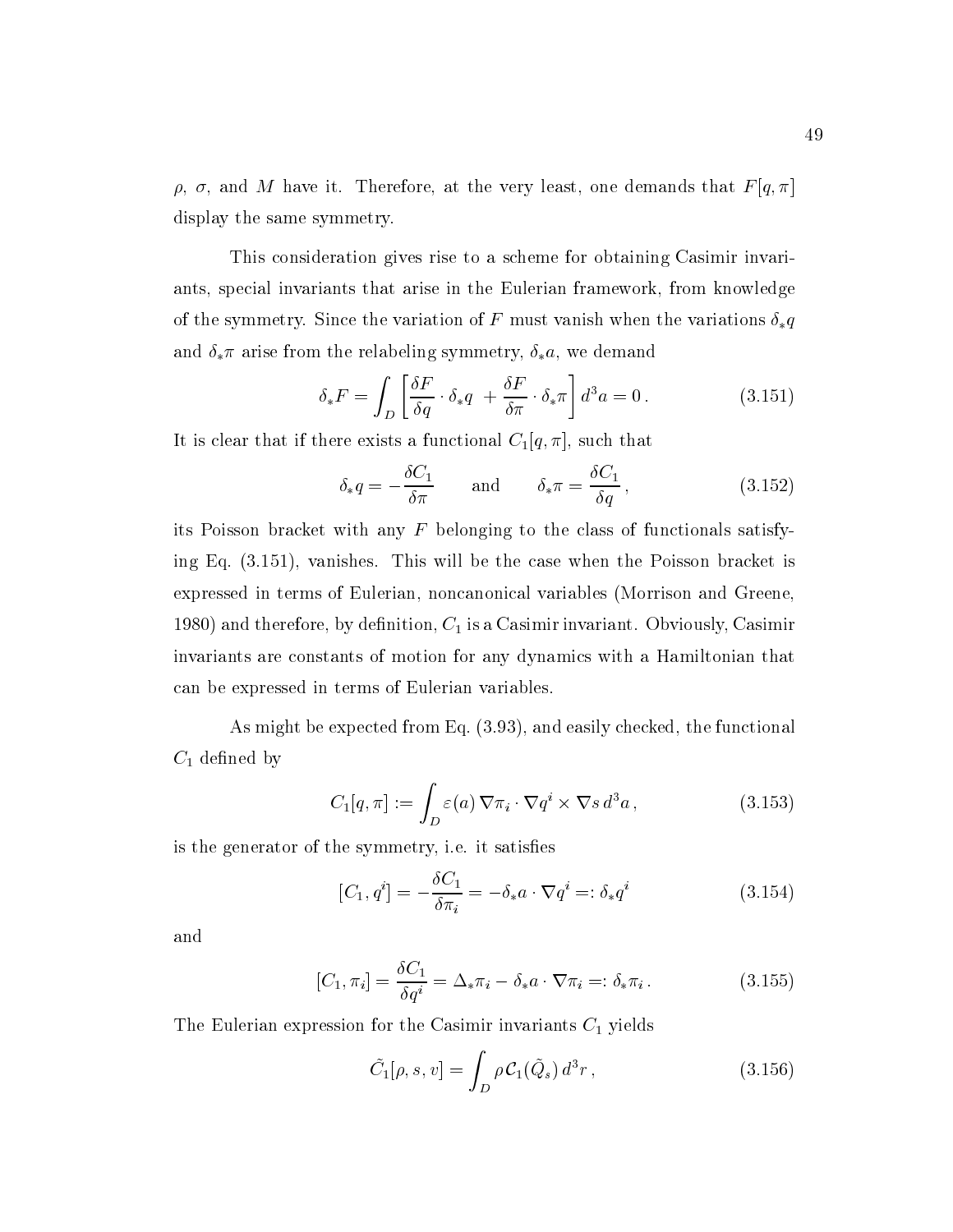where  $C_1(Q_s)$  is arbitrary and  $s(r, t) := \sigma(r, t)/\rho(r, t) = s(a = q^{-1}(r; t)).$ 

Evidently, the Poisson bracket of a functional  $C_2[q, \pi]$ , with any F also vanishes if

$$
\frac{\delta C_2}{\delta q} = 0 = \frac{\delta C_2}{\delta \pi}.
$$
\n(3.157)

This is true when the integrand of  $C_2$  is an arbitrary function of the labels and independent of  $q$  and  $\pi$ . There exists no Eulerian representation for most such functionals; however

$$
C_2[s] := \int_D \mathcal{C}_2(s) d^3 a \tag{3.158}
$$

does have an Eulerian representation, where  $C_2(s)$  is arbitrary.

Combining Eqs. (3.156) and (3.158), we arrive at a general expression for the Casimir invariants in Eulerian form:

$$
\tilde{C}[\rho, s, v] := \int_D \rho C(s, \tilde{Q}_s) d^3r , \qquad (3.159)
$$

where  $\mathcal C$  is an arbitrary function of either argument.

In the noncanonical Hamiltonian formulation of the fluid, a Casimir has to satisfy the conditions:

$$
\tilde{\nabla} \cdot \left( \rho \frac{\delta \tilde{C}}{\delta M} \right) = 0 \,, \quad \frac{\delta \tilde{C}}{\delta M} \cdot \tilde{\nabla} \left( \frac{\sigma}{\rho} \right) = 0 \quad \text{and} \tag{3.160}
$$

$$
M_j \tilde{\nabla} \frac{\delta \tilde{C}}{\delta M_j} + \frac{\delta \tilde{C}}{\delta M} \cdot \tilde{\nabla} \left( \frac{M}{\rho} \right) + \rho \tilde{\nabla} \frac{\delta \tilde{C}}{\delta \rho} + \sigma \tilde{\nabla} \frac{\delta \tilde{C}}{\delta \sigma} = 0.
$$
 (3.161)

The equivalence of these conditions to the symmetry conditions, Eqs. (3.89), is seen when one notes that if  $\cup$  can be expressed as a functional of  $\rho, \, \sigma,$  and  $M$ , then

$$
\frac{\delta C}{\delta \pi} = \frac{\delta \tilde{C}}{\delta M} \quad \text{and} \quad \frac{\delta C}{\delta q} = \mathcal{J} \left[ \rho \, \tilde{\nabla} \frac{\delta \tilde{C}}{\delta \rho} + \sigma \, \tilde{\nabla} \frac{\delta \tilde{C}}{\delta \sigma} + M_i \, \tilde{\nabla} \frac{\delta \tilde{C}}{\delta M_i} \right] \,. \tag{3.162}
$$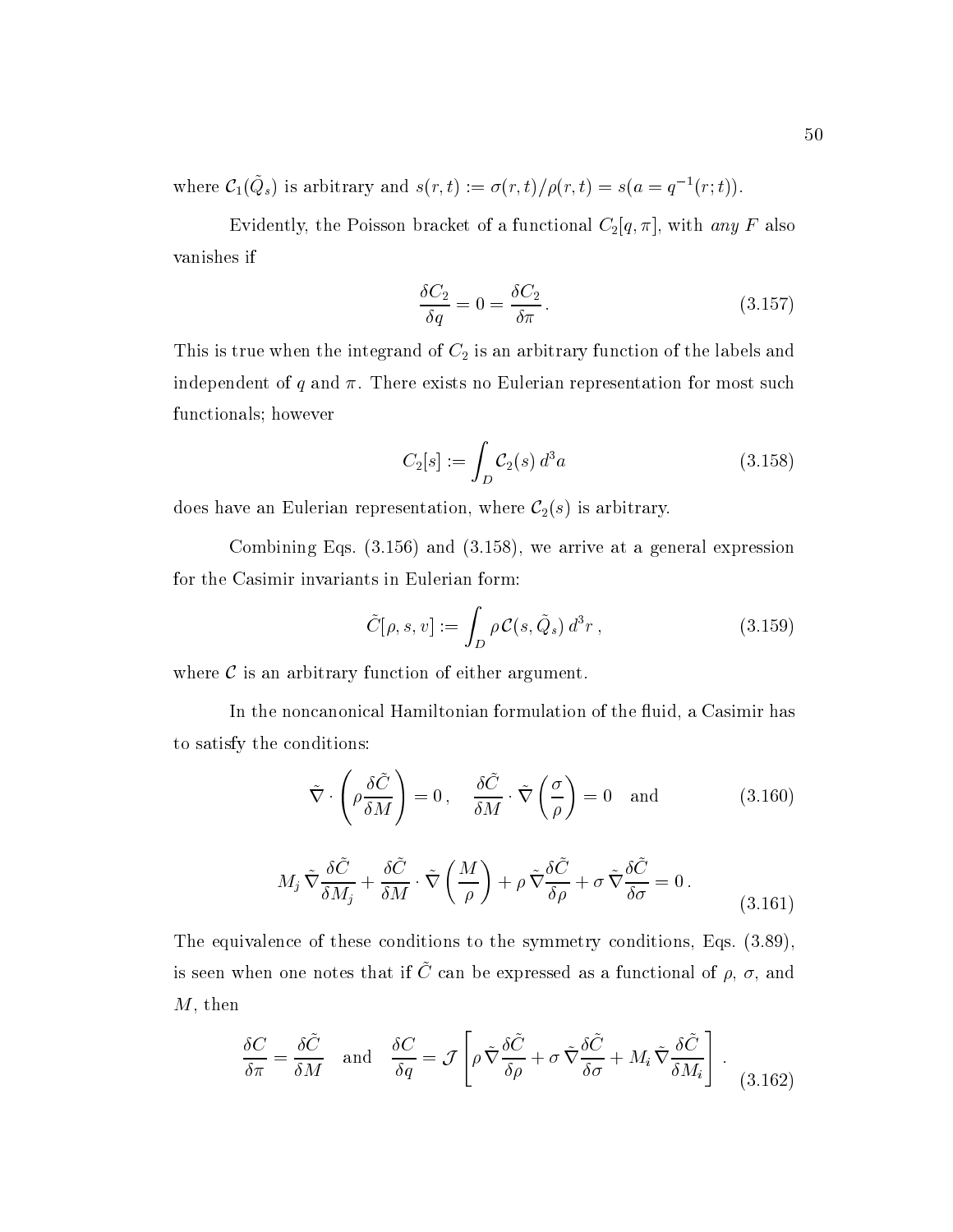The use of Eqs.  $(3.154)$  and  $(3.155)$  then leads to Eqs.  $(3.160)$  and  $(3.161)$ when  $\delta a$  satisfies Eqs. (3.89) and vice versa. Note that for Casimirs satisfying Eq. (3.157), the conditions reduce to a simpler form,

$$
\frac{\delta \tilde{C}_2}{\delta M} = 0 = \rho \tilde{\nabla} \frac{\delta \tilde{C}_2}{\delta \rho} + \sigma \tilde{\nabla} \frac{\delta \tilde{C}_2}{\delta \sigma}.
$$
\n(3.163)

For barotropic flow, the potential vorticity corresponding to any advected quantity  $w(a)$  is also advected, as expressed in Eq. (3.121). Therefore one can use  $Q_w$  to generate yet another advected quantity,  $Q_{Q_w}$  and so on; from one advected quantity we can generate an infinite family of advected quantities. Thus the Casimir has the form

$$
C[\rho, w, v] = \int_D \rho C(w, \tilde{Q}_w, \tilde{Q}_{\tilde{Q}_w}, \cdots) d^3 r,
$$
\n(3.164)

where  $\mathcal{C}(w, Q_w, Q_{\tilde{Q}_w}, \cdots)$  is an arbitrary function of its arguments.

#### 3.6.2 MHD Casimir Invariants

The discussion in the previous section leads us to expect the existence of Casimirs, in the Hamiltonian formulation, which satisfy Eq. (3.157) and which may be expressible in terms of  $\rho$ , s, v, and  $B$ . It is easily verified that  $B \cdot \tilde{\nabla} \tilde{w}/\rho = B_0 \cdot \nabla w$ , where  $\tilde{w}(r, t) := w(a)$  is an arbitrary advected quantity, and leads to the Eulerian expression:

$$
C[\rho, s, B] := \int_D \rho C_1 \left[ s, \frac{B}{\rho} \cdot \tilde{\nabla}(s), \frac{B}{\rho} \cdot \tilde{\nabla}\left(\frac{B}{\rho} \cdot \tilde{\nabla}(s)\right), \cdots \right] d^3r , \tag{3.165}
$$

where  $C_1$  is an arbitrary function of its arguments. This form for the Casimirs is given in (Henyey, 1982); we obtain a more general expression next.

The Lagrange-Euler map for the magnetic field,

$$
B^{i}(r,t) := \int_{D} B_{0}^{j}(a) \frac{\partial q^{i}}{\partial a^{j}} \delta(r - q(a;\tau)) d^{3}a , \qquad (3.166)
$$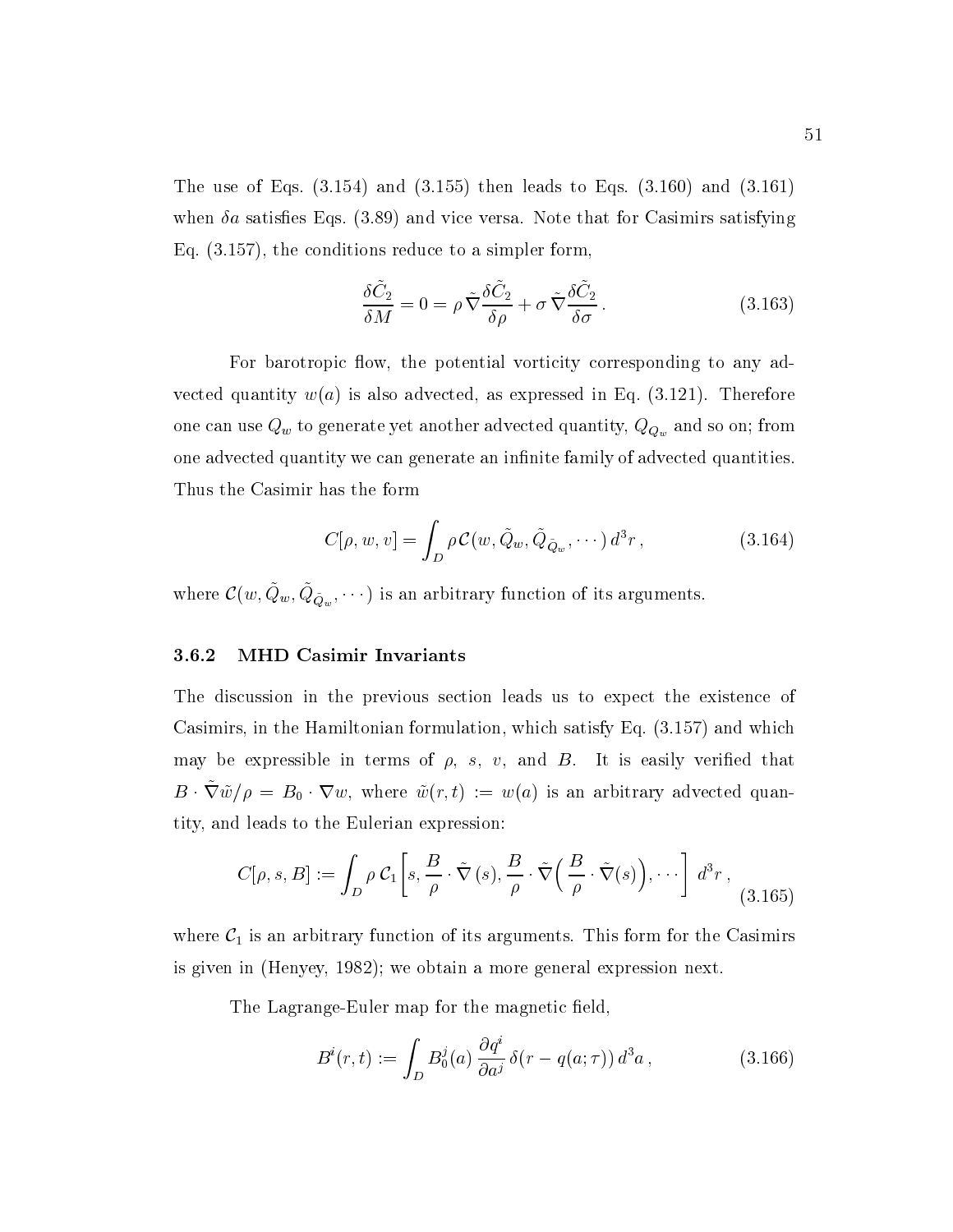and its corresponding vector potential representation,

$$
A_i(r, t; A_0, q) = \int_D A_{0j}(a) \frac{\partial a^j}{\partial q^i} \delta(r - q(a; \tau)) \mathcal{J} d^3 a , \qquad (3.167)
$$

lead to the conclusion that  $A \cdot B/\rho = A_0 \cdot B_0$ , within a gauge restriction. We note that in Eq. (3.167), one may add to  $A_0(a)$ , the gradient of a gauge,  $\phi_0(a, t)$ , which leads to a corresponding gauge choice,  $\phi(r, t) := \phi_0(q^{-1}(r; t), t)$ , for  $A(r, t)$ . But for the validity of  $A \cdot B/\rho = A_0 \cdot B_0$ , we must restrict the gauge to be advected,  $\phi(r, t) := \phi_0(q^{-1}(r; t))$ , which is equivalent to demanding that all explicit time dependence be removed from  $A_0$ . With this choice it can be seen that the vector potential in Eulerian coordinates satisfies the equation

$$
\frac{\partial A}{\partial t} = v \times B - \tilde{\nabla}(A \cdot v). \tag{3.168}
$$

This gauge choice and the corresponding invariant has been discussed previously (Gordin and Petviashvili, 1987), but not arrived at from an argument about the symmetry of the Euler-Lagrange map.

Thus, more generally, the Casimir invariants are expressed by

$$
C[\rho, s, A] := \int_{D} \rho \, C\left[s, \frac{A \cdot B}{\rho}, \frac{B}{\rho} \cdot \tilde{\nabla}(s), \frac{B}{\rho} \cdot \tilde{\nabla}\left(\frac{A \cdot B}{\rho}\right),\right]
$$

$$
\frac{B}{\rho} \cdot \tilde{\nabla}\left(\frac{B}{\rho} \cdot \tilde{\nabla}(s)\right), \cdots\right] d^{3}r, \quad (3.169)
$$

where B is understood to be an abbreviation for  $\nabla \times A$ . Operating within the restricted choice of gauges mentioned earlier, we note that the addition of a gauge,  $A \to A + \tilde{\nabla} \phi$ , changes  $A \cdot B/\rho$  by the term  $B \cdot \tilde{\nabla} \phi/\rho$ , which is also advected. The numerical value of  $C[\rho, s, A]$  thus depends on the gauge, but after the initial choice of the gauge has been made, it nevertheless is a constant of the motion. It is constructed in the motion. It is clear that magnetic helicity  $\mathbf{r}$  $\int A \cdot B d^3a$  is a special case of this family of invariants.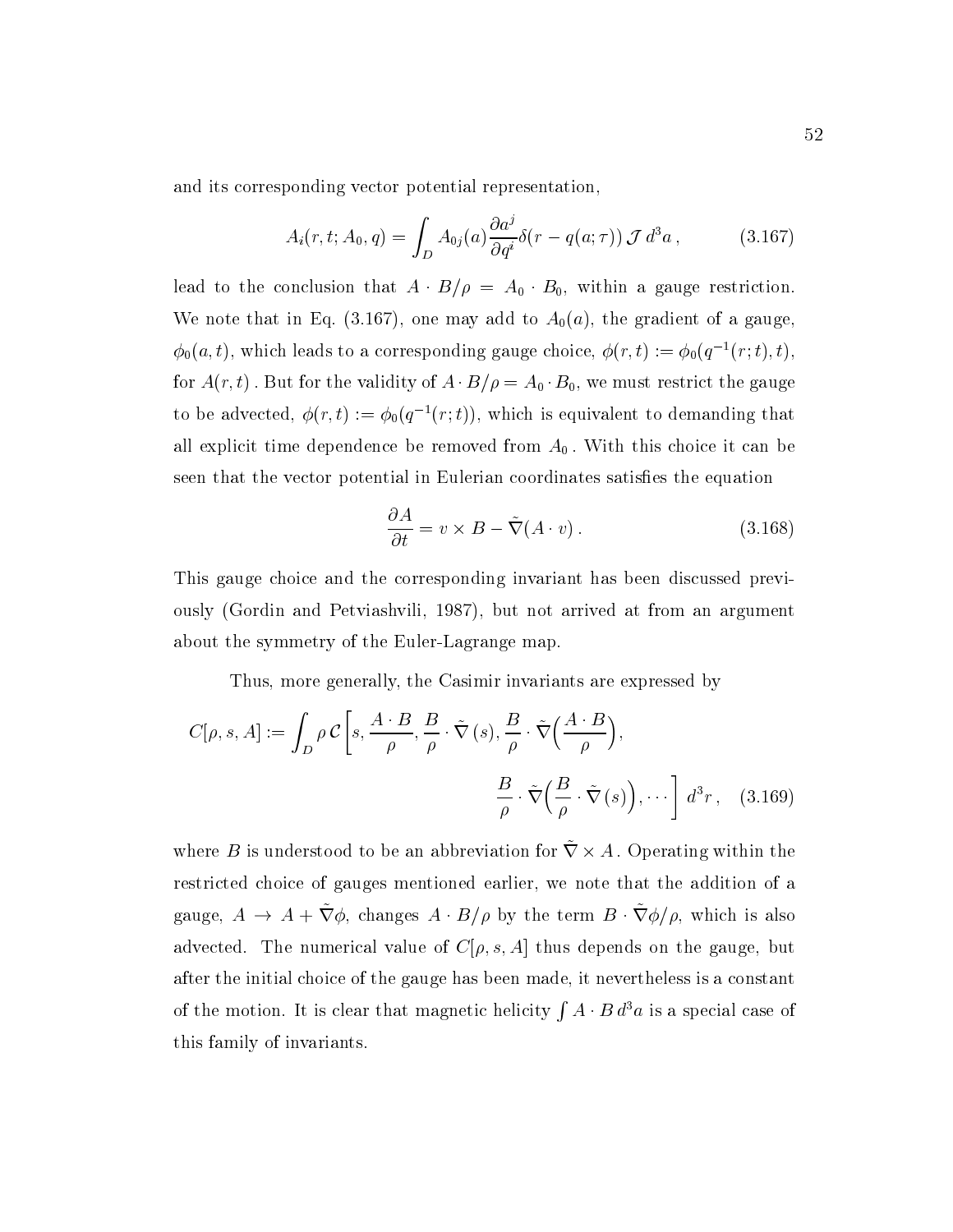For the barotropic case, the Casimir is written most generally as

$$
C[\rho, v, A] = \int_D \rho \left[ \frac{v \cdot B}{\rho} + C\left(\frac{A \cdot B}{\rho}, \frac{B \cdot \tilde{\nabla}}{\rho} \left(\frac{A \cdot B}{\rho}\right), \cdots\right) \right] d^3r , \tag{3.170}
$$

where  $C$  is an arbitrary function of its arguments. In the case where flux labels exist globally, the Casimir is given by

$$
C[v, x, y] = \int_{D} f(x, y) v \cdot \nabla x \times \nabla y d^{3} r,
$$
 (3.171)

where f is an arbitrary function of the flux labels,  $x(r, t) := x_0(q^{-1}(r; t))$  and  $y(r, t) := y_0(q^{-1}(r; t)).$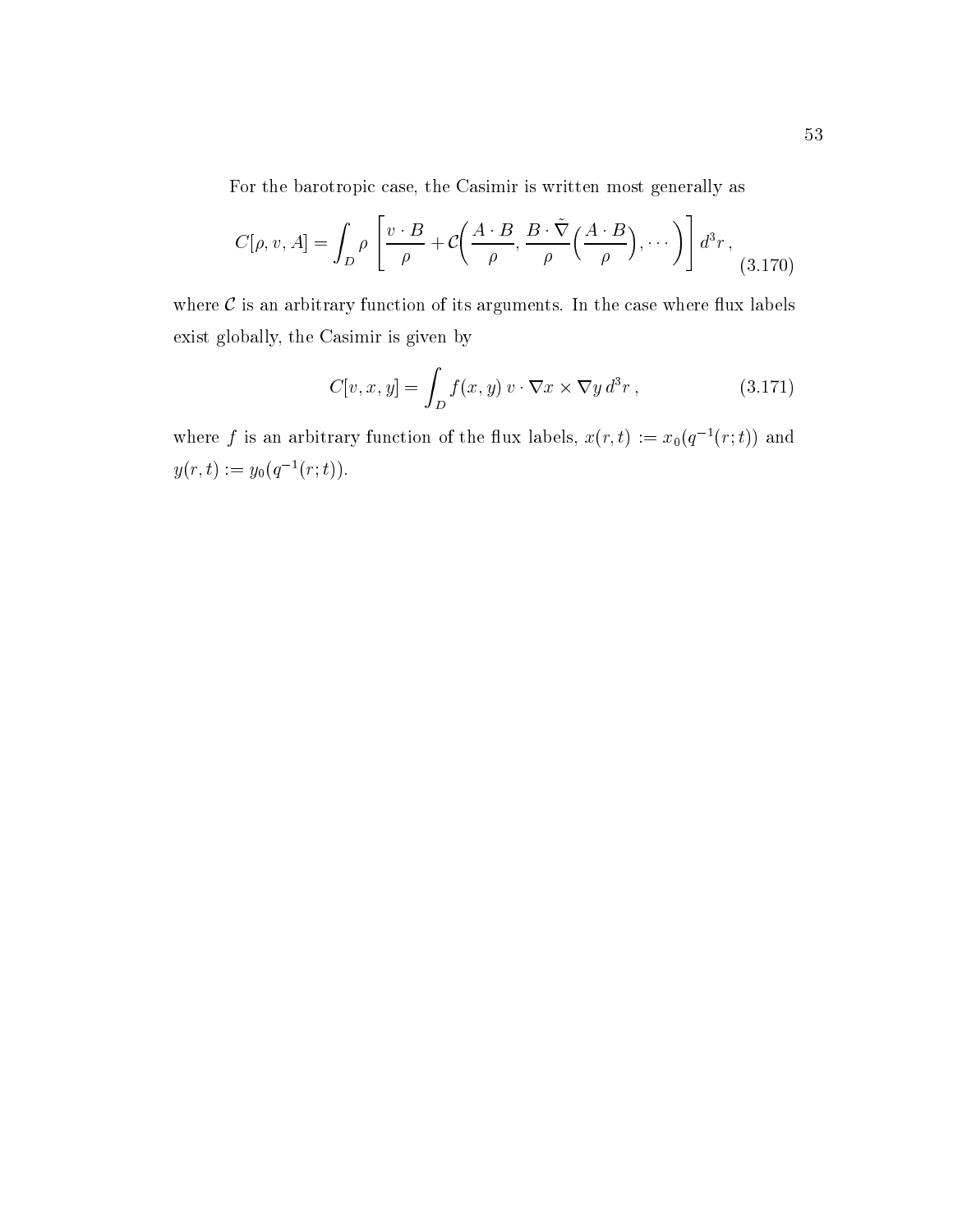# Chapter 4

# Lyapunov Stability of Ion-Acoustic Waves

The existence of ion-acoustic solitary and periodic wave solutions has been known for some time, and has also been observed in laboratory plasmas. Ionacoustic equations, which are introduced in the next section, have also been known to reduce to the KdV equation in the limit of small amplitude and unit Mach number. The Lyapunov stability of KdV solitons has attracted much attention and has been established (Benjamin, 1972; Bona, 1975), however not much attention has been paid to the Lyapunov stability of wave solutions of the ion-acoustic fluid, which is the focus of attention in this chapter.

The noncanonical Hamiltonian formulation of ion-acoustic waves is presented in the next section, and Galilean invariance is shown. Solitary and periodic wave solutions are presented in Sec. 4.2, which are shown to correspond to the critical point of a free energy functional  $F$  in Sec. 4.3. The sign of  $\sigma$   $r$  is proved to be indefinite by explicit construction of perturbations, thereby preventing the establishment of Lyapunov stability. Perturbations with short wavelength, or strong curvature, give rise to negative  $\sigma^*r$  . The numerical study of the evolution of such negative energy perturbations is the sub ject of Ch. 5, where it is found that the perturbation is initially amplified, but saturates, and the solitary wave peak passes through, without being disrupted.

The effect of inclusion of ionic pressure, which obeys an adiabatic law, is discussed in the latter half of this chapter. The noncanonical Hamiltonian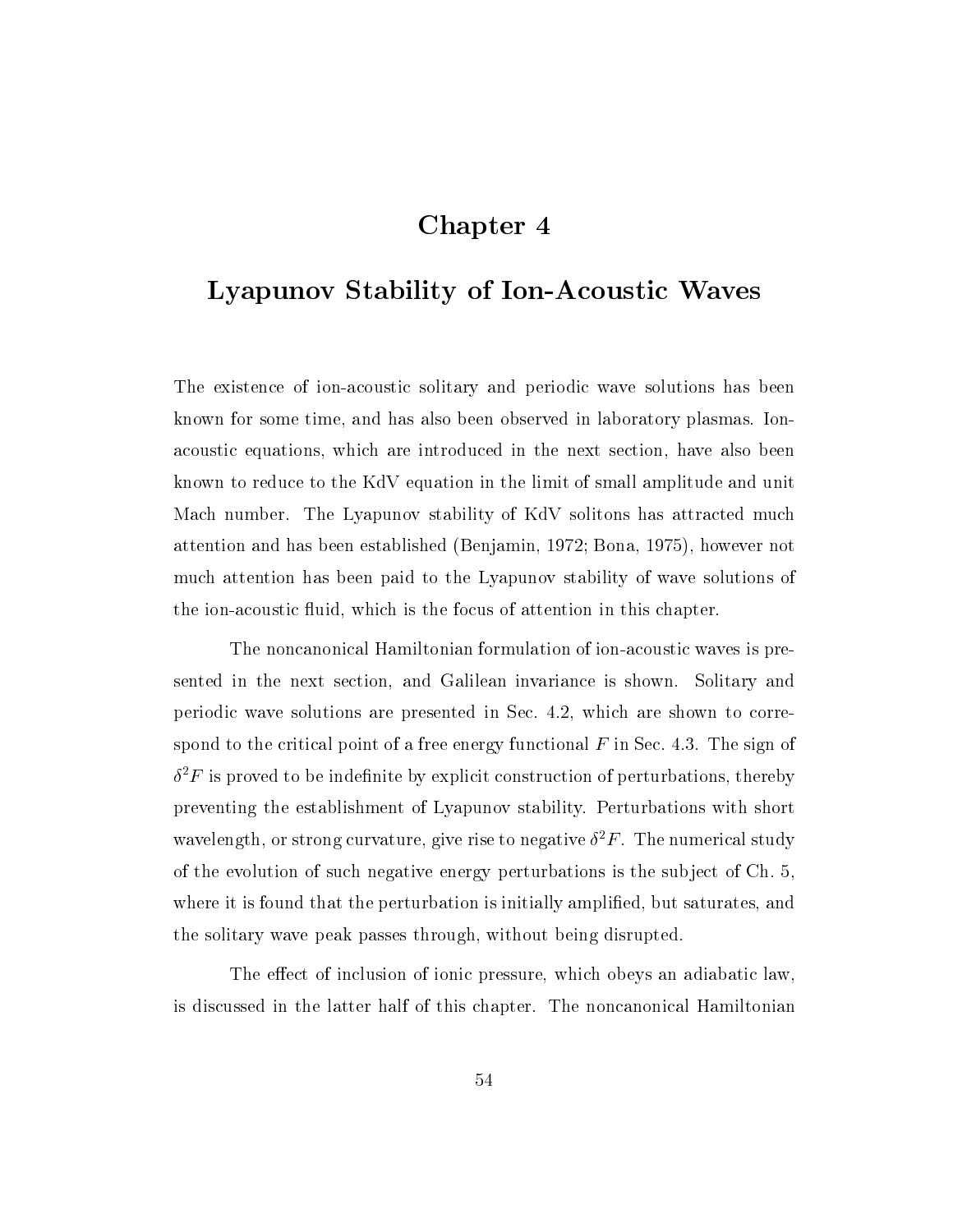formulation is presented in Sec. 4.4, and it is found in Sec. 4.5 that the system can be explicitly solved for solitary and periodic wave solutions, when the adiabatic exponent  $\gamma$  equals three, which corresponds to a one degree-of-freedom system. Interestingly, solitary wave solutions exist at all wave speeds above one, and do not have an upper cutoff, unlike the case without ionic pressure. In the study of Lyapunov stability in Sec.  $4.6$ , we find that negative energy perturbations still exist, except for solutions with vanishing amplitude.

Lyapunov stability of ion-acoustic solitary waves is proved in the KdV limit in Sec. 4.7 without having to deal with the harder problem of proving KdV soliton stability.

## 4.1 Ion-Acoustic Equations

Ion-acoustic equations are applicable to plasmas with a cold ion component surrounded by hot electrons. The equations are composed of a continuity equation, a momentum equation, and Poisson's equation for the electric potential:

$$
\frac{\partial n}{\partial t} + \frac{\partial}{\partial x}(nv) = 0,
$$
  

$$
\frac{\partial v}{\partial t} + \frac{\partial}{\partial x}\left(\frac{v^2}{2} + \frac{e\phi}{m}\right) = 0,
$$
  

$$
\frac{1}{4\pi e}\frac{\partial^2 \phi}{\partial x^2} = n_0 \exp\left(\frac{e\phi}{T_e}\right) - n,
$$
 (4.1)

where  $n, v$ , and m are ion number density, velocity, and mass respectively. Electronic thermal energy is denoted by  $T_e$ , and  $n_0$  is a constant corresponding to the electron and ion number densities in regions of zero electric field. The electric potential is denoted  $\phi$ .

In Eqs.  $(4.1)$ , note that the Poisson equation assumes electron density  $n_e := n_0 \exp(e \phi/T_e)$ . This expression for the electron density arises from the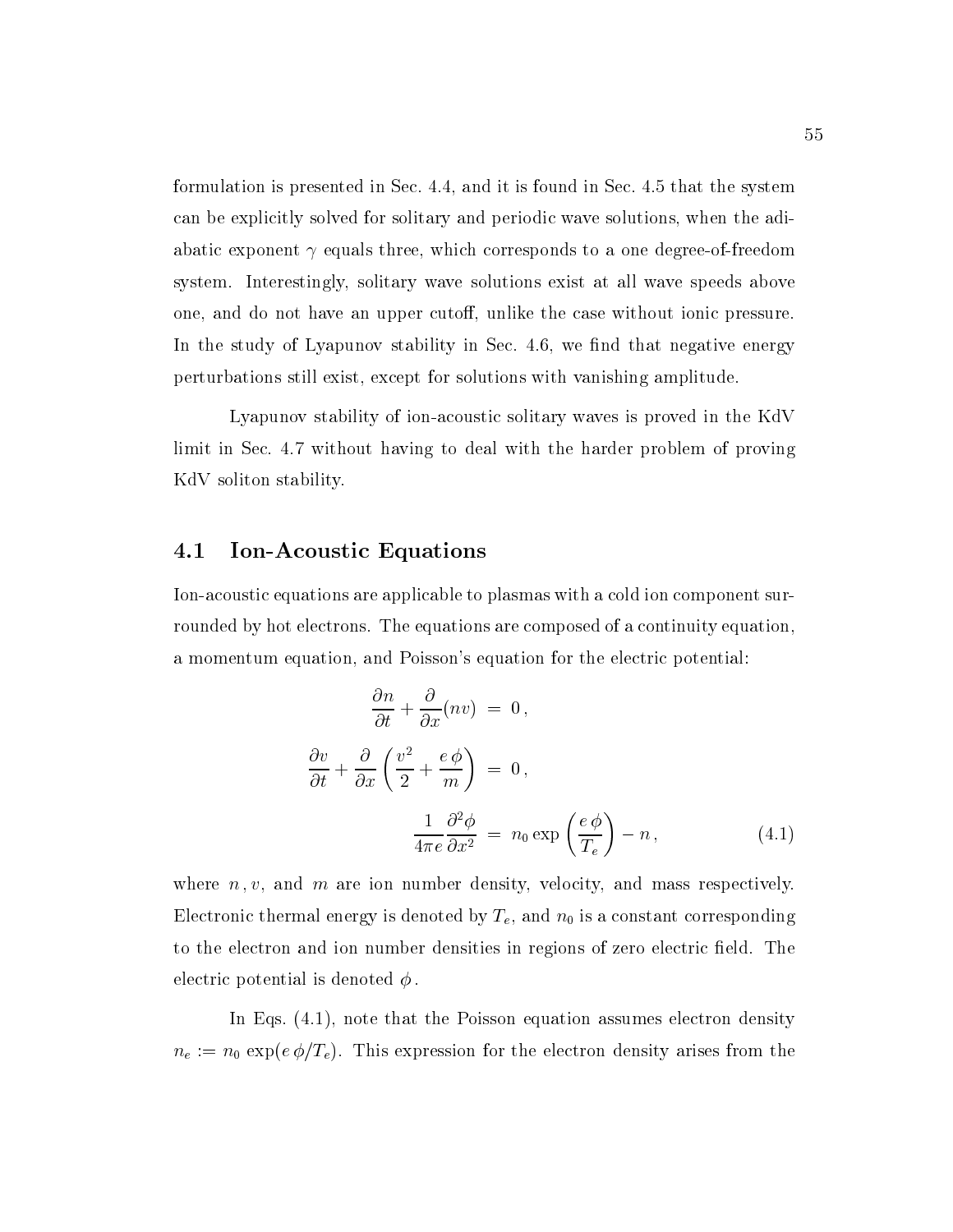electron momentum equation,

$$
\frac{\partial v_e}{\partial t} + \frac{\partial}{\partial x} \left( \frac{v_e^2}{2} - \frac{e \phi}{m_e} \right) = -\frac{1}{m_e n_e} \frac{\partial p_e}{\partial x},\tag{4.2}
$$

where  $p_e$  is the electron pressure. Since the electron mass  $m_e$  is small, we neglect the change of electron momentum, which leaves us with a simple balance of electric force and pressure,

$$
e\frac{\partial\phi}{\partial x} = \frac{1}{n_e}\frac{\partial p_e}{\partial x}.
$$
\n(4.3)

Assuming that the equation of state is given by  $p_e = n_e T_e$ , and the electrons are isothermal, we integrate Eq. (4.3) to get  $n_e = n_0 \exp(e \phi/T_e)$ .

Equations  $(4.1)$  can be rewritten in a tidier fashion by defining dimensionless dependent and independent variables:

$$
\bar{x} := k_D \, x \, , \quad \bar{t} := \omega_P \, t \, , \quad \bar{n} := \frac{n}{n_0} \, , \quad \bar{v} := \frac{v}{c_0} \, , \quad \bar{\phi} := \frac{e \, \phi}{T_e} \, . \tag{4.4}
$$

The natural scales of the ion-acoustic system appear in the above equations  $$  $k_D$  is the inverse Debye length,  $\omega_P$  is the ionic plasma frequency, and  $c_0$  is the ion-acoustic speed:

$$
k_D^2 := \frac{4 \pi e^2 n_0}{T_e} , \quad \omega_P^2 := \frac{4 \pi e^2 n_0}{m} , \quad c_0^2 := \frac{T_e}{m} . \tag{4.5}
$$

Dropping the bars over the newly defined dimensionless variables, Eqs.  $(4.1)$ are recast:

$$
\frac{\partial n}{\partial t} + \frac{\partial}{\partial x}(nv) = 0,
$$
  

$$
\frac{\partial v}{\partial t} + \frac{\partial}{\partial x}\left(\frac{v^2}{2} + \phi\right) = 0,
$$
  

$$
\frac{\partial^2 \phi}{\partial x^2} = e^{\phi} - n.
$$
 (4.6)

Henceforth the term *ion-acoustic equations* will refer to Eqs.  $(4.6)$ .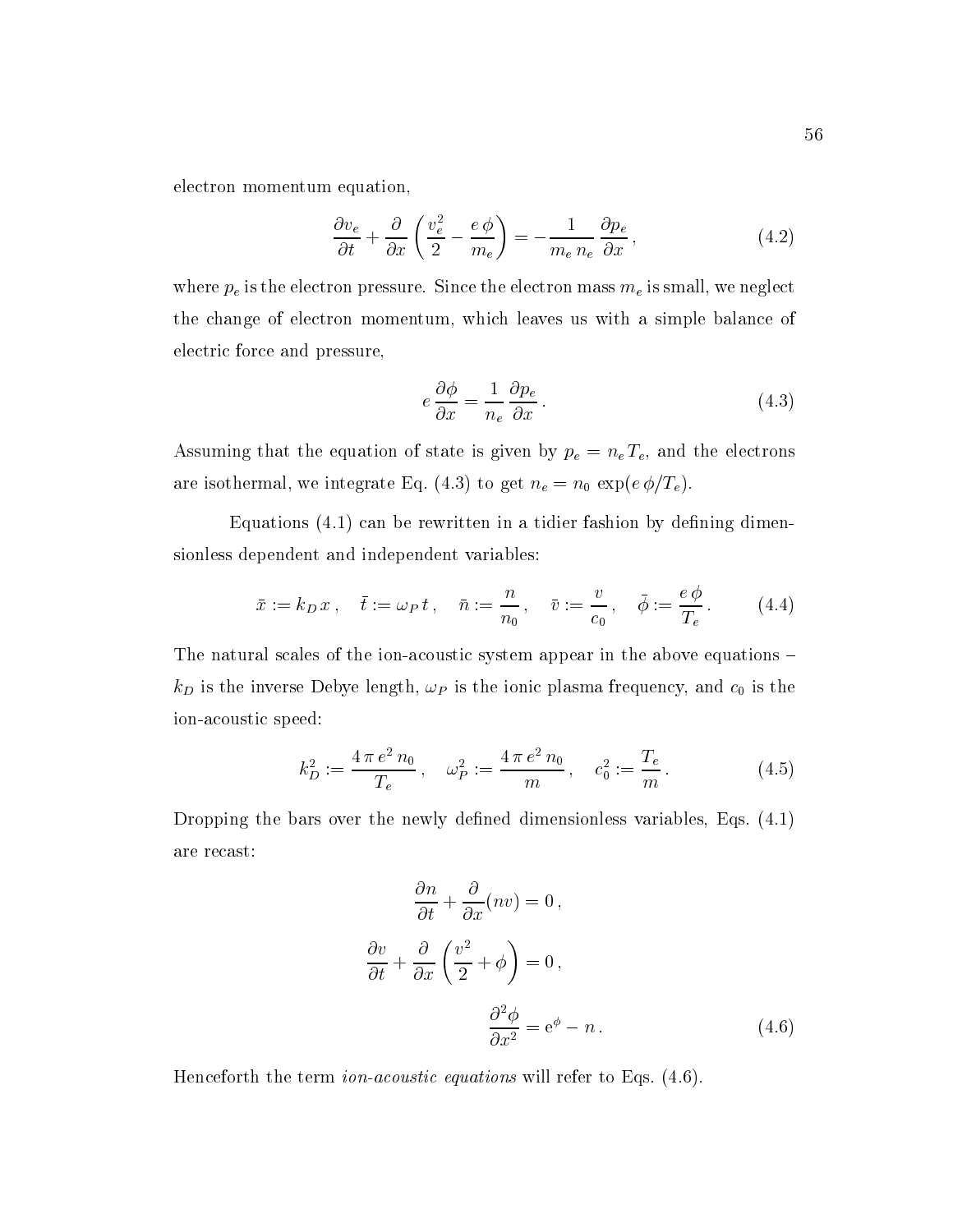The name *ion-acoustic* has its origin in the dispersion relation that arises on linearizing the equations around a uniform background (Chen, 1984; Nicholson, 1983):

$$
\omega^2 = \frac{k^2}{1 + k^2}.\tag{4.7}
$$

For small k the dispersion relation is approximately given by  $\omega^2 \approx k^2$ , which is identical to the dispersion relation for sound waves in a neutral gas. Although the rapidly moving electrons shield the ions, charge neutrality is not perfect. This leads to compression and rarefaction of ion density caused by quasi-electrostatic interaction between ion bunches. Furthermore, comparision of the ion-acoustic speed  $c_0 = I_e/m$  to the sound speed  $c_s = \gamma p/\rho$  shows that inertia is provided by the ion mass, while electrons provide the restoring pressure. Experimental verification of ion-acoustic waves was first accomplished with the aid of a Q-machine (Wong et al., 1964).

#### 4.1.1 Hamiltonian Formulation

The Hamiltonian for the ion-acoustic system is given by

$$
H[n, v] := \int_{D} \left( n \frac{v^2}{2} + \frac{\phi_x^2}{2} + (\phi - 1) \exp \phi \right) dx, \tag{4.8}
$$

where  $\phi_x$  denotes  $\partial \phi / \partial x$ . The noncanonical Hamiltonian formulation (see Ch. 2) for definition) is completed by defining a Poisson bracket, which for the ionacoustic system is given by (Morrison, 1982),

$$
\{\mathcal{F},\mathcal{G}\} := \int_D \left( \frac{\delta \mathcal{G}}{\delta n} \frac{\partial}{\partial x} \frac{\delta \mathcal{F}}{\delta v} - \frac{\delta \mathcal{F}}{\delta n} \frac{\partial}{\partial x} \frac{\delta \mathcal{G}}{\delta v} \right) dx. \tag{4.9}
$$

Note that  $\phi$  is not independently varied, but is related to n by the Poisson equation in Eqs. (4.6), so that the first order variation of  $H[n, v]$  induced by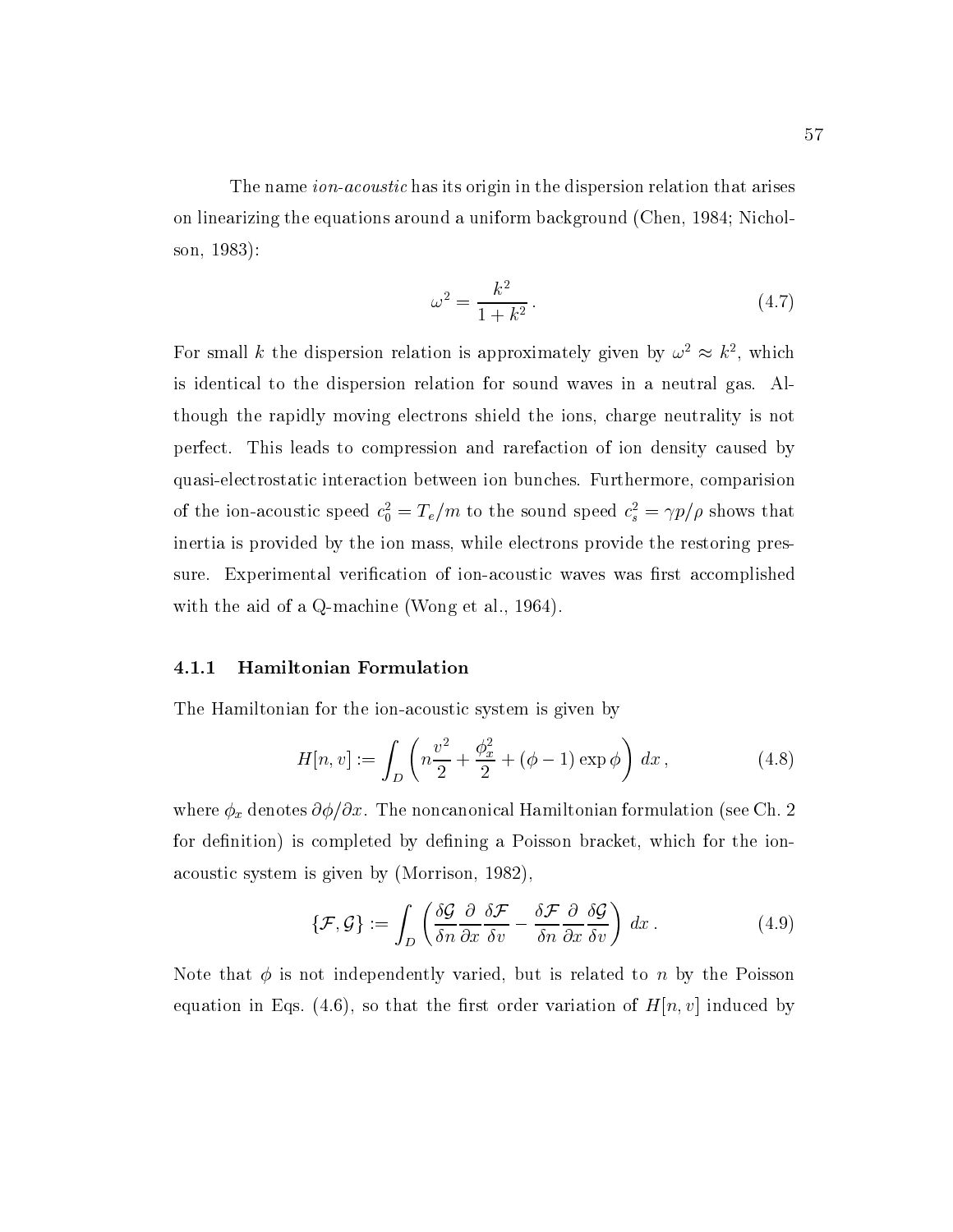$\delta n$  is given by

$$
\delta H[\delta n; \delta \phi] = \int_{D} \left( \frac{v^2}{2} \delta n + \phi_x \delta \phi_x + \phi e^{\phi} \delta \phi \right) dx
$$

$$
= \int_{D} \left( \frac{v^2}{2} \delta n + \phi \left( -\delta \phi_{xx} + e^{\phi} \delta \phi \right) \right) dx , \qquad (4.10)
$$

where we have used integration by parts and assumed that  $\delta \phi_x$  vanishes on the boundary of  $D$ . From the first order variation of the Poisson equation in Eqs. (4.6), recognizing that

$$
\delta n = e^{\phi} \delta \phi - \delta \phi_{xx}, \qquad (4.11)
$$

we get the result,

$$
\delta H[\delta n; \delta \phi] = \int_D \left(\frac{v^2}{2} + \phi\right) \delta n \, dx \quad \Rightarrow \quad \frac{\delta H}{\delta n} = \frac{v^2}{2} + \phi \,. \tag{4.12}
$$

It is then readily verified that time evolutions of  $n$  and  $v$  given by

$$
n_t = \{n, H\} \quad \text{and} \quad v_t = \{v, H\} \tag{4.13}
$$

reproduce the first two of Eqs.  $(4.6)$ .

## 4.1.2 Invariants

We now proceed to enumerate known invariants associated with the ion-acoustic equations. The first two ion-acoustic equations are already in the form of conservation laws, which immediately leads to the invariants,

$$
N := \int_D n \, dx \quad \text{and} \quad U := \int_D v \, dx \,, \tag{4.14}
$$

which correspond to the total ion number and velocity respectively. The boundary terms,  $\sim 1$  $\Omega$ 

$$
n v|_{\partial D}
$$
 and  $\frac{v^2}{2} + \phi\Big|_{\partial D}$ ,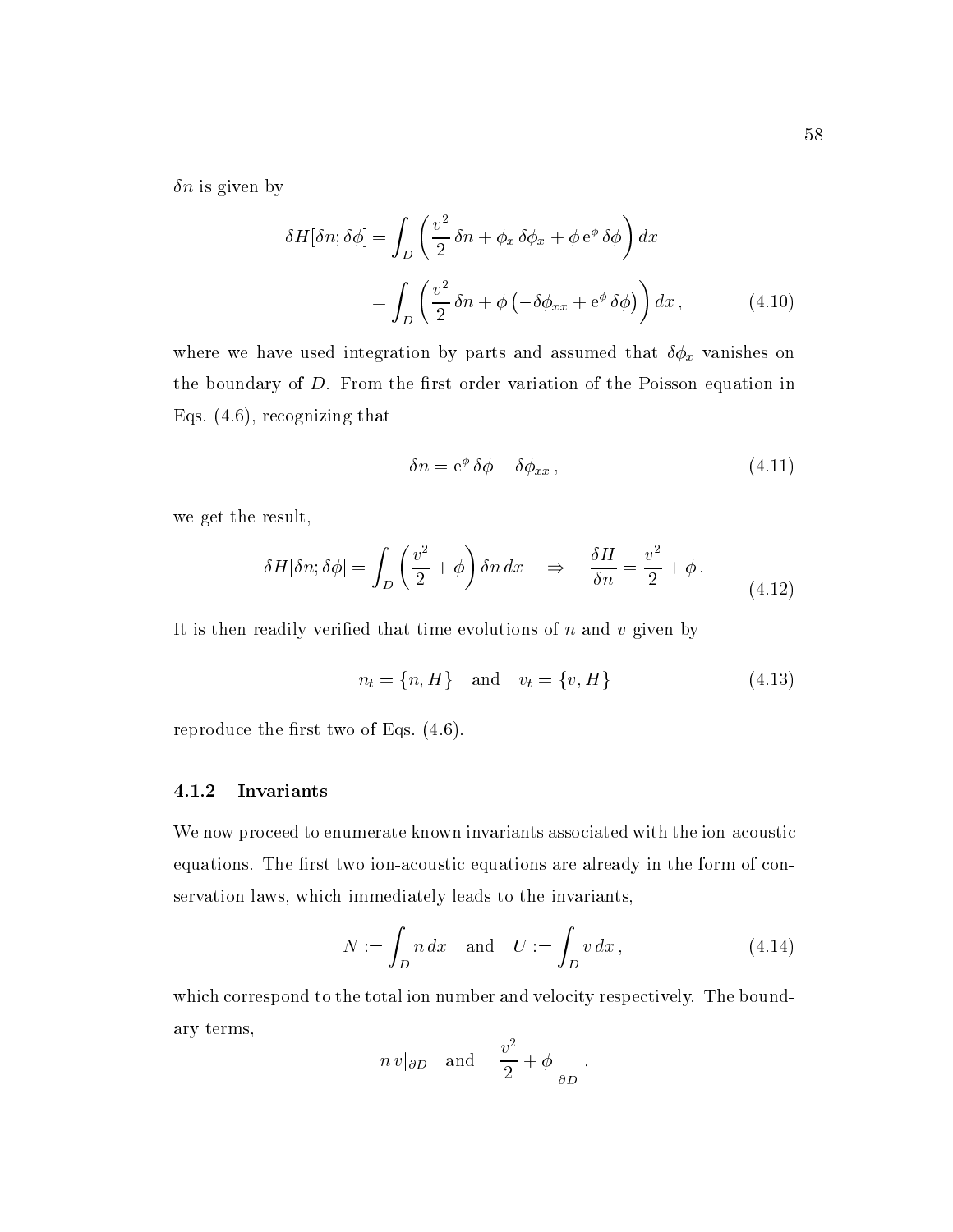have been assumed to vanish in arriving at the invariants. On infinite domains with non-zero asymptotic values of velocity and density, the invariants must be defined carefully in order to be finite. For example, if the ion number density and velocity tend to values  $n_{\infty}$  and  $v_{\infty}$  at  $\pm \infty$ , the above definitions of N and U must be renormalized to

$$
N := \int_{-\infty}^{+\infty} (n - n_{\infty}) dx, \text{ and } U := \int_{-\infty}^{+\infty} (v - v_{\infty}) dx.
$$
 (4.15)

Evolution of the momentum density  $n v$ , as determined by the ionacoustic equations, is expressed by the equation,

$$
\frac{\partial}{\partial t}(n\,v) + \frac{\partial}{\partial x}(n\,v^2) + n\,\frac{\partial\phi}{\partial x} = 0\,,\tag{4.16}
$$

which is seen to be a conservation law upon noting that the Poisson equation in Eqs. (4.6) allows us to express

$$
n\frac{\partial\phi}{\partial x} = \frac{\partial}{\partial x}\left(e^{\phi} - \frac{\phi_x^2}{2}\right) \tag{4.17}
$$

The corresponding invariant is the total momentum,

$$
P := \int_D n v \, dx \,,\tag{4.18}
$$

where, again, we have assumed that surface terms vanish.

There is in fact another invariant, corresponding to a Galilean boost, in which time appears explicitly,

$$
I := \int_{D} (x - v \, t) \, n \, dx \,, \tag{4.19}
$$

and the conservation law corresponding to it is

$$
\frac{\partial}{\partial t} \left( n \left( x - v \, t \right) \right) + \frac{\partial}{\partial x} \left( n \, v \left( x - v \, t \right) - t \, e^{\phi} + t \, \frac{\phi_x^2}{2} \right) = 0 \,. \tag{4.20}
$$

It is interesting to note that the current in the above conservation law has terms linear in time; for I to be invariant in time, the current must vanish at the (spatial) boundaries.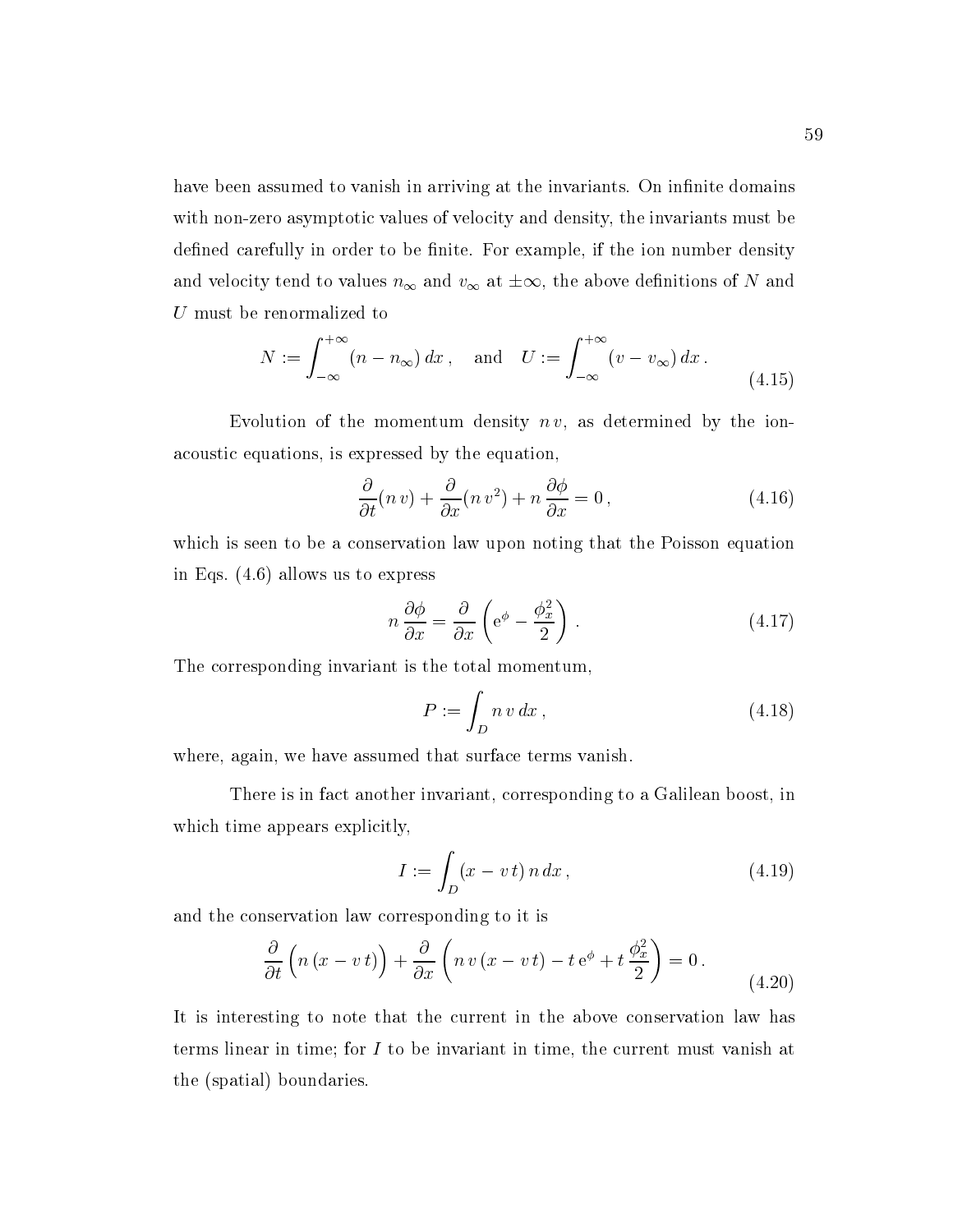Finally, we note that the antisymmetry of the bracket given by Eq. (4.9) and the absence of explicit time dependence of the Hamiltonian given by Eq. (4.8), ensure that it is invariant. Specically, the conservation law is

$$
\frac{\partial}{\partial t} \left( n \frac{v^2}{2} + \frac{\phi_x^2}{2} + (\phi - 1)e^{\phi} \right) + \frac{\partial}{\partial x} \left( n v \left( \frac{v^2}{2} + \phi \right) - \phi \phi_{x} \right) = 0 \tag{4.21}
$$

## Casimir Invariants

It is noteworthy that in the Hamiltonian formulation, the invariants N and U, given by Eq. (4.14), commute with any functional, i. e.  $\{N, \mathcal{G}\}\$  and  $\{V, \mathcal{G}\}\$ vanish for any  $G$ , and are hence Casimir invariants. (See Ch. 2 for the relation between noncanonical Hamiltonian formulation and existence of Casimir invariants.)

#### 4.1.3 Galilean Invariance

Anticipating that we will switch perspectives between inertial frames of reference, we note that upon making the transformation,  $v = u + c$ , where c is a constant, the ion-acoustic equations change to

$$
\frac{\partial n}{\partial t} + \frac{\partial}{\partial x}(nu) + c \frac{\partial n}{\partial x} = 0 \quad \text{and} \quad \frac{\partial u}{\partial t} + \frac{\partial}{\partial x}\left(\frac{u^2}{2} + \phi\right) + c \frac{\partial u}{\partial x} = 0,
$$
\n(4.22)

while the Poisson equation is unchanged. Transformation of the independent variables to  $(\xi, \tau) := (x - c t, t)$ , leads to transformed partial derivatives:

$$
\frac{\partial}{\partial t} = \frac{\partial}{\partial \tau} - c \frac{\partial}{\partial \xi} \quad \text{and} \quad \frac{\partial}{\partial x} = \frac{\partial}{\partial \xi}.
$$

It is thus clear that the extra term which appears in each of Eqs. (4.22) is cancelled by the transformation of the independent variables, and we are left with

$$
\frac{\partial n}{\partial \tau} + \frac{\partial}{\partial \xi}(nu) = 0 \quad \text{and} \quad \frac{\partial u}{\partial \tau} + \frac{\partial}{\partial \xi}\left(\frac{u^2}{2} + \phi\right) = 0, \quad (4.23)
$$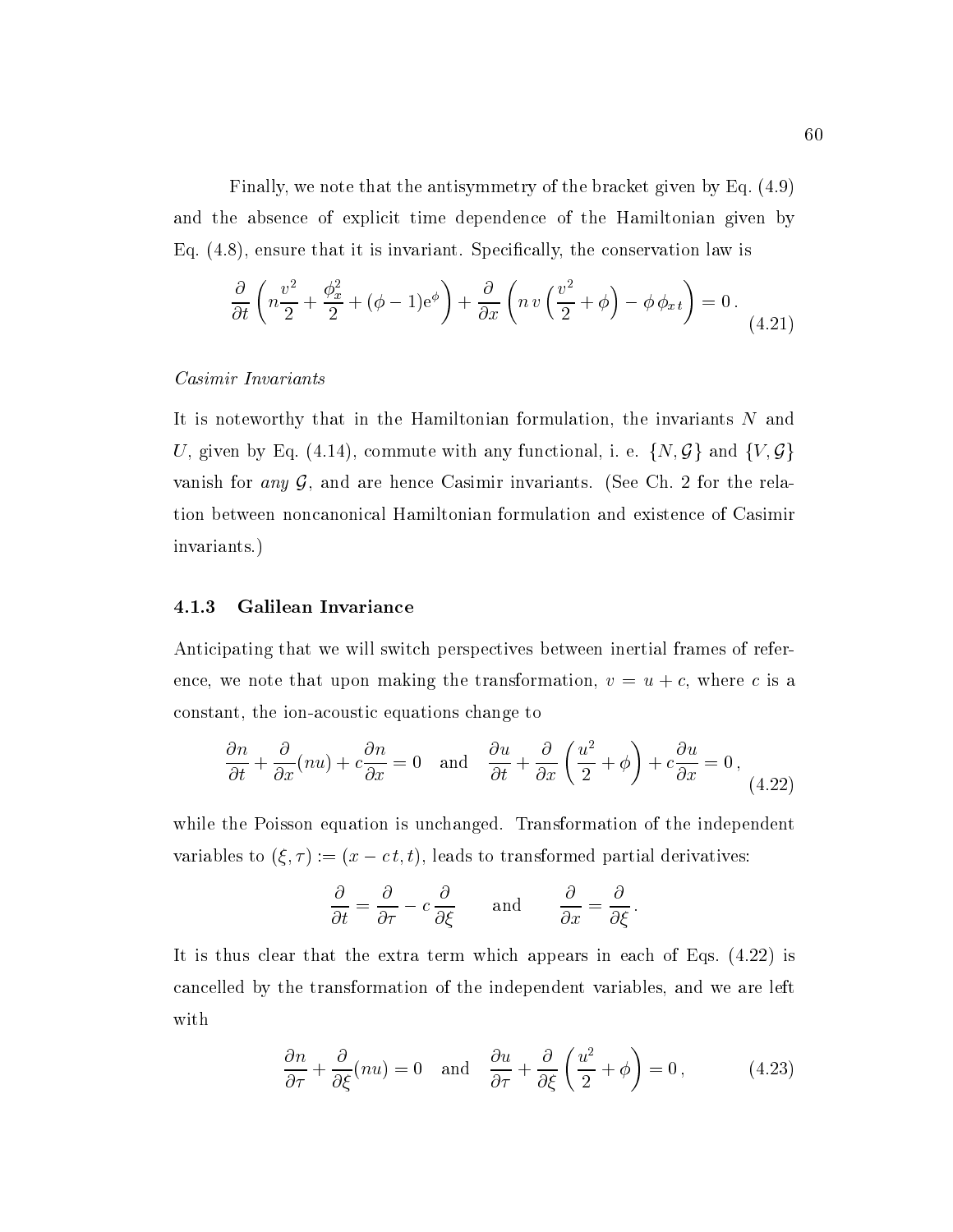where  $n(\xi, \tau)$  and  $u(\xi, \tau)$  transform as scalars. The ion-acoustic equations are thus Galilean invariant.

On the other hand, the boundary conditions are not Galilean invariant. For example, in the case of solitary wave solutions that we will discuss shortly, the "laboratory frame" is the one in which the ion velocity is zero at infinity, however in the frame moving at the solitary wave speed  $c$ , the ion velocity is  $-c$  at infinity.

# 4.2 Solitary and Periodic Wave Solutions

As might be expected from their name, ion-acoustic equations indeed possess travelling wave solutions, which we review in this section (Davidson, 1972; Krall and Trivelpiece, 1973, for example). The assumption that all quantities depend only on  $x - c t$ , or equivalently, depend only on x in the frame moving with the wave speed  $c$ , leads to simple integration of the continuity and momentum equations, giving algebraic equations. The Poisson equation transforms to a nonlinear ordinary differential equation:

$$
n u + \alpha = 0, \qquad u^2 = 2(\beta - \phi), \qquad \phi'' = e^{\phi} - n, \tag{4.24}
$$

where the prime denotes differentiation with respect to x, and  $\alpha$ ,  $\beta$  are arbitrary constants. Note that we have also transformed to the inertial frame moving with the wave, where the velocity of ions  $u(x, t)$  is related to their velocity in the lab frame  $v(x + c t, t)$ , by  $v(x + c t, t) = u(x, t) + c$ . This is the natural frame for our analysis.

It is evident from the second of Eqs. (4.24) that  $\phi$  is restricted to  $\phi \leq \beta$ for u to be real. Furthermore, the direction of u cannot be determined from Eqs. (4.24) alone. Without loss of generality, we pick positive sign for  $\alpha$ . which implies that in order for the ion number density,  $n = -\alpha/u$ , to be nonnegative, it is necessary that u be negative. In other words, ion movement is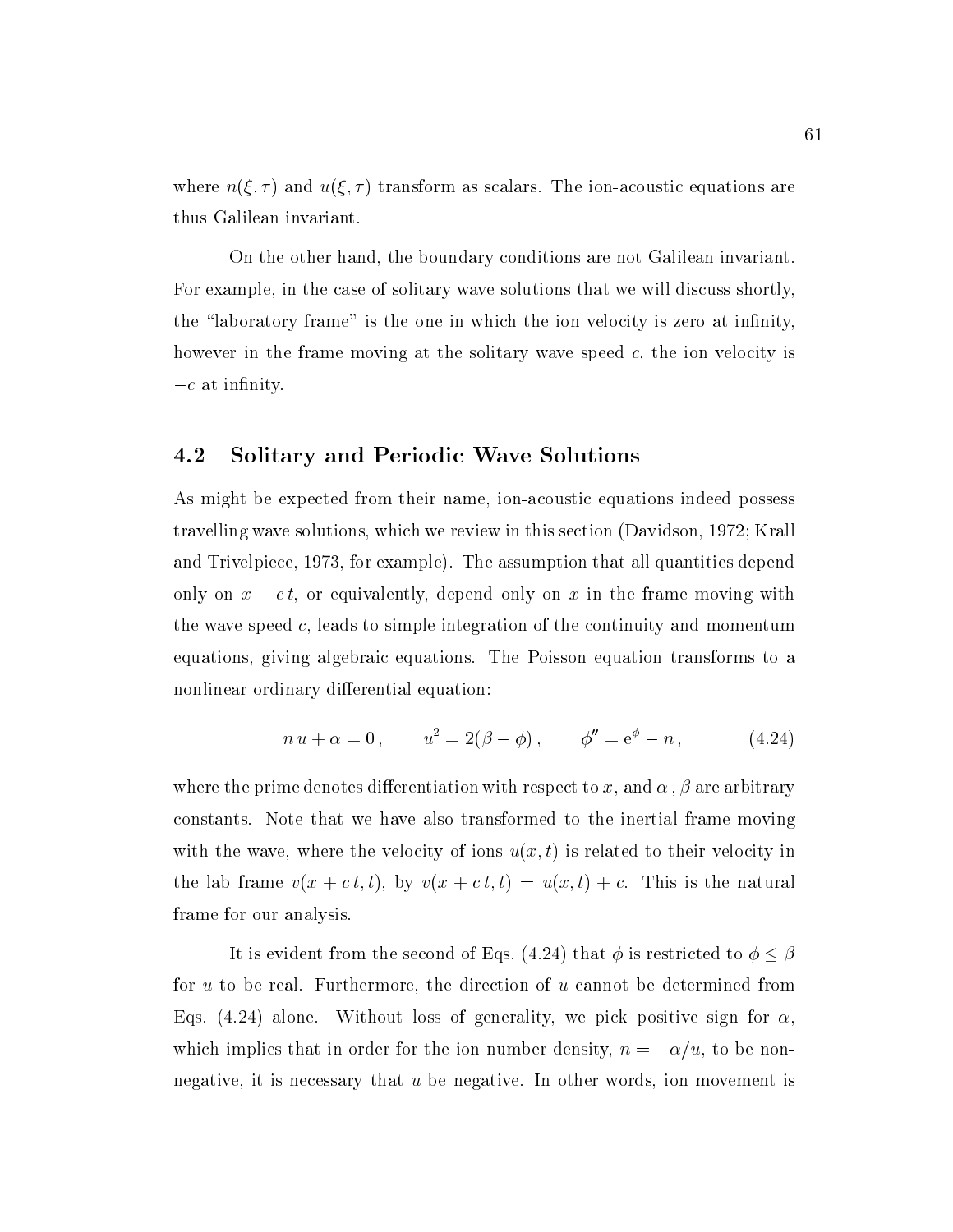unidirectional in the frame of the wave.

Choice of the sign of  $\alpha$  having been made, we express n in terms of  $\phi$ and rewrite the Poisson equation:

$$
\phi'' = e^{\phi} - \frac{\alpha}{\sqrt{2(\beta - \phi)}} =: -\frac{dV}{d\phi}(\phi). \tag{4.25}
$$

Equation (4.25) is recognized to be analogous to the case of single particle dynamics in a time independent potential. The electric potential  $\phi$  is analogous to the spatial coordinate of the particle and the spatial variable  $x$  is analogous to the role of time in this analogy. The potential  $V(\phi)$  can be expressed explicitly:

$$
V(\phi) = -e^{\phi} - \alpha \sqrt{2(\beta - \phi)}.
$$
 (4.26)

We are interested in real valued  $V(\phi)$ , therefore it is well defined only for  $\phi \leq \beta$ . This analogy to particle dynamics was first made for magnetosonic waves and later for ion-acoustic waves (Davis et al., 1958; Sagdeev, 1966).

Analogous to the conservation of the sum of kinetic and potential energies for particle dynamics in a potential, here we have the result,

$$
E := \frac{1}{2}(\phi')^2 + V(\phi) = \text{constant} \,. \tag{4.27}
$$

The above equation arises from Eq. (4.25) after multiplication by  $\phi'$  and integration over the x domain.

The physical picture we have in mind is an undisturbed background of uniform density. Therefore we restrict our attention to wave solutions satisfying  $u = -c$  and  $n = 1$  for all values of x at which  $\phi = 0$ . Note that the requirement  $u = -c$  ensures that the velocity of ions v in the laboratory frame, vanishes at infinity. This specification fixes the values of  $\alpha$  and  $\beta$ :

$$
\alpha = c \qquad \text{and} \qquad \beta = \frac{c^2}{2} \,. \tag{4.28}
$$

In what follows, we restrict our attention to solutions with the above values of  $\alpha$  and  $\beta$ .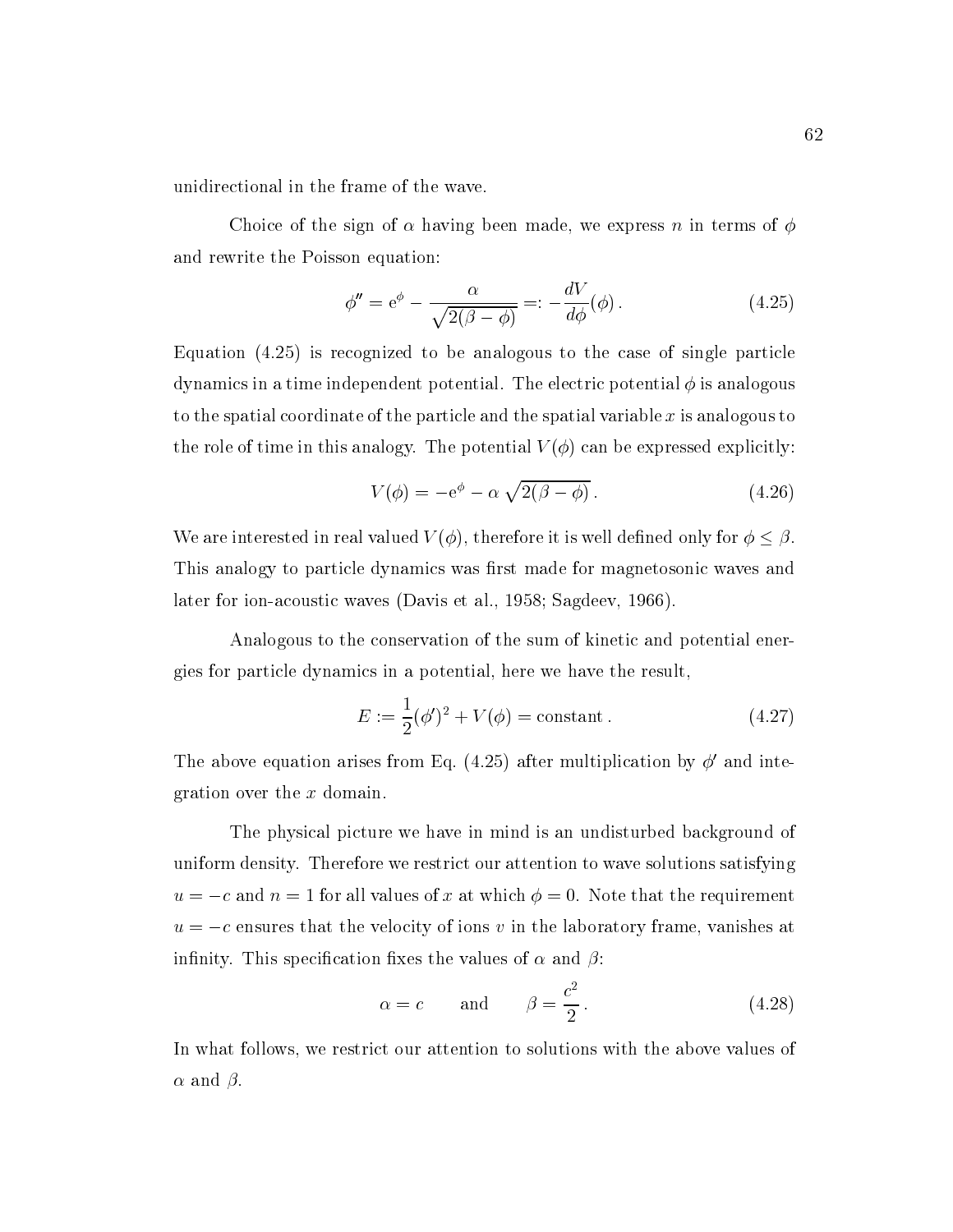

Figure 4.1:  $V(\phi)$  for  $c = 0.5$  has a minimum at the origin, showing the existence of periodic waves.



Figure 4.2:  $V(\phi)$  for  $c = 1$ . The origin is an inflexion point.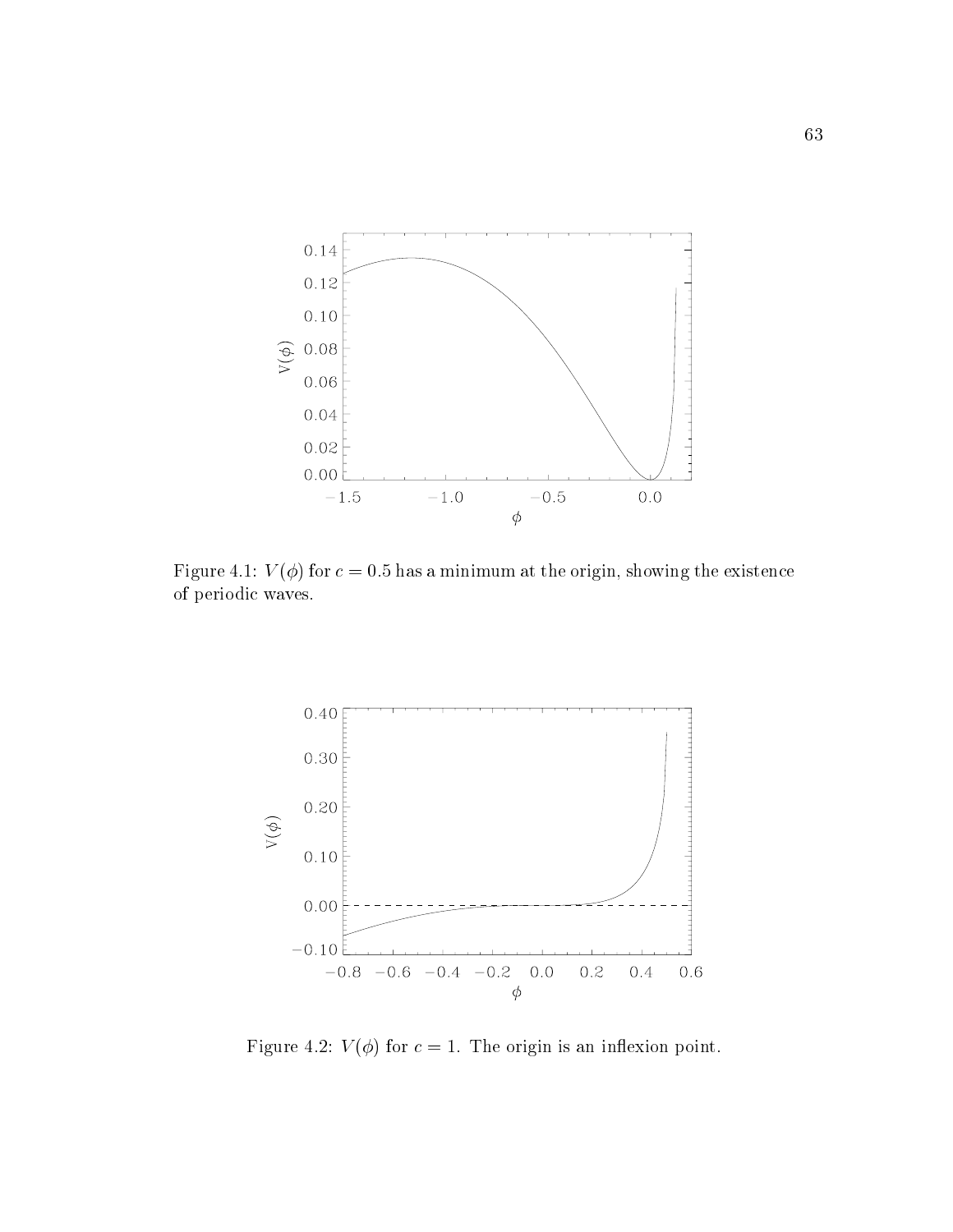

Figure 4.3:  $V(\phi)$  for  $c = 1.23$ , showing the existence of a solitary wave with amplitude  $\approx 0.6$ . The origin is a maximum point of  $V(\phi)$ .



Figure 4.4:  $V(\phi)$  for  $c = 1.58$ , showing the existence of a solitary wave with amplitude  $\approx 1.2$ . This is the limiting value of c, where the potential ceases to be real exactly at the turning point.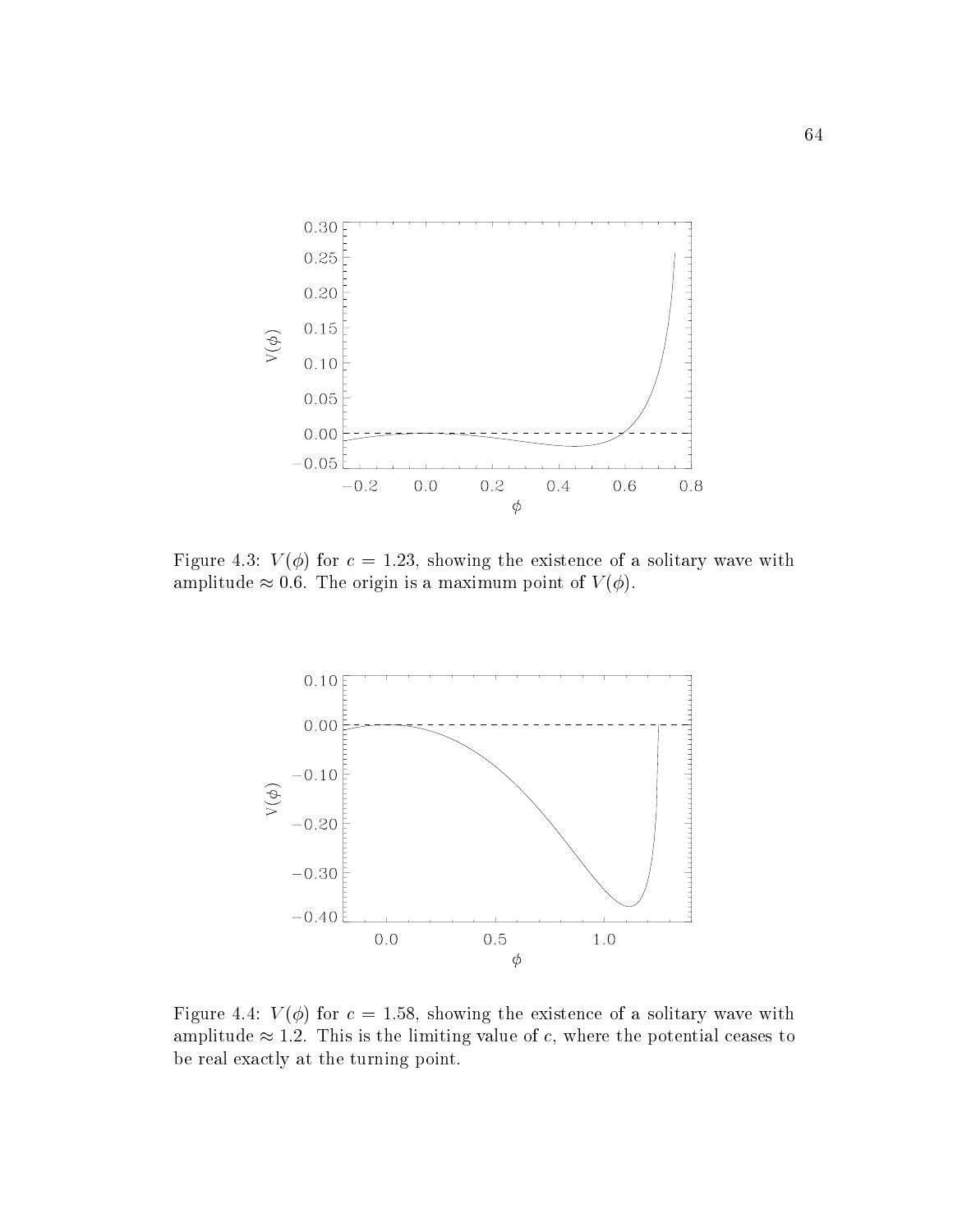

Figure 4.5:  $V(\phi)$  for  $c = 1.7$ . The potential ceases to be real before the turning point is reached, hence there is no solitary wave.

Solitary wave solutions are obtained on seeking solutions which, at  $x \rightarrow$  $\pm \infty$ , satisfy  $\phi' = 0$  in addition to the above requirements of  $\phi = 0$ ,  $u = -c$ , and  $n = 1$ . These boundary conditions imply

$$
E=-1-c^2.
$$

The resulting plots of  $V(\phi) - E$ , where  $V(\phi)$  is given by

$$
V(\phi) = -e^{\phi} - c^2 \sqrt{1 - \frac{2\phi}{c^2}}
$$
 (4.29)

are depicted in Figs.  $4.1{-}4.5$  for various values of c. The noteworthy feature is that the origin is a minimum of the potential for small values of  $c$ , goes through an inflection point at  $c = 1$ , and is a maximum point for higher values of c.

Solitary waves are homoclinic orbits, as can be seen from the phase space picture shown in Fig. 4.6. The phase space coordinates for the ion-acoustic fluid are  $\phi$  and  $\phi_x$ , analogous to q and q for particle dynamics. Solitary wave solutions exist for c ranging between 1 and 1.58; at  $c = 1.58$  the potential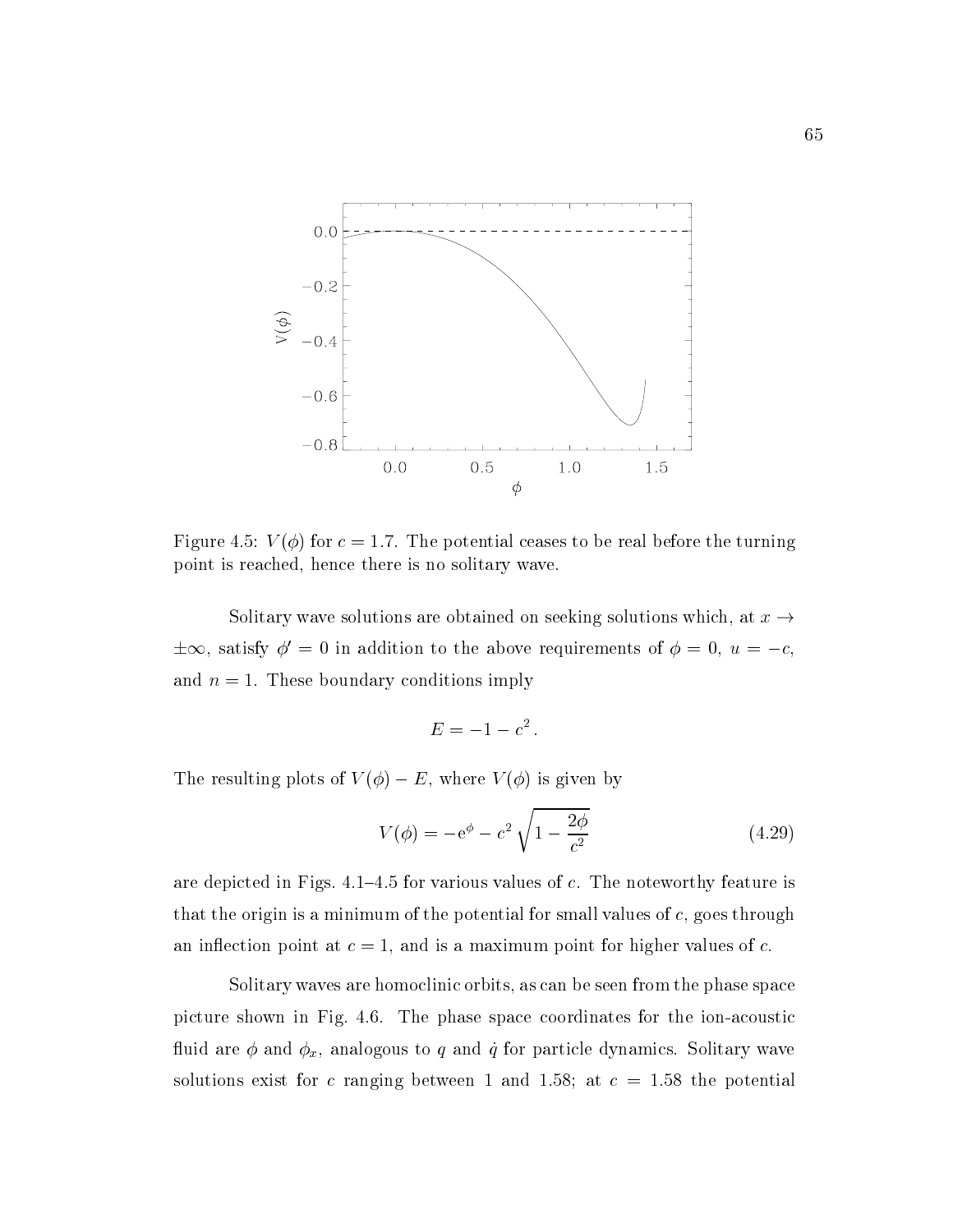ceases to be real before the turning point of the solitary wave can be reached. This is depicted in Figs. 4.4 and  $(4.5)$ . The cutoff value of 1.58 is obtained by noting that  $V(\varphi)$  ceases to be real at  $\varphi = c_1/z$ . At the turning point of the orbit  $\phi'$  vanishes, therefore  $V(\phi) - E = 0$ . The condition for the turning point to coincide with the point at which  $V(\phi)$  ceases to be real, is thus expressed by

$$
1 + c2 = \exp\left(\frac{c2}{2}\right) ,
$$

which is solved by  $c \approx 1.58$ .

The solitary wave solutions for  $c = 1.23$  are shown in Figs. (4.7) and (4.8). The plots have been generated by integration of the equation,

$$
\phi'' = -\frac{dV}{d\phi}(\phi) ,\qquad(4.30)
$$

where  $V(\phi)$  is defined by Eq. (4.29). Numerical integration has been carried out using Mathematica, after breaking up the second order equation into two first order ones. Since we are looking for a homoclinic orbit, the boundary conditions are critical; note that for small values of  $\phi$ , the slope  $\phi'$  is given by

$$
\phi' = \sqrt{-2\left(V(\phi) + 1 + c^2\right)} \approx \phi \frac{\sqrt{c^2 - 1}}{c},\tag{4.31}
$$

where we have used a series expansion for  $V(\phi)$ . Boundary conditions with smaller slopes give rise to periodic waves, while higher slopes give rise to divergent orbits. Machine and algorithm precision necessarily limit the range over which we can simulate a solitary wave; it either becomes periodic or diverges beyond that range.

Periodic waves exist for  $c < 1$ . An example of the periodic potential  $V(\phi)$  for  $c = 0.5$  is shown in Fig. 4.1. The nonlinear periodic wave solution corresponding to  $c = 0.5$  and  $E = -1-c$  +0.05 =  $-1.2$ , obtained by numerical integration, is depicted in Figs. 4.9 and 4.10. Periodic wave solutions also exist for  $c > 1$ , as is evident from Figs. 4.3–4.5; however the oscillations are about a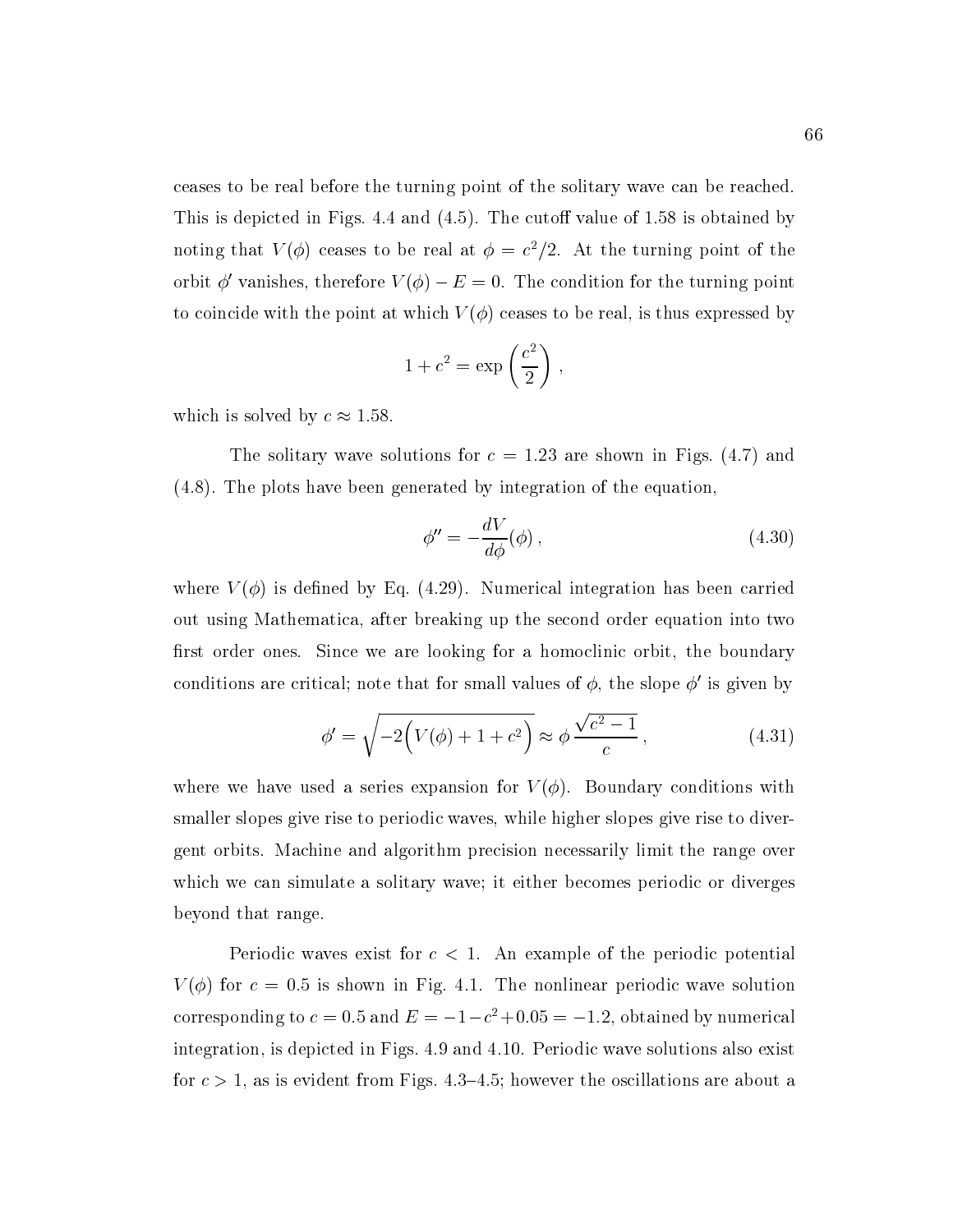

Figure 4.6: Orbits in phase space for  $c = 1.23$ . The solitary wave corresponds to the homoclinic orbit (solid curve), which separates the inner region with periodic orbits (dashed, closed curves) from the outer region with divergent orbits (dashed curve). The family of orbits is parametrized by E.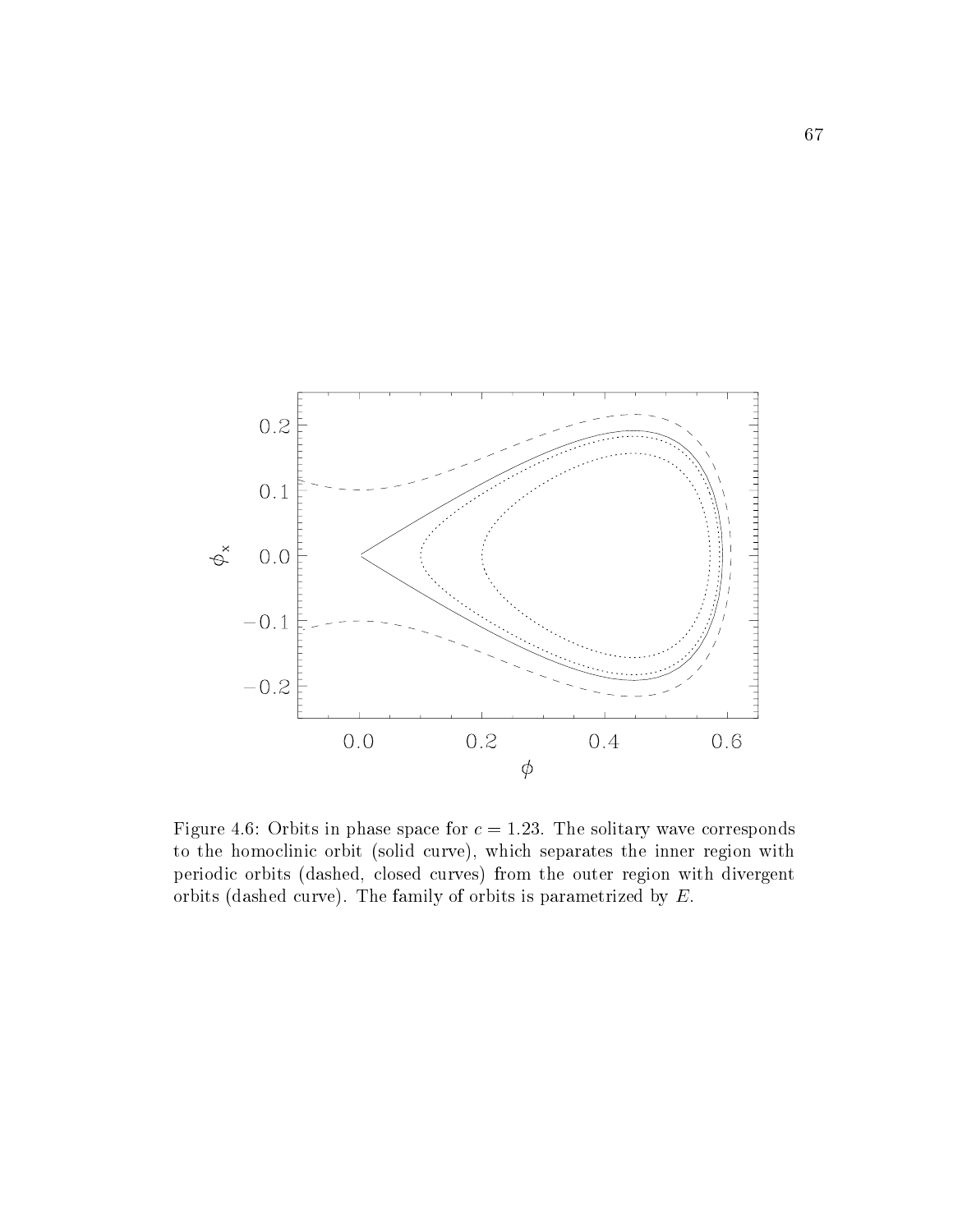

Figure 4.7: Solitary wave solutions for  $c = 1.23$ . Solid curve shows electric potential  $\phi(x)$ , and dotted curve shows negative electric field  $\phi_x(x)$ .



Figure 4.8: Solitary wave solutions for  $c = 1.23$ . Solid curve shows ion number density  $n(x)$ , and dotted curve shows negative ion velocity  $-u(x)$ .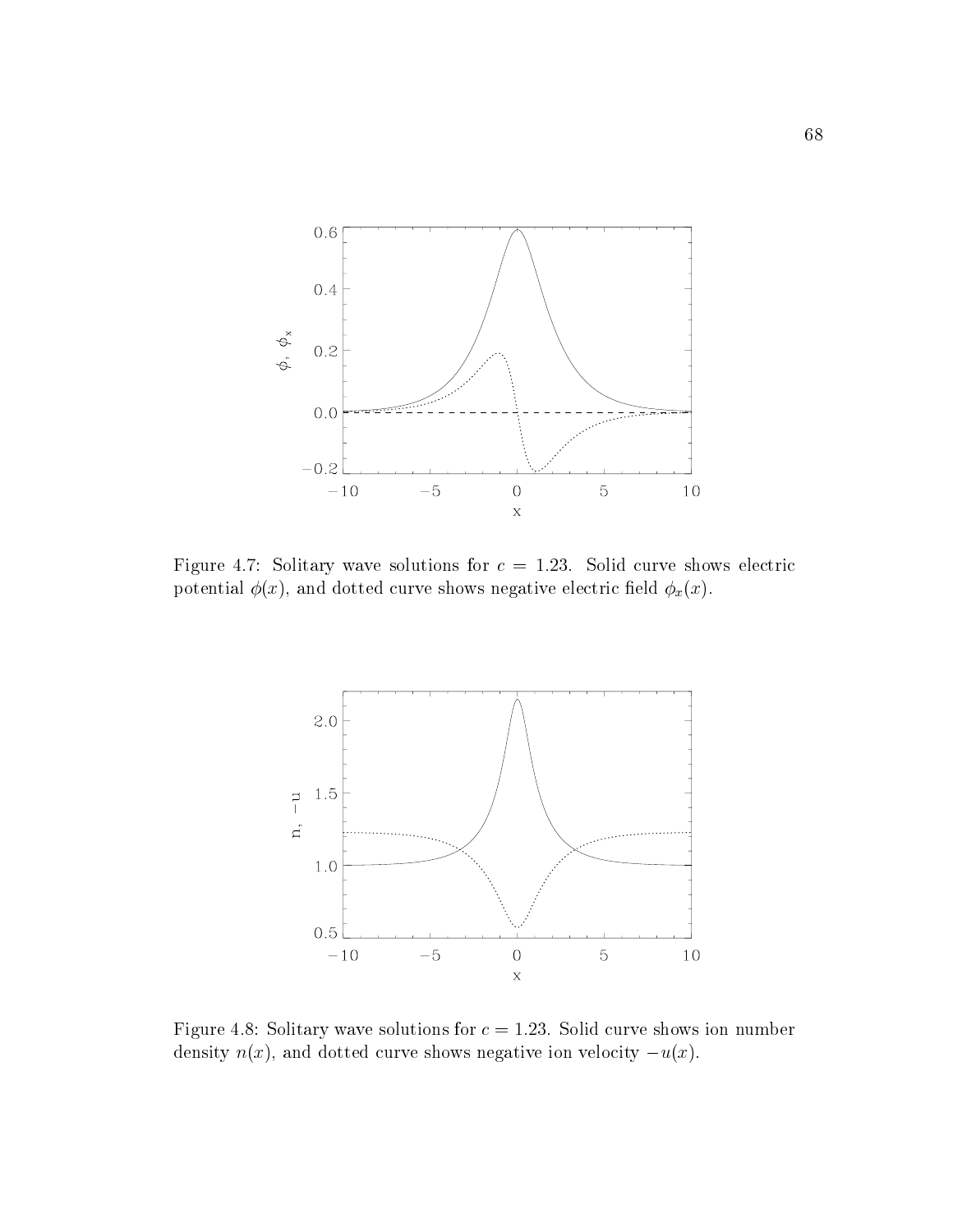

Figure 4.9: Nonlinear periodic wave solutions for  $c = 0.5, E = -1.2$ . Solid curve shows electric potential  $\phi(x)$ , and dotted curve shows negative electric field  $\phi_x(x)$ .



Figure 4.10: Nonlinear periodic wave solutions for  $c = 0.5$ ,  $E = -1.2$ . Solid curve shows ion number density  $n(x)$ , and dotted curve shows negative ion velocity  $-u(x)$ .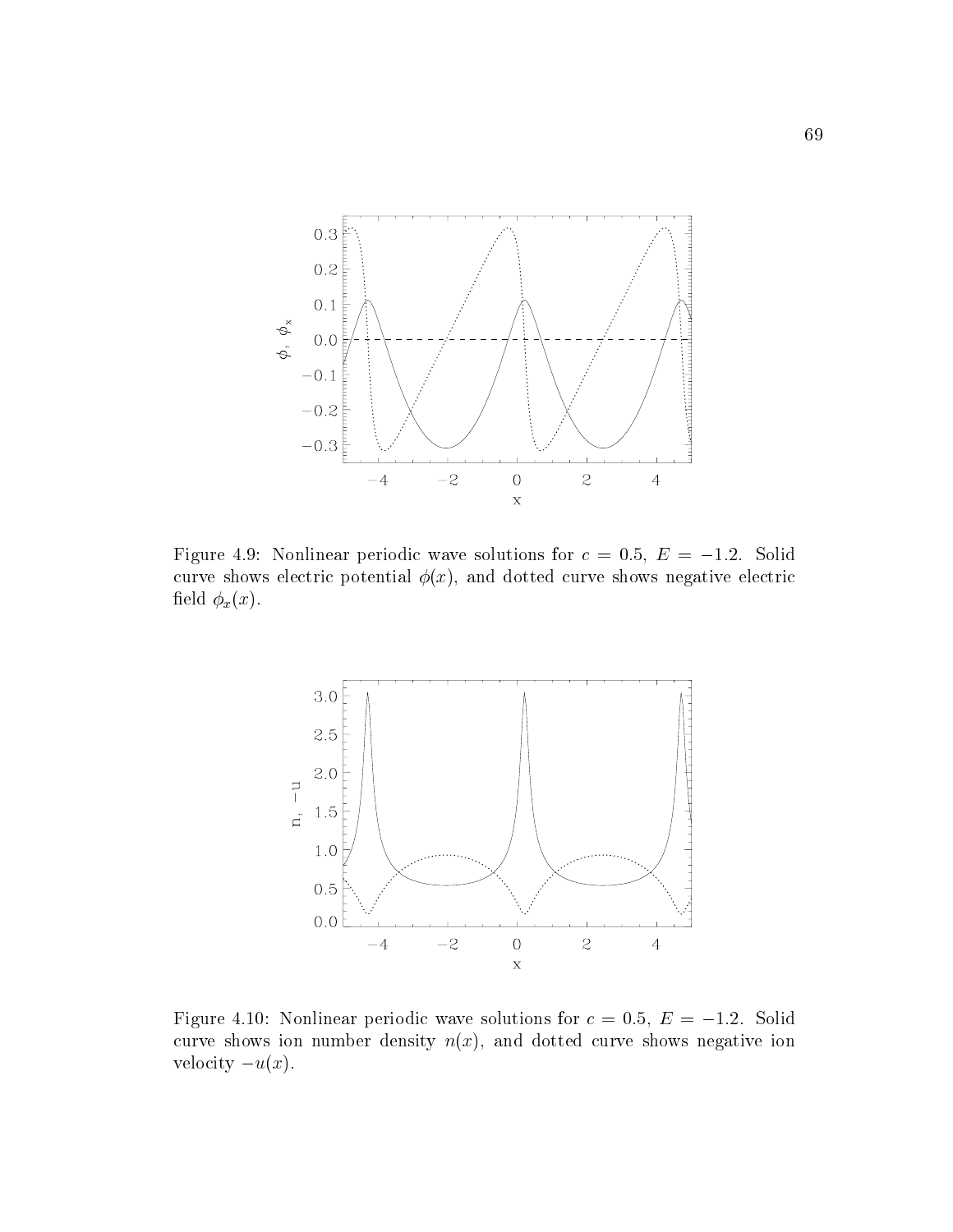positive value of  $\phi$ , which is no longer a quasineutral situation, but corresponds to an excess of electrons, as seen from the thermodynamical relation  $n_e = \exp \phi$ . which we have used throughout this chapter.

# 4.3 Lyapunov Stability of Wave Solutions

It was discovered that the ion-acoustic equations, in a certain limit, can be transformed into the KdV equation (Washimi and Taniuti, 1966). Since then most of the literature regarding stability of ion-acoustic waves has been restricted to KdV solutions, in particular solitons. Lyapunov stability of KdV solitons has been established (Benjamin, 1972; Bona, 1975), and further improvements and generalization of the results to a class of equations, of which KdV is but one, have been made (Bona and Soyeur, 1994, and references therein). There has also been work done on the stability of ion-acoustic waves when various dissipative effects, such as electron thermal conductivity, electron viscosity etc., are taken into account (Kaw, 1973, and references therein). Here we concern ourselves with the study of Lyapunov stability of wave solutions to the full ion-acoustic fluid. In Sec. 4.7, we address the question of Lyapunov stability in the KdV limit, and prove stability in a manner far simpler than the proof of stability of KdV solitons.

The Lyapunov stability argument concentrates on the extremal properties of a *free energy* functional; the basic ideas are described in App. B. Towards this end, we define the free energy functional,

$$
F[n, u] := H[n, u] + \alpha U[u] - \beta N[n]
$$
\n
$$
= \int_{D} \left( n \frac{u^2}{2} + \frac{\phi_x^2}{2} + (\phi - 1) \exp \phi + \alpha u - \beta n \right) dx,
$$
\n(4.32)

which is constructed from the invariants of motion defined in Sec. 4.1.2. Travelling wave solutions satisfying Eqs.  $(4.24)$  lie on the extremal of F, as can be seen from setting  $\delta F/\delta n = 0$  and  $\delta F/\delta u = 0$ .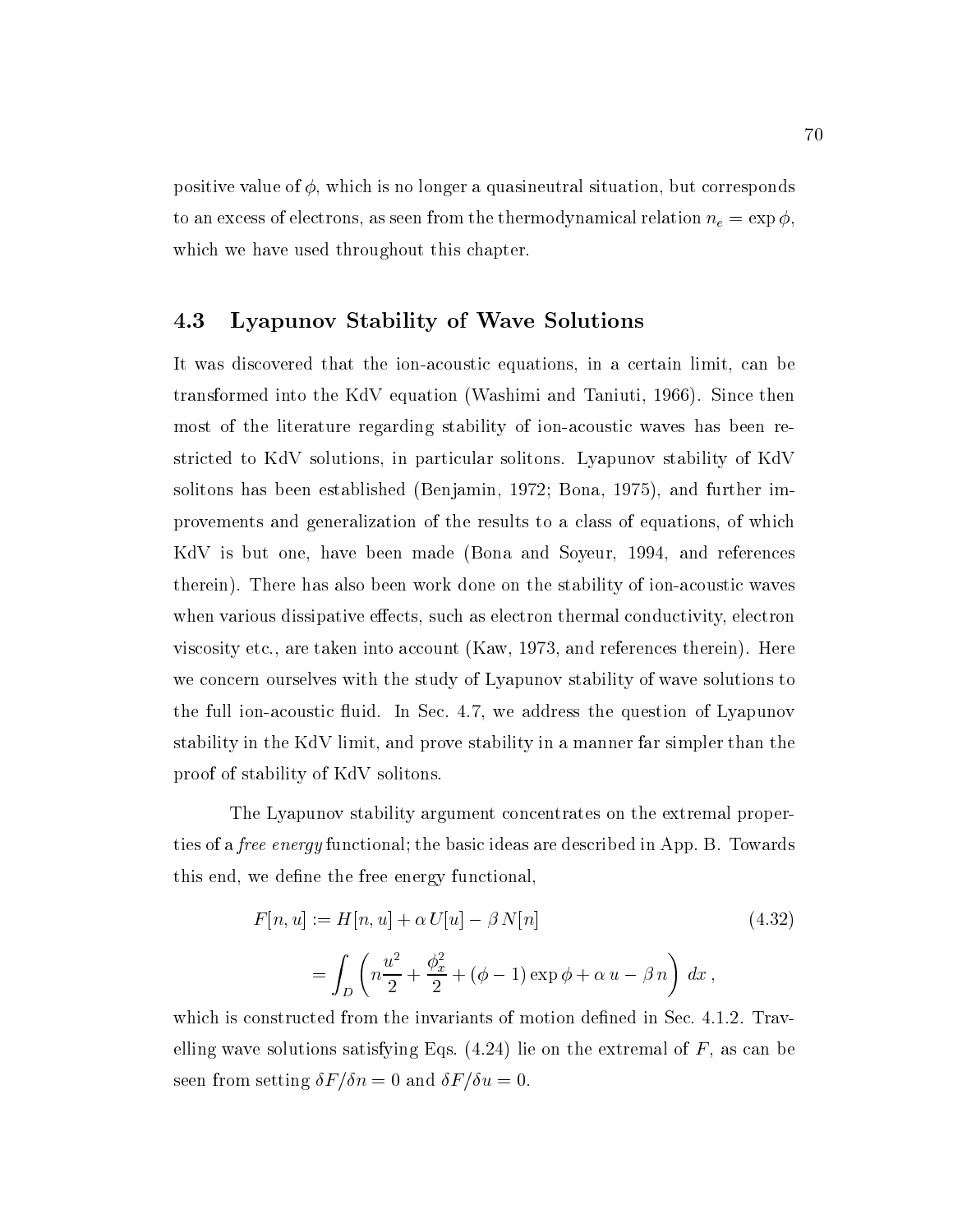For studying stability of solitary wave solutions, a slight modification of the above definition of the free energy is required in order to be meaningful on an infinite domain. The invariants,  $H, U$ , and  $N$ , are renormalized,

$$
H := \int_{-\infty}^{+\infty} \left( n \frac{u^2}{2} + \frac{\phi_x^2}{2} + (\phi - 1) \exp \phi + 1 - \frac{c^2}{2} \right) dx ,
$$
  

$$
U := \int_{-\infty}^{+\infty} (u + c) dx , \qquad N := \int_{-\infty}^{+\infty} (n - 1) dx , \qquad (4.33)
$$

which leads to the redefined free energy,

$$
F[n, u] := \int_{-\infty}^{+\infty} \left( n \frac{u^2}{2} + \frac{\phi_x^2}{2} + (\phi - 1) \exp \phi + c u - n \frac{c^2}{2} + 1 + c^2 \right) \tag{4.34}
$$

Solitary waves lie on the extremal of the above free energy, as can be seen from the conditions  $\delta F/\delta n = 0$  and  $\delta F/\delta u = 0$ , for an extremal point.

Stability of a solution which corresponds to an extremal point of the free energy is assured if it is a minimum point. It is therefore crucial to study the second variation of the free energy:

$$
\delta^2 F[\delta n, \delta u] = \frac{1}{2} \int_D \left[ n \,\delta u^2 + 2u \,\delta n \,\delta u + \delta \phi_x^2 + \delta \phi^2 (1 + \phi) \exp \phi \right] dx , \tag{4.35}
$$

where n, u, and  $\phi$ , are equilibrium quantities lying on the extremal of F, so that the first variation  $\delta F$  vanishes for any perturbation  $\delta n$ ,  $\delta u$ . Perturbation of the potential  $\delta\phi$  is not considered independent, but related to  $\delta n$  through the Poisson equation. Note that the terms  $\alpha U$  and  $\beta N$  do not contribute to the second variation of the free energy, hence the integrand of  $\sigma$   $\Gamma$  is identical for both, periodic and solitary waves.

## Stability of the Uniform Background

Note that the uniform background  $\phi = 0$ ,  $n = 1$ ,  $u = -c$  is a solution of the ion-acoustic equations for all wave speeds c. The Lyapunov stability of this uniform background can be proved upon shifting to the laboratory frame of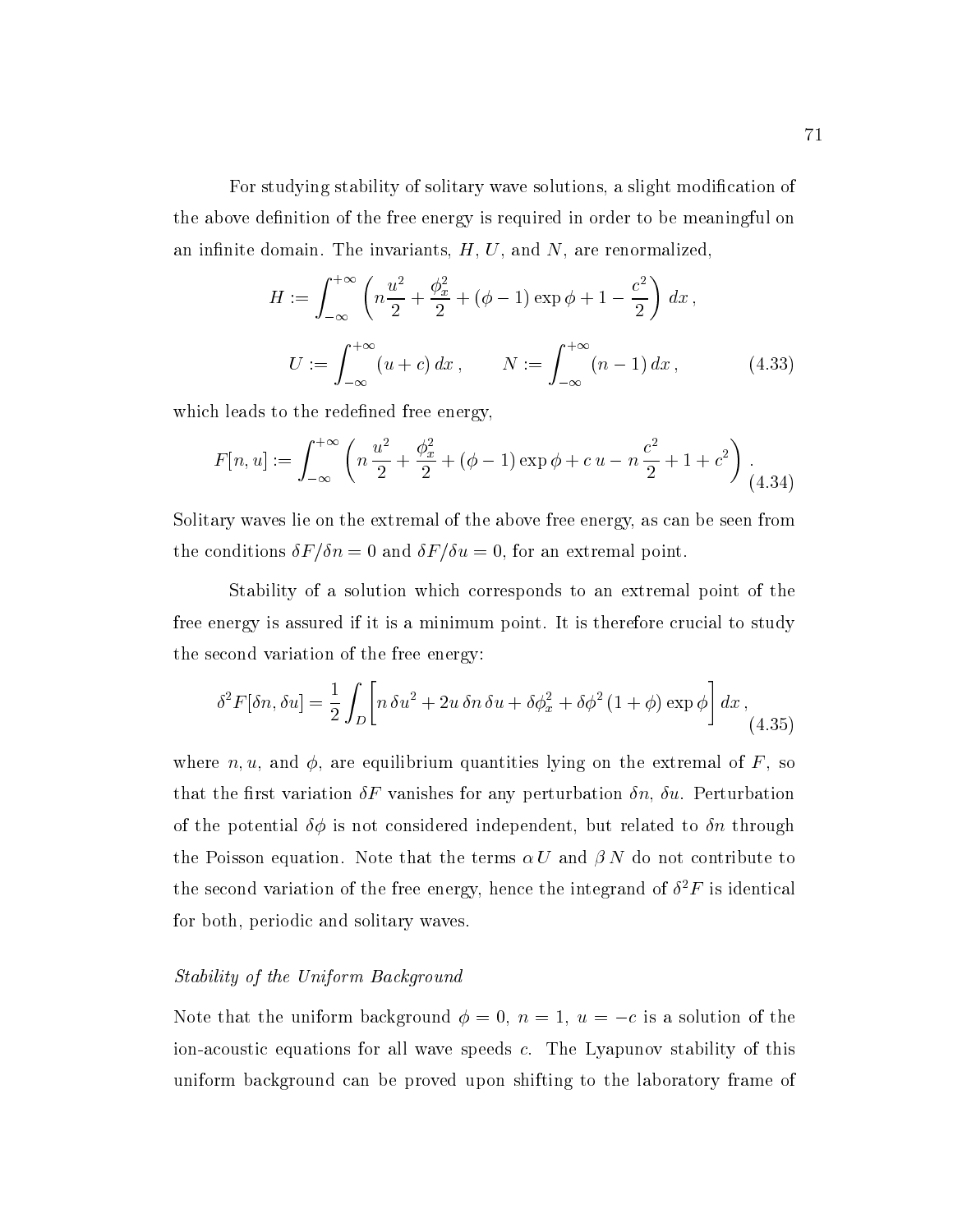the ions by adding momentum to the free energy. (This procedure is not useful for the wave solutions since they "pick out" a natural wave speed.) The free energy for this case may be written as

$$
F_{\text{bg}}[n, u] := H[n, u] + \frac{c^2}{2} N[n] + c P[n, u], \qquad (4.36)
$$

which has the second variation,

$$
\delta^2 F_{\text{bg}} = \frac{1}{2} \int_{-\infty}^{+\infty} (\delta u^2 + \delta \phi^2 + \delta \phi_x^2) dx. \tag{4.37}
$$

Clearly, the second variation of the free energy is positive definite and the norm to measure the perturbation (see App. B) is also evident, thus proving Lyapunov stability of the uniform background.

## 4.3.1 Stability of Solitary Waves

In this section we refer to the "second variation of the free energy" simply as "energy", and our goal is to find the existence of negative energy perturbations of ion-acoustic solitary waves, if any. The existence of negative energy perturbations would imply that Lyapunov stability cannot be established. In this regard, note that the non-existence of negative energy perturbations is necessary, but not sufficient to prove Lyapunov stability. For the proof of Lyapunov stability, there is the further requirement of existence of a norm; see App. B. As in Eq. (4.35), the energy is given by,

$$
\delta^2 F[\delta n, \delta u] = \frac{1}{2} \int_{-\infty}^{+\infty} \left[ \frac{1}{n} (n \delta u + u \delta n)^2 + \delta \phi_x^2 + \delta \phi^2 (1 + \phi) e^{\phi} - \frac{u^2}{n} \delta n^2 \right] dx, \quad (4.38)
$$

where we have completed the square,  $(n \circ u + u \circ n)$ , in order to eliminate the cross term  $2 u \, \delta n \, \delta u$ , in favor of a sum of squares.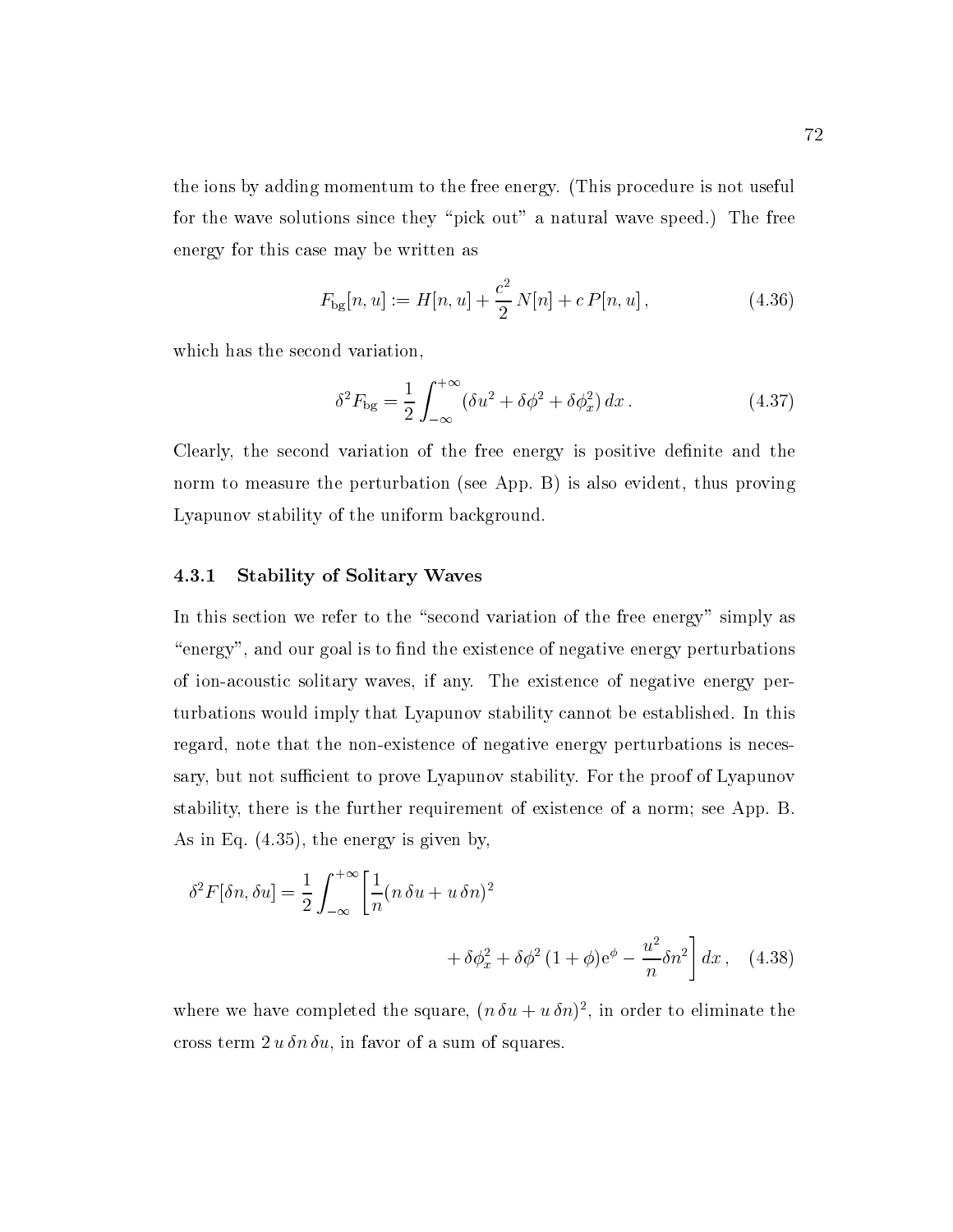We now pick the worst case variation of the velocity, i. e.  $\delta u$  which leads to the smallest possible energy. Evidently, the worst case variation  $\sigma u$  satisfies

$$
n\,\hat{\delta}u + u\,\delta n = 0\,,\tag{4.39}
$$

which leads to the elimination of  $\delta u$  and leaves us with the energy,

$$
\delta^2 \hat{F}[\delta n] := \delta^2 F[\delta n, \hat{\delta} u]
$$
  
= 
$$
\frac{1}{2} \int_{-\infty}^{+\infty} \left[ \delta \phi_x^2 + \delta \phi^2 (1 + \phi) e^{\phi} - \psi^2 \delta n^2 \right] dx .
$$
 (4.40)

In the above equation, we have defined

$$
\psi^2(x) := \frac{u^2}{n}(x) \,,\tag{4.41}
$$

which will be found to be of convenience in what follows. In the rest of this subsection, we concentrate on showing that the sign of the energy  $\sigma$ - $r$   $[\sigma n]$  is indefinite.

The principal type of integral inequality that we use throughout this section is quite simple:

$$
\int_D g_1(x) dx \le \int_D g_2(x), \quad \text{for} \quad g_1(x) \le g_2(x) \quad \forall x \in D. \tag{4.42}
$$

The difficulty lies mainly in establishing  $g_1(x) \le g_2(x)$ . A technique that we use repeatedly in this section, is to express  $g_1(x)$  as a sum of squares, and modify the coefficients of the positive definite terms to obtain a greater function  $g_2(x)$ . As an example, consider

$$
g_1(x) = p_1(x) q_1^2(x) - p_2(x) q_2^2(x), \qquad (4.43)
$$

and

$$
\sup_{x \in D} (p_1(x)) =: p_{1s}, \quad \inf_{x \in D} (p_2(x)) =: p_{2i}. \quad (4.44)
$$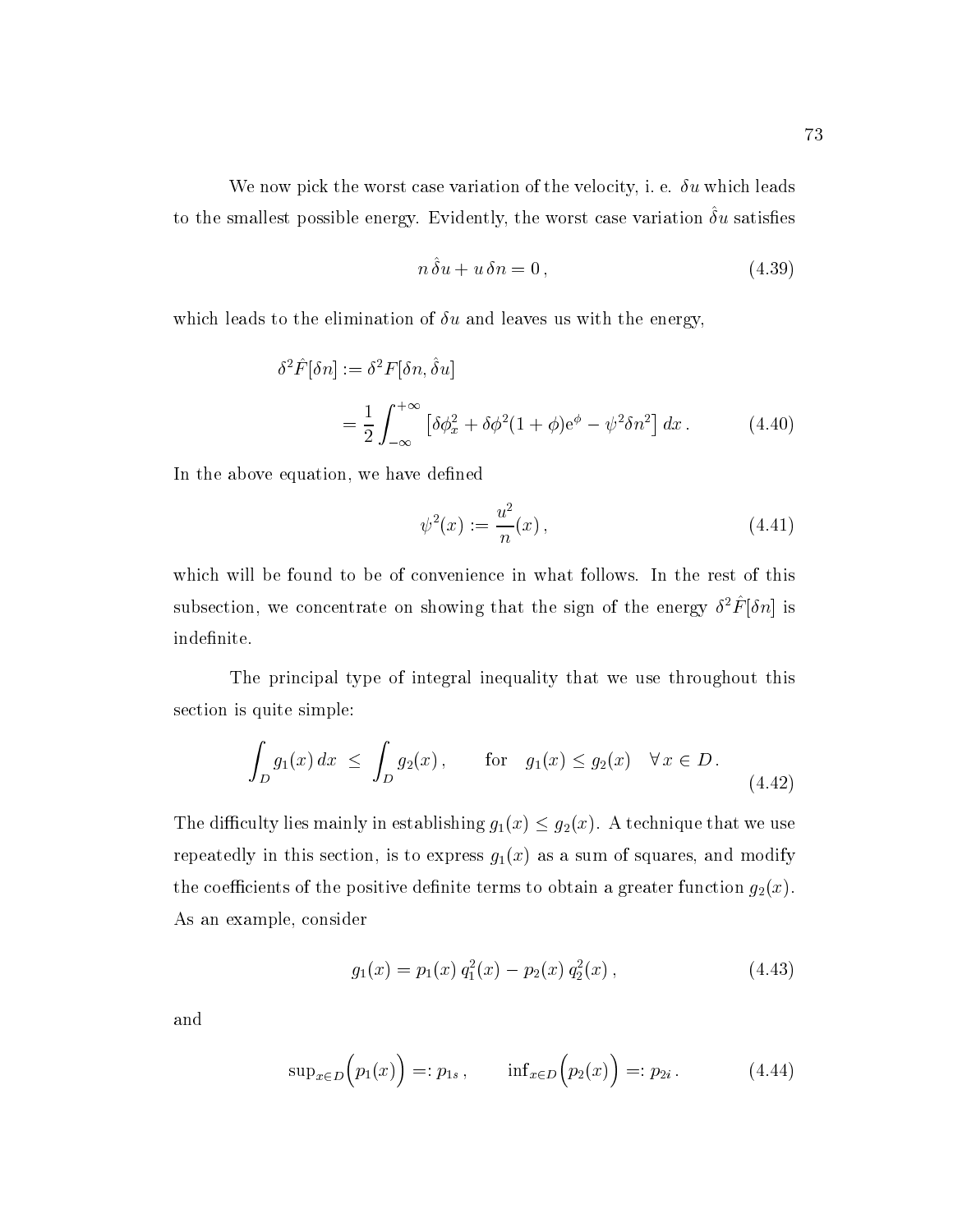It follows that

$$
g_1(x) \le g_2(x) := p_{1s} q_1^2(x) - p_{2i} q_2^2(x). \tag{4.45}
$$

inequality (4.45) of the above example is of much use in the discussion that follows.

Linearized variation of the Poisson equation relates  $\delta n$  and  $\delta \phi$ :

$$
\delta n = e^{\phi} \delta \phi - \delta \phi_{xx}, \qquad (4.46)
$$

which, when squared, leads to

$$
\delta n^2 = e^{2\phi} \delta \phi^2 - 2 e^{\phi} \delta \phi \delta \phi_{xx} + \delta \phi_{xx}^2.
$$
 (4.47)

The integral of  $\delta n^2$  cannot directly be expressed as an integral of a sum of squares of  $\delta\phi$  and its derivatives, hence we multiply Eq. (4.47) by exp ( $-\phi$ ) and integrate over the infinite domain to get

$$
I_{\delta n} := \int_{-\infty}^{+\infty} e^{-\phi} \delta n^2 dx = \int_{-\infty}^{+\infty} \left( e^{\phi} \delta \phi^2 + 2 \delta \phi_x^2 + e^{-\phi} \delta \phi_{xx}^2 \right) dx , \tag{4.48}
$$

where we have integrated by parts, assuming  $\delta\phi \delta\phi_x$  vanishes at  $\pm \infty$ , to get the  $\delta \phi_x^2$  term.

The objective of these manipulations is to find bounds on the integral of  $\sigma n^2$  in terms of integrals of a sum of squares of  $\sigma\varphi$  and its derivatives, which we are now in a position to accomplish:

$$
I_{\delta n} \leq \int_{-\infty}^{+\infty} \delta n^2 dx \leq e^{\phi_s} I_{\delta n} . \tag{4.49}
$$

In inequality (4.49), the equalities are true only when  $\phi(x)$  vanishes identically, and we have made use of the fact that  $\phi(x)$  is non-negative for solitary wave solutions. The symbol  $\phi_s$  denotes the maximum value of  $\phi(x)$ :

$$
\phi_s := \sup_{x \in R} |\phi(x)|. \tag{4.50}
$$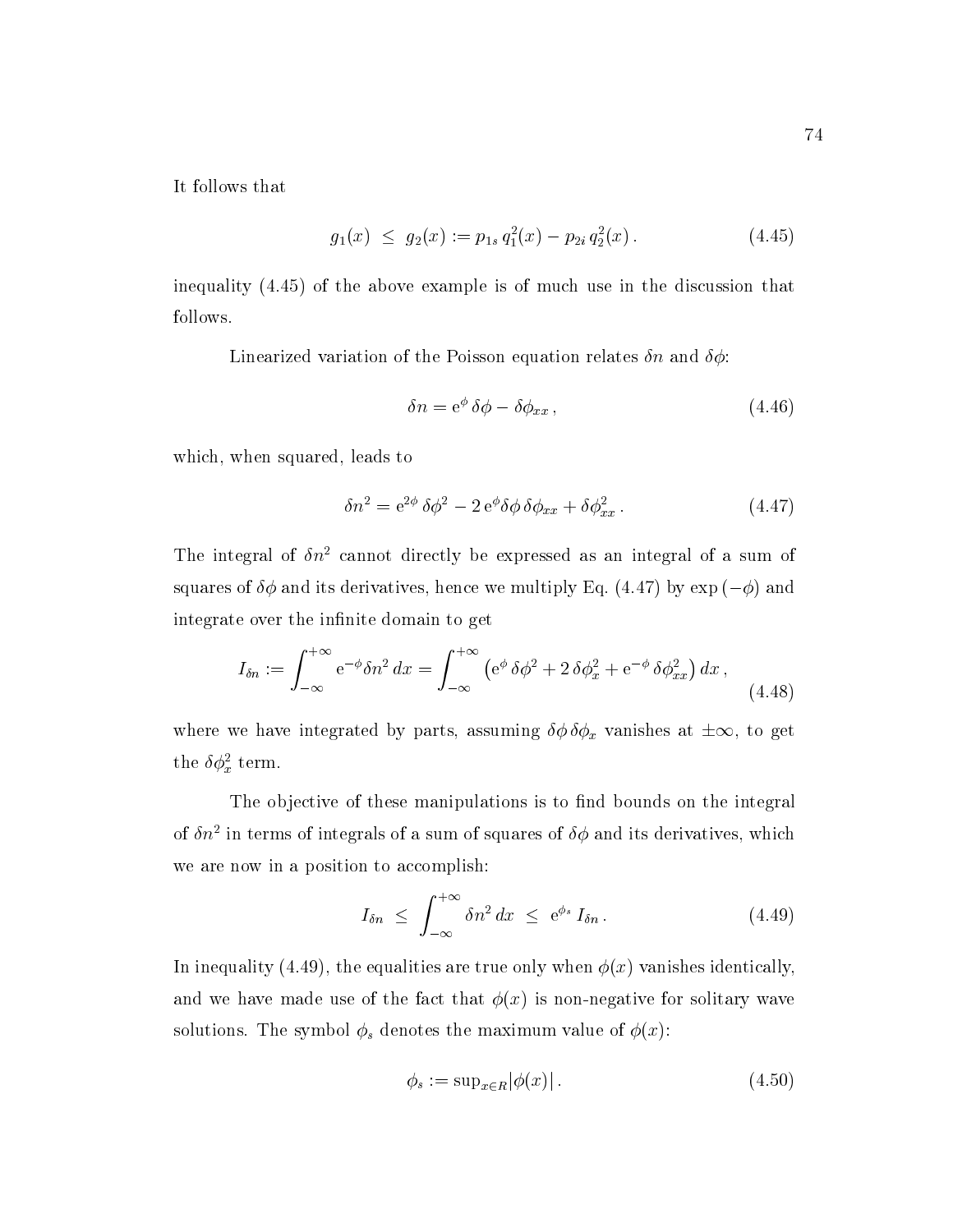The upper bound in inequality (4.49) is seen to be true upon noting

$$
e^{\phi_s} I_{\delta n} = \int_{-\infty}^{+\infty} e^{(\phi_s - \phi)} \, \delta n^2 \, dx \, .
$$

Clearly,  $\exp (\phi_s - \phi)$  always exceeds or equals one, and  $\delta n^2$  being always positive, it follows that  $\exp(\phi_s) I_{\delta n}$  is the upper bound. Similarly, the lower bound in inequality (4.49) is proved by noting that the coefficient  $\exp(-\phi)$ , multiplying the positive definite quantity  $\sigma n$  , is always less than or equal to one.

We now proceed to find an upper bound on the energy. Evidently,

$$
\delta^2 \hat{F}[\delta n] \leq \delta^2 \hat{F}_1[\delta n] \,, \tag{4.51}
$$

where

$$
\delta^2 \hat{F}_1[\delta n] := \frac{1}{2} \int_{-\infty}^{+\infty} \left[ \delta \phi_x^2 + \delta \phi^2 (1+\phi) e^{\phi} \right] dx - \psi_i^2 \int_{-\infty}^{+\infty} \delta n^2 dx , \tag{4.52}
$$

and

$$
\psi_i^2 := \inf_{x \in R} |\psi^2(x)| \,. \tag{4.53}
$$

In arriving at inequality (4.51), we have again made use of the property that a smaller coefficient multiplying a positive definite quantity leads to a smaller quantity.

Furthermore, replacement of  $\int \delta n^2$  in Eq. (4.52) by the lower bound given in inequality (4.49), leads to yet another upper bound on  $\sigma$   $r$   $|\sigma n|$ . The advantage of this upper bound is the elimination of  $\sigma n$  , leading to a sum of terms involving  $\sigma\varphi$  ,  $\sigma\varphi_x$ , and  $\sigma\varphi_{xx}$ :

$$
\delta^2 \hat{F}[\delta n] \leq \delta^2 \hat{F}_1[\delta n] \leq \delta^2 \hat{F}_2[\delta \phi], \tag{4.54}
$$

where 
$$
\delta^2 \hat{F}_2[\delta \phi] := \frac{1}{2} \int_{-\infty}^{+\infty} \{ \delta \phi^2 (1 + \phi - \psi_i^2) e^{\phi} + \delta \phi_x^2 (1 - 2 \psi_i^2) - \delta \phi_{xx}^2 \psi_i^2 e^{-\phi} \} dx.
$$
 (4.55)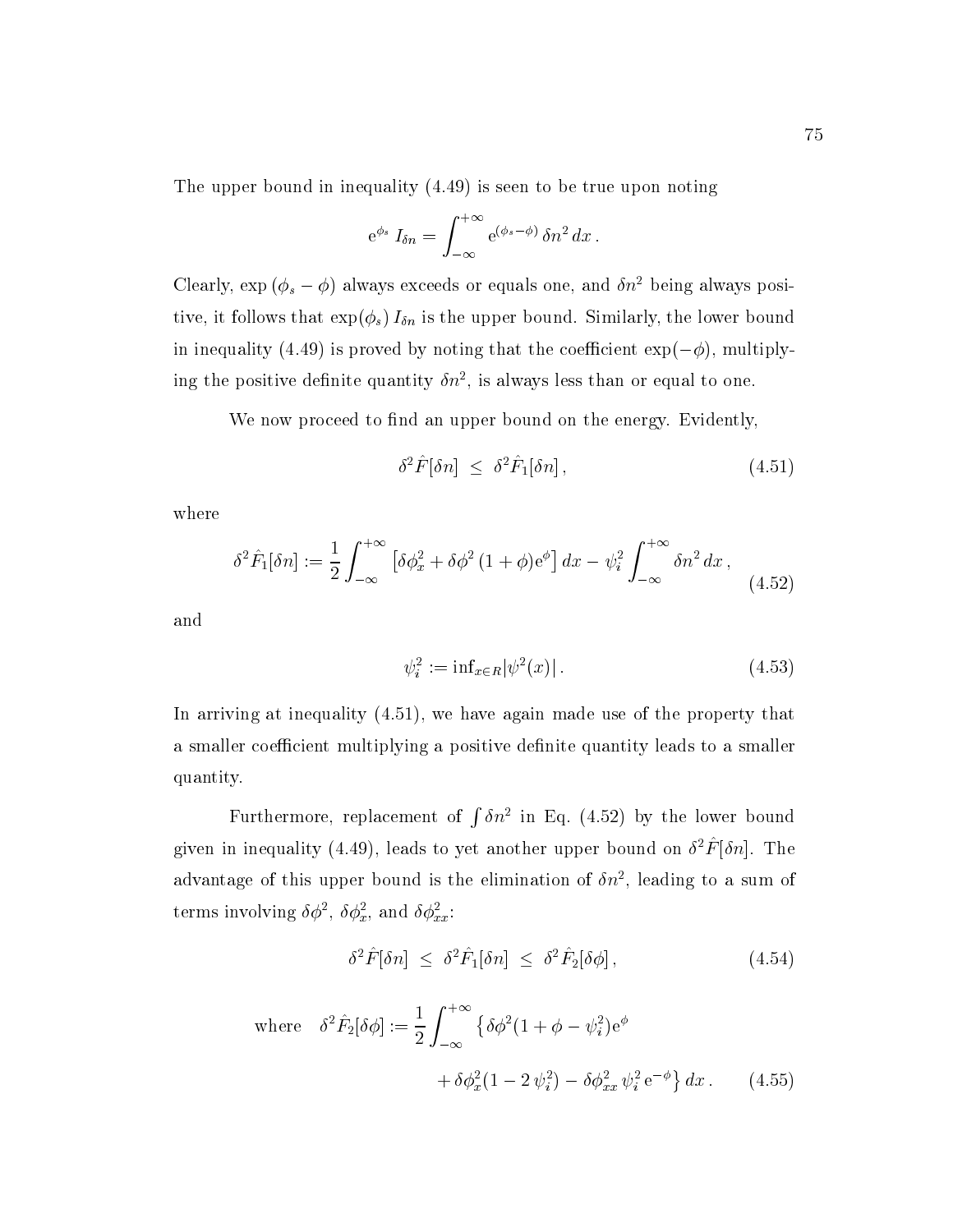It is noteworthy that in Eq. (4.55), the highest order derivative term,  $\delta \phi_{xx}^2$ , has a negative coefficient, indicating that perturbations may be found with a negative upper bound, which would guarantee the existence of negative energy perturbations.

An argument similar to the above, replacing  $\psi_i$  in inequality (4.51) by  $\psi_s^2 := \sup_{x \in R} |\psi^2(x)| = c^2$ , leads to a lower bound on the energy,

$$
\delta^2 \hat{F}_2[\delta n] \ge \int_{-\infty}^{+\infty} \left\{ \delta \phi^2 (1 - c^2 e^{2\phi_s}) + \delta \phi_x^2 (1 - 2 c^2 e^{\phi_s}) - \delta \phi_{xx}^2 c^2 e^{\phi_s} \right\} dx, \tag{4.56}
$$

however we shall not have much use for this lower bound. Observe that the lower bound is negative for  $c \geq 1$ , which is the solitary wave regime.

## Positive Energy Perturbations

Positive energy perturbations are easily found. Setting either  $\delta u$ , or  $\delta n$  (and hence  $\delta\phi$ ) identically to zero in the expression for the energy given by Eq. (4.38), we see that the energy is positive. In particular, picking the non-trivial perturbation to be an odd function of x conserves the invariants,  $P$ ,  $N$ , and  $U$ , given in Section 4.1.2, since the equilibrium quantities  $n$  and  $u$  are even functions of x.

## Negative Energy Perturbations

We establish the existence of negative energy perturbations in the solitary wave regime  $c \in (1, 1.58)$  by construction of an example. The example is constructed in a manner which also preserves the invariants  $P, N$ , and  $U$ , of Section 4.1.2 to ensure that the perturbation giving rise to negative energies is accessible on the invariant surfaces. In particular,  $N$  and  $U$  surfaces are Casimir surfaces.

We pick  $\delta\phi$  to be the sum of two equal and opposite Gaussian distribu-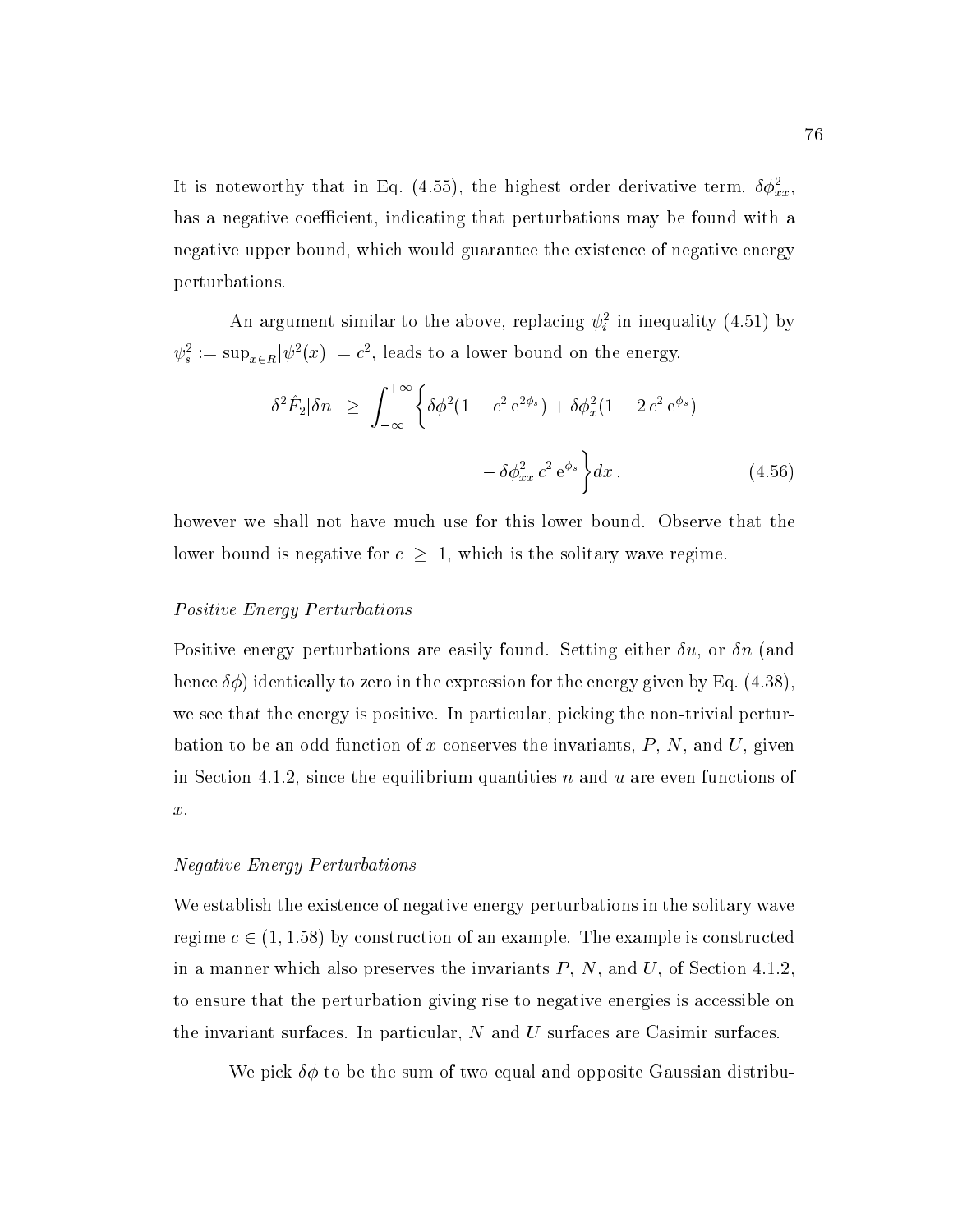

Figure 4.11:  $\psi$  ( $x$ ) corresponding to solitary waves of various speeds  $c$ . Note that  $\psi^-(x)$  sharply falls to zero at the center and is close to  $c^-$  for the most part of the real line.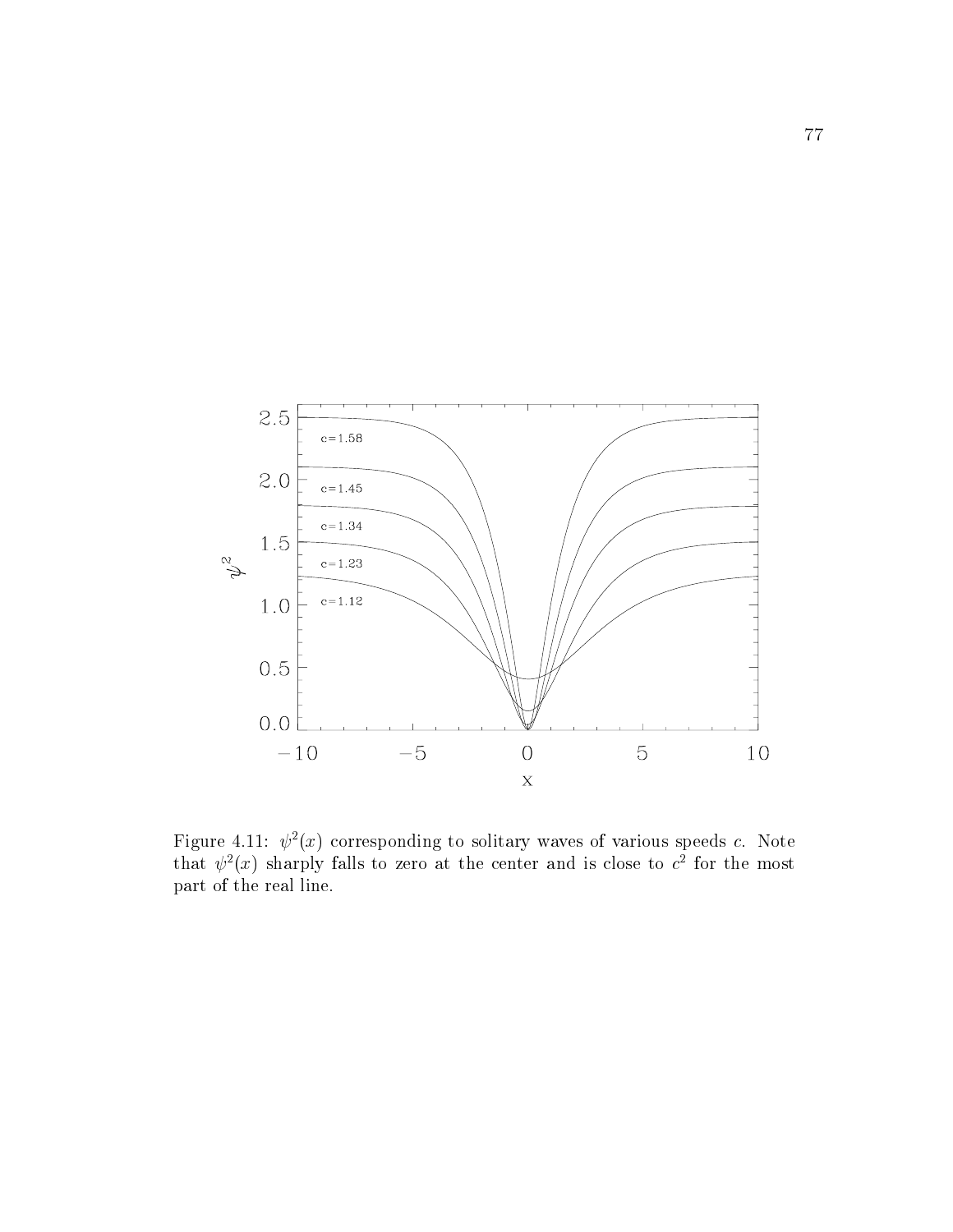tions, placed equidistantly on either side of the origin:

$$
\delta\phi(x) = G_{+}(x) - G_{-}(x), \qquad (4.57)
$$

where

$$
G_{+}(x) := g \exp\left[-\frac{(x-x_0)^2}{a^2}\right], \quad G_{-}(x) := g \exp\left[-\frac{(x+x_0)^2}{a^2}\right].
$$
\n(4.58)

The constants  $x_0$  and  $a$  are to be picked appropriately, depending on the wave speed  $c$ , to make the energy negative.

Equation (4.57) ensures that  $\delta n(x)$ , which is related to  $\delta \phi(x)$  by Eq. (4.46). is an odd function of x. (Note that  $\phi$  is an even function of x.) To see that odd  $\delta n(x)$  does not alter the Casimirs, N and U, observe that we have picked the velocity perturbation,  $\sigma u$ , which satisfies Eq. (4.39), hence leading to

$$
\delta U = \int_{-\infty}^{+\infty} \hat{\delta}u \, dx = \int_{-\infty}^{+\infty} -\frac{u}{n} \, \delta n \, dx = 0,
$$
  

$$
\delta N = \int_{-\infty}^{+\infty} \delta n \, dx = 0.
$$
 (4.59)

That both integrals vanish in the equations above follows directly from  $\delta n$  being odd and  $u/n$  being even. Furthermore Eq. (4.39) trivially guarantees that the total momentum  $P$  is conserved up to first order in the variations. One last property to be noted is that the highly localized structure of the Gaussians in Eq.  $(4.58)$  ensures that the perturbation has finite energy, where we use the word "energy" to mean perturbation of the Hamiltonian; not the second variation of the free energy.

Having established that the perturbations under consideration are accessible on surfaces of constant Casimirs, as well as the surface of constant momentum, we now proceed with our aim to find  $x_0$  and a as functions of the wave speed  $c$ , which lead to negative values of the energy expressed by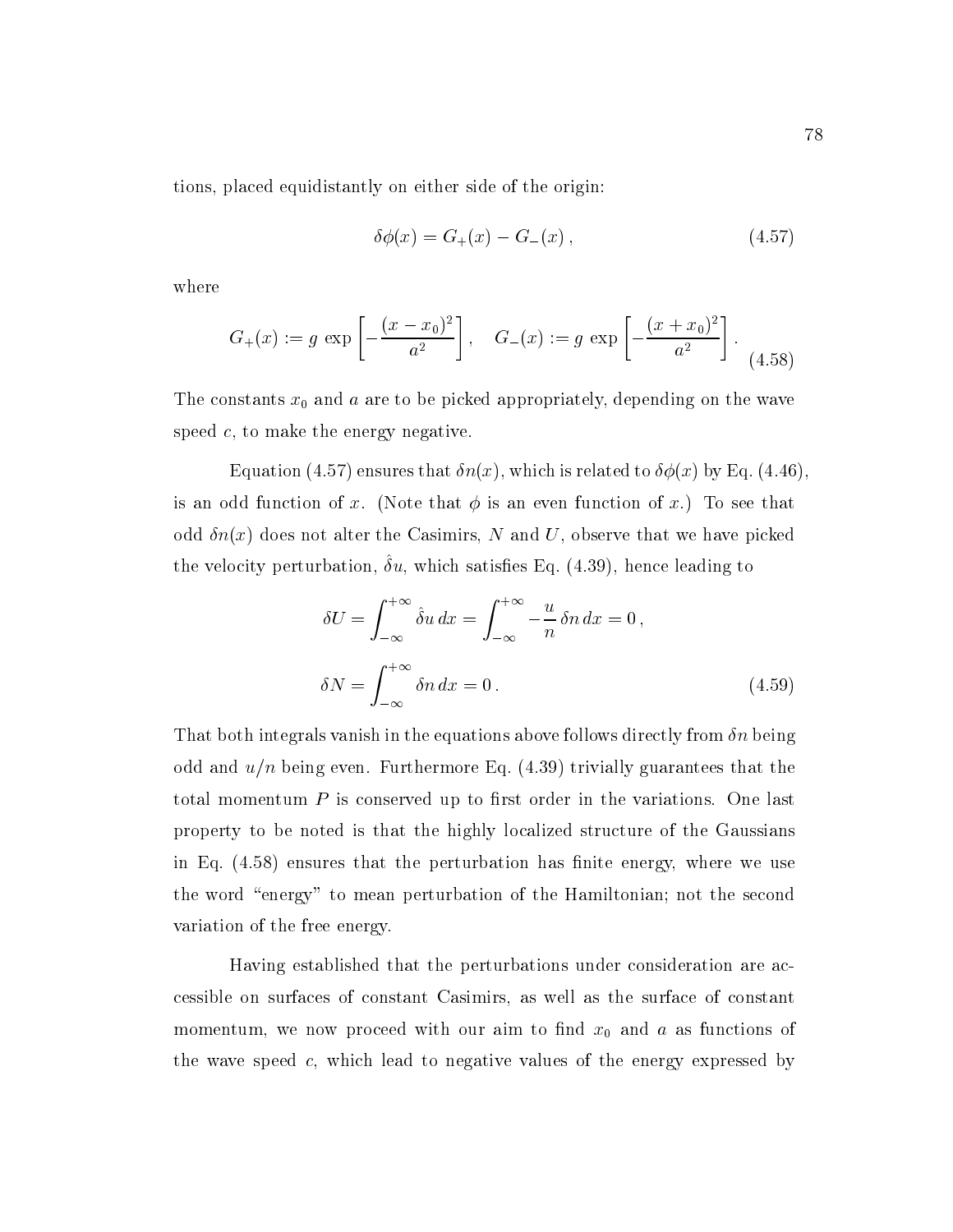

Figure 4.12: Solid curve shows the perturbation  $\delta\phi$ , comprising two equal and opposite Gaussians, assumed to be of unit amplitude for this illustration. Dotted curve shows the corresponding  $\delta n$ , which has been computed assuming  $e^{\varphi} \approx 1.$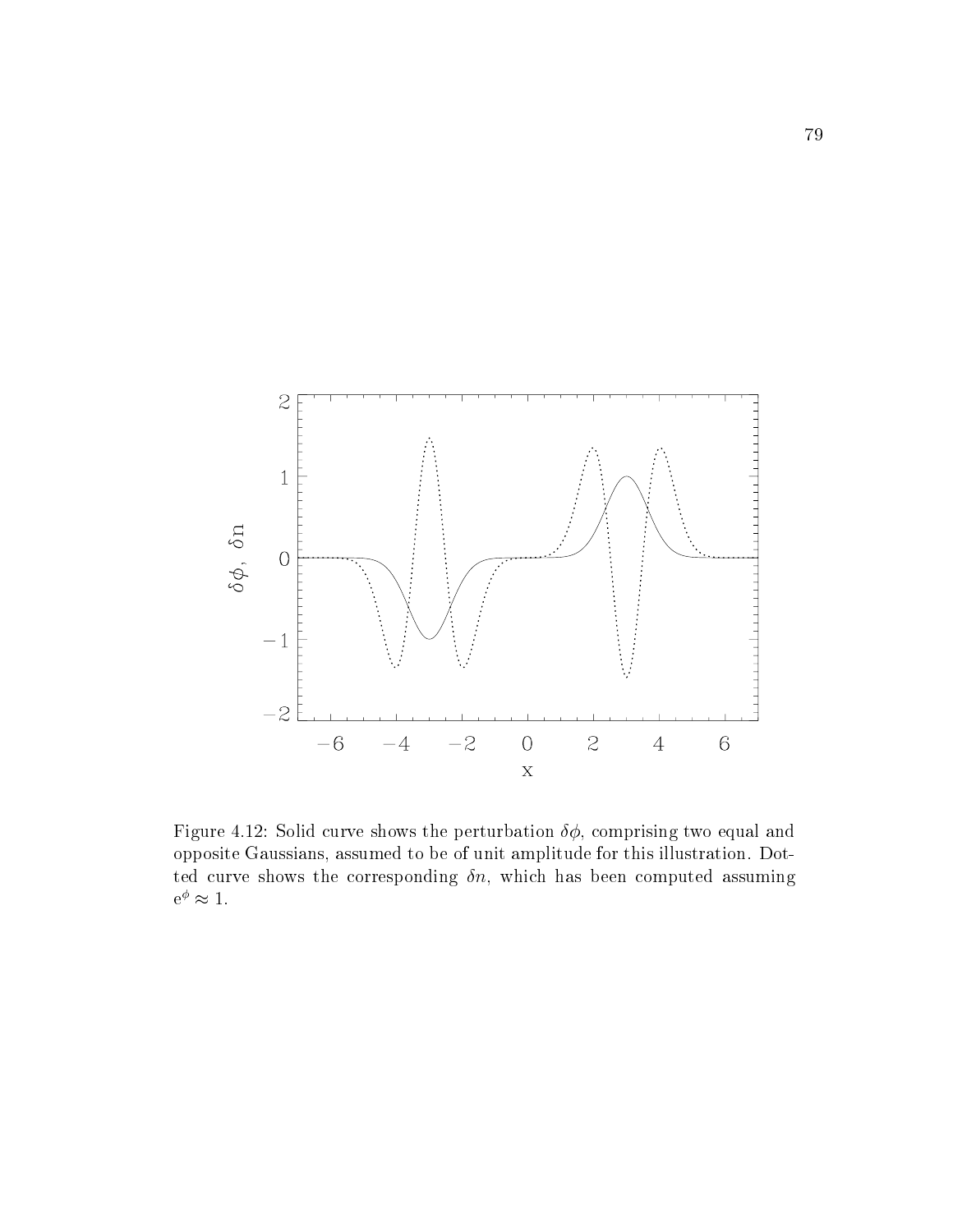Eq. (4.40). An alternative way to write the energy is,

$$
\delta^2 \hat{F}[\delta n] = \int_{-\infty}^{+\infty} \left( \delta n \, \delta \phi + \phi \, e^{\phi} \, \delta \phi^2 - \psi^2 \, \delta n^2 \right) dx \,, \tag{4.60}
$$

and  $\delta n$  is given by

$$
\delta n = e^{\phi} \delta \phi - \delta \phi_{xx}
$$
  
=  $[b^2 (x - x_0)^2 - \mu_{\phi}]G_+ - [b^2 (x + x_0)^2 - \mu_{\phi}]G_-.$  (4.61)

In the above equation, we have introduced b and  $\mu_{\phi}$  which are defined by

$$
b := \frac{2}{a^2}, \qquad \mu_{\phi} := b - e^{\phi}, \tag{4.62}
$$

and will be found to be of much convenience in this subsection.

Substituting the expression for  $\delta n$  given in Eq. (4.61) into the expression for the energy given in Eq. (4.60), leads to a somewhat lengthy expression for the energy:

$$
\delta^2 \hat{F}(x_0, a; c) = \delta^2 \hat{F}_I(x_0, a; c) + \delta^2 \hat{F}_{II}(x_0, a; c) + \delta^2 \hat{F}_{III}(x_0, a; c),
$$
\n(4.63)

where

$$
\delta^2 \hat{F}_I(x_0, a; c) := \int_{-\infty}^{+\infty} (\phi e^{\phi} - \mu_{\phi} - \mu_{\phi}^2 \psi^2) (G_+^2 + G_-^2 - 2 G_0^2) dx, \quad (4.64)
$$

$$
\delta^2 \hat{F}_{II}(x_0, a; c) := \int_{-\infty}^{+\infty} b^2 (1 + 2 \mu_{\phi} \psi^2) \left[ (x - x_0)^2 G_+^2 + (x + x_0)^2 G_-^2 - 2 (x^2 + x_0^2) G_0^2 \right] dx, \quad (4.65)
$$

$$
\delta^2 \hat{F}_{\text{III}}(x_0, a; c) := -\int_{-\infty}^{+\infty} \psi^2 b^4 \left[ (x - x_0)^4 G_+^2 + (x + x_0)^4 G_-^2 \right. \\
\left. - 2 \left( x^2 - x_0^2 \right)^2 G_0^2 \right] dx. \tag{4.66}
$$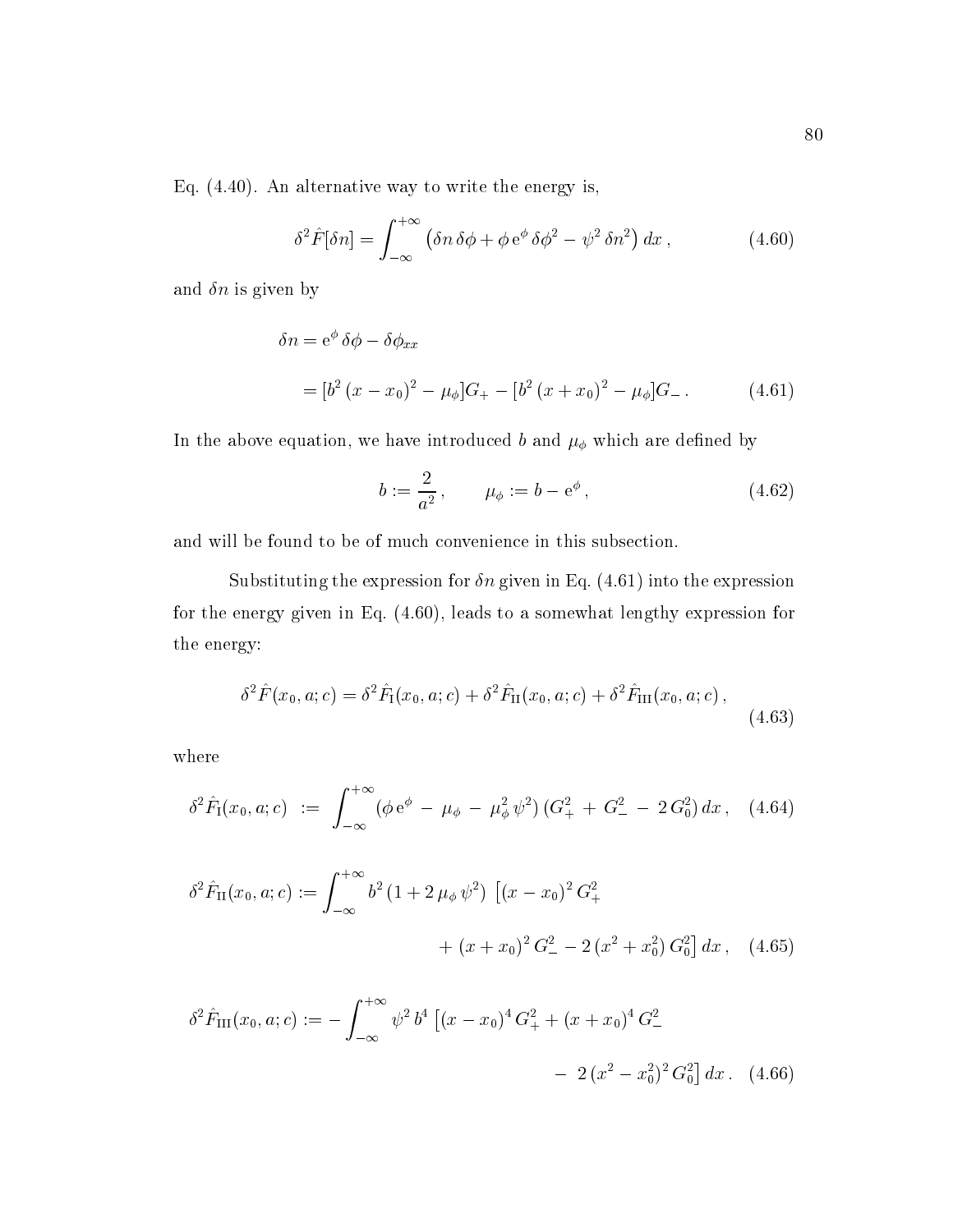In the above equations, we have introduced another convenient symbol  $\mathbf{G}_{0}^{\ast},$ which is defined to be

$$
G_0^2(x) := G_+(x)G_-(x) = g^2 e^{-bx_0^2} e^{-bx^2}.
$$
 (4.67)

It is now our intention to find upper bounds on each of  $\sigma$   $\mathcal{F}_{\rm I}, \, \sigma$   $\mathcal{F}_{\rm II},$  and  $\sigma$   $\mathcal{F}_{\rm III},$ so that their sum provides us with an upper bound on  $\sigma$   $r$  .

The upper bounds on  $\sigma$   $F_{\text{H}}$  and  $\sigma$   $F_{\text{H}}$  are both positive, as we will see shortly. The crucial negative contribution comes from  $\sigma^*r_{\rm I},$  and its magnitude must be made large enough to overcome the other two positive contributions. In order to find such an upper bound on  $\sigma^*r_{\rm I},$  it is necessary to take into account the following two regions:

$$
D_0 = [-x_1, x_1], \qquad D_1 = (-\infty, -x_1) \cup (x_1, +\infty), \qquad (4.68)
$$

that is,  $D_0$  is the closed interval  $[-x_1, x_1]$ , and  $D_1$  is the rest of the real line. The point  $x_1$  is chosen so that the maximum value of  $\phi(x)$  for  $x \in D_1$  is  $\kappa c^2/2$ , where  $\kappa$  is a positive constant. Solitary wave solutions are defined only for  $\phi \leq c^2/2$ , hence  $\kappa$  must be less than one.

Furthermore, we note that  $\phi(x)$  and  $\psi^2(x)$  are even functions of x, and are monotonic in each semi-infinite region. The monotonicity and even-ness imply that the maximum value of  $\phi(x)$  occurs at  $\pm x_1$ . These considerations are expressed in symbolic form:

$$
\sup_{x \in D_1} |\phi(x)| = \phi(\pm x_1) = \kappa \frac{c^2}{2} =: \phi_{s(1)},
$$
\n(4.69)

$$
\inf_{x \in D_1} |\phi(x)| = \phi(\pm \infty) = 0, \qquad (4.70)
$$

$$
\sup_{x \in D_1} |\psi^2(x)| = \psi^2(\pm \infty) = c^2 , \qquad (4.71)
$$

$$
\inf_{x \in D_1} |\psi^2(x)| = \psi^2(\pm x_1) = c^2 \sqrt{1 - \kappa} =: \psi_{i(1)}^2. \tag{4.72}
$$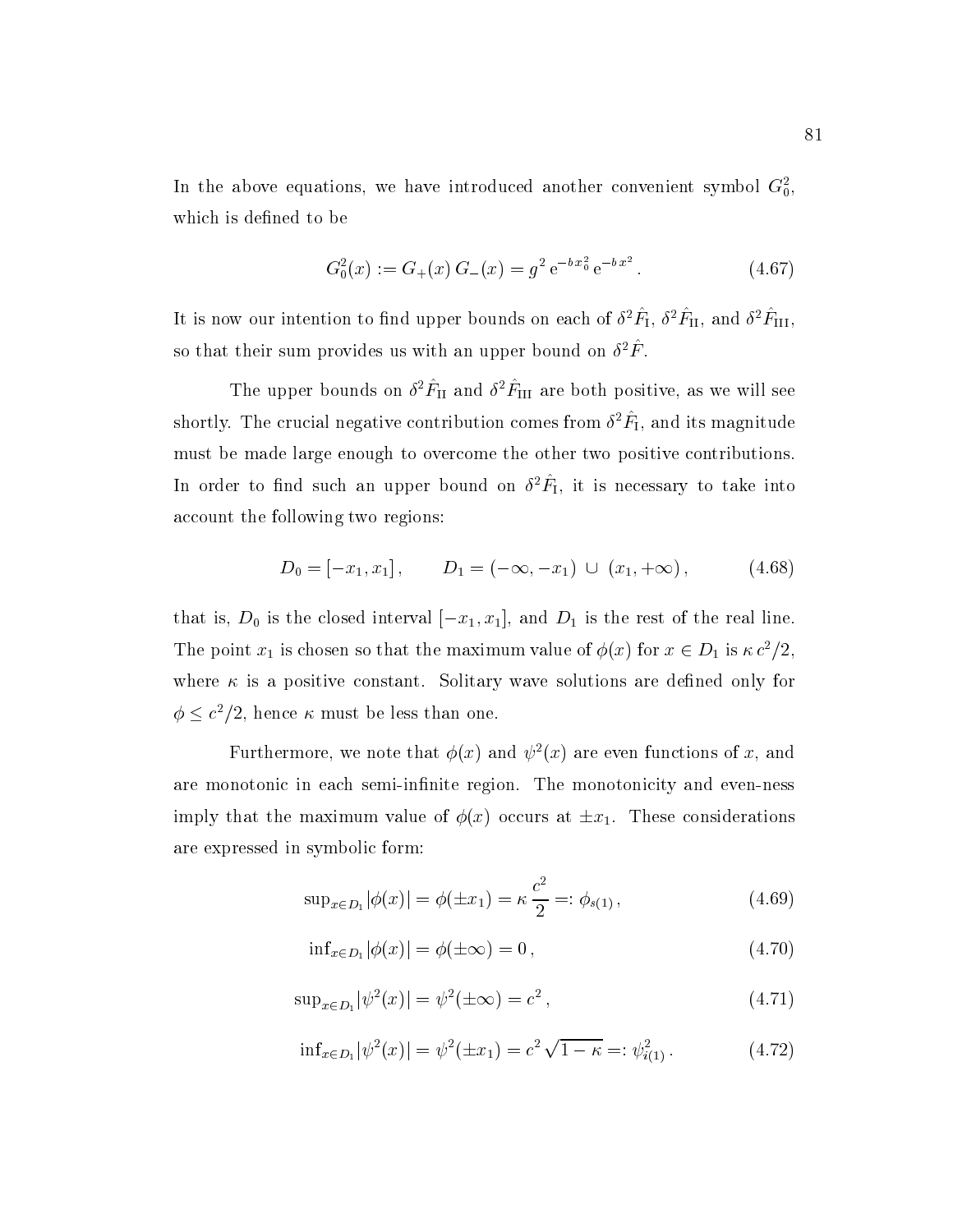

Figure 4.13: Dotted curve depicts the solitary wave solution  $\phi(x)$  for  $c = 1.58$ . while the solid curve shows the perturbation  $\delta\phi(x)$ . Note that the peaks of the Gaussians lie away from the solitary wave peak; specifically,  $x_0 - a > x_1$  is satisfied, so that  $\mathcal{D}_-$  and  $\mathcal{D}_+$  lie in the domain  $D_1$ . The region to the left of  $-x_1$  and right of  $x_1$  makes up the domain  $D_1$ . The half width of the Gaussians is  $a = 0.5$ ;  $x_1 = 2.0$  has been chosen to correspond to  $\kappa = 0.19$ .

The need to consider two separate regions is thus clear. Negative contribution to the energy comes from the regions in which  $\psi^-$  is at its peak value of  $c^-$ , as is evident from Eq. (4.40). If the perturbation is constructed to lie mainly in the domain  $D_1$ , where  $\psi_{i(1)}^-$  is large (hence  $\kappa$  and  $\psi_{s(1)}$  are small), the energy can be made negative.

We now require that the intervals  $[-x_0 - a, -x_0 + a]$  and  $[x_0 - a, x_0 + a]$ lie in the domain  $D_1$ , so that the peaks of the perturbation are in the region where  $\psi$  is large. Thus we split the domain of integration into subdomains,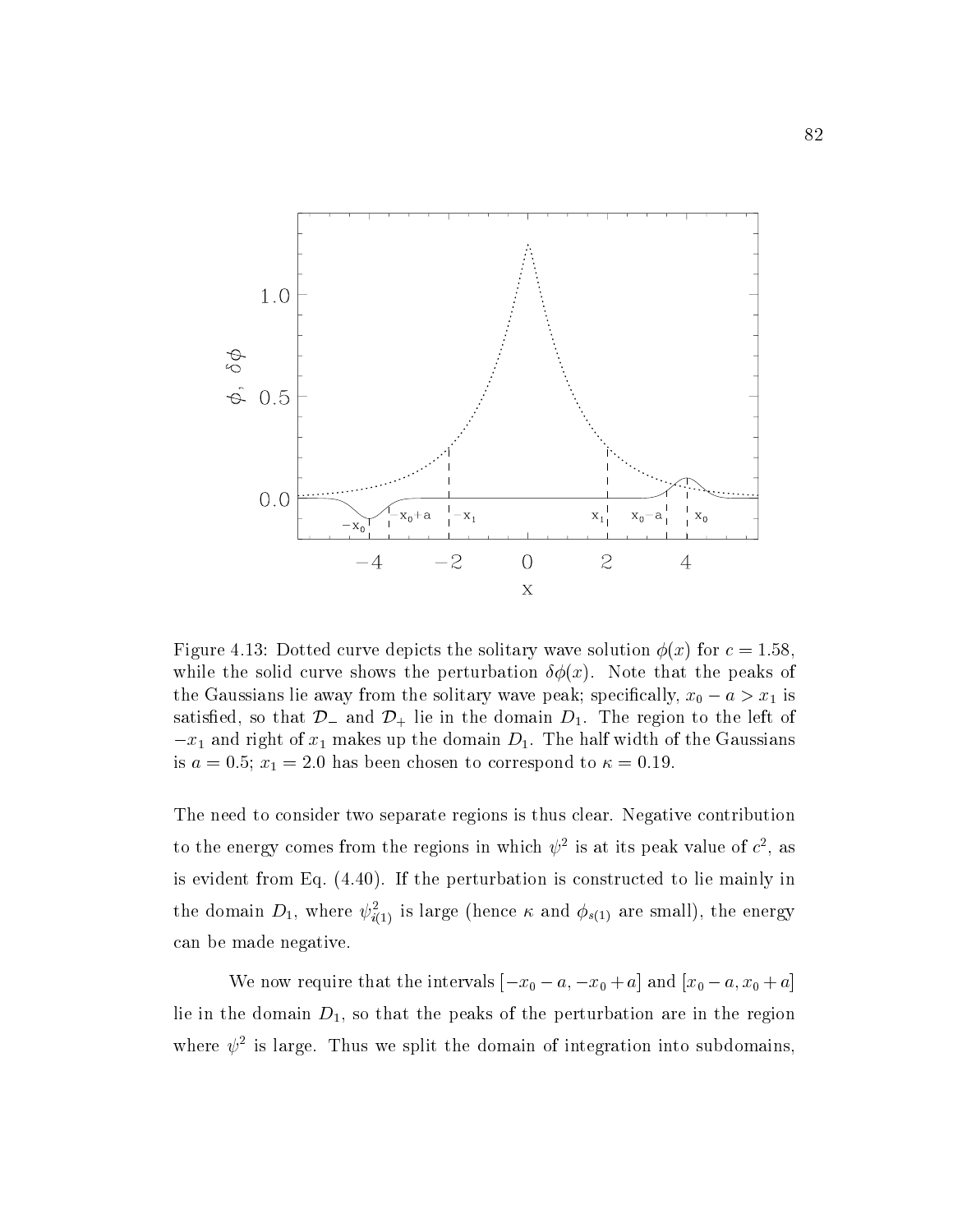$\mathcal{D}_{-}$ ,  $\mathcal{D}_{+}$ , and  $\mathcal{D}$ :

$$
\mathcal{D}_{-} := [-x_0 - a, -x_0 + a] \subset D_1, \quad \mathcal{D}_{+} := [x_0 - a, x_0 + a] \subset D_1,
$$
\n(4.73)

while  $D$  is the rest of the real line. The regions involved are depicted in Fig. 4.13, where  $c = 1.58$  and  $\kappa = 0.19$  has been assumed for the purpose of illustration.

before proceeding to evaluate the upper bound on  $\sigma$   $r_1$ , we define, for the sake of convenience,

$$
f(x) := -(\phi e^{\phi} - \mu_{\phi} - \mu_{\phi}^{2} \psi^{2})
$$
  
=  $b + \mu_{\phi}^{2} \psi^{2} - (1 + \phi) e^{\phi}$ , (4.74)

and note the maximum and minimum values that  $\mu_{\phi}$  takes in the region  $D_1$ :

$$
\sup_{x \in D_1} |\mu_{\phi}(x)| = b - 1 =: \mu_{\phi(s(1))}, \tag{4.75}
$$

$$
\inf_{x \in D_1} |\mu_{\phi}(x)| = b - e^{\phi_s} =: \mu_{\phi i(1)}.
$$
 (4.76)

In turn, this determines the upper and lower bounds on  $f(x)$ ,

$$
f_{i(1)} \le f(x) \le f_{s(1)}, \quad \text{for} \quad x \in D_1, \tag{4.77}
$$

$$
f_{s(1)} := b + \mu_{\phi s(1)}^2 c^2 - 1, \qquad (4.78)
$$

$$
f_{i(1)} := b + \mu_{\phi i(1)}^2 \psi_{i(1)}^2 - (1 + \phi_{s(1)}) e^{\phi_s(1)}.
$$
 (4.79)

The preceding considerations now enable us to calculate an upper bound on the energy:

$$
\delta^2 \hat{F}_1(x_0, a; c) = 2 \int_{-\infty}^{+\infty} f(x) G_0^2 dx - \int_{-\infty}^{+\infty} f(x) G_+^2 dx - \int_{-\infty}^{+\infty} f(x) G_-^2 dx
$$
  

$$
\leq 2 f_{s(1)} \int_{-\infty}^{+\infty} G_0^2 dx - \int_{\mathcal{D} \cup \mathcal{D}_-} f(x) G_+^2 dx - \int_{\mathcal{D} \cup \mathcal{D}_+} f(x) G_-^2 dx
$$
  

$$
- f_{i(1)} \int_{\mathcal{D}_+} G_+^2 dx - f_{i(1)} \int_{\mathcal{D}_-} G_-^2 dx , \qquad (4.80)
$$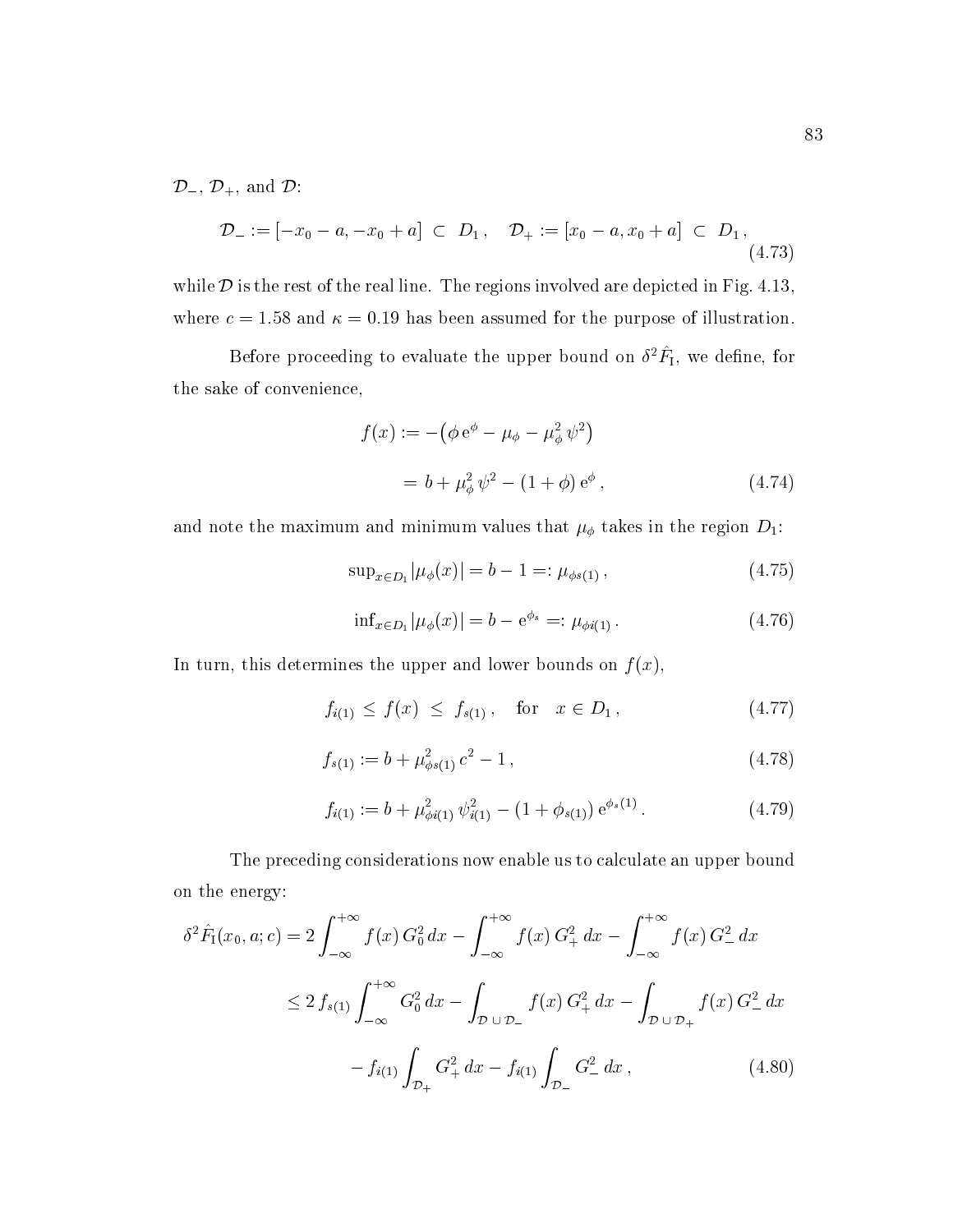where we have once again used the technique exemplified by Eq.  $(4.45)$ . Furthermore, we pick  $b$ , and hence the Gaussian half width  $a$ , to be a function of the wave speed,

$$
b = \frac{2}{a^2} = \left(1 + \frac{c^2}{2}\right) e^{c^2/2},\tag{4.81}
$$

which assures us that  $f(x) \geq 0$  for all  $x \in R$  and for any value of wave speed c, as can be seen from Eq.  $(4.74)$  and the knowledge that the equilibrium is defined only for  $\phi \leq c^2/2$ . Since  $f(x)$  is always positive for this choice for b, the terms,

$$
-\int_{\mathcal{D}\cup\mathcal{D}_-} f(x) G_+^2 dx - \int_{\mathcal{D}\cup\mathcal{D}_+} f(x) G_-^2 dx,
$$

may be dropped from the upper bound in inequality (4.80), yielding a somewhat greater upper bound. The remaining integrals are easily evaluated, leading to

$$
\delta^2 \hat{F}_1(x_0, a; c) \leq g^2 \left( 2 \gamma e^{-b x_0^2} f_{s(1)} - \sqrt{2 \pi} a \operatorname{Erf}(\sqrt{2}) f_{i(1)} \right) , \tag{4.82}
$$

where

$$
\gamma := \sqrt{\frac{\pi a}{\sqrt{2}}},\tag{4.83}
$$

and

$$
\text{Erf}(z) := \frac{2}{\sqrt{\pi}} \int_0^z e^{-t^2} dt, \quad \Rightarrow \quad \text{Erf}(\sqrt{2}) \approx 0.95. \tag{4.84}
$$

Thanks to the strong damping provided by  $\exp(-\theta x_0^2)$ , the positive first term in inequality (4.82) can be made as small as we wish, simply by increasing  $x_0$ , i. e. pushing the Gaussians further apart, thus allowing the negative term to dominate.

The upper bounds on  $\sigma$   $\Gamma$ <sub>II</sub> and  $\sigma$   $\Gamma$ <sub>III</sub>, defined by Eqs. (4.65) and (4.66), are relatively easily obtained:

$$
\delta^2 \hat{F}_{\text{II}}(x_0, c) \leq b^2 \left(1 + 2 \,\mu_{\phi s} \, c^2\right) \int_{-\infty}^{+\infty} \left[ (x - x_0)^2 \, G_+^2 + (x + x_0)^2 \, G_-^2 \right] dx
$$

$$
- 2 \int_{-\infty}^{+\infty} \left[ (x^2 + x_0^2) \, G_0^2 \right] dx \,, \tag{4.85}
$$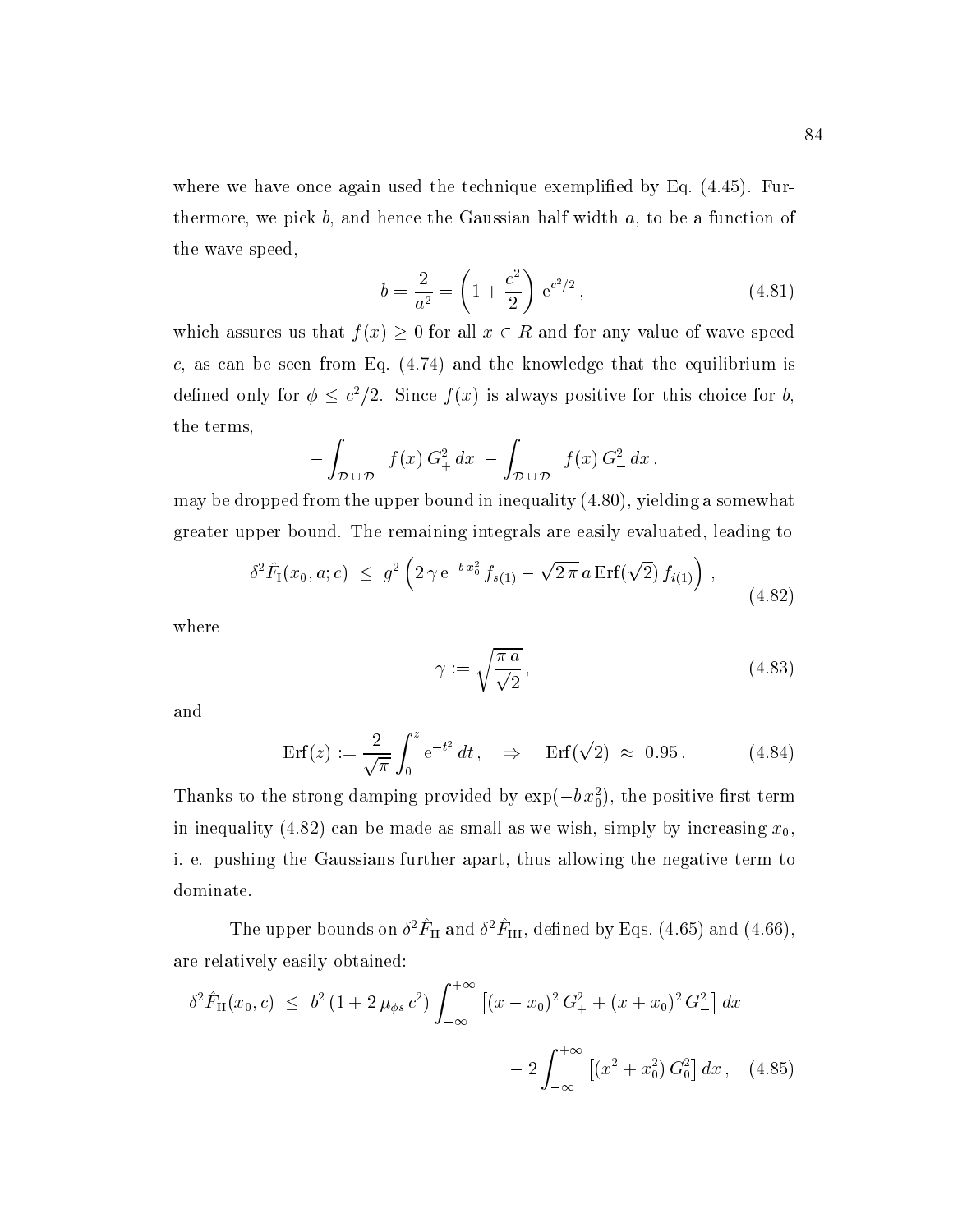

Figure 4.14: Plot shows half-width of the Gaussians  $G_+$  and  $G_-$ , which form the perturbation, as a function of the wave speed.

$$
\delta^2 \hat{F}_{\text{III}}(x_0, c) \leq 2 g^2 c^2 b^4 \int_{-\infty}^{+\infty} (x^2 - x_0^2)^2 G_0^2 dx. \tag{4.86}
$$

The integrals are straightforward to evaluate, resulting in

$$
\delta^2 \hat{F}_{II}(x_0, c) \leq \gamma g^2 \left[ b \frac{(1 + 2 \mu_{\phi s} c^2)}{4} - 2 b^2 e^{-b x_0^2} \left( \frac{a^2}{8} + x_0^2 \right) \right], \quad (4.87)
$$

$$
\delta^2 \hat{F}_{\text{III}}(x_0, c) \leq \gamma g^2 e^{-bx_0^2} \left( \frac{5}{8} b^2 c^2 - x_0^2 c^2 b^3 + 2 x_0^4 c^2 b^4 \right). \tag{4.88}
$$

Adding the upper bounds on  $\sigma^*r_{\rm I}, \sigma^*r_{\rm II},$  and  $\sigma^*r_{\rm III},$  as given by Eqs. (4.82),  $(4.87)$  and  $(4.88)$ , finally yields an upper bound on the energy that is suitable to our purpose of proving the existence of negative energy perturbations:

$$
\delta^2 \hat{F} \leq g^2 \left( \mathcal{C}_1(c,\kappa) - \mathcal{C}_2(c,\kappa) + e^{-b x_0^2} \mathcal{C}_3(c,\kappa,x_0) \right) , \qquad (4.89)
$$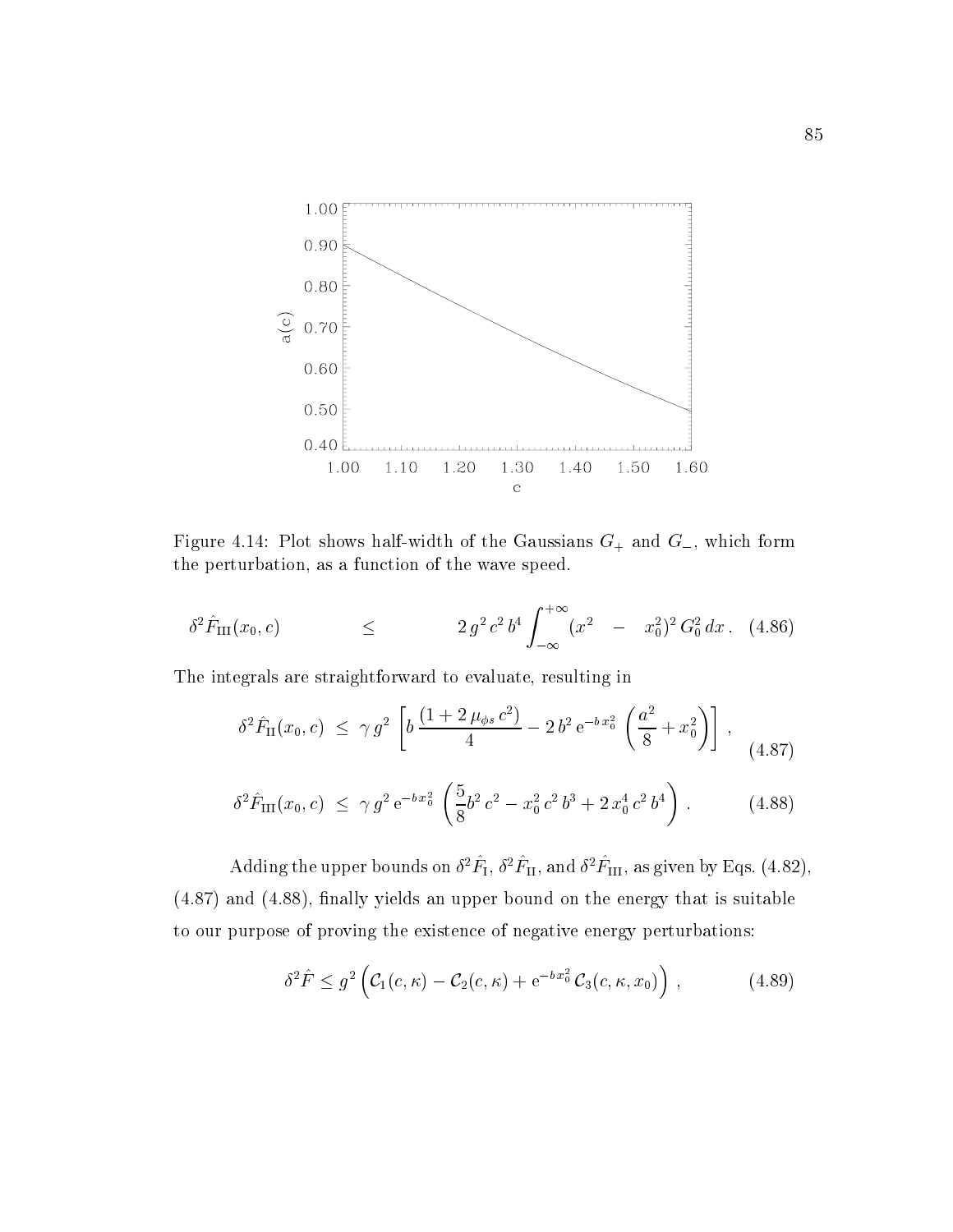where

$$
\mathcal{C}_{3}(c, \kappa, x_{0}) := \gamma \left( 2 f_{s(1)} + \frac{5}{8} b^{2} c^{2} - \frac{1}{4} a^{2} b^{2} + x_{0}^{2} - x_{0}^{2} c^{2} b^{3} + 2 x_{0}^{4} c^{2} b^{4} \right),
$$
  
\n
$$
\mathcal{C}_{2}(c, \kappa) := \sqrt{2 \pi} a \operatorname{Erf}(\sqrt{2}) f_{i(1)},
$$
  
\n
$$
\mathcal{C}_{1}(c, \kappa) := \gamma b \frac{(1 + 2 \mu_{\phi s} c^{2})}{4}.
$$
\n(4.90)

The various constants,  $\varphi_{s(1)}, \psi_{i(1)}$ ,  $\mu_{\phi s(1)}, \mu_{\phi i(1)}, J_{s(1)}, J_{i(1)}, \nu$  (and  $a)$ ,  $\gamma$ , that appear explicitly, as well as implicitly, in the above equations are all uniquely determined by c and  $\kappa$ , and their definitions appear in Eqs. (4.69), (4.72), (4.75), (4.76), (4.78), (4.79), (4.81), and (4.83), respectively. Note that choosing a value for  $\kappa$  is equivalent to picking the point,  $x_1$ , at which the domain is split. It is evident from inequality (4.89) that for  $C_1 - C_2 < 0$ , the upper bound is negative for a large enough choice of  $x_0$ . Although  $\mathcal{C}_3$  is a polynomial of fourth order in  $x_0$ , it is rendered inconsequential by the strong damping term multiplying it.

To conclude this subsection, we compute the energy upper bound for  $\kappa = 0.19$  and  $x_0 = 1.5$ , to show that it is negative for all values of c in the solitary wave regime. The result is depicted in Fig. 4.15. For  $x_0 > 1.5$ , i. e. as the Gaussians are pushed outwards, the energy upper bound becomes progressively more negative.

For consistency with the assumptions made in our argument, it is required further that

$$
x_0 \ge x_1 + a \tag{4.91}
$$

so that the interval  $[x_0 - a, x_0 + a]$  lies to the right of  $x_1$ . The value of  $x_1$ is found from the relation,  $\phi(x_1) = \kappa c^2/2$ . The equilibrium solution,  $\phi(x)$ , is required for this purpose and is found by numerical integration of Eq. (4.30). As an example, for  $c = 1.58$ ,  $x_1 \approx 2.0$  and from Fig. 4.14, we see that  $a \approx 0.5$ ,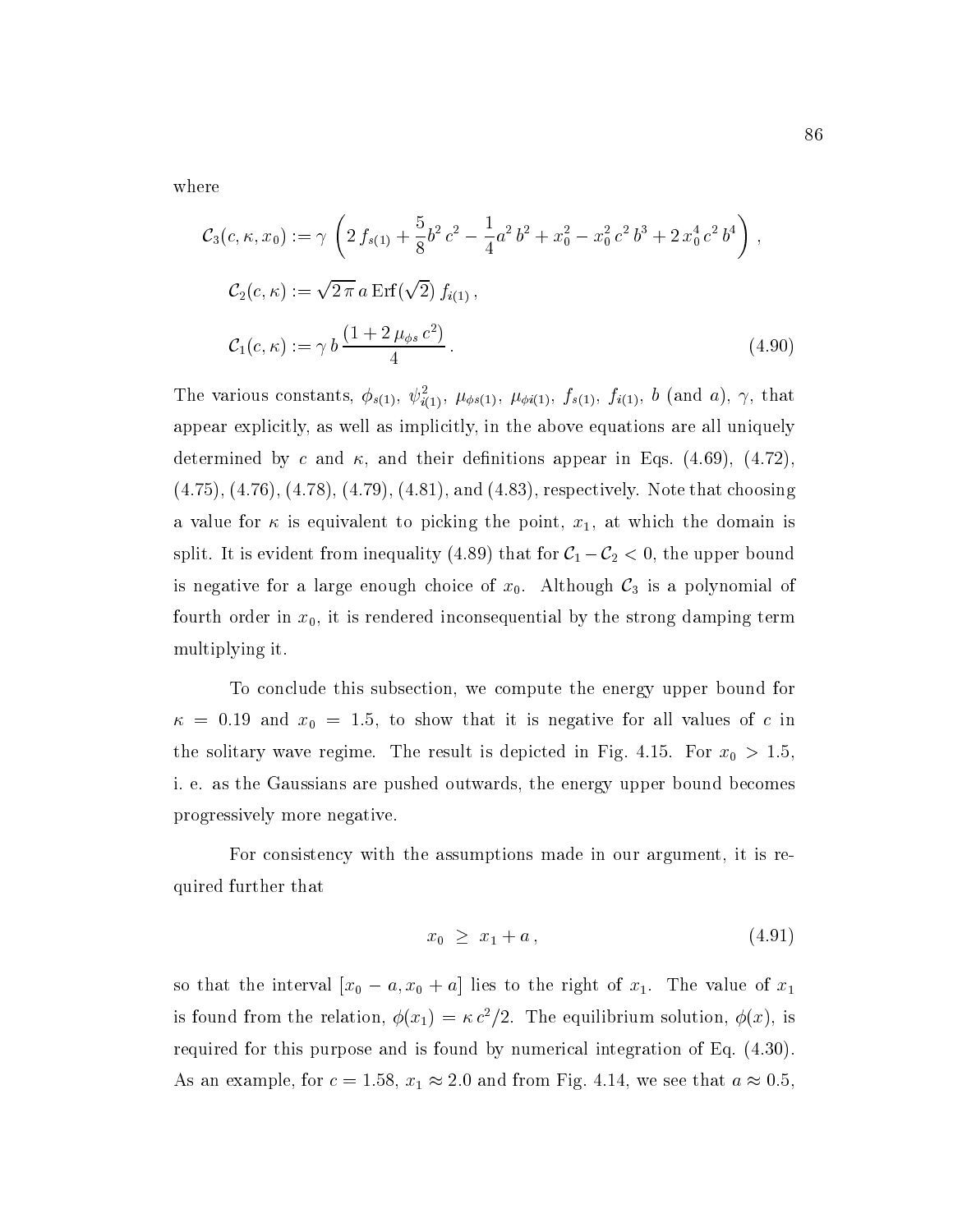

Figure 4.15: Upper bound on  $\sigma$   $\Gamma$  is seen to be negative for all values of  $c$  in the solitary wave regime.  $(x_0 = 1.5)$ 

therefore  $x_0$  must exceed 2.5. Recall that this example has been portrayed in Fig. 4.13.

The solitary wave width tends to infinity as the amplitude tends to zero, which corresponds to  $c \to 1+$ . One might be tempted to believe that  $x_0$ increases indefinitely as the wave speed approaches unity, however note that for low values of c, the wave amplitude hever reaches  $\kappa c$  /2 and  $\psi_i$  is not close to zero. There is no need to break the domain into three parts, i. e. the result of Eq.  $(4.55)$  is sufficient, and the restriction of inequality  $(4.91)$  is removed. Any value of  $x_0$  may be chosen that makes the right hand side of inequality (4.89) negative; from Fig. 4.15 it is evident that  $x_0 = 1.5$  is sufficient for this purpose.

### 4.3.2 Stability of Periodic Waves

Nonlinear periodic wave solutions exist for wave speed  $c < 1$ , as has been described in Sec. 4.2. The expression for the second variation of the free en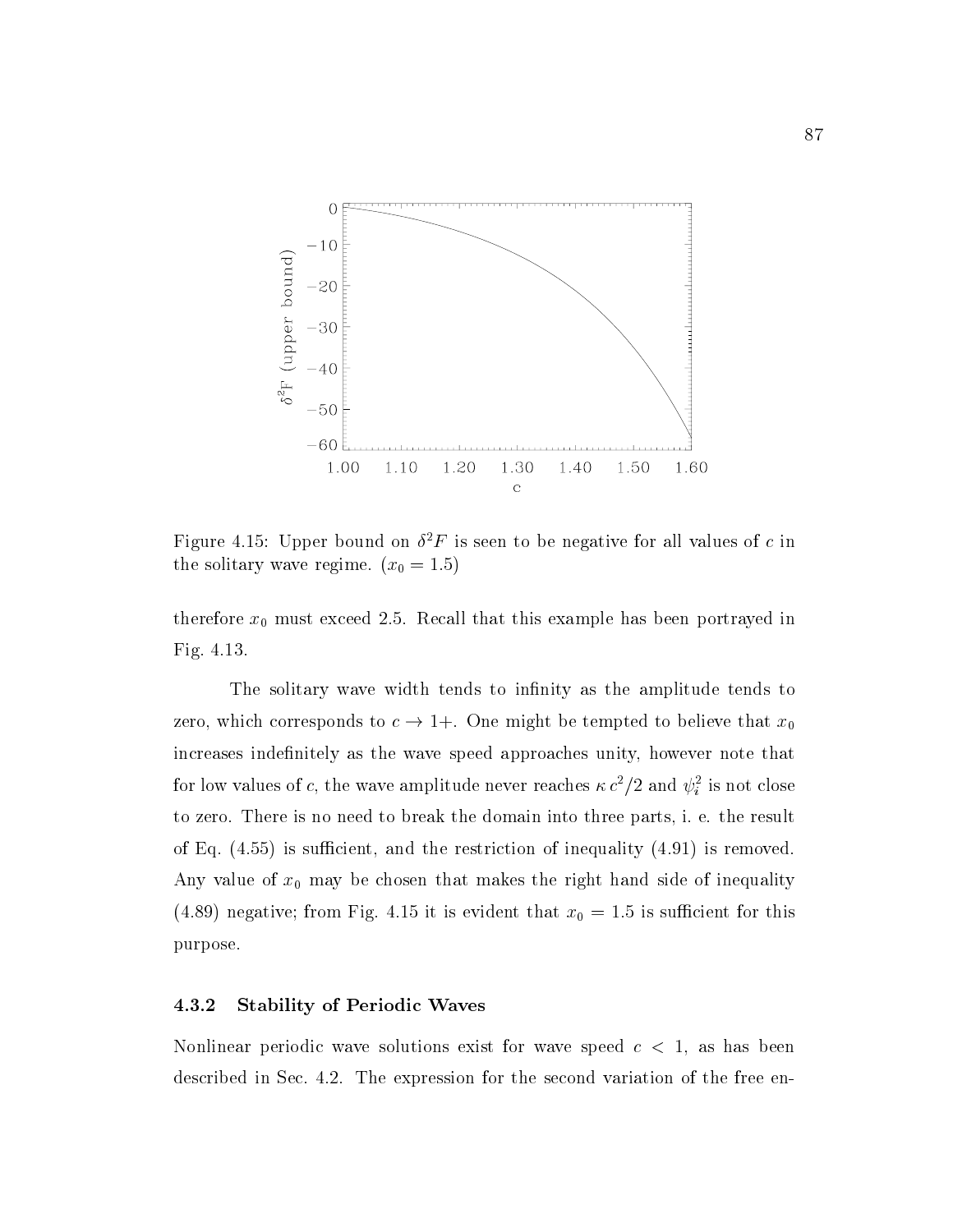ergy, referred to as "energy" in this section, is very similar to that for solitary waves, discussed in Sec.4.3.1. The integrands are identical in form, while the integration domains and the equilibrium quantities are distinct.

The perturbation of the equilibrium may be considered either periodic or aperiodic. In the latter case, the domain of integration is again the entire real line, just as in the case of solitary waves. Here we consider the periodic case for the sake of simplicity and show that negative energy perturbations exist. The wavelength of the equilibrium solution is determined by the value of c and E. The domain of integration is over one wavelength, which we assume, without loss of generality, to be the interval  $(0, L)$ :

$$
\delta^2 F[\delta n, \delta u] = \frac{1}{2} \int_0^L \left[ \frac{1}{n} (n \delta u + u \delta n)^2 + \delta \phi_x^2 + \delta \phi^2 (1 + \phi) e^{\phi} - \frac{u^2}{n} \delta n^2 \right] dx. \tag{4.92}
$$

Following the same argument as in Sec. 4.3.1 in going from Eq. (4.38) to Eq.  $(4.40)$ , we are led to

$$
\delta^2 \hat{F}[\delta n] := \delta^2 F[\delta n, \hat{\delta} u] = \frac{1}{2} \int_0^L \left[ \delta \phi_x^2 + \delta \phi^2 (1 + \phi) e^{\phi} - \psi^2 \delta n^2 \right] dx \,. \tag{4.93}
$$

We now show that the sign of  $\sigma$   $\Gamma$  is indefinite.

The existence of positive energy perturbations is seen trivially, as in Sec. 4.3.1, simply by setting one of the perturbations,  $\delta u$  or  $\delta n$ , to zero in Eq. (4.92). In order to establish the existence of negative energy perturbations, consider the perturbation,

$$
\delta\phi(x) = \delta\phi_0 \sin(kx), \quad k := \frac{2\pi N}{L}, \qquad (4.94)
$$

where N is an integer. Evidently,  $\delta\phi$  vanishes at the boundary points, 0 and L. The ion number density perturbation is given by

$$
\delta n = e^{\phi} \delta \phi - \delta \phi_{xx} = (e^{\phi} + k^2) \delta \phi.
$$
 (4.95)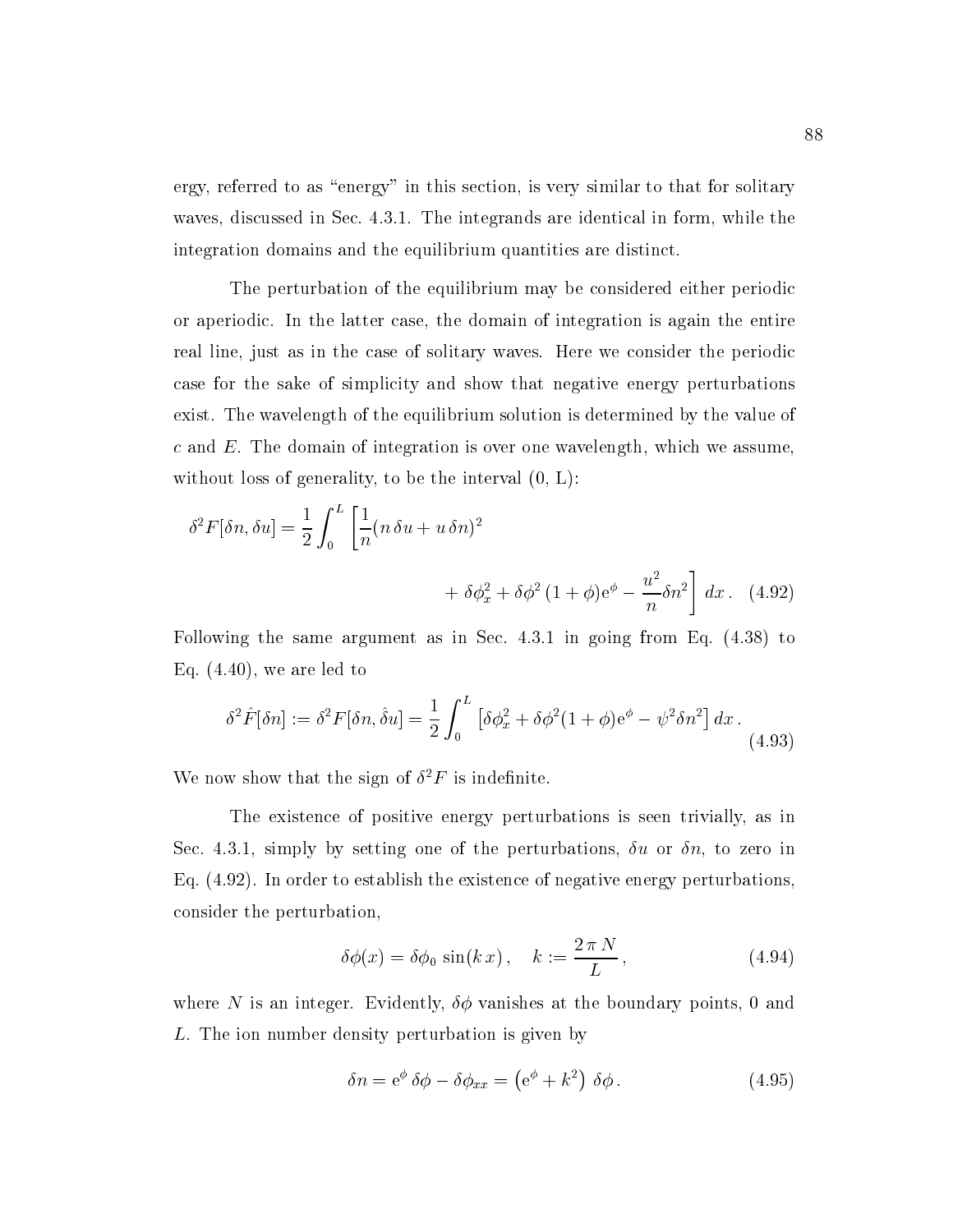Observing that

$$
\int_0^L \cos^2(kx) \, dx = \int_0^L \sin^2(kx) \, dx = \frac{L}{2},\tag{4.96}
$$

Eq. (4.93) yields,

$$
\delta^2 \hat{F}(k) = \frac{1}{2} \delta \phi_0^2 \left\{ k^2 \frac{L}{2} - \int_0^L \sin^2(kx) \left[ \psi^2 \left( e^{\phi} + k^2 \right)^2 - (1 + \phi) e^{\phi} \right] dx \right\}, \quad (4.97)
$$

for the specic perturbation that we have chosen.

We denote the upper bound on  $\phi(x)$ , for  $x \in [0, L]$ , by  $\phi_s$  and the lower bound on  $\psi^-(x)$ , by  $\psi_i^-$ , so that

$$
\delta^2 \hat{F} \le \frac{1}{2} \delta \phi_0^2 \left\{ k^2 \frac{L}{2} - \int_0^L \sin^2(kx) \left[ \psi_i^2 \left( 1 + k^2 \right)^2 - (1 + \phi_s) e^{\phi_s} \right] dx \right\}
$$
  

$$
\le \delta \phi_0^2 \frac{L}{4} \left[ k^2 + (1 + \phi_s) e^{\phi_s} - \psi_i^2 \left( 1 + k^2 \right)^2 \right]. \tag{4.98}
$$

We are thus left with the simple task of determining the sign of the quadratic form,

$$
\delta^2 \hat{F}(y) = A y^2 + B y + C , \qquad (4.99)
$$

where  $y := k^2$  and the constants, A, B, and C, are defined by

$$
A := -\psi_i^2,
$$
  
\n
$$
B := 1 - 2\psi_i^2,
$$
  
\n
$$
C := (1 + \phi_s) e^{\phi_s} - \psi_i^2.
$$
\n(4.100)

That the above quadratic form, and hence the energy, is negative for large values of  $k$  (or  $y$ ) is evident since the coefficient  $A$  of the quadratic term is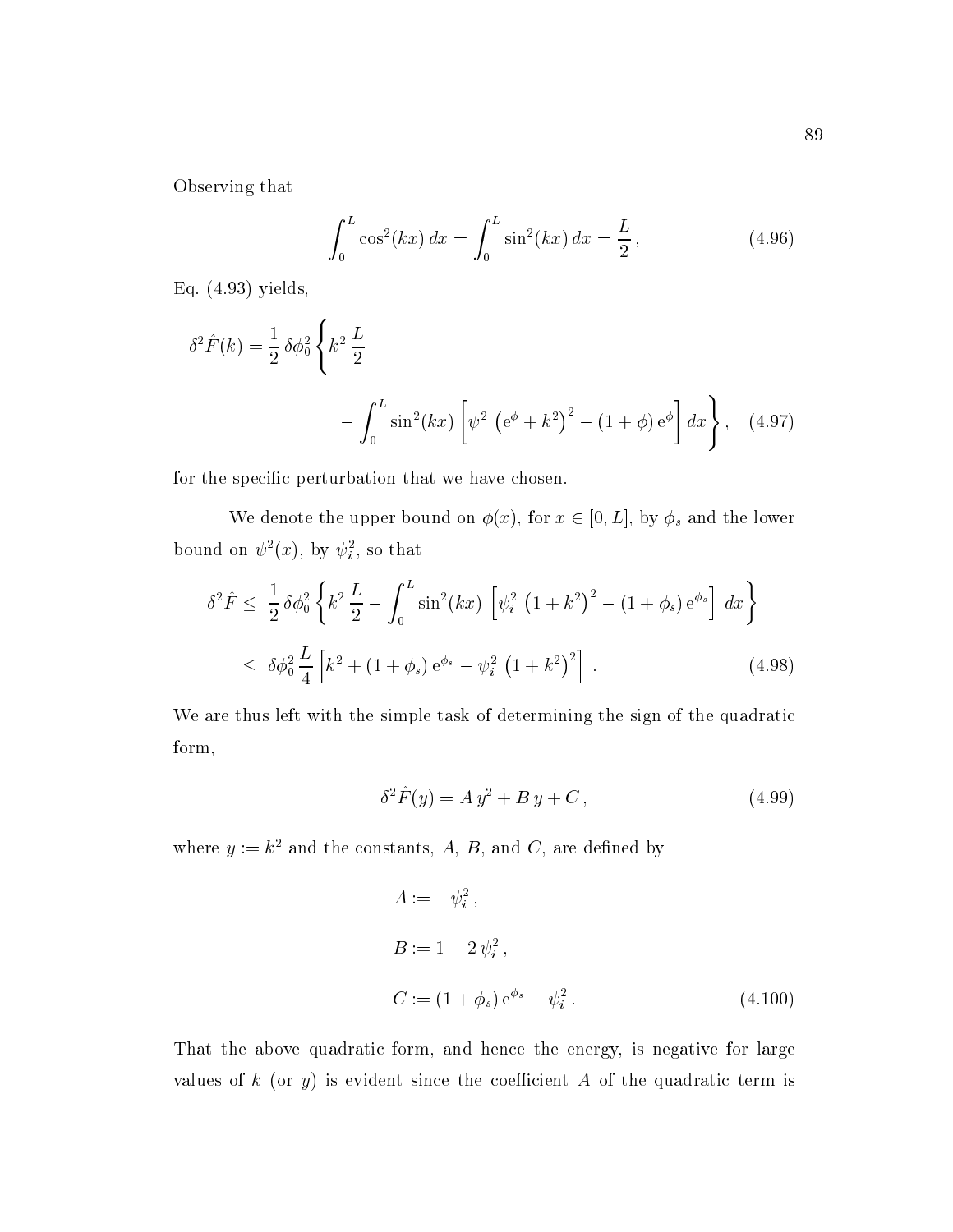negative. Evidently, this method for proving negative energy perturbations ialls when  $\psi_i^+ = 0$ , in which case it becomes necessary to consider separately the regions in which  $\psi_i$  is zero and non-zero, similar to the argument in Sec. 4.3.1. The perturbation would then be constructed so that it is non-zero in the regions where  $\psi_i^*$  is non-zero and close to zero elsewhere; however it is not our intention to explicitly construct such an example here.

For the sake of precision, we note that the quadratic form is negative when y exceeds the highest root of  $A y^2 + B y + C = 0$ . Both roots are real in this case, since the discriminant  $(B^2 - 4AC)$  is positive definite, thus it follows that for

$$
k^{2} = y > \frac{(1 - 2\psi_{i}^{2}) + \sqrt{1 + 4\psi_{i}^{2}\phi_{s}e^{\phi_{s}} + 4\psi_{i}^{2}(e^{\phi_{s}} - 1)}}{2\psi_{i}^{2}},
$$
\n(4.101)

the upper bound on the energy is negative.

#### 4.4 Ion-Acoustic Equations with Pressure

In our treatment of the stability of the ion-acoustic equations in Sec.4.3, we noted that small wavelength perturbations are a source of negative energies, making it impossible to prove Lyapunov stability. The source of the negative energy hes in the term  $-\psi$  on in Eq. (4.58). Naturally, one wonders if consideration of ionic pressure, which was neglected in the ion-acoustic equations, may prevent the negative energy perturbations from arising. It is this question that we seek to answer next.

In this section we present the ion-acoustic equations modified to include ionic pressure, their Hamiltonian structure, and invariants. Travelling wave solutions are explored in the next section, and the question of stability is discussed in Sec. 4.6.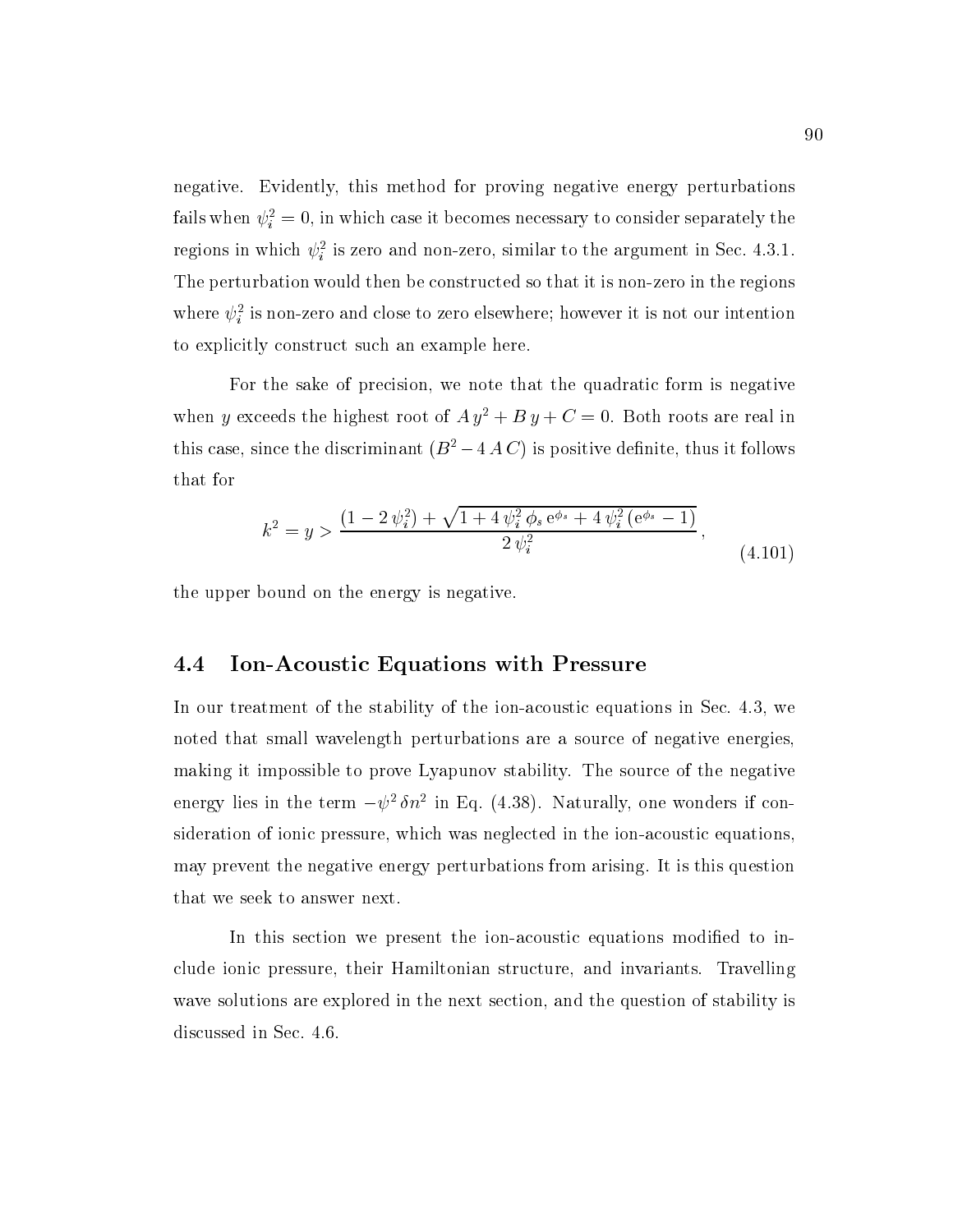The ion-acoustic equations with ionic pressure are

$$
\frac{\partial n}{\partial t} + \frac{\partial}{\partial x}(nv) = 0,
$$
  

$$
\frac{\partial v}{\partial t} + \frac{\partial}{\partial x}\left(\frac{v^2}{2} + \frac{e\phi}{m} + \frac{h(n)}{m}\right) = 0,
$$
  

$$
\frac{1}{4\pi e}\frac{\partial^2 \phi}{\partial x^2} = n_0 \exp\left(\frac{e\phi}{T_e}\right) - n,
$$
 (4.102)

where the only modification to Eqs.  $(4.6)$  is the addition of the gradient of the enthalpy  $h(n)$  to the momentum equation. The enthalpy is assumed to depend only on the ion number density  $n$ , and is related to the pressure  $p$  by

$$
\frac{dh}{dn} = \frac{1}{n}\frac{dp}{dn}.
$$
\n(4.103)

Later, we specically pick the pressure to obey the adiabatic law for one dimension.

Introducing the same dimensionless dependent and independent variables as in Eqs.  $(4.4)$  and  $(4.5)$ , with the further definition,

$$
\overline{h}(\overline{n}):=\frac{h(n)}{m\,c_0^2}\,,
$$

and dropping the bars over the dimensionless variables, we arrive at the equations,

$$
\frac{\partial n}{\partial t} + \frac{\partial}{\partial x}(nv) = 0,
$$
  

$$
\frac{\partial v}{\partial t} + \frac{\partial}{\partial x}\left(\frac{v^2}{2} + \phi + h(n)\right) = 0,
$$
  

$$
\frac{\partial^2 \phi}{\partial x^2} = e^{\phi} - n.
$$
 (4.104)

Equations (4.104) represent the ion-acoustic system with pressure that will be our focus of attention in this and the next two sections to follow.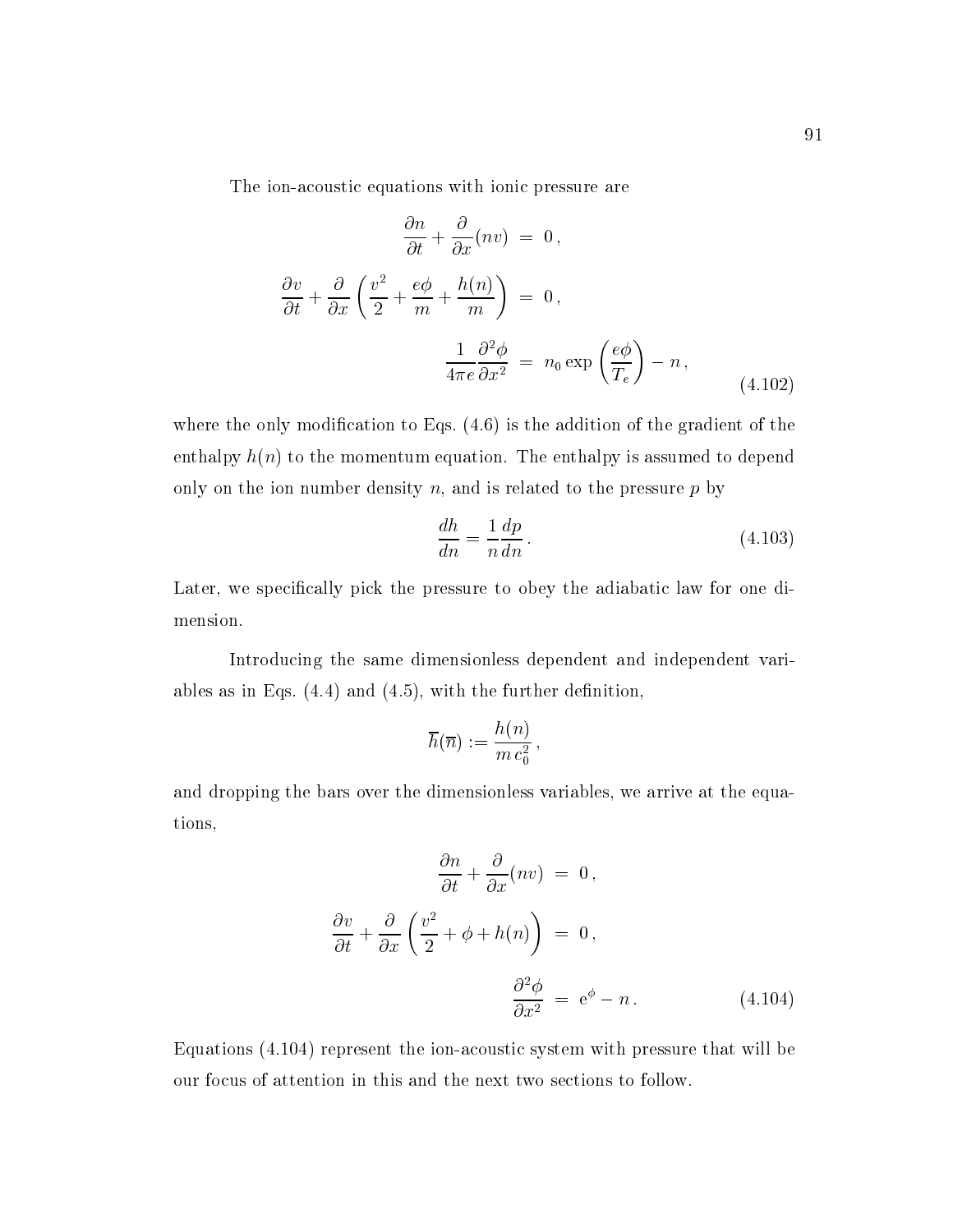## 4.4.1 Hamiltonian Formulation

The Hamiltonian formulation is very similar to that seen in Sec. 4.1.1. The Poisson bracket is identical to the one defined in Eq.  $(4.9)$ , while the new Hamiltonian is given by

$$
H[n, v] := \int_{D} \left( n \frac{v^2}{2} + \frac{\phi_x^2}{2} + (\phi - 1) \exp \phi + n U(n) \right) dx.
$$
 (4.105)

The potential energy function  $U(n)$  is related to the previously defined pressure and enthalpy by,

$$
p(n) = n^2 \frac{dU}{dn} \quad \text{and} \quad h(n) = \frac{d}{dn}(nU). \quad (4.106)
$$

In particular, if the pressure obeys an adiabatic law,

$$
p(n) = p_0 n^{\gamma} , \t\t(4.107)
$$

the functions  $U(n)$  and  $h(n)$  are given by

$$
U(n) = \frac{p_0 n^{\gamma - 1}}{(\gamma - 1)} \quad \text{and} \quad h(n) = \frac{p_0 \gamma n^{\gamma - 1}}{(\gamma - 1)}.
$$
 (4.108)

The reader may verify quite easily that the time evolutions of  $n$  and  $v$  given by  $n_t = \{n, H\}$  and  $v_t = \{v, H\}$  reproduce the first and second of Eqs. (4.104).

#### 4.4.2 Invariants

In Eqs. (4.104), the continuity and velocity equations are already in the form of conservation laws, hence it follows immediately that

$$
N := \int_D n \, dx \quad \text{and} \quad U := \int_D v \, dx \,, \tag{4.109}
$$

are invariants. In fact, they are more than that: analogous to the case without ionic pressure seen in Sec. 4.1.2, here too  $N$  and  $U$  are Casimirs of the Hamiltonian formulation.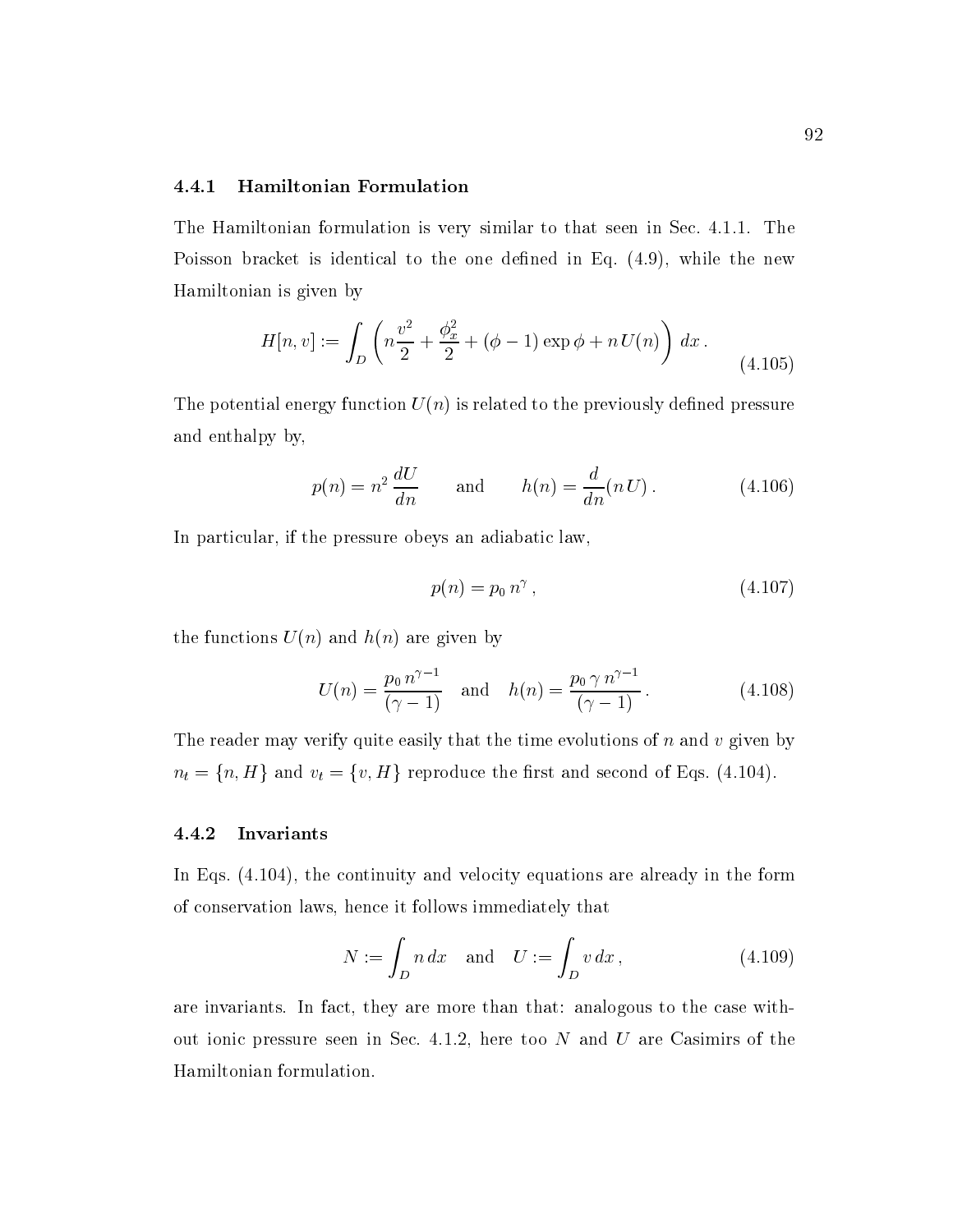The other invariants seen in Sec. 4.1.2 are also invariants of the ionacoustic system with pressure, with minor changes to the conservation laws:

$$
\frac{\partial}{\partial t}(n\,v) \quad + \quad \frac{\partial}{\partial x}\left(n\,v^2 + e^{\phi} - \frac{\phi_x^2}{2} + p\right) \quad = \quad 0 \,, \tag{4.110}
$$

$$
\frac{\partial}{\partial t} \left( n \frac{v^2}{2} + \frac{\phi_x^2}{2} + (\phi - 1) e^{\phi} + n U(n) \right) \n+ \frac{\partial}{\partial x} \left( n v \left( \frac{v^2}{2} + \phi + h(n) \right) - \phi \phi_{x} \right) = 0 , \quad (4.111)
$$

$$
\frac{\partial}{\partial t}\Big(n\left(x\ -\ v\ t\right)\Big)\ +\ \frac{\partial}{\partial x}\left(n\ v\left(x-v\ t\right)-t\,\mathrm{e}^{\phi}+t\,\frac{\phi_x^2}{2}-t\,p\right)\ =\ 0\ .\quad \ \ (4.112)
$$

The invariance of momentum  $P$ , energy or Hamiltonian  $H$ , and the invariant I with explicit dependence on time, follow from the above equations.

# 4.5 Solitary and Periodic Wave Solutions

Ion-acoustic equations with pressure are Galilean invariant, just as in the case without pressure seen in Sec. 4.1.3. Our treatment, henceforth, will be carried out in the inertial frame moving at the wave speed  $c$ , where the velocity is denoted u, and all equilibrium quantities have dependence only on the spatial coordinate x. The elimination of explicit time dependence leads to simple integration of Eqs. (4.104) yielding

$$
n u + \alpha = 0, \qquad u^2 = 2 [\beta - \phi - h(n)], \qquad \phi'' = \exp \phi - n,
$$
\n(4.113)

where  $\alpha$ ,  $\beta$  are arbitrary constants.

We now assume that the pressure obeys an adiabatic law, so that  $h(n) =$  $p_0 \gamma n^{\gamma-1}/(\gamma-1)$ . If we are to find solutions in a manner identical to that in Sec. 4.2, i. e. analogous to single particle dynamics, it is necessary to express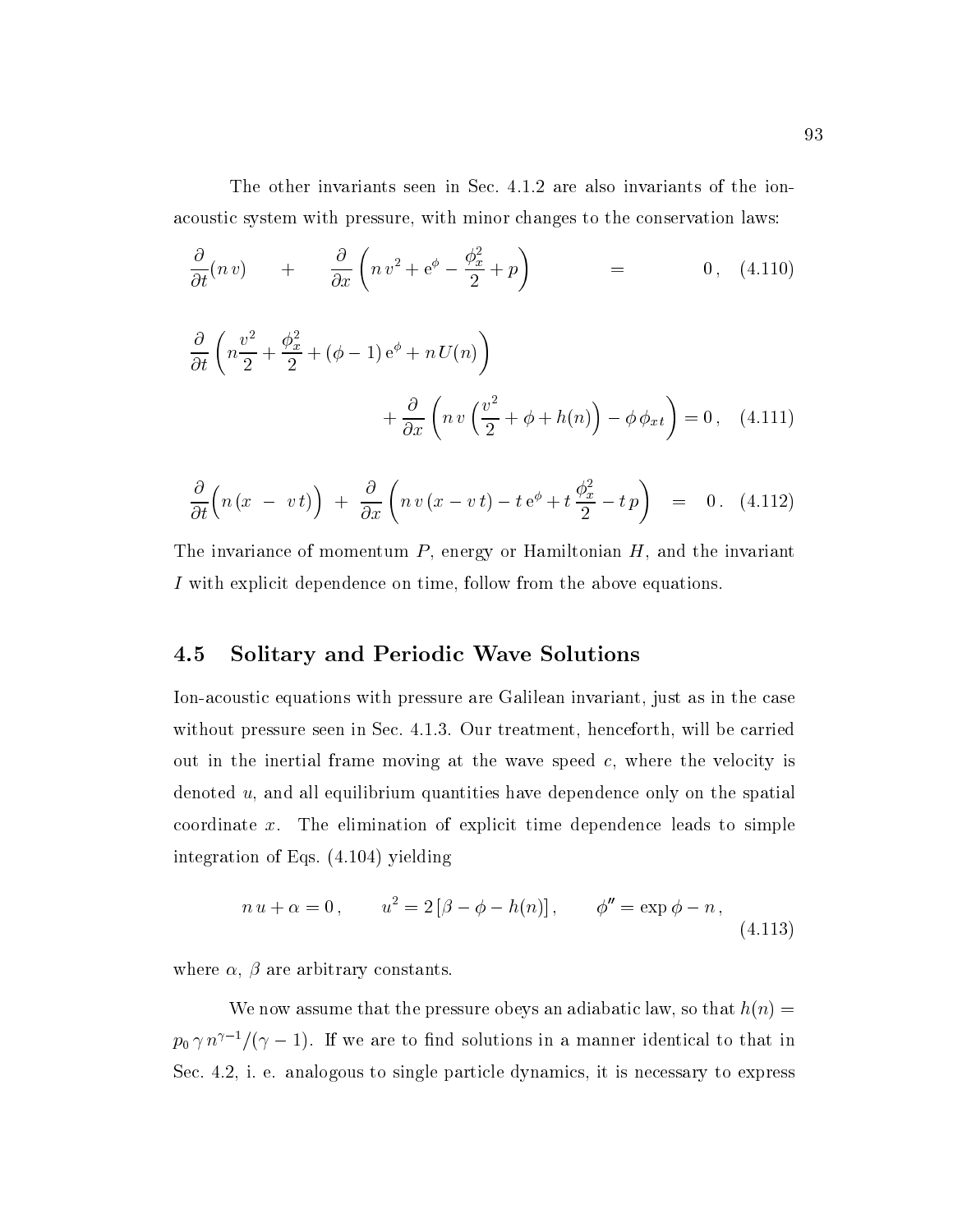$n$  in terms of  $\phi$ . This can be accomplished in terms of elementary functions for the case  $\gamma = 3$ , which is the adiabatic exponent corresponding to systems with one degree of freedom.

For the choice  $\gamma = 3$ , the enthalpy is  $n(n) = \frac{1}{2}p_0 n^2$ , and it is seen from Eqs. (4.113) that  $n^2$  satisfies the quadratic equation,

$$
\frac{1}{2}n^4 + \frac{(\phi - \beta)}{3p_0}n^2 + \frac{\alpha^2}{6p_0} = 0.
$$
 (4.114)

The ion number density can thus lie on either of two branches satisfying

$$
n_{(\pm)}(\phi) = \sqrt{\eta(\phi) \pm \sqrt{\eta^2(\phi) - \overline{\alpha}^2}}, \qquad (4.115)
$$

where

$$
\eta(\phi) := \frac{(\beta - \phi)}{3 p_0} \quad \text{and} \quad \overline{\alpha}^2 := \frac{\alpha^2}{3 p_0} \,. \tag{4.116}
$$

The third of Eqs. (4.113) can thus be rewritten  $\phi'' = e^{\phi} - n_{(\pm)}(\phi)$ , which may be cast in the form,

$$
\phi'' = -\frac{dV_{(\pm)}}{d\phi}(\phi) \,, \tag{4.117}
$$

where

$$
V_{(\pm)}(\phi) := -\mathbf{e}^{\phi} - p_0 \, n_{(\pm)}^3(\phi) - \frac{\alpha^2}{n_{(\pm)}(\phi)}.
$$
 (4.118)

We are thus left with the problem of finding solutions for the motion of a single particle in time independent potentials  $V_{(+)}(\phi)$  and  $V_{(-)}(\phi)$ .

Before proceeding to specify the solutions, we investigate the limit of  $V_{(+)}(\phi)$  and  $V_{(-)}(\phi)$  as  $p_0 \to 0$ . One expects to recover the potential  $V(\phi)$ , defined in Eq. (4.26), from one of the two branches  $V_{(+)}(\phi)$  and  $V_{(-)}(\phi)$ , in the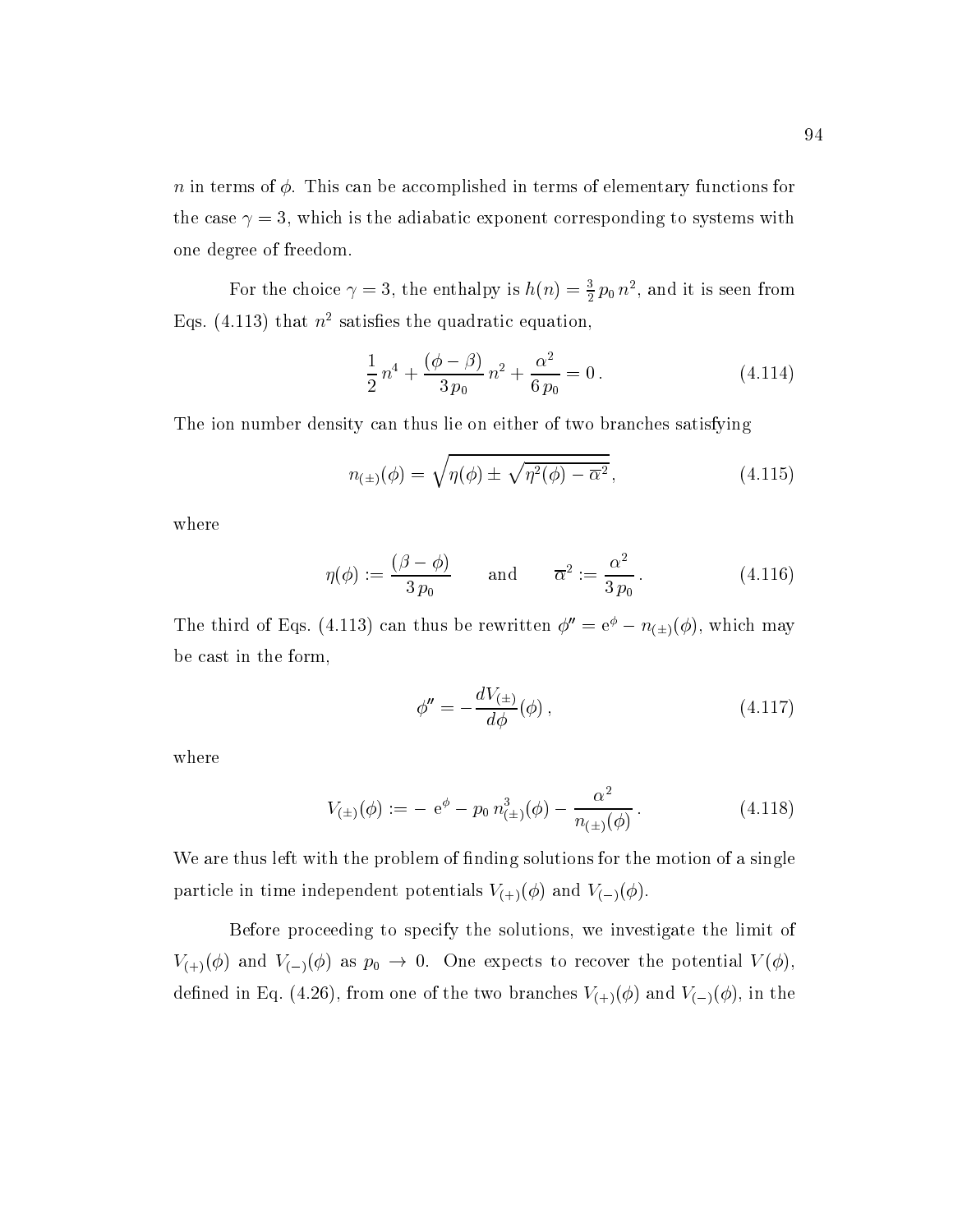limit as  $p_0$  vanishes. Taylor series expansion yields,

$$
n_{(\pm)}(\phi) = \left[\eta \pm \eta \left(1 - \frac{\overline{\alpha}^2}{\eta^2}\right)^{1/2}\right]^{1/2}
$$
  
=  $\left[\eta \pm \eta \left(1 - \frac{1}{2}\frac{\overline{\alpha}^2}{\eta^2} - \frac{1}{8}\frac{\overline{\alpha}^4}{\eta^4} - \cdots\right)\right]^{1/2}$  (4.119)  
=  $\left(\frac{(\beta - \phi)}{3p_0} \pm \frac{(\beta - \phi)}{3p_0} \mp \frac{1}{2}\frac{\alpha^2}{(\beta - \phi)} \mp \frac{3}{8}\frac{p_0 \alpha^4}{(\beta - \phi)^3} \mp \mathcal{O}(p_0^2)\right)^{1/2}.$ 

It is clear from the above equation that only the "minus branch",  $n_{(-)}$ , is finite in the limit  $p_0 \rightarrow 0$ ; the limiting value being given by

$$
\lim_{p_0 \to 0} \left[ n_{(-)}(\phi) \right] = \frac{\alpha}{\sqrt{2(\beta - \phi)}},\tag{4.120}
$$

which is identical to  $n(\phi)$  in Sec. 4.2. Making use of Eq. (4.120) in Eq. (4.118), notice that the term  $p_0 \, n_{(-)}^{\nu}$  vanishes in the limit  $p_0 \rightarrow 0,$  and we are left with

$$
\lim_{p_0 \to 0} \left[ V_{(-)}(\phi) \right] = -e^{\phi} - \alpha \sqrt{2(\beta - \phi)}, \qquad (4.121)
$$

which is identical to  $V(\phi)$  defined in Eq. (4.26). For small  $p_0$ , we therefore expect the wave solutions to lie on the "minus branch".

For an equilibrium wave solution to exist, it is necessary that  $V_{(\pm)}(\phi)$ have at least one minimum. Note that this is required for a solitary wave as well; although the homoclinic orbit starts and ends at an X point, there must exist a turning point, which is possible only if the potential has at least one minimum in between the X point and the turning point, so that it may "climb" back up". In order to have a minimum, it is necessary that  $d^2V_{(\pm)}/d\phi^2$  have regions in which it is positive.

$$
\frac{dV_{(\pm)}}{d\phi} = -e^{\phi} + n_{(\pm)}(\phi)
$$
  
\n
$$
\Rightarrow \frac{d^2V_{(\pm)}}{d\phi^2} = -e^{\phi} \mp \frac{n_{(\pm)}}{6 p_0 \sqrt{\eta^2 - \overline{\alpha}^2}}.
$$
\n(4.122)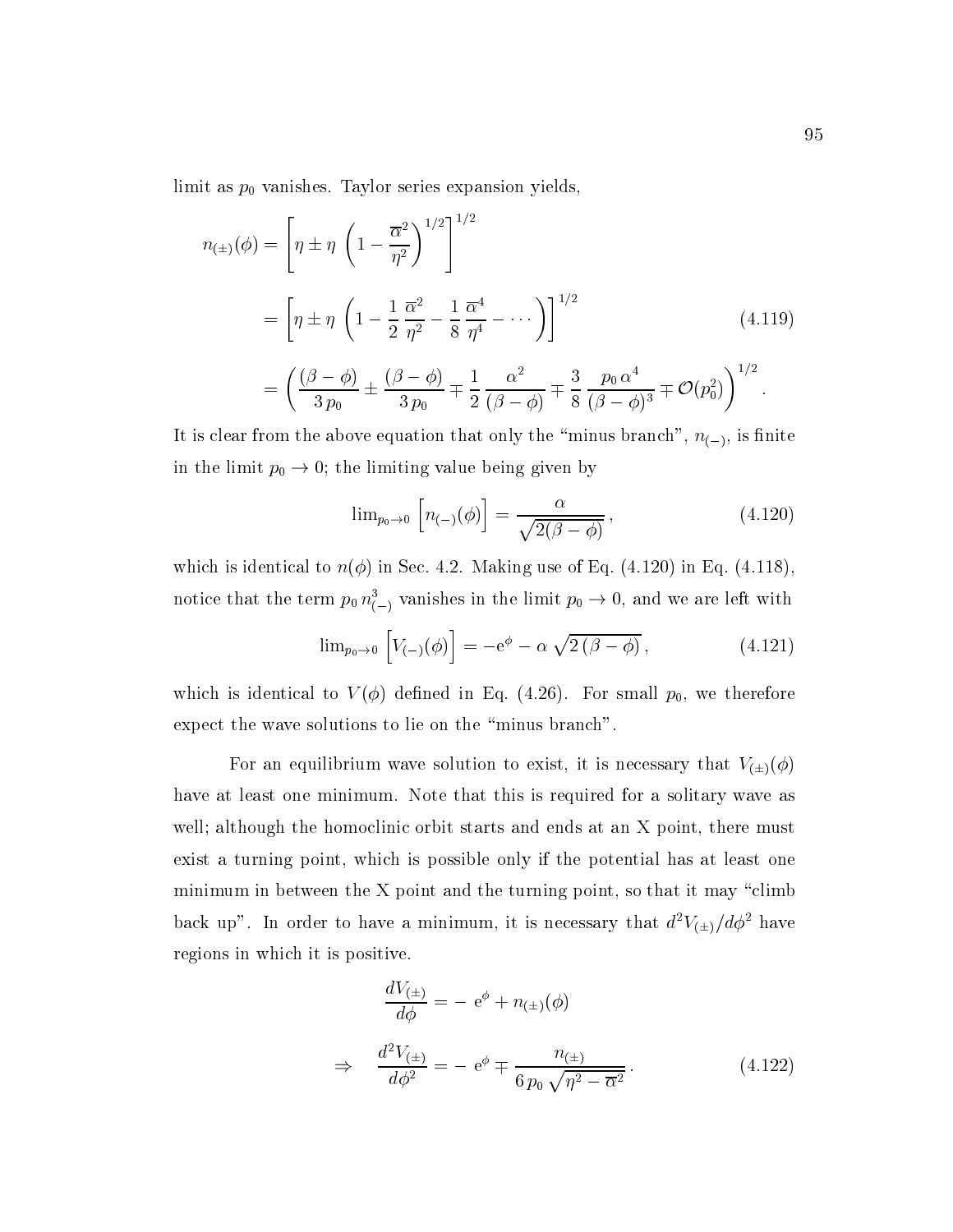It is evident from the equation above that,  $n_{(\pm)}$  being positive,  $d^2V_{(+)}/d\phi^2$ is always negative, hence no solution exists on the \plus branch". We only consider the "minus branch" henceforth.

The constants  $\alpha$  and  $\beta$  are no longer arbitrary if we demand  $n_{(-)} = 1$ and  $u = -c$  when  $\phi = 0$ . The relation  $u = -\alpha/n_{(-)}$  together with Eq. (4.115) imply,

$$
\alpha = c
$$
 and  $\beta = \frac{c^2}{2} + \frac{3p_0}{2}$ . (4.123)

In obtaining the expression for  $\beta$  we have used the squaring operation twice, thus losing some sign information. Plugging the value for  $\beta$  back into Eq. (4.115) and checking for consistency gives the equation,

$$
\frac{c^2}{6\,p_0} + \frac{1}{2} - \sqrt{\left(\frac{c^2}{6\,p_0} - \frac{1}{2}\right)^2} = 1\,,\tag{4.124}
$$

which is an identity only if

$$
\frac{c^2}{6\,p_0} - \frac{1}{2} \ge 0 \quad \Rightarrow \quad p_0 \le \frac{c^2}{3} \,. \tag{4.125}
$$

For  $p_0$  greater than  $c^2/5$ , the square root term in Eq. (4.124) is of the opposite sign, and consistency is achieved only on the \plus branch", which is of little interest to us. The result expressed by inequality (4.125) is important; we are restricted to finding solutions in the parameter regime  $p_0 \leq c^2/3$ . It turns out, as we will see in Sec. 4.6, that  $p_0 \geq c^2/3$  assures Lyapunov stability.

The condition  $n_{(-)} = 1$  at  $\phi = 0$  assures us that  $\phi = 0$  is a critical point of  $V_{(-)}(\phi)$ , as may be seen from the first of Eqs. (4.122). We now study  $d^2V_{(-)}/d\phi^2$  at  $\phi=0$  to find the parameter regimes in which the origin corresponds to O and X points. From the second of Eqs.  $(4.122)$  it may be seen that

$$
\left. \frac{d^2 V_{(-)}}{d\phi^2} \right|_{\phi=0} = \left( c^2 - 3 \, p_0 \right)^{-1} - 1 \,, \tag{4.126}
$$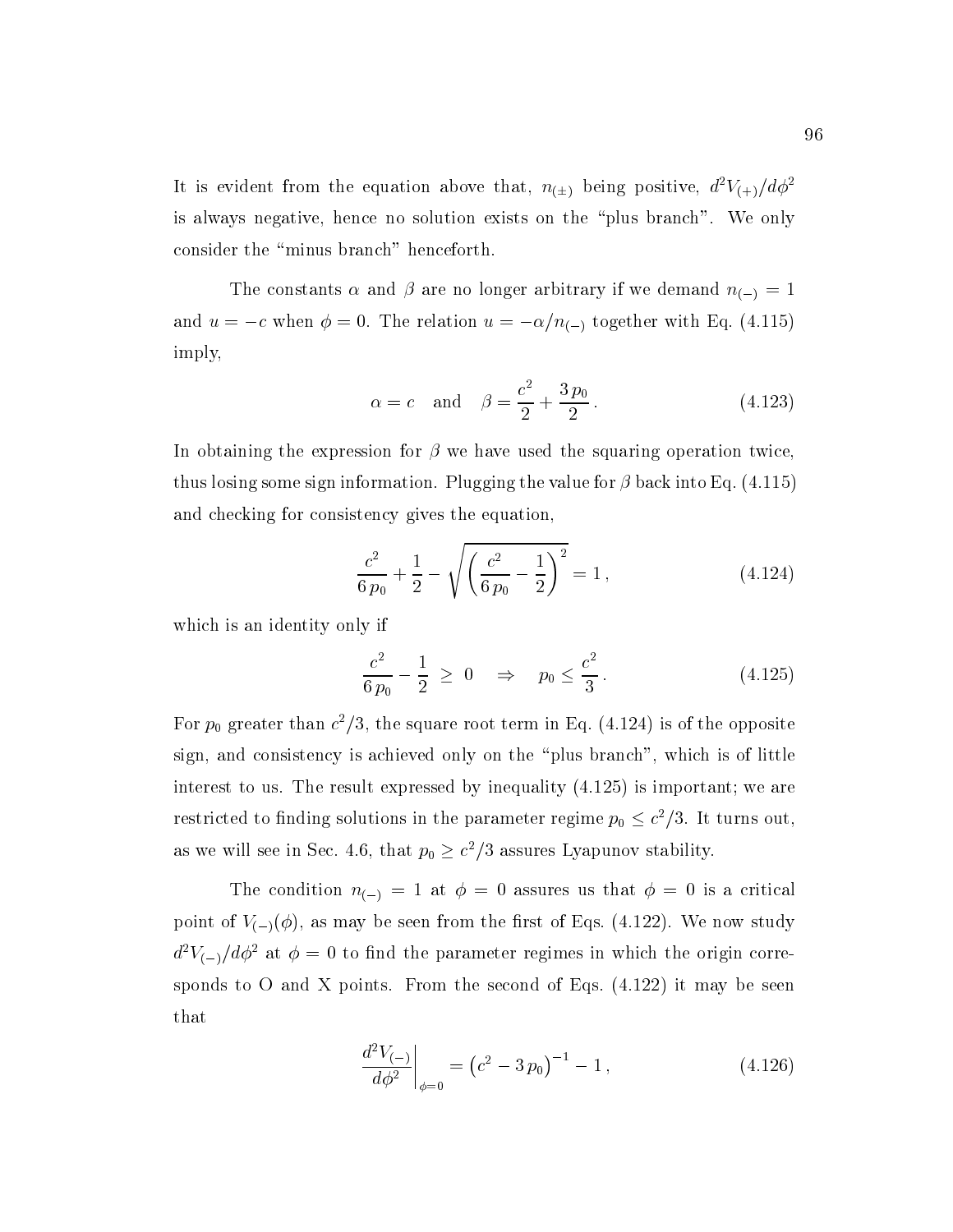which is positive if  $p_0 > (c^2 - 1)/3$ . Combining this result with inequality (4.125) leads to

$$
\frac{c^2}{3} - \frac{1}{3} < p_0 \le \frac{c^2}{3},\tag{4.127}
$$

which is the parameter regime in which the origin is a minimum of  $V_{(-)}(\phi)$ , indicating existence of periodic waves.

Solitary waves are homoclinic orbits which start and end at the origin, and their existence requires the origin to be a maximum of  $V_{(-)}(\phi)$ . It is clear from the preceding paragraph that the origin is a maximum for

$$
p_0 \ \ < \ \frac{c^2}{3} - \frac{1}{3} \,. \tag{4.128}
$$

Since  $p_0$  is a non-negative constant, it is evident from inequality (4.128) that solitary wave solutions may exist only for  $c \geq 1$ .

Inequality  $(4.128)$  is necessary but not sufficient for the existence of solitary waves. To extract the parameter regime of existence of solitary waves more accurately, we compare  $V_{(-)}(0)$  to  $V_{(-)}(\phi_c)$ , where  $\phi_c$  is the cutoff value of  $\phi$  beyond which  $V_{(-)}(\phi)$  is not defined. Solitary waves exist for parameter values for which  $V_{(-)}(\phi_c) \geq V_{(-)}(0)$ . The cutoff value  $\phi_c$  is obtained by noting the value of  $\phi$  at which the square root term in Eq. (4.115) vanishes, and is seen to be

$$
\phi_c = \frac{c^2}{2} + \frac{3 p_0}{2} - c \sqrt{3 p_0} = \frac{1}{2} \left( c - \sqrt{3 p_0} \right)^2.
$$
 (4.129)

The idea behind comparision of  $V_{(-)}(0)$  and  $V_{(-)}(\phi_c)$  is quite simple: we would like to check if  $V_{(-)}(\phi)$  "climbs back up" to provide a turning point for the homoclinic orbit.

Observing that  $n_{(-)}(0) = 1$  and  $n_{(-)}(\phi_c) = \sqrt{c/\sqrt{3 p_0}}$  we get

$$
V_{(-)}(0) = -1 - p_0 - c^2, \qquad (4.130)
$$

$$
V_{(-)}(\phi_c) = -e^{\phi_c} - \frac{4}{3} (3 p_0)^{1/4} c^{3/2} . \qquad (4.131)
$$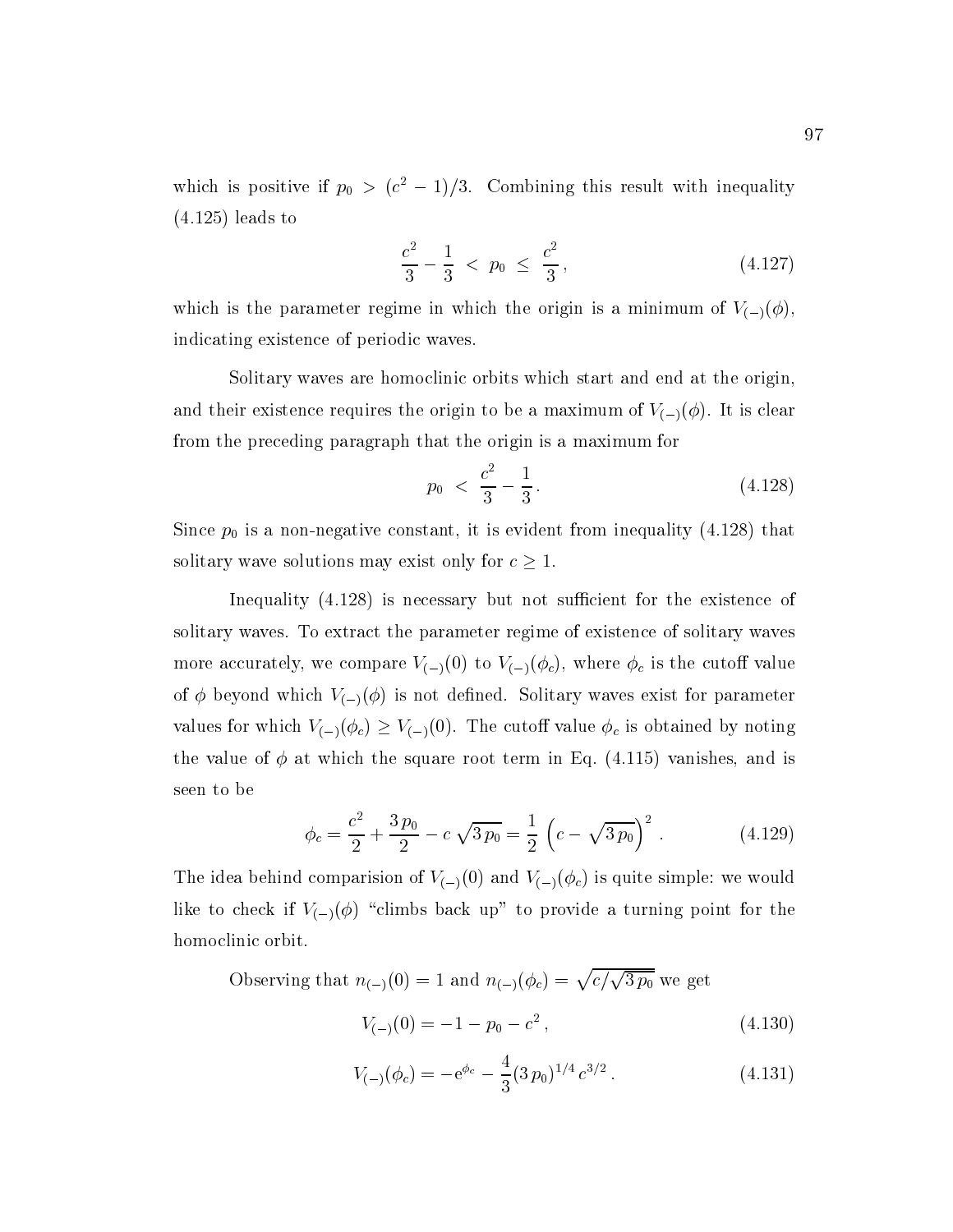

Figure 4.16: Parameter regimes of wave solutions. For parameter values in region II, the waves are periodic, while solitary waves are found in region III. The dashed curve is the locus of inflexion points and is part of the parabola,  $(c^{\perp}-1)/5$ , while the curve separating regions I and II is part of the parabola,  $c$   $\rightarrow$  3. The asterisk on the  $c$  axis marks the end of the extremely narrow lower leg of the solitary wave regime. The upper leg of region III continues indenitely, becoming narrower for higher values of c. The amplitude of the periodic waves vanishes on both of the bounding curves of region II, while the amplitude of the solitary waves vanishes at the upper bounding curve (dashed) of region III. There are no wave solutions in regions I and IV.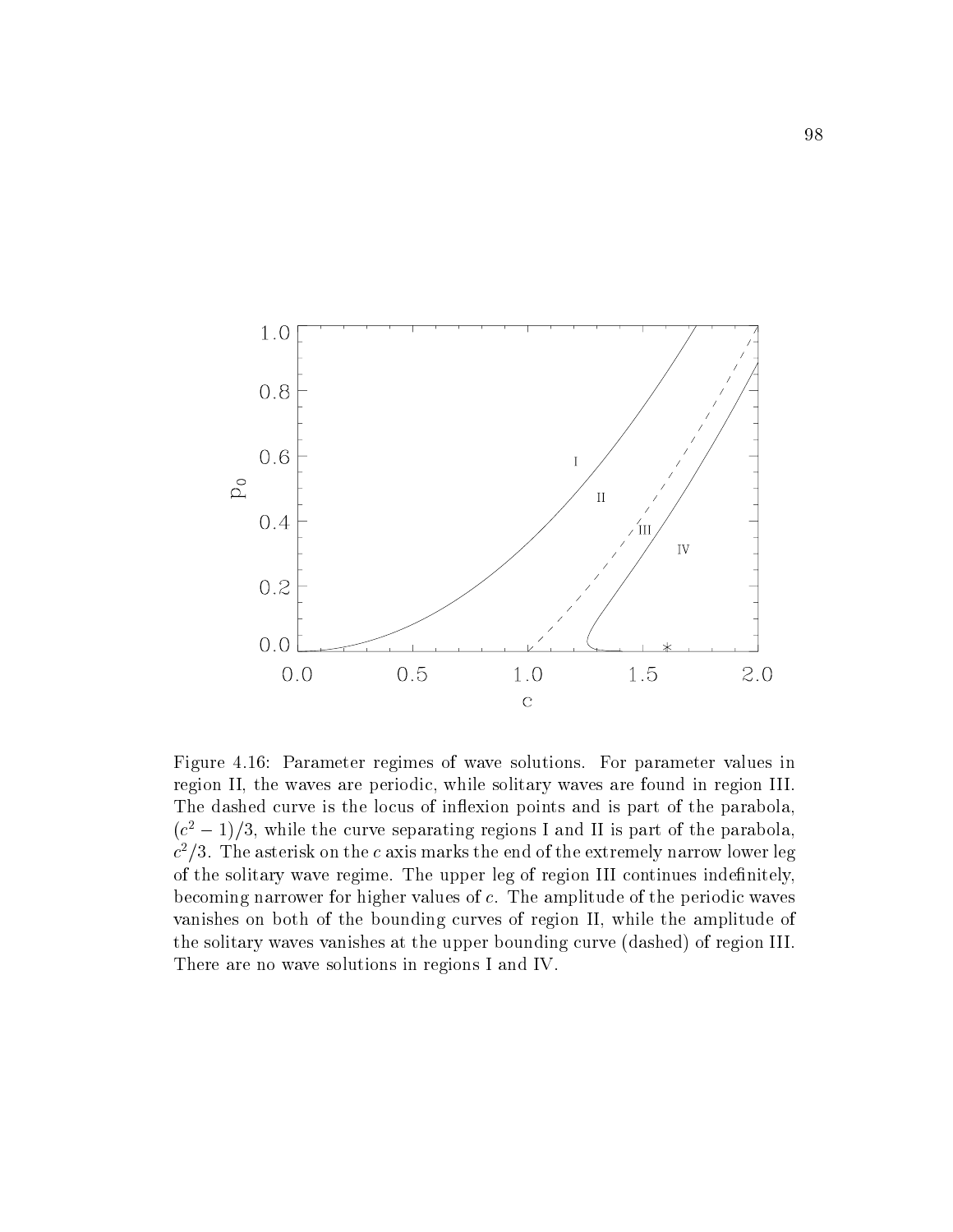

Figure 4.17:  $V_{(-)}(\phi)$  for  $c = 1.5$ ,  $p_0 = 1 \times 10^{-3}$ , showing the existence of a solitary wave of large amplitude ( $\approx$  1.1). In Fig. 4.16, these parameter values lie on the lower leg of region III.



Figure 4.18:  $V_{(-)}(\phi)$  for  $c = 1.5$ ,  $p_0 = 0.25$ . The potential ceases to be real before the turning point can be reached, hence there is no solitary wave. In Fig. 4.16, these parameter values lie in region IV.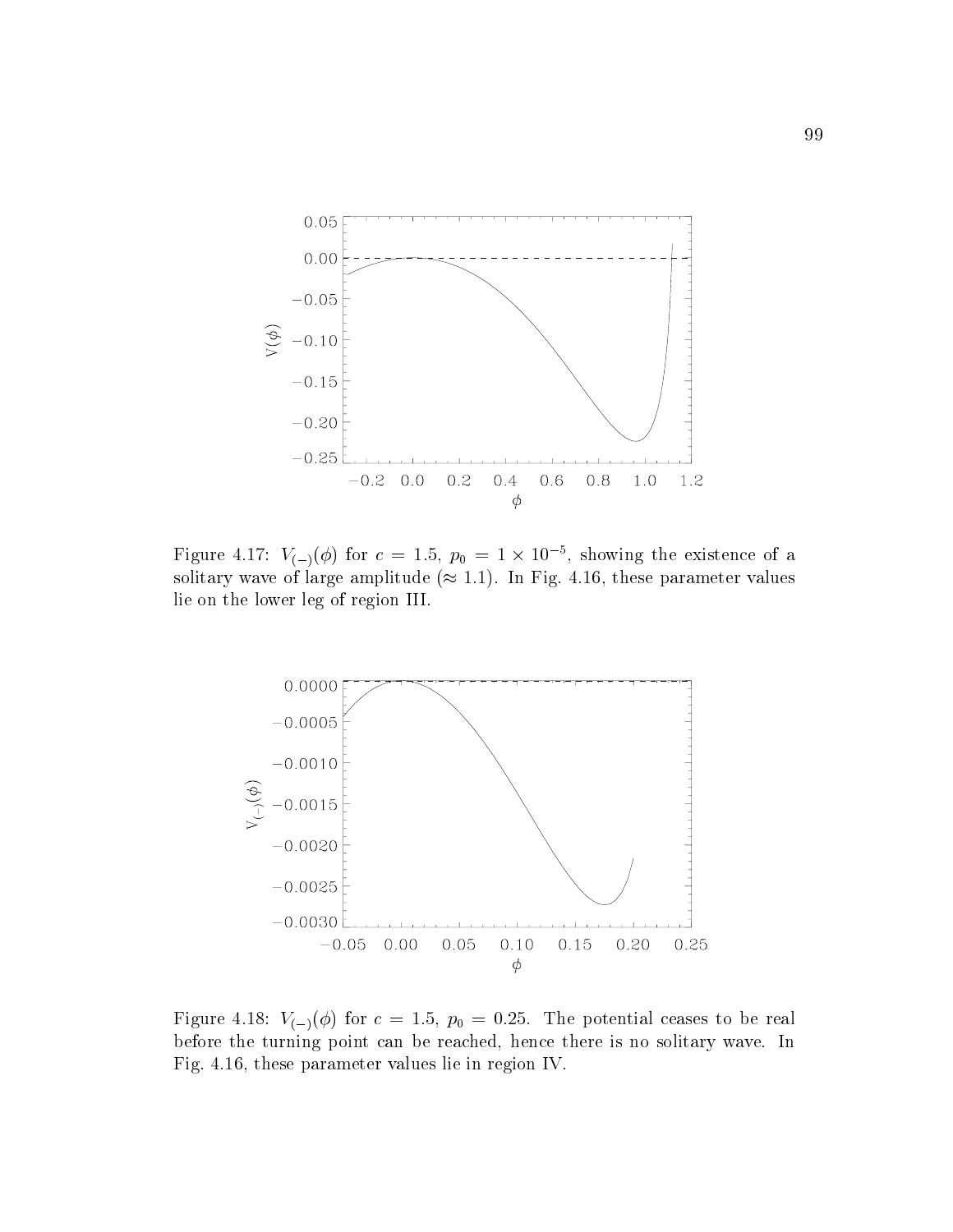

Figure 4.19:  $V_{(-)}(\phi)$  for  $c = 1.5$ ,  $p_0 = 0.35$ , showing the existence of a solitary wave of small amplitude ( $\approx 0.09$ ). In Fig. 4.16, these parameter values lie on the upper leg of region III.



Figure 4.20:  $V_{(-)}(\phi)$  for  $c = 1.5$ ,  $p_0 = 0.5$ , showing the existence of periodic waves. In Fig. 4.16, these parameter values lie in region II.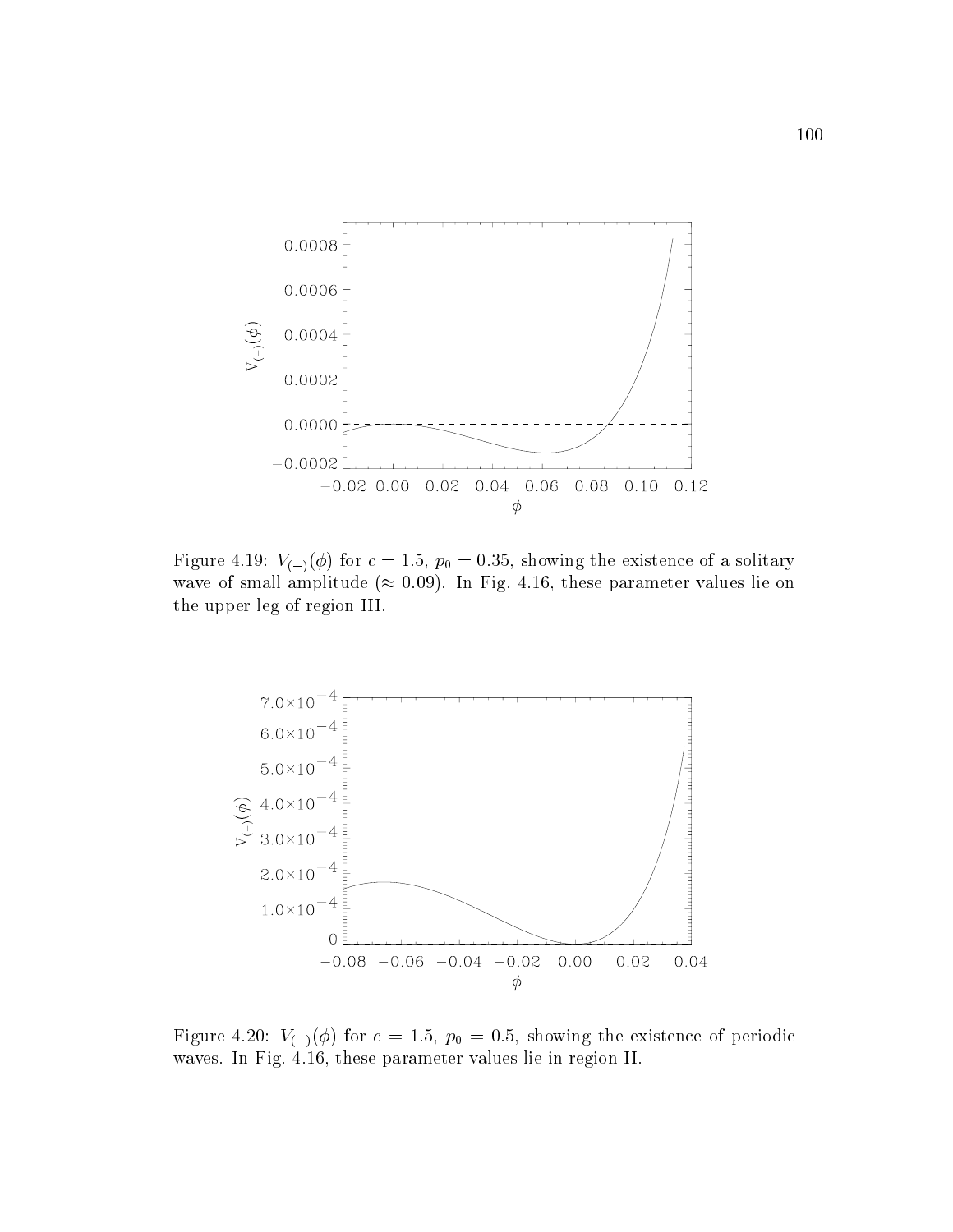

Figure 4.21:  $V_{(-)}(\phi)$  for  $c = 2$ ,  $p_0 = 0.9$ , showing the existence of a solitary wave of small amplitude ( $\approx 0.06$ ). In Fig. 4.16, these parameter values lie on the upper leg of region III. Note that the wave speed  $c = 2$  is higher than the upper cutoff of 1.58 for ion-acoustic equations without ionic pressure.

 $V_{(-)}(0)$  is linear in  $p_0$ , while  $V_{(-)}(\phi_c)$  is a somewhat more involved function of  $p_0$ ; for a fixed value of c, the  $p_0^{\prime-}$  term increases in magnitude, while the magnitude of the exponential term falls rapidly as  $p_0$  increases from 0 to  $c/\sqrt{3}$ . For high values of c, this results in two separated regions in parameter space for which  $V_{(-)}(\phi_c)$  exceeds  $V_{(-)}(0)$  and solitary wave solutions exist.

The resulting plot of the parameter space is shown in Fig. 4.16, showing the regions in which solitary, as well as periodic, waves exist. The solitary wave regime is especially interesting. Note that for  $1 \le c \le 1.25$  solitary waves exist for all positive values of  $p_0$  lying below the parabola,  $p_0 = c$  /3  $-$  1/3. For higher values of  $c$  the regime splits into two distinct legs. The lower leg near  $p_0 = 0$  is extremely narrow, while the upper leg narrows down and stays close to  $p_0 = c_1$   $\bar{\sigma} - 1/3$ . The lower leg is limite in length and no longer exists beyond  $c = 1.58$ , which is the usual cutoff speed for ion-acoustic solitary waves without the pressure term. The upper leg continues indefinitely, thus solitary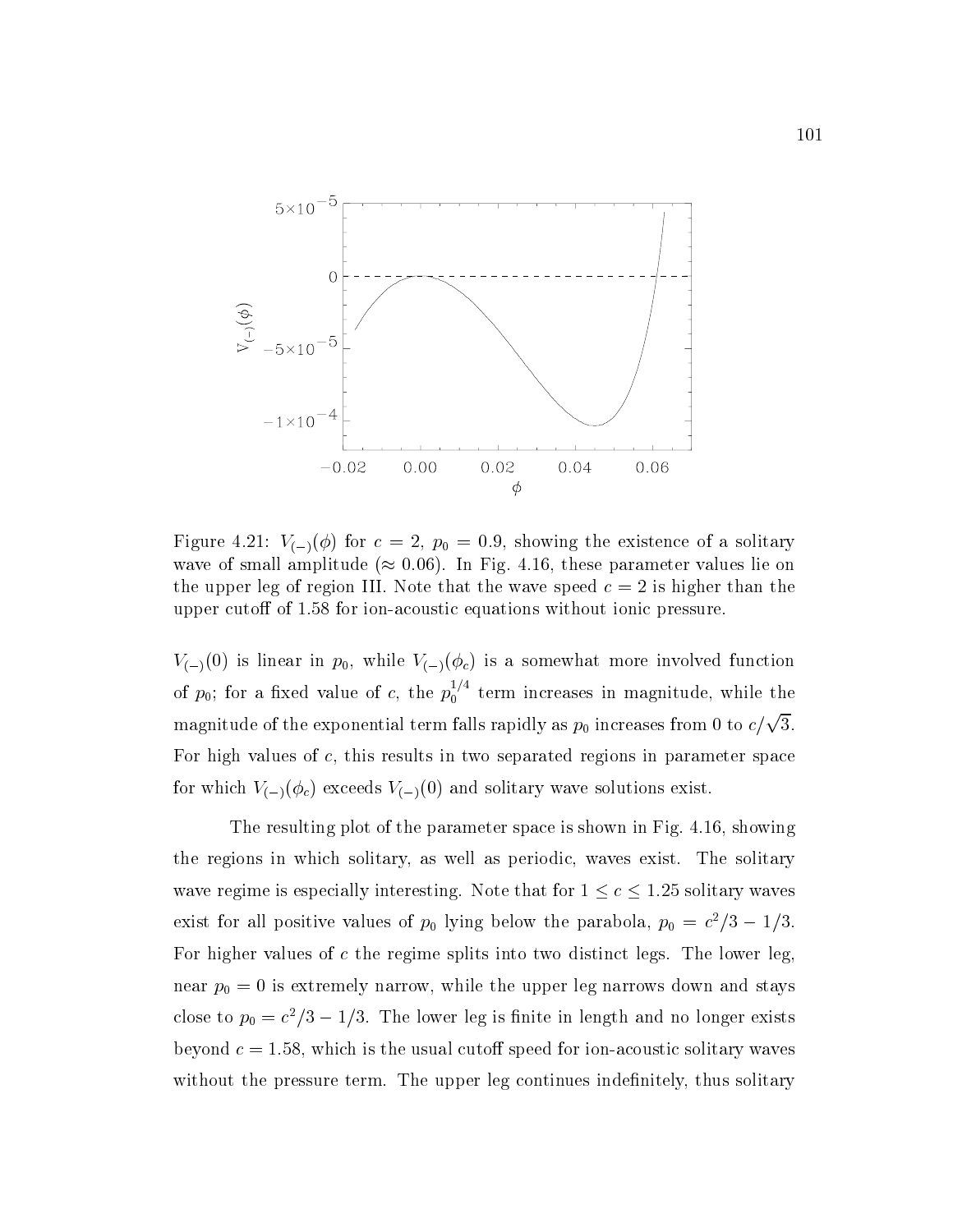waves exist at any wave speed (Mach number) greater than one.

### 4.6 Lyapunov Stability of Wave Solutions

The starting point to study the Lyapunov stability is a free energy functional  $F$ , which we define as follows:

$$
F[n, u] := H[n, u] + \alpha U[u] - \beta N[n]
$$
\n
$$
= \int_{D} \left( n \frac{u^2}{2} + \frac{\phi_x^2}{2} + (\phi - 1) \exp \phi + \frac{1}{2} p_0 n^3 + \alpha u - \beta n \right) dx.
$$
\n(4.132)

Since  $H, U$ , and N are invariants, it follows from the above definintion that  $F$ is invariant. The reader may verify that the conditions for a critical point of F, given by  $\delta F/\delta n = 0$  and  $\delta F/\delta u = 0$ , reproduce Eqs. (4.113). F satisfies the criteria required of a free energy functional.

The free energy defined by Eqs.  $(4.132)$  is very similar to the free energy defined by Eqs.  $(4.32)$  for the case without pressure, and the second variation of the free energy,

$$
\delta^2 F[\delta n, \delta u] = \frac{1}{2} \int_D \left[ n \,\delta u^2 + 2u \,\delta n \,\delta u + 3 \,p_0 \,n \,\delta n^2 \right. \\
\left. + \delta \phi_x^2 + \delta \phi^2 \,(1 + \phi) e^{\phi} \right] dx \,, \quad (4.133)
$$

differs from Eq. (4.35) by a single term,  $3 p_0 n \delta n^2/2$ . This positive definite term is capable of suppressing the negative energy perturbations, if it is large enough. To see this more easily, we isolate the terms involving  $\delta u$  by completing the square, and rewrite Eq. (4.133):

$$
\delta^2 F[\delta n, \delta u] = \frac{1}{2} \int_{-\infty}^{+\infty} \left[ \frac{1}{n} (n \delta u + u \delta n)^2 + \delta \phi_x^2 + \delta \phi^2 (1 + \phi) e^{\phi} + n \left( 3 p_0 - \frac{u^2}{n^2} \right) \delta n^2 \right] dx. \quad (4.134)
$$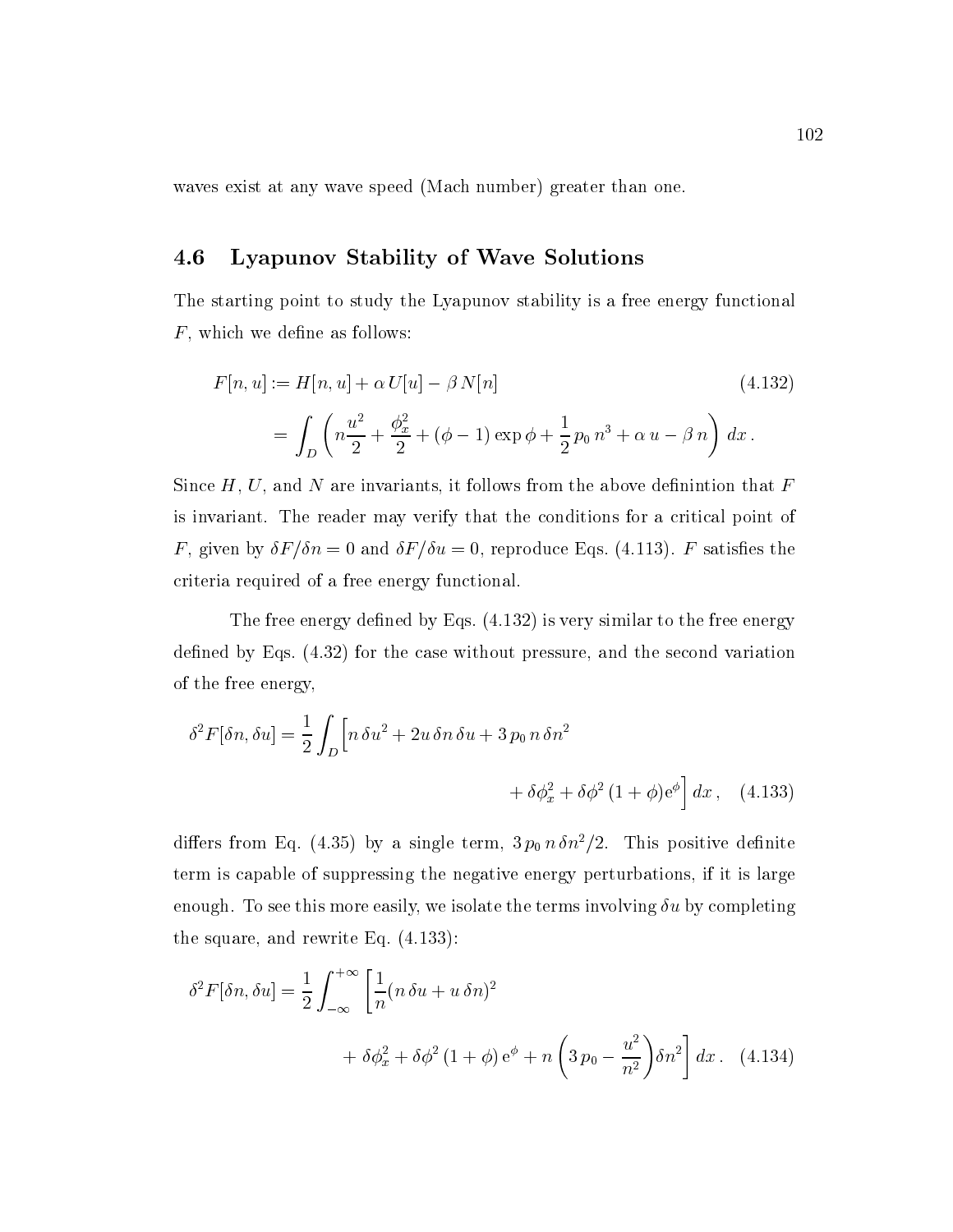Following the same procedure as in Sec. 4.3.1, we pick the worst case variation of the velocity  $\sigma u$ , which satisfies  $\mu \sigma u + u \sigma u = 0$ , leaving us with the energy,

$$
\delta^2 \hat{F}[\delta n] = \frac{1}{2} \int_{-\infty}^{+\infty} \left[ \delta \phi_x^2 + \delta \phi^2 (1+\phi) e^{\phi} + n \left( 3 p_0 - \frac{u^2}{n^2} \right) \delta n^2 \right] dx \,. \tag{4.135}
$$

It is clear that stability is assured if the coefficient of  $\partial n^*$  is positive for all  $x.$ Since  $u^2/n^2$  does not exceed c<sup>2</sup>, stability is assured for  $p_0 \geq c^2/3$ , but as noted in the previous section, there are no wave solutions in the region  $p_0 > c^2/5$ . For  $p_0 = c$  /5, we have thus proved stability, but the waves are of vanishing amplitude. Thus for the finite amplitude solutions that interest us, there always exist regions in which the coefficient of  $\sigma n$  is negative.

We will not rigorously prove the existence of negative energy perturbations in this section, but offer instead an argument based on the findings of the somewhat lengthy treatment in Sec.4.3.1. The negative energy perturbations that arose in the case without ionic pressure were due to the negative coefficient of  $\sigma n^2$ . Recall that  $\sigma n = \exp \varphi \, \sigma \varphi - \varphi_{xx}$ , hence a negative coefficient of  $\sigma n$  -implies the same negative coefficient of the highest order term,  $\sigma \phi_{xx}.$  A simple way to see that highest order derivative terms with negative coefficients imply the existence of negative energy perturbations is to note that in Fourier space  $\omega \varphi_{xx}$  corresponds to k  $\omega \varphi$  , where we have assumed a single mode for simplicity. It is then clear that for high enough k, the  $\delta \phi_{xx}^2$  term with the negative coefficient outweighs the other positive terms.

Yet another way to treat the matter in the case of solitary waves is to replace the  $\psi_i^*$  term in the treatment in Sec. 4.3.1 by the minimum value of  $u^2/n - 3 n p_0$  in a region far enough away from the center of the solitary wave so that  $u^2/n - 3 n p_0$  is positive. Then the same Gaussian perturbation constructed in Sec. 4.3.1 may be used to prove the existence of negative energy perturbations. (The Gaussians would have to be placed farther away, and have smaller half widths than in the case of solitary waves without ionic pressure.)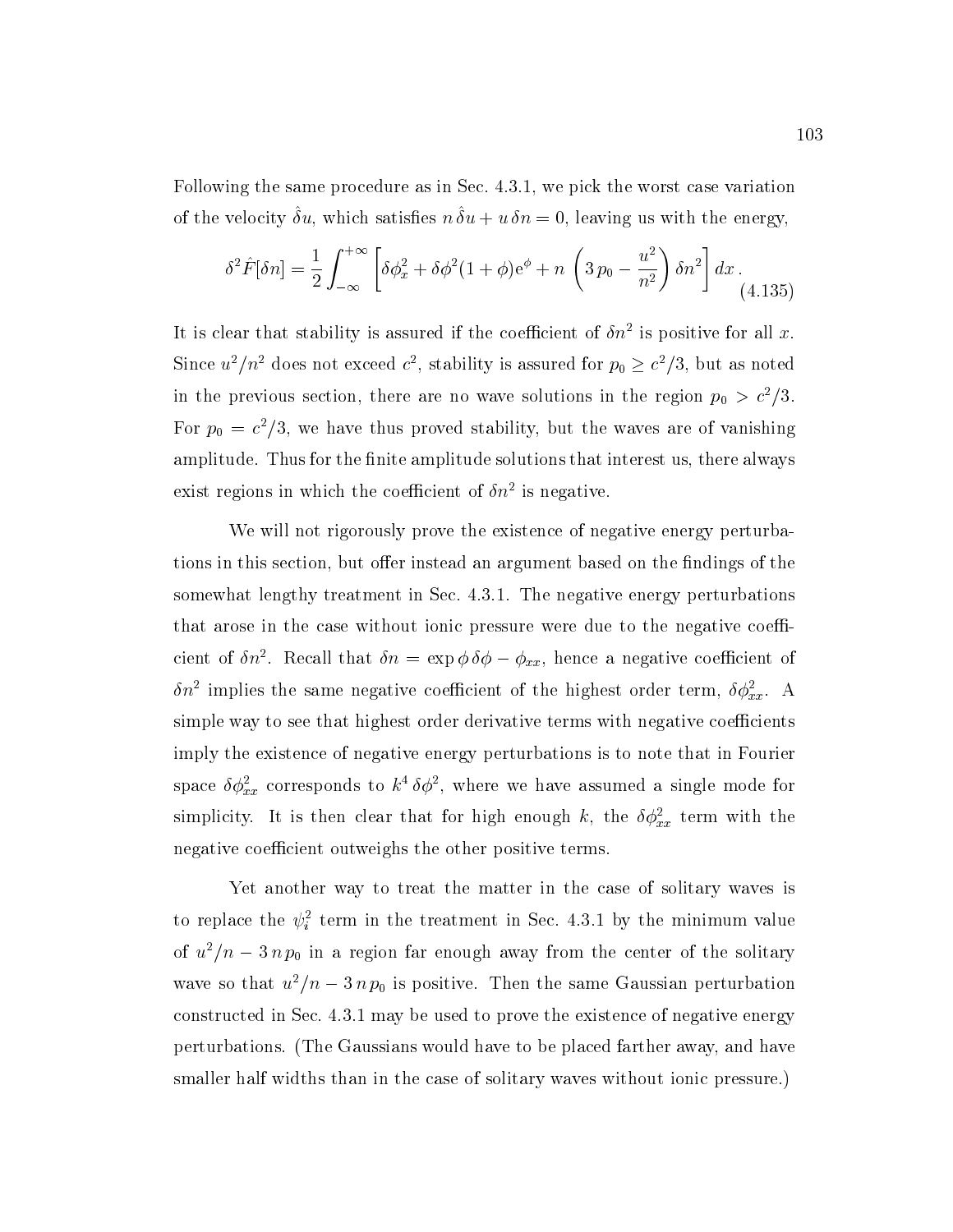For periodic waves, the perturbation may be chosen concentrated in the region where  $3 n p_0 - u^2/n$  is negative and close to zero elsewhere, to get negative energy perturbations. The effect of the pressure is to push the negative energy perturbations to shorter wavelengths, but is not enough to suppress them.

### 4.7 KdV Limit of Ion-Acoustic Equations

The KdV equation can be derived from the ion-acoustic equations (without ionic pressure) by a transformation (Washimi and Taniuti, 1966; Horton and Ichikawa, 1996, Sec. 5.4, for a concise treatment), which is an example of reductive perturbation theory (Taniuti, 1974) formulated later. The spatial variable is transformed to one moving at unit velocity and  $n, v, \phi$ , are expressed as perturbation series in a small parameter  $\epsilon$ . The most striking feature of the transformation is the scaling of time and space variables by powers of  $\epsilon$ :

$$
\xi := \epsilon^{1/2}(x - t), \qquad \tau := \epsilon^{3/2}t, \qquad (4.136)
$$

whereupon the derivatives transform to  $\partial/\partial t = e^{t}$   $\partial/\partial \tau - e^{t}$   $\partial/\partial \zeta$  and  $Q/Qx = e^{-\gamma z} Q/Q \zeta$ , and Eqs. (4.0) are transformed to

$$
\epsilon \frac{\partial n}{\partial \tau} + \frac{\partial}{\partial \xi} (nv - n) = 0,
$$
  

$$
\epsilon \frac{\partial v}{\partial \tau} + \frac{\partial}{\partial \xi} \left( \frac{v^2}{2} + \phi - v \right) = 0,
$$
  

$$
\epsilon \frac{\partial^2 \phi}{\partial \xi^2} = \exp \phi - n.
$$
 (4.137)

In Eqs. (4.137), n, v, and  $\phi$  are transformed as scalars, and we now express them as series expansions:

$$
n = 1 + \epsilon n_1 + \epsilon^2 n_2 + \cdots,
$$
  
\n
$$
v = \epsilon v_1 + \epsilon^2 v_2 + \cdots,
$$
  
\n
$$
\phi = \epsilon \phi_1 + \epsilon^2 \phi_2 + \cdots.
$$
\n(4.138)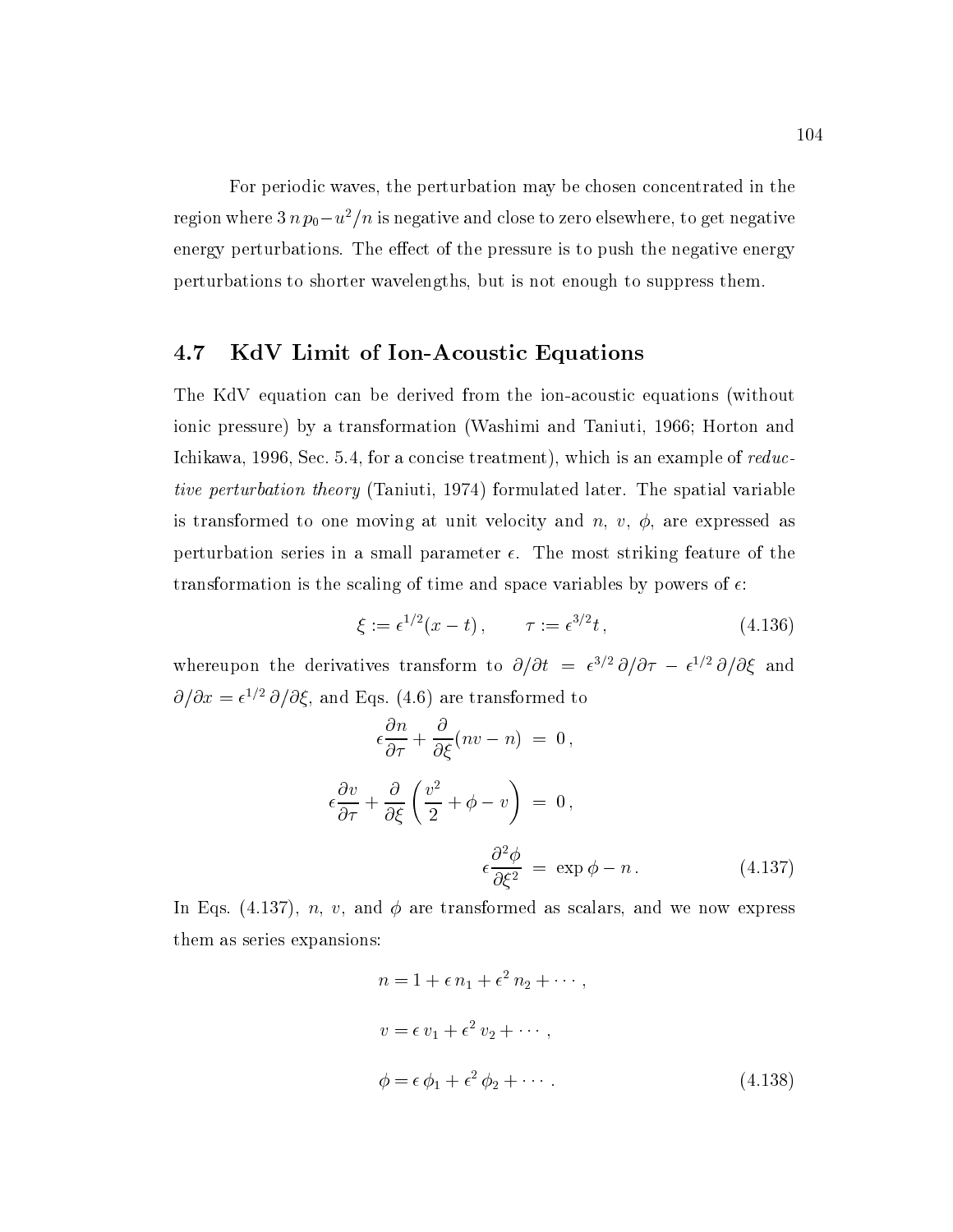It is evident that to zeroth order in  $\epsilon$  we have assumed unit number-density, vanishing velocity and electric potential.

Using the series expressions for n, v, and  $\phi$  in Eqs. (4.137) gives, to first order in  $\epsilon$ ,

$$
n_1 = v_1 = \phi_1. \tag{4.139}
$$

Unlike ordinary perturbation theory, the evolution of the first order quantities is determined at the next order. The second order quantities satisfy the equations,

$$
\frac{\partial n_1}{\partial \tau} + \frac{\partial}{\partial \xi} (n_1 v_1 + v_2 - n_2) = 0,
$$
  

$$
\frac{\partial v_1}{\partial \tau} + \frac{\partial}{\partial \xi} \left( \frac{v_1^2}{2} + \phi_2 - v_2 \right) = 0,
$$
  

$$
\frac{\partial^2 \phi_1}{\partial \xi^2} - \frac{\phi_1^2}{2} = \phi_2 - n_2.
$$
 (4.140)

We can now eliminate all second order quantities by adding the first two of Eqs. (4.140) and using the third equation to express the quantity ( $\phi_2 - n_2$ ) in terms of first order quantities. Furthermore it is clear from Eqs.  $(4.139)$  that we can eliminate both,  $v_1$  and  $\phi_1$ . The result is the KdV equation in terms of  $n_1$  alone:

$$
\frac{\partial n_1}{\partial \tau} + n_1 \frac{\partial n_1}{\partial \xi} + \frac{1}{2} \frac{\partial^3 n_1}{\partial \xi^3} = 0.
$$
 (4.141)

Note that the standard form of the KdV equation, without the factor 1/2 multiplying the final term in the equation above, is obtained by scaling  $n_1$  and  $\tau$  by 1/2 and 2 respectively.

#### 4.7.1 KdV Free Energy

Seeking travelling wave solutions of Eq. (4.141), i.e. with dependence on  $\zeta :=$  $\xi - C\tau$ , leads to the second order nonlinear ordinary differential equation,

$$
n_1'' + n_1^2 - 2Cn_1 = 0, \t\t(4.142)
$$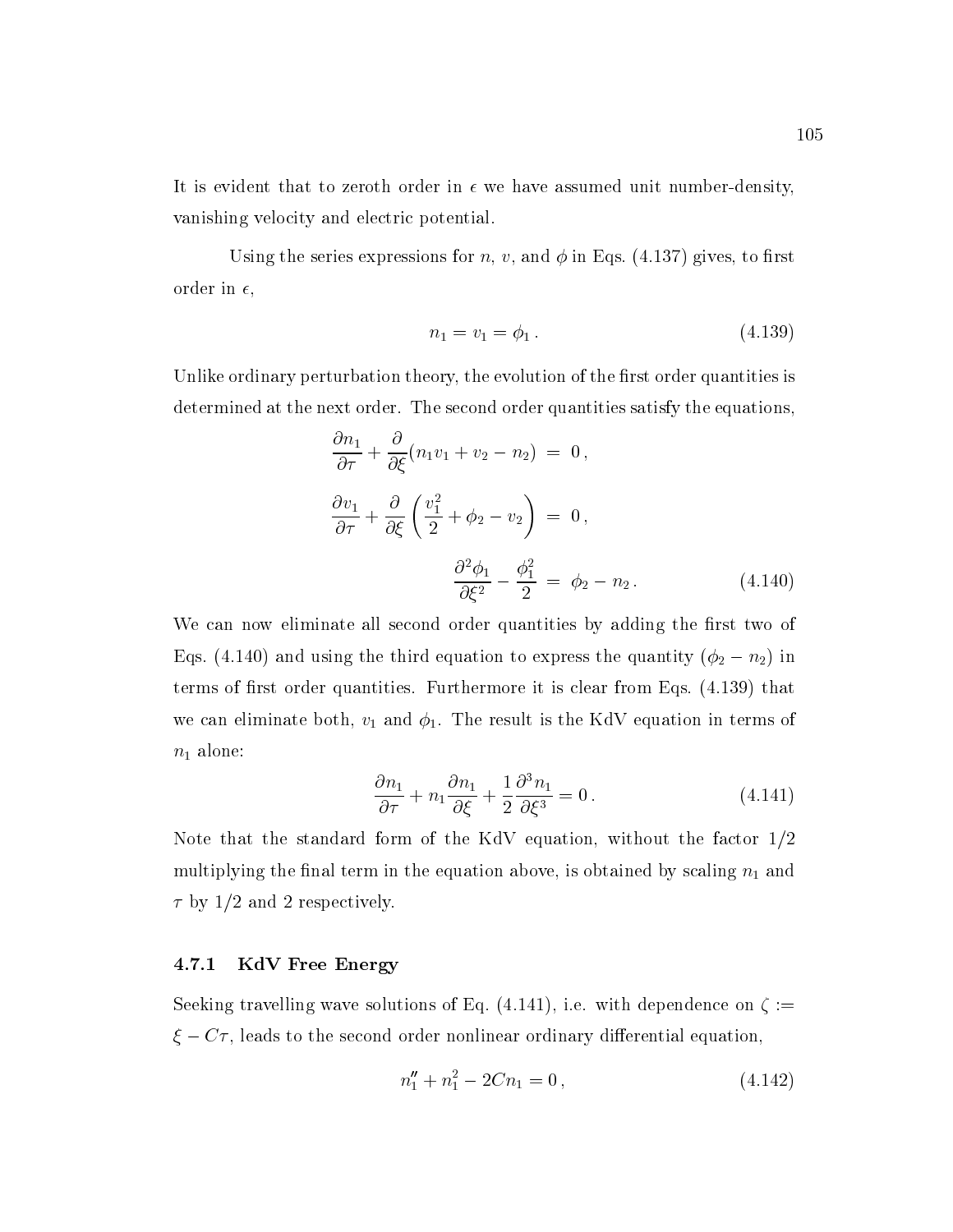where the prime denotes differentiation with respect to  $\zeta$ , and we have integrated once, setting the constant of integration to zero. Eq. (4.142) may also be obtained as a condition for extremizing a free energy  $F_{\text{KdV}}$ , which is a linear combination of two invariants  $M$  and  $V$ , of the KdV equation:

$$
F_{\text{KdV}}[n_1] := M[n_1] + CV[n_1]
$$
  
=  $\int_{-\infty}^{+\infty} d\zeta \left[ \frac{1}{2} (n_1')^2 - \frac{n_1^3}{3} \right] + C \int_{-\infty}^{+\infty} d\zeta n_1^2$ . (4.143)

It is easily checked that the first variation,  $\delta F_{\text{KdV}}/\delta n_1$ , set to zero, gives Eq.  $(4.142)$ , which has well known soliton solutions parametrized by C. The positivity of  $\sigma$   $_{\rm{F}$ <sub>KdV</sub> with respect to a certain norm, and hence the Lyapunov stability of KdV solitons has been established (Benjamin, 1972; Bona, 1975). See also (Bona and Soyeur, 1994) and references therein.

### 4.7.2 Mechanism of Removal of Ion-Acoustic Negative Energy Perturbations in the KdV Limit

In order to make a transition from the free energy for ion-acoustic waves to that for the KdV equation, we seek to define the free energy for solitary wave solutions of ion-acoustic equations in the form of Eqs. (4.137) rather than Eqs. (4.6). The reason for this lies in the time dependence of the coordinate transformation given by Eq. (4.136). The free energy, on the other hand, is a spatial integral; hence Eq.  $(4.34)$  cannot serve as a starting point for our argument.

Assuming wave solutions that depend on  $\zeta = \xi - C \tau$ , the first two of Eqs. (4.137) are easily integrated, yielding

$$
n v - n (1 + \epsilon C) = \alpha \quad \text{and} \quad \frac{v^2}{2} + \phi - v (1 + \epsilon C) = \beta.
$$
\n(4.144)

The constants  $\alpha$  and  $\beta$  are easily determined for solitary wave solutions, assuming  $n = 1$  and  $v = 0$  asymptotically. The result is  $\alpha = -1 - \epsilon C$  and  $\beta = 0.$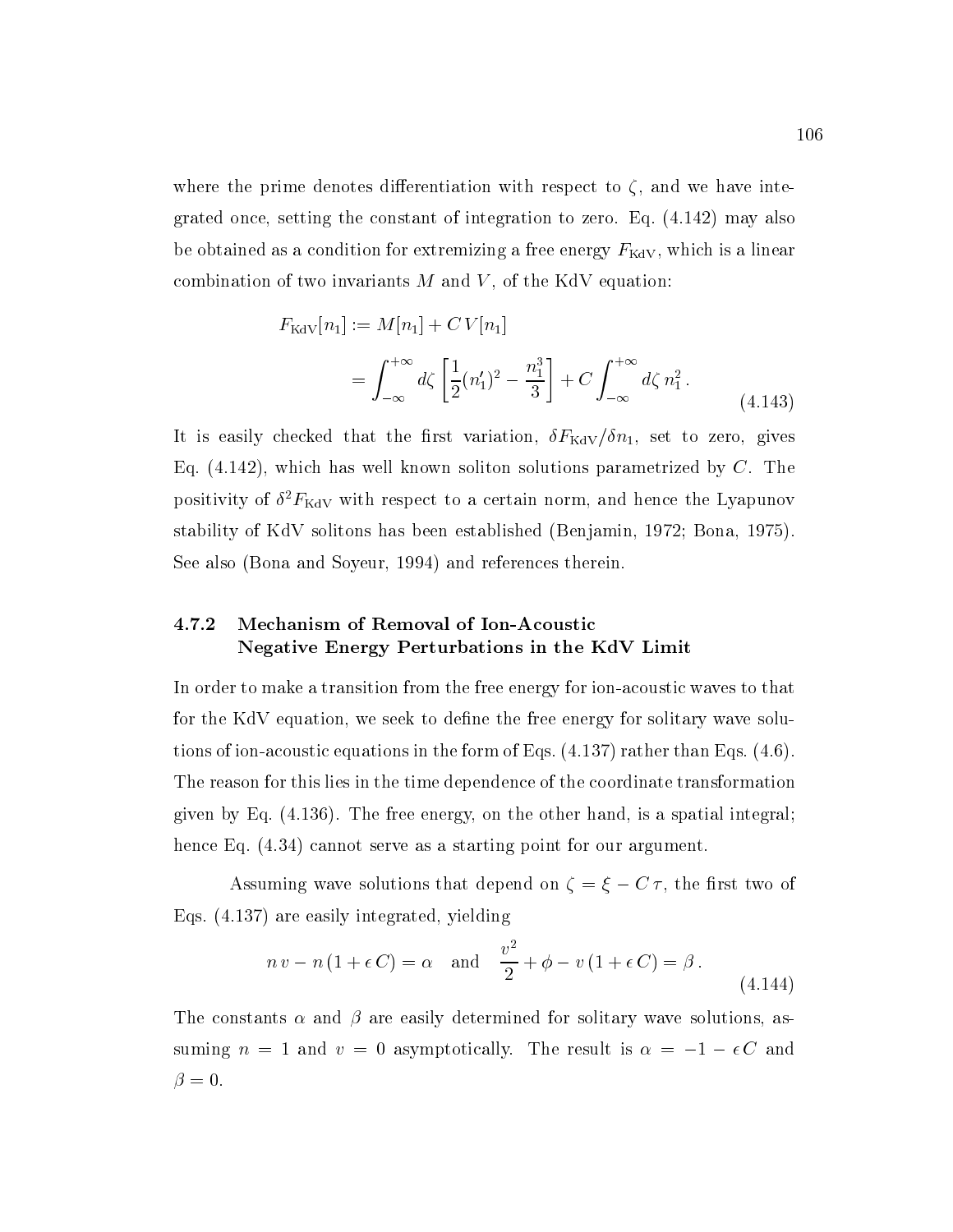The Hamiltonian for the system represented by Eqs. (4.137) is

$$
H_{\rm ia}[n, v; \epsilon] := \frac{1}{\epsilon} \int_{-\infty}^{+\infty} \left( n \frac{v^2}{2} - n v + \frac{\epsilon}{2} \phi_{\xi}^2 + (\phi - 1) e^{\phi} + 1 \right) d\xi , \tag{4.145}
$$

while the definition of the Poisson bracket of Eq.  $(4.9)$  is retained. The constant, 1, has been added to the Hamiltonian so that the integrand vanishes asymptotically. The invariants  $N, U$ , and  $P$ , of the ion-acoustic system of Eqs.  $(4.6)$  are also invariants of Eqs.  $(4.137)$ , as may be verified by the reader. Thus we define the free energy,

$$
F_{\rm ia}[n, v; \epsilon] := \epsilon H_{\rm ia} - \epsilon C P + (1 + \epsilon C) U
$$
  
= 
$$
\int_{-\infty}^{+\infty} \left( n \frac{v^2}{2} + \frac{\epsilon}{2} \phi_{\zeta}^2 + (\phi - 1) e^{\phi} + 1 + (1 + \epsilon C) (v - n v) \right) d\zeta , \quad (4.146)
$$

The reader may verify that Eqs. (4.144) are the conditions for a critical point of the free energy  $F_{\text{ia}}$ .

Substituting the series expansions for n, v, and  $\phi$  given by Eqs. (4.138) in the expression for the free energy, we get the following series expression:

$$
F_{\rm ia}[n_1, v_1, n_2, v_2, \cdots; \epsilon] = \int_{-\infty}^{+\infty} d\zeta \left\{ \epsilon^2 \left[ \frac{v_1^2}{2} - n_1 v_1 + \frac{\phi_1^2}{2} \right] \right.
$$
  
+  $\epsilon^3 \left[ v_2 (v_1 - n_1) + (\phi_1 \phi_2 - n_2 v_1) + \left( n_1 \frac{v_1^2}{2} + \frac{\phi_1^3}{3} \right) \right.$   
+  $\frac{1}{2} \left( \frac{\partial \phi_1}{\partial \zeta} \right)^2 - C n_1 v_1 \right] + \mathcal{O}(\epsilon^4)$  (4.147)

Note that  $\phi_1$ ,  $\phi_2$ ,  $\cdots$  are not independent; they are related to  $n_1$ ,  $n_2$ ,  $\cdots$  via the Poisson equation, given by the third of Eqs. (4.137). Equating terms of order  $\epsilon$  and  $\epsilon$  in the Poisson equation, gives the relations

$$
\phi_1 = n_1
$$
 and  $\frac{\partial^2 \phi_1}{\partial \xi^2} - \frac{\phi_1^2}{2} = \phi_2 - n_2$ , (4.148)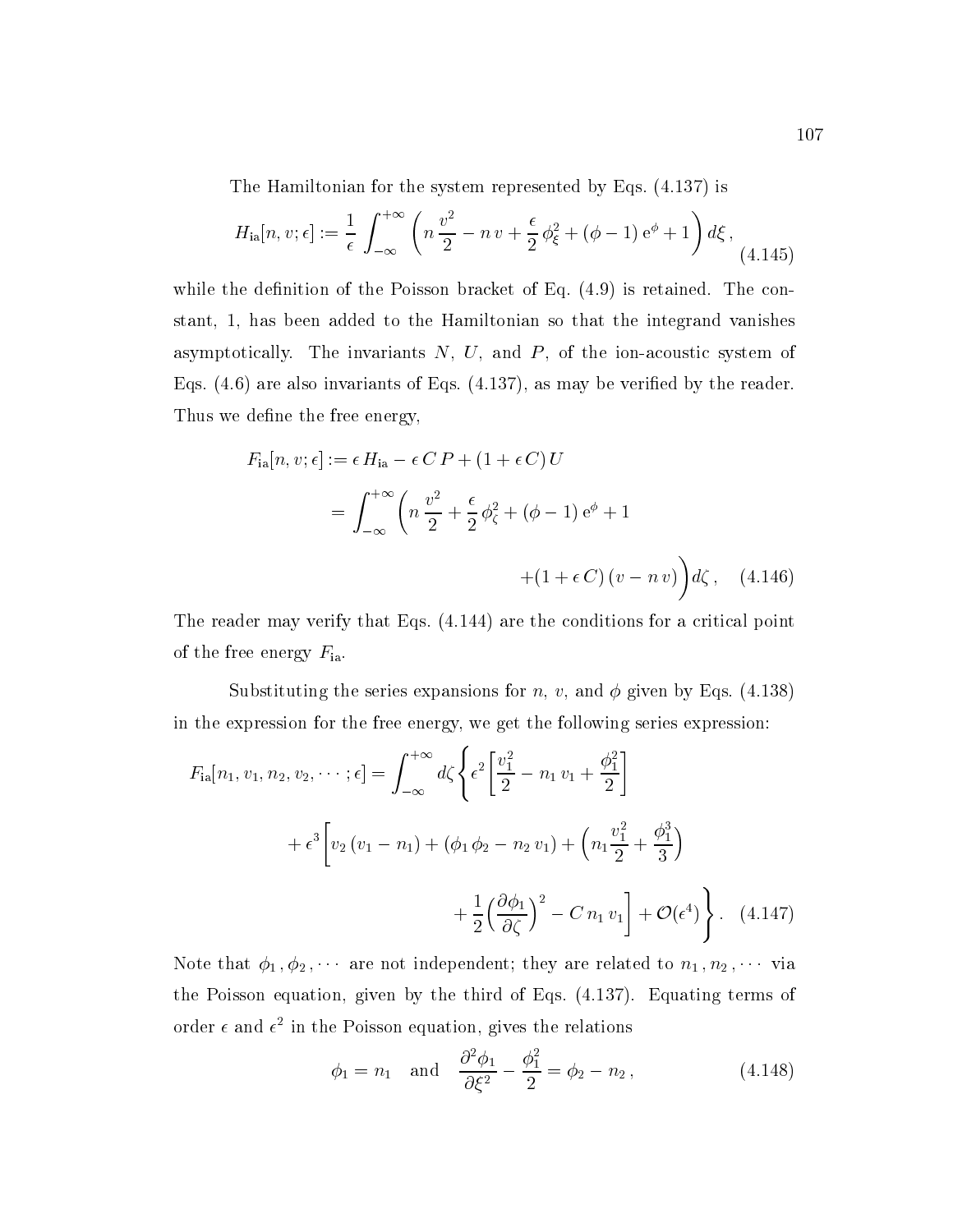which we have already encountered as parts of Eqs.  $(4.139)$  and  $(4.140)$ . Equations (4.148) play an important role in what follows; note that they are entirely a consequence of the  $\epsilon$  ordering.

We isolate the lowest order term in  $\epsilon$  from Eq. (4.147),

$$
F_{\text{ia}}^{(0)}[n_1, v_1] := \int_{-\infty}^{+\infty} \left(\frac{v_1^2}{2} - n_1 v_1 + \frac{n_1^2}{2}\right) d\zeta
$$
  
= 
$$
\frac{1}{2} \int_{-\infty}^{+\infty} (v_1 - n_1)^2 d\zeta , \qquad (4.149)
$$

where we have eliminated  $\phi_1$  using  $\phi_1 = n_1$ . The critical point of  $F_{1a}^{(1)}[n_1, v_1]$ is given by the conditions  $\delta F_{\rm in}^{\rm (eq)}/\delta n_1 = 0$  and  $\delta F_{\rm in}^{\rm (eq)}/\delta v_1 = 0$ , or simply by observation in this case, yielding

$$
n_1 = v_1 \,, \tag{4.150}
$$

at the critical point. We have thus recovered Eq. (4.139). Furthermore, it is evident from

$$
\delta^2 F_{\text{ia}}^{(0)}[\delta n_1, \delta v_1] = \frac{1}{2} \int_{-\infty}^{+\infty} (\delta v_1 - \delta n_1)^2 d\zeta , \qquad (4.151)
$$

(or simply by observation) that the critical point is a minimum and  $\delta^2 F_{\text{ia}}^{\gamma}$  is positive definite. Observe that perturbations for which  $\delta n_1 = \delta v_1$  are exceptions to the positive definiteness of  $\delta^2 F_{\text{ia}}^{\text{S}}$ . These are perturbations that connect neighbouring equilibrium states, which is related to spontaneous symmetry breaking and existence of null eigenfunctions. With the exception of such perturbations, we have succeeded in proving Lyapunov stability in the KdV ordering, far more easily than proving stability of KdV solitons.

The main reason for the removal of negative energy perturbations, which are present in the ion-acoustic fluid, is the  $\epsilon$  ordering involved in taking the KdV limit, which leads to

$$
n = e^{\phi} - \epsilon \phi'', \qquad (4.152)
$$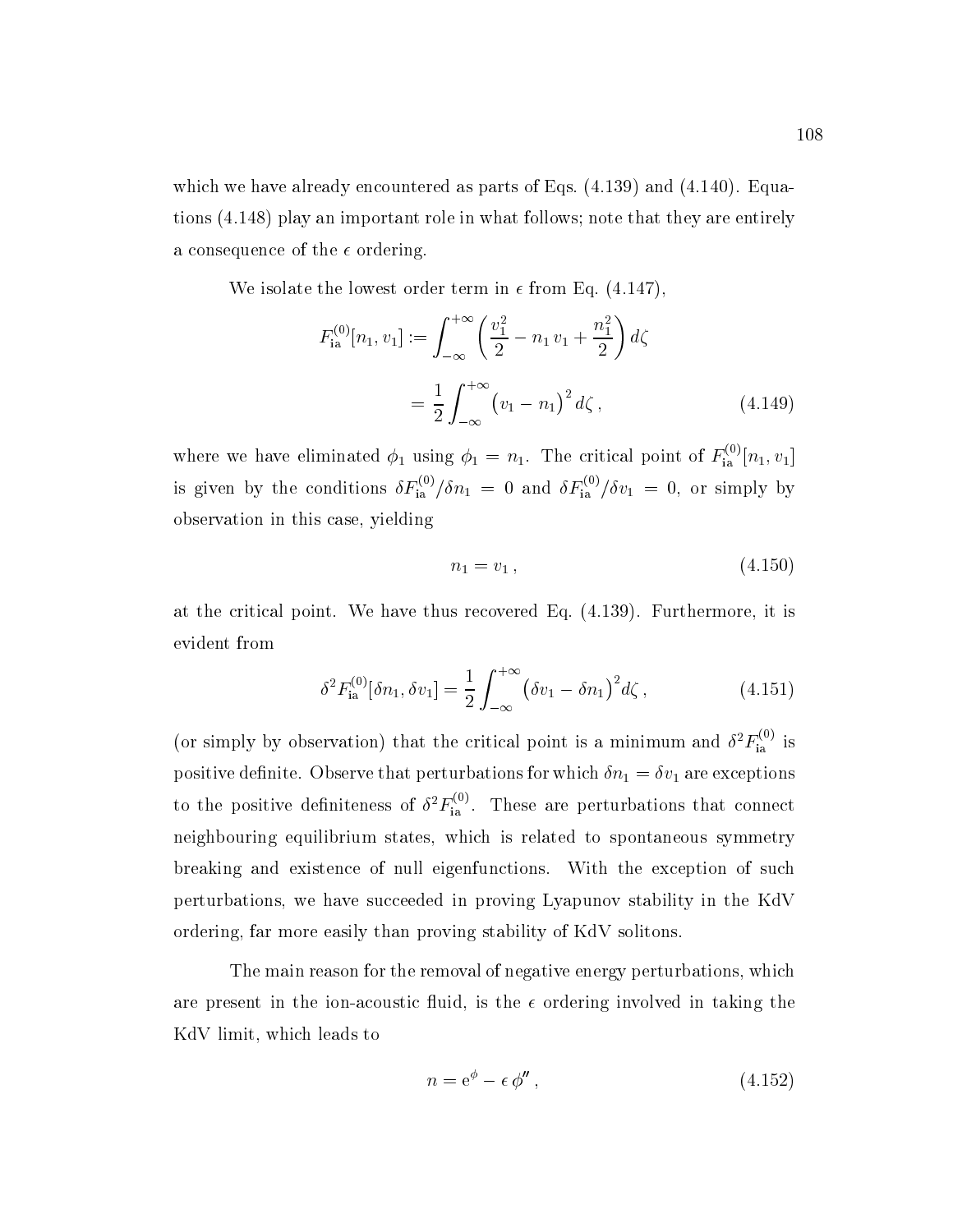rather than

$$
n = e^{\phi} - \phi'', \qquad (4.153)
$$

which is true in the absence of any assumption about ordering. As we have already noted in Secs.  $(4.3.1)$  and  $(4.3.2)$ , the negative energy perturbations are at short wavelengths. Comparision of Eqs. (4.152) and (4.153) shows that the dispersion is assumed to be small in the KdV limit, effectively restricting the ion-acoustic equations to long wavelengths, and avoiding the problematic short wavelengths. The latter is not unexpected; it is well known that the KdV equation models small amplitude, long wavelength modes in fluids (Su and Gardner, 1969, for example).

One final point to note is that the KdV free energy, defined by Eq.  $(4.143)$ , is seen to be *negative* of the free energy  $F_{\text{ia}}$  defined by Eq. (4.147), up to leading order in  $\epsilon$ , when evaluated at the critical point,  $n_1 = v_1$ . It is evident that the term of order  $\epsilon$  in Eq. (4.147) vanishes at the critical point. Among terms of order  $\epsilon^{\ast}$ ,  $(\varphi_1 \varphi_2 - n_2 v_1)$  may be written as  $n_1$  ( $\varphi_2 - n_2$ ), which can then be expressed in terms of  $n_1$  alone, using Eqs. (4.148). Collecting all the terms written in terms of  $n_1$ , and after integrating by parts once, we get

$$
\mathcal{F}_{\text{ia}} := \frac{1}{\epsilon^3} F_{\text{ia}} \bigg|_{n_1 = v_1}
$$
\n
$$
= - \int_{-\infty}^{+\infty} \left\{ \left( \frac{1}{2} \left( \frac{\partial n_1}{\partial \zeta} \right)^2 - \frac{n_1^3}{3} \right) + C n_1^2 + \mathcal{O}(\epsilon) \right\} d\zeta \,. \tag{4.154}
$$

It is clear, upon comparision of Eq. (4.154) to Eq. (4.143), that neglecting terms of order  $\epsilon$ , the free energy  $\mathcal{F}_{ia}$  is identical to  $F_{\text{KdV}}$ , except for a minus sign.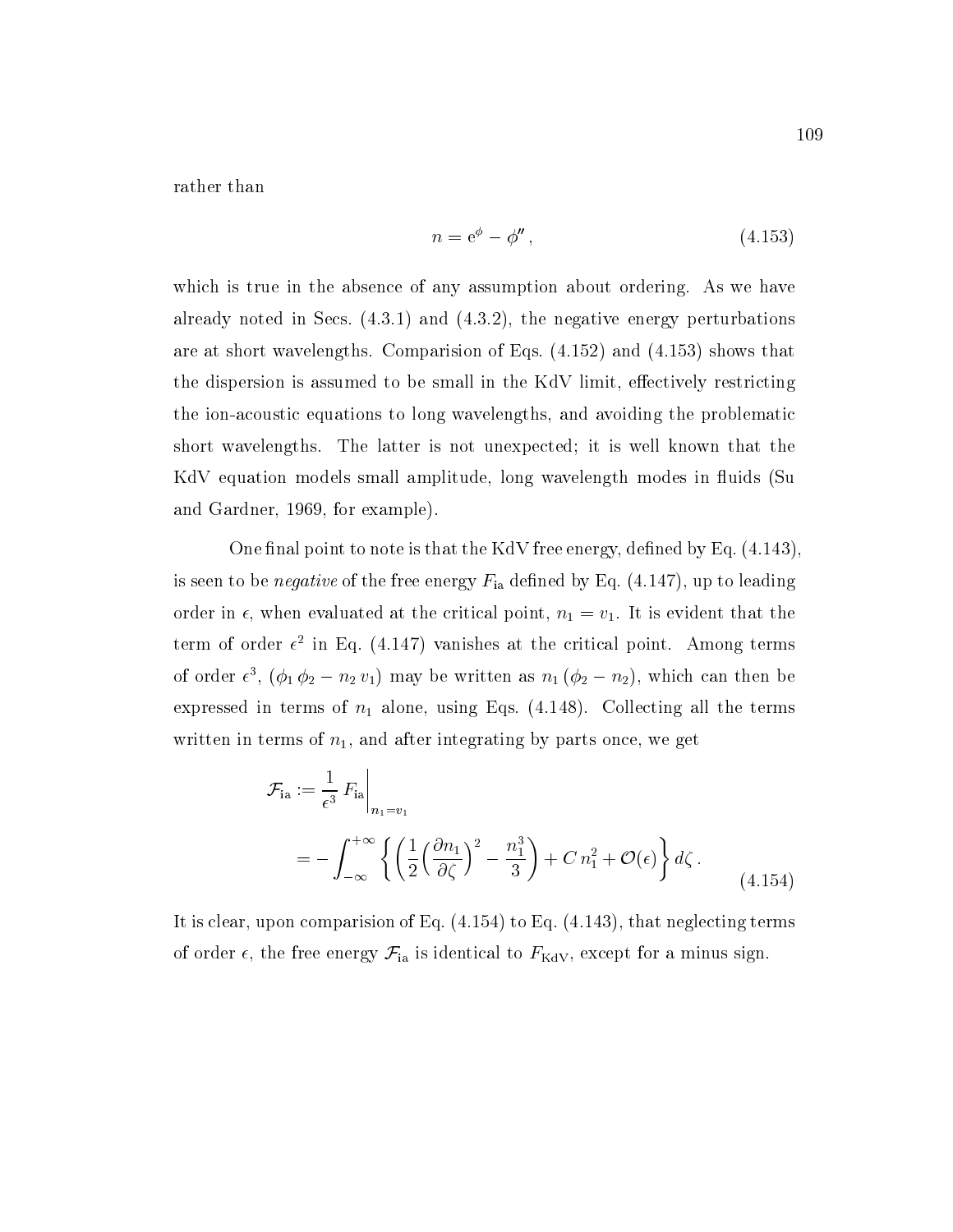## Chapter 5

# Numerical Study of Stability of Ion-Acoustic Waves

As seen in Sec.4.3, Lyapunov stability of ion-acoustic waves cannot be established due to the existence of negative energy perturbations, i.e. there exist perturbations for which the second variation of the free energy is negative. Is the ion-acoustic solitary wave unstable with respect to these negative energy perturbations? In order to address this question, we construct an implicit finite difference scheme to explore the time evolution of the initial value problem. We bear in mind that numerical algorithms cannot definitively prove instability, since the concept of stability is an infinitesimal one, however we can address the question of instability with respect to small, finite amplitude perturbations.

The implicit finite difference scheme (Candy, 1998; Press et al., 1992, Ch. 19) that is used for the numerical computation is explained in Sec. 5.1. The results of three numerical simulations are contained in Sec. 5.2. The first simulation shows the evolution of a solitary wave with an initial negative energy perturbation. The perturbation amplitude is seen to grow rapidly and drops after the solitary wave peak moves to the right, leaving the perturbation behind it.

In the second numerical simulation, this behavior is contrasted with the evolution of a solitary wave with an initial positive energy perturbation, which exhibits no growth of the perturbation size. In the figures shown here,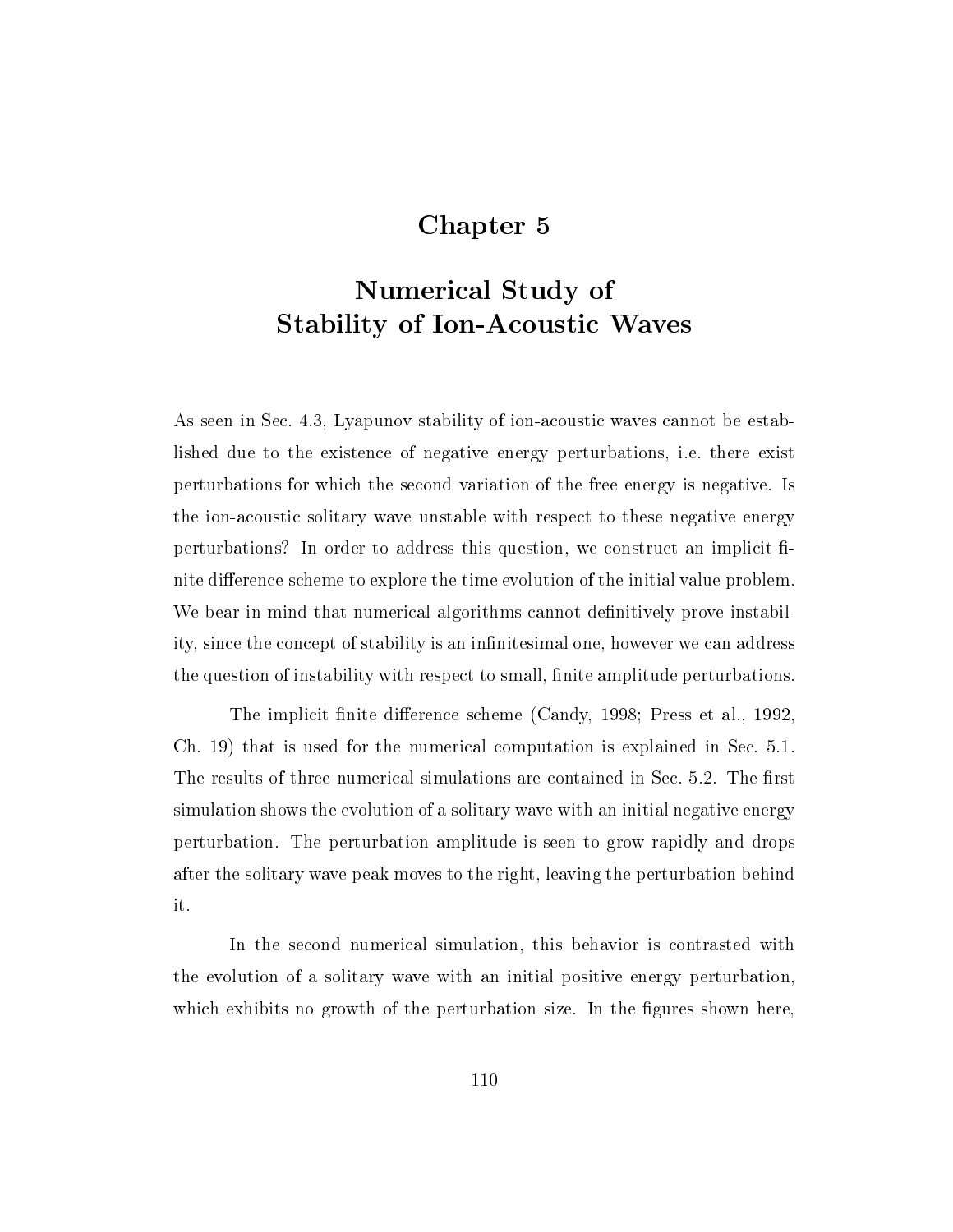which are all of the density  $n(x, t)$ , the initial profiles of the first and second numerical simulations are identical. In this regard, note that the difference between the positive and negative energy perturbations that are used here, lies in the velocity perturbation, as explained later in Sec. 5.2.

The third numerical simulation shows the evolution of the uniform background of unit Mach number with an initial perturbation which is identical to the negative energy perturbation of the solitary wave seen earlier. Again, transients with increased amplitude are observed which decay in time as the perturbation moves to the left. The Lyapunov stability of the uniform background has been established at all speeds in Sec. 4.3.

#### 5.1 Finite Difference Scheme

The equations of interest are given by Eqs. (4.6), but in a frame moving with the solitary wave, so that v may be replaced by  $u$ , as seen in Sec. 4.1.3. Since finite difference schemes are easier to solve when the solutions vanish at the edges of the simulation box, we carry out the transformation,

$$
n \to 1 + n \qquad \text{and} \qquad u \to -c + u \,, \tag{5.1}
$$

which leads to the equations,

$$
\frac{\partial n}{\partial t} + \frac{\partial}{\partial x}(n u - n c + u) = 0,
$$
  

$$
\frac{\partial u}{\partial t} + \frac{\partial}{\partial x}\left(\frac{u^2}{2} - c u + \phi\right) = 0,
$$
  

$$
\frac{\partial^2 \phi}{\partial x^2} = e^{\phi} - 1 - n.
$$
 (5.2)

Equations (5.2) are the nonlinear model equations that we wish to solve numerically.

We use the notation  $\hat{z}$  to denote the value of the function z at the next time step, a time  $\Delta t$  later. (The symbol z denotes one of n, u, or  $\phi$ .)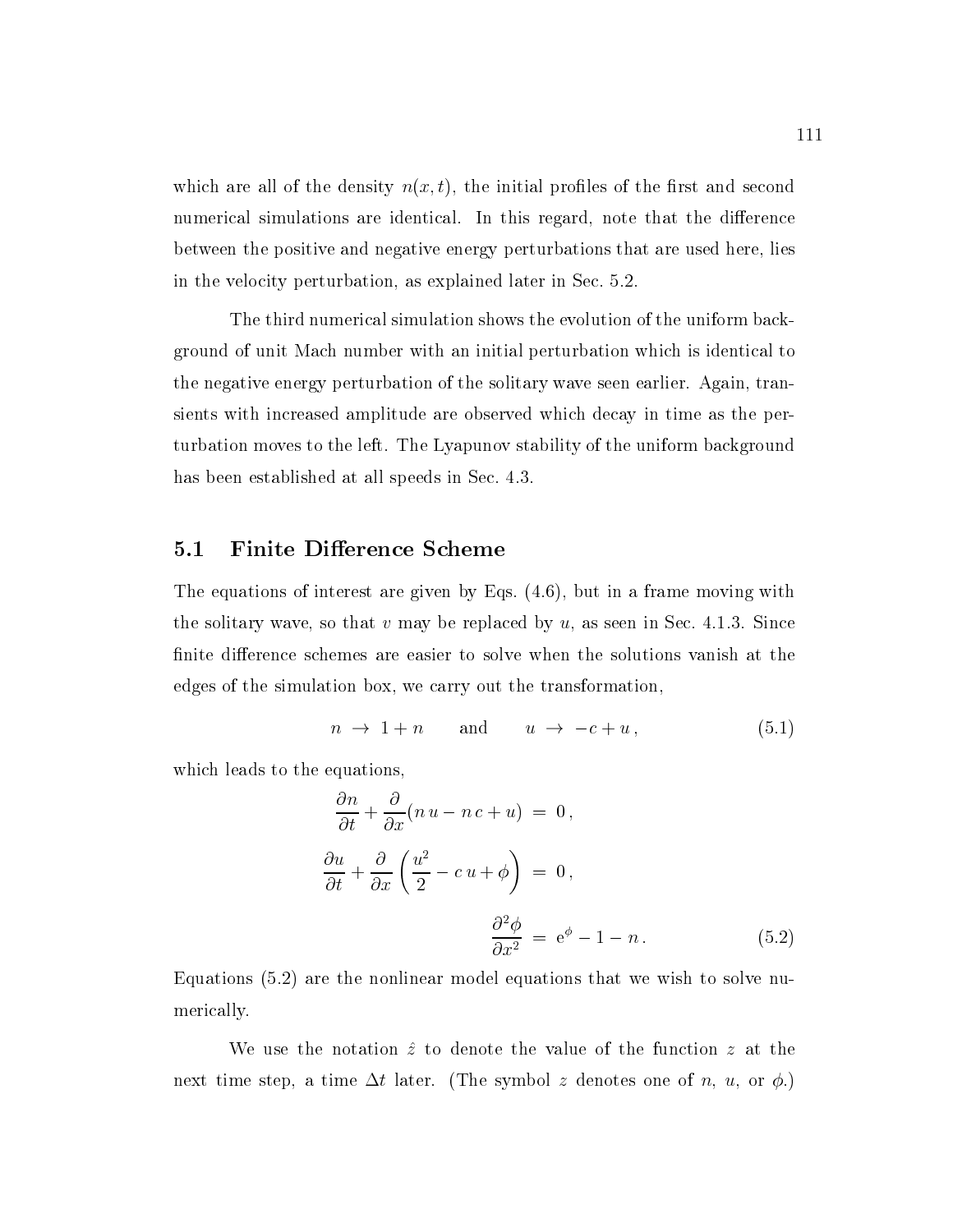The x-grid points are each separated by  $\Delta x$ , and numbered from 1 to N; the subscript  $i$  is used to denote the value of a function at the *i*th grid point. In addition to propagating  $z_i$  forward in time, we intend to introduce one more tier of iteration, explained shortly hereafter; for this purpose we introduce the superscript  $(j + 1)$ . The discretized equations may thus be written as:

$$
\frac{1}{\Delta t} \left( \hat{n}_{i}^{(j+1)} - n_{i} \right) + \frac{1}{2 \Delta x} \left( \hat{n}_{i+1}^{(j+1)} \hat{u}_{i+1}^{(j+1)} - \hat{n}_{i-1}^{(j+1)} \hat{u}_{i-1}^{(j+1)} - c \, \hat{n}_{i+1}^{(j+1)} + c \, \hat{n}_{i-1}^{(j+1)} + \hat{u}_{i+1}^{(j+1)} - \hat{u}_{i-1}^{(j+1)} \right) = 0 \,, \quad (5.3)
$$

$$
\frac{1}{\Delta t} \left( \hat{u}_i^{(j+1)} - u_i \right) + \frac{1}{2 \Delta x} \left( \frac{1}{2} \left( \hat{u}_{i+1}^{(j+1)} \right)^2 - \frac{1}{2} \left( \hat{u}_{i-1}^{(j+1)} \right)^2 - c \, \hat{u}_{i+1}^{(j+1)} + c \, \hat{u}_{i-1}^{(j+1)} + \hat{\phi}_{i+1}^{(j+1)} - \hat{\phi}_{i-1}^{(j+1)} \right) = 0 \,, \quad (5.4)
$$

$$
\frac{1}{\Delta x^2} \left( \hat{\phi}_{i+1}^{(j+1)} - 2 \hat{\phi}_i^{(j+1)} + \hat{\phi}_{i-1}^{(j+1)} \right) + 1 - \exp \hat{\phi}_i^{(j+1)} + \hat{n}_i^{(j+1)} = 0.
$$
\n(5.5)

As may be expected, our intention is to linearize the above equations and solve for the small differences  $\hat{z}_i - z_i$ . Since the equations are nonlinear, we use Newton's method to find the solution at each time step; this is the second tier of iteration for which we introduced the superscript  $(j + 1)$  above. The  $(j + 1)$ th approximation to the true solution  $\hat{z}$  is thus expressed by

$$
\hat{z}_i^{(j+1)} = \hat{z}_i^{(j)} + \delta z_i^{(j)}, \qquad j = 0, 1, 2, \cdots, J. \tag{5.6}
$$

Discarding terms that are not linear in  $\delta n$ ,  $\delta u$ , and  $\delta \phi$ , we obtain the equations,

$$
-\frac{1}{\Delta t} \delta n_i^{(j)} - \frac{1}{2\Delta x} \left[ \delta n_{i+1}^{(j)} \left( \hat{u}_{i+1}^{(j)} - c \right) + \delta u_{i+1}^{(j)} \left( \hat{n}_{i+1}^{(j)} + 1 \right) \right]
$$

$$
- \delta n_{i-1}^{(j)} \left( \hat{u}_{i-1}^{(j)} - c \right) - \delta u_{i-1}^{(j)} \left( \hat{n}_{i-1}^{(j)} + 1 \right) \right]
$$

$$
= \frac{1}{\Delta t} \left( \hat{n}_i^{(j)} - n_i \right) + \frac{1}{2\Delta x} \left( \hat{n}_{i+1}^{(j)} \hat{u}_{i+1}^{(j)} - \hat{n}_{i-1}^{(j)} \hat{u}_{i-1}^{(j)} \right)
$$

$$
- c \hat{n}_{i+1}^{(j)} + c \hat{n}_{i-1}^{(j)} + \hat{u}_{i+1}^{(j)} - \hat{u}_{i-1}^{(j)} \right), \quad (5.7)
$$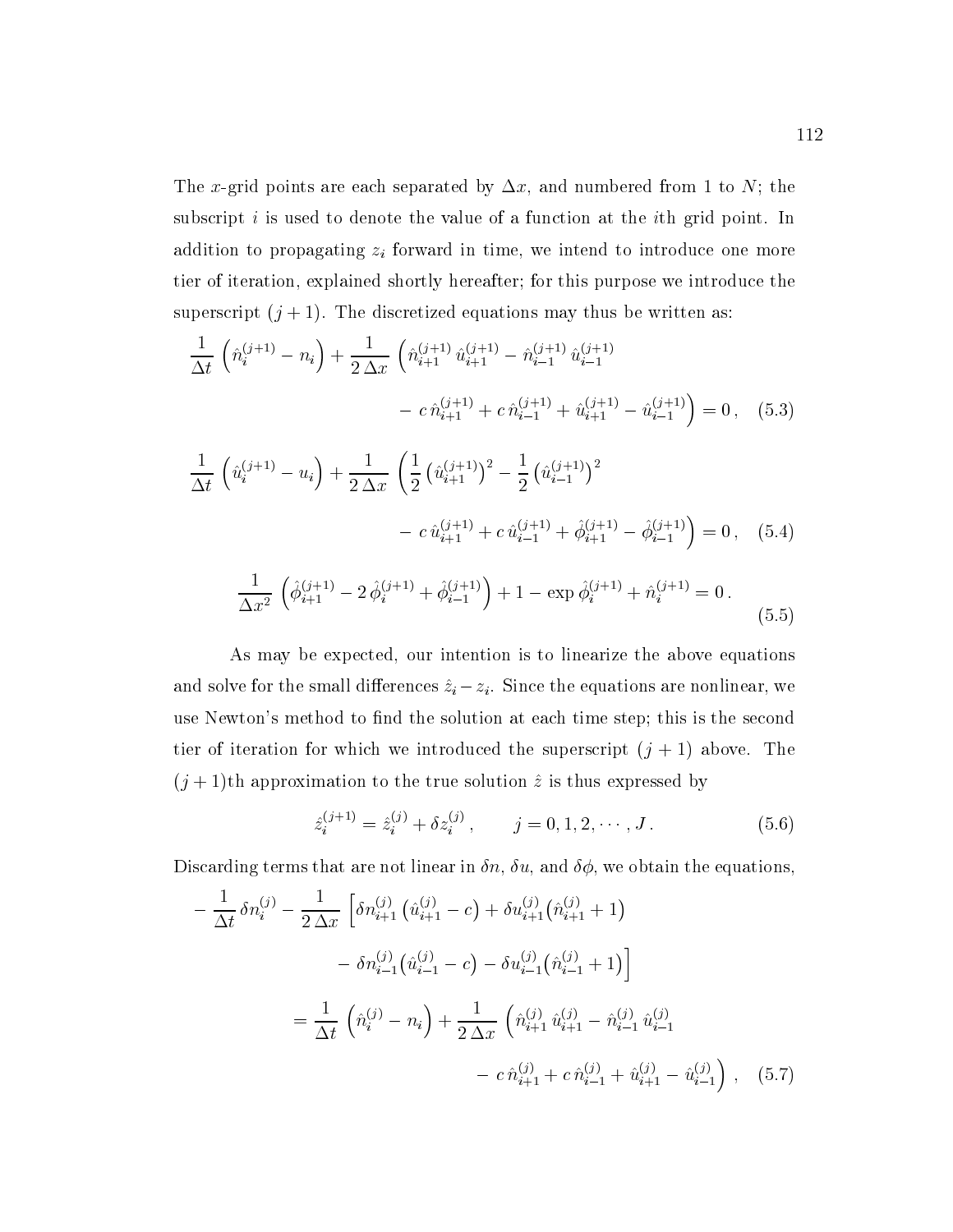$$
-\frac{1}{\Delta t} \delta u_i^{(j)} - \frac{1}{2 \Delta x} \left[ \delta u_{i+1}^{(j)} \left( \hat{u}_{i+1}^{(j)} - c \right) - \delta u_{i-1}^{(j)} \left( \hat{u}_{i-1}^{(j)} - c \right) \right.
$$
  

$$
+ \delta \phi_{i+1}^{(j)} - \delta \phi_{i-1}^{(j)} \right]
$$
  

$$
= \frac{1}{\Delta t} \left( \hat{u}_i^{(j)} - u_i \right) + \frac{1}{2 \Delta x} \left( \frac{1}{2} \left( \hat{u}_{i+1}^{(j)} \right)^2 - \frac{1}{2} \left( \hat{u}_{i-1}^{(j)} \right)^2 \right.
$$
  

$$
- c \hat{u}_{i+1}^{(j)} + c \hat{u}_{i-1}^{(j)} + \hat{\phi}_{i+1}^{(j)} - \hat{\phi}_{i-1}^{(j)} \right), \quad (5.8)
$$

$$
-\frac{1}{\Delta x^2} \left( \delta \phi_{i+1}^{(j)} - 2 \delta \phi_i^{(j)} + \delta \phi_{i-1}^{(j)} \right) + \delta \phi_i^{(j)} \exp \hat{\phi}_i^{(j)} - \delta n_i^{(j)}
$$

$$
= \frac{1}{\Delta x^2} \left( \hat{\phi}_{i+1}^{(j)} - 2 \hat{\phi}_i^{(j)} + \hat{\phi}_{i-1}^{(j)} \right) + 1 - \exp \hat{\phi}_i^{(j)} + \hat{n}_i^{(j)}.
$$
(5.9)

Observe that when  $\delta n$ ,  $\delta u$ , and  $\delta \phi$  vanish, Eqs. (5.7)-(5.9) are identical to the nonlinear discretized equations given by Eqs.  $(5.3)-(5.5)$ .

The algorithm successively solves for  $\partial z_i^{(1)}, \partial z_i^{(2)}, \cdots$  until it vanishes, or falls below a very small cutoff value; this cutoff value determines the maximum number of iterations,  $J + 1$ . At the final Newton-Raphson iteration, we obtain the approximate solution,

$$
\hat{z}_i := \hat{z}_i^{(J)}.\tag{5.10}
$$

Note that for  $j = 0, z^*_i$  is set equal to the value at the previous time step,  $z_i$ .

In matrix form, Eqs.  $(5.7)-(5.9)$  may be written as:

$$
A^{(j)} \cdot \delta z^{(j)} = B^{(j)}, \qquad \text{(no sum on } j\text{)}\tag{5.11}
$$

where  $z := (n_1, u_1, \phi_1, n_2, u_2, \phi_2, \cdots, n_N, u_N, \phi_N)$ . The matrices  $A^{(j)}$  and  $B^{(j)}$ are functions of z and the step sizes. The dimension of the matrix  $A^{(j)}$  is  $3 N \times 3 N$ , but the non-zero values are contained only in a narrow diagonal band, with three lower diagonals and four upper diagonals.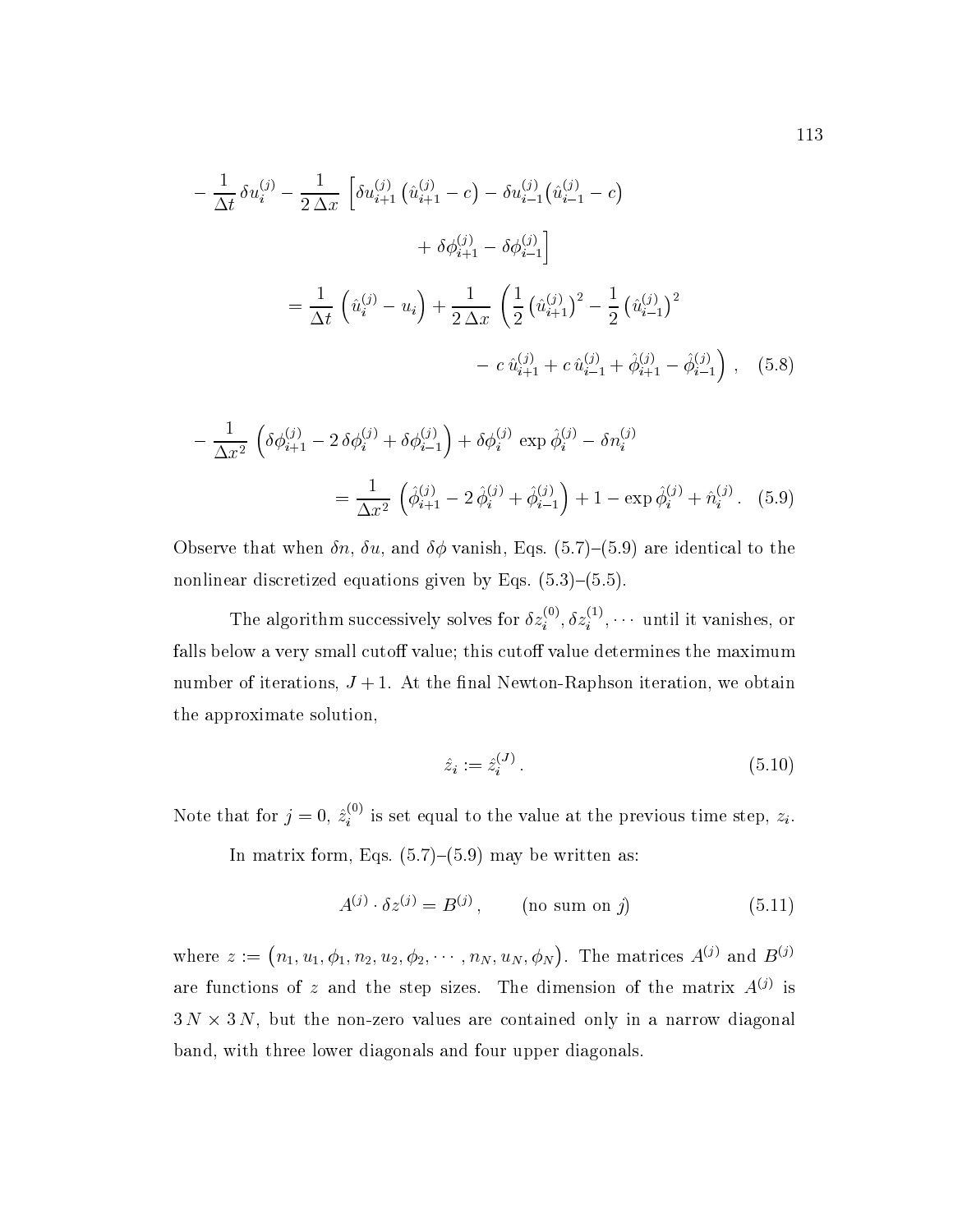One way to represent the matrix  $A^{\vee}$  is in terms of blocks of 3  $\times$  3 matrices:

$$
A^{(j)} = \begin{bmatrix} D_1^{(j)} & U_2^{(j)} & \cdots & & & \\ L_1^{(j)} & D_2^{(j)} & U_3^{(j)} & \cdots & & \\ & & L_2^{(j)} & D_3^{(j)} & U_4^{(j)} & \cdots & & \\ & & & \cdots & L_{N-3}^{(j)} & D_{N-2}^{(j)} & U_{N-1}^{(j)} \\ & & & & \cdots & L_{N-2}^{(j)} & D_{N-1}^{(j)} & U_N^{(j)} \\ & & & & \cdots & & L_{N-1}^{(j)} & D_N^{(j)} \\ & & & & & \cdots & & L_{N-1}^{(j)} & D_N^{(j)} \end{bmatrix}, \qquad (5.12)
$$

where all unspecied elements are zero. The blocks on the diagonal are given by

$$
D_i^{(j)} = \begin{bmatrix} 2\Delta x & 0 & 0 \\ 0 & 2\Delta x & 0 \\ -\Delta x^2 & 0 & 2 + \Delta x^2 \exp \hat{\phi}_i^{(j)} \end{bmatrix} .
$$
 (5.13)

The blocks above the diagonal are given by

$$
U_i^{(j)} = \begin{bmatrix} \Delta t \left( \hat{u}_i^{(j)} - c \right) \Delta t \left( 1 + \hat{n}_i^{(j)} \right) & 0\\ 0 & \Delta t \left( \hat{u}_i^{(j)} - c \right) \Delta t\\ 0 & 0 & -1 \end{bmatrix}, \qquad (5.14)
$$

while the blocks below the diagonal are given by

$$
L_i^{(j)} = \begin{bmatrix} -\Delta t \left( \hat{u}_i^{(j)} - c \right) - \Delta t \left( 1 + \hat{n}_i^{(j)} \right) & 0\\ 0 & -\Delta t \left( \hat{u}_i^{(j)} - c \right) - \Delta t\\ 0 & 0 & -1 \end{bmatrix} . \tag{5.15}
$$

The matrix elements of  $B^{(j)}$  are given by

$$
B_{3i-2}^{(j)} = -2\Delta x \left(\hat{n}_i^{(j)} - n_i\right) - \Delta t \left(\hat{n}_{i+1}^{(j)} \hat{u}_{i+1}^{(j)} - \hat{n}_{i-1}^{(j)} \hat{u}_{i-1}^{(j)}\right) - c \,\hat{n}_{i+1}^{(j)} + c \,\hat{n}_{i-1}^{(j)} + \hat{u}_{i+1}^{(j)} - \hat{u}_{i-1}^{(j)}\right), \quad (5.16)
$$

$$
B_{3i-1}^{(j)} = -2\Delta x \left(\hat{u}_i^{(j)} - u_i\right) - \Delta t \left(\frac{1}{2} \left(\hat{u}_{i+1}^{(j)}\right)^2 - \frac{1}{2} \left(\hat{u}_{i-1}^{(j)}\right)^2 - c \,\hat{u}_{i+1}^{(j)} + c \,\hat{u}_{i-1}^{(j)} + \hat{\phi}_{i+1}^{(j)} - \hat{\phi}_{i-1}^{(j)}\right), \quad (5.17)
$$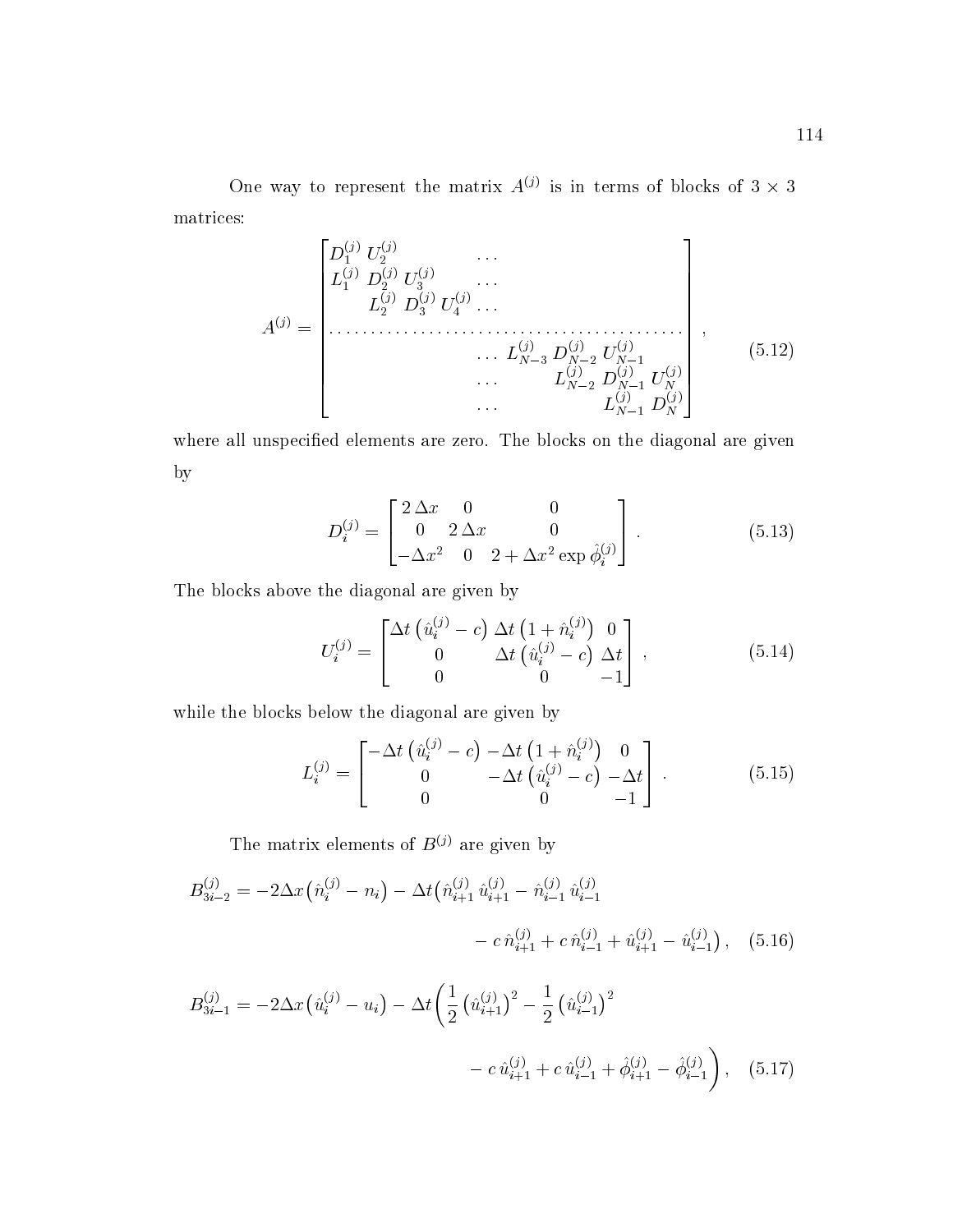$$
B_{3i}^{(j)} = \hat{\phi}_{i+1}^{(j)} - 2\,\hat{\phi}_i^{(j)} + \hat{\phi}_{i-1}^{(j)} + \Delta x^2 \left(1 + \hat{n}_i^{(j)} - \exp \hat{\phi}_i^{(j)}\right), \quad (5.18)
$$

where  $i = 1, 2, \ldots, N$ . Note that for  $i = 1$  and  $i = N$ , some of terms in the definition of the elements of  $B^{(j)}$  do not exist; these are taken to be zero. For instance, the definition of  $\left[B^{(j)}\right]_1$  involves  $\hat{n}^{(j)}_0$  and  $\hat{u}^{(j)}_0$ , which are assumed to vanish. It is for this reason that we require the solutions to be zero at the edges of the simulation box; when the solution is non-zero near the edges, the numerical results are no longer trustworthy.

The numerical code takes the initial data, and propagates it forward in time at each x grid point. At each time step, the matrices  $A^{(j)}$  and  $B^{(j)}$  are redefined, and an algorithm DGBTRF, developed by the Numerical Algorithms Group (NAG), factorizes the matrix  $A^{(j)}$  into upper and lower triangular matrices for faster inversion. Another NAG algorithm DGBTRS, then inverts the matrix equation, yielding solutions to  $\delta z_i^{j\sigma}$  . The Newton-Raphson method iterations continue till the sum over i of absolute values of all the  $\delta z^{(j)}_{i}$ 's falls below a cutoff value, which has been set at  $10^{-12}$  for the calculations presented here. (For this cutoff value, it was observed that three iterations were performed at almost every time step.) The z values are then reset, and the procedure is repeated at every time step.

#### 5.2 Numerical Results

The first numerical simulation computes the time evolution of a solitary wave  $(c = 1.23)$  with a negative energy perturbation, which is defined by

$$
\delta u = -\frac{u-c}{1+n} \delta n , \qquad \delta n = e^{\phi} \delta \phi - \delta \phi_{xx} , \qquad (5.19)
$$

where  $\delta\phi$  is the sum of two Gaussians, as in Sec. 4.3.1. The Gaussian half-width is set to  $1/2$ , which is shorter than necessary, as may be seen from Fig. 4.14. The Gaussians are centered five Debye lengths to either side of the solitary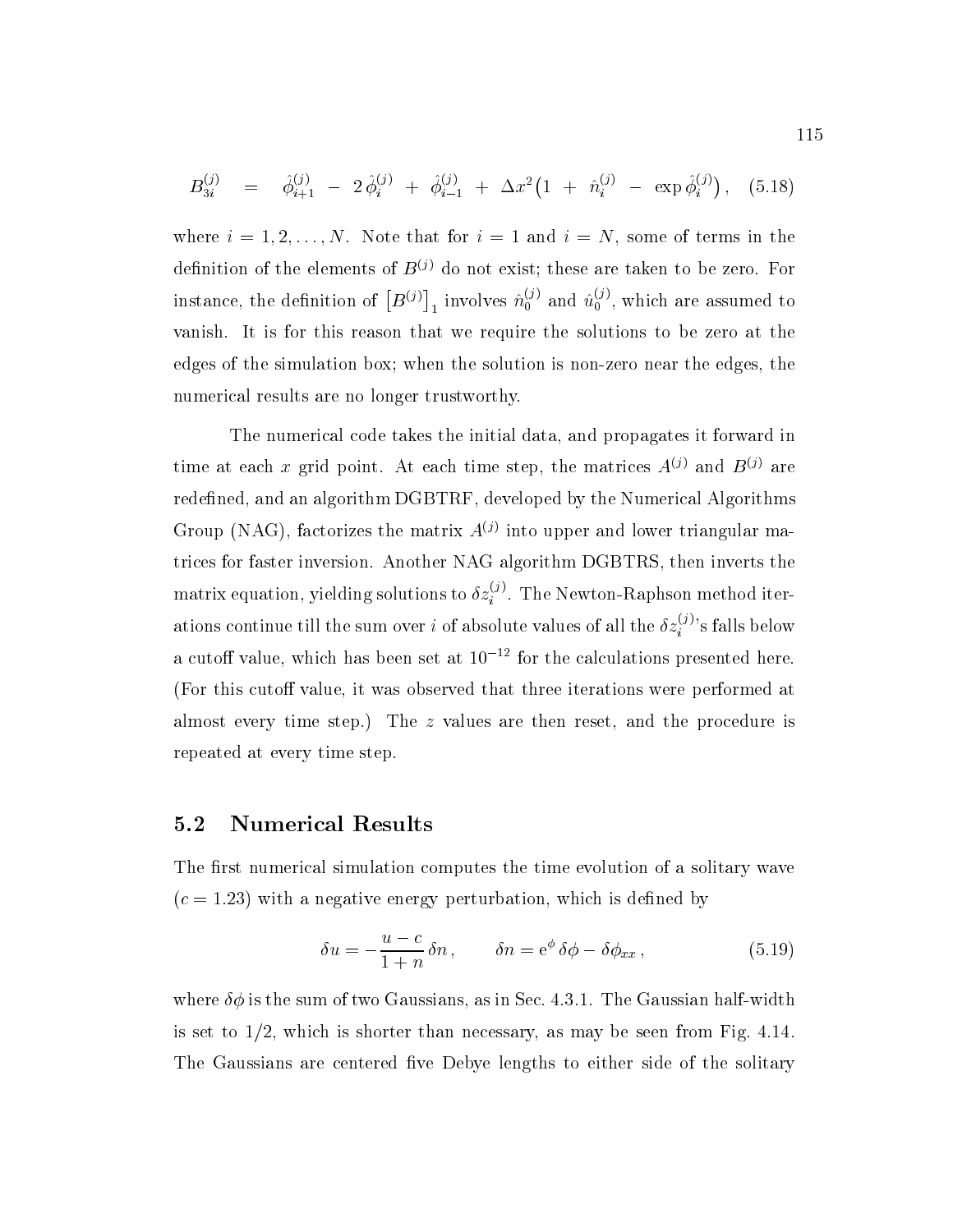

Figure 5.1: Solitary wave profile with a negative energy perturbation (see text) at  $t=0$ .

wave peak. These settings generate a perturbation which gives rise to negative  $\delta^2 F$ .

The initial solitary wave profile and perturbations were generated using Mathematica. The perturbation amplitude is set to  $g = 0.05$ . Runs were also made for amplitude  $g = 0.1$ , with no qualitative difference in the results. The time step is  $\Delta t = 0.005$ , and the x grid has 6401 points separated by  $\Delta x = 0.01$ . Runs were made with time steps twice and ten times 0.005, with minor quantitative differences.

The results are shown in Figs. 5.1–5.8. Observe that the perturbation quickly grows in amplitude initially and then diminishes. The solitary wave peak moves through the perturbation, coming out intact on the right. The fine structures, seen in Figs. 5.4 and (5.5), are not subgrid phenomena; there are approximately 100 grid points spanning each structure. Figures 5.9 and 5.10 show that the fine structures are well resolved.

The second numerical simulation that is presented here, computes the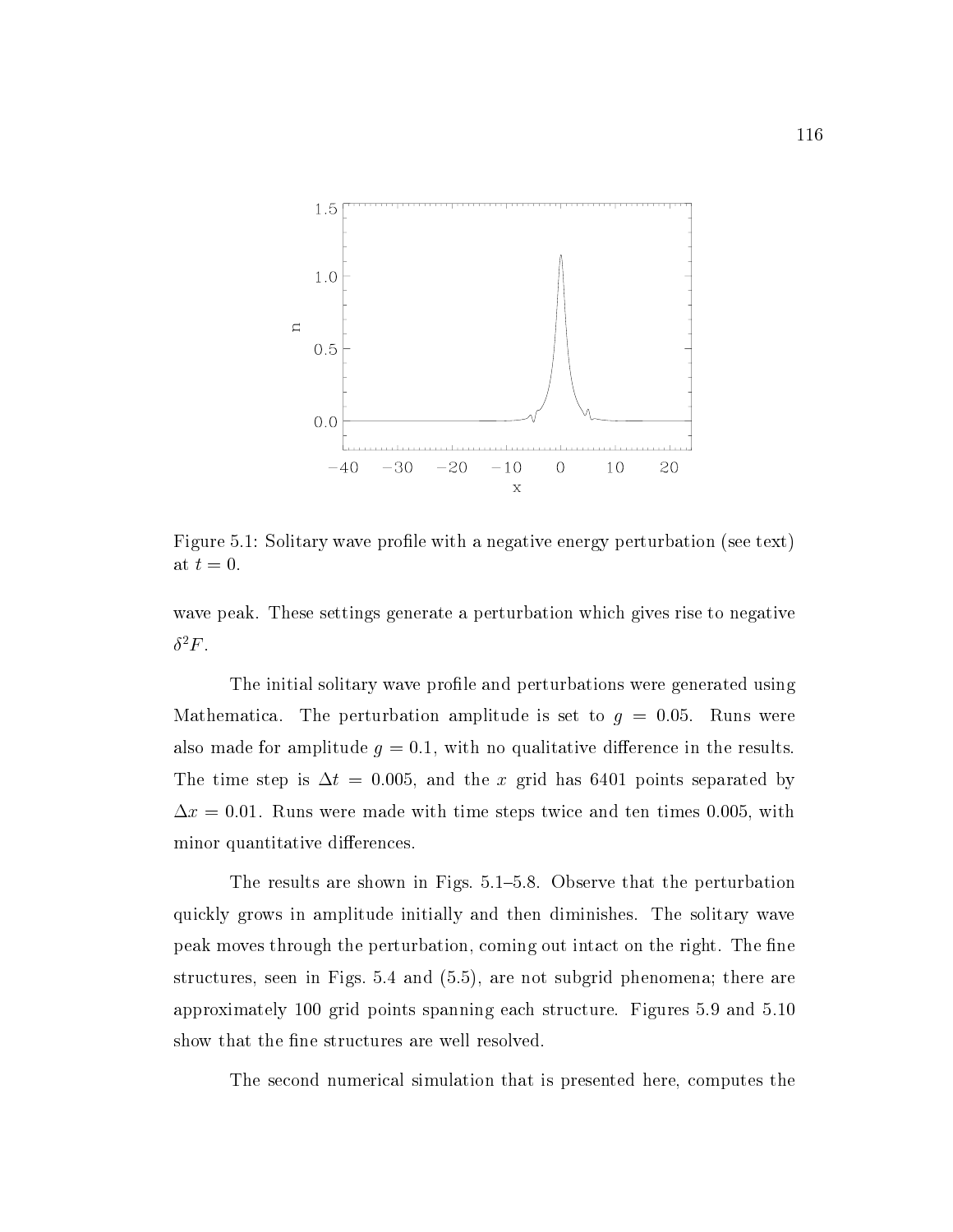

Figure 5.2: Evolution of the perturbed solitary wave at  $t = 1$ . Note the increased amplitude of the initial perturbation.



Figure 5.3: Evolution of the perturbed solitary wave at  $t = 2$ .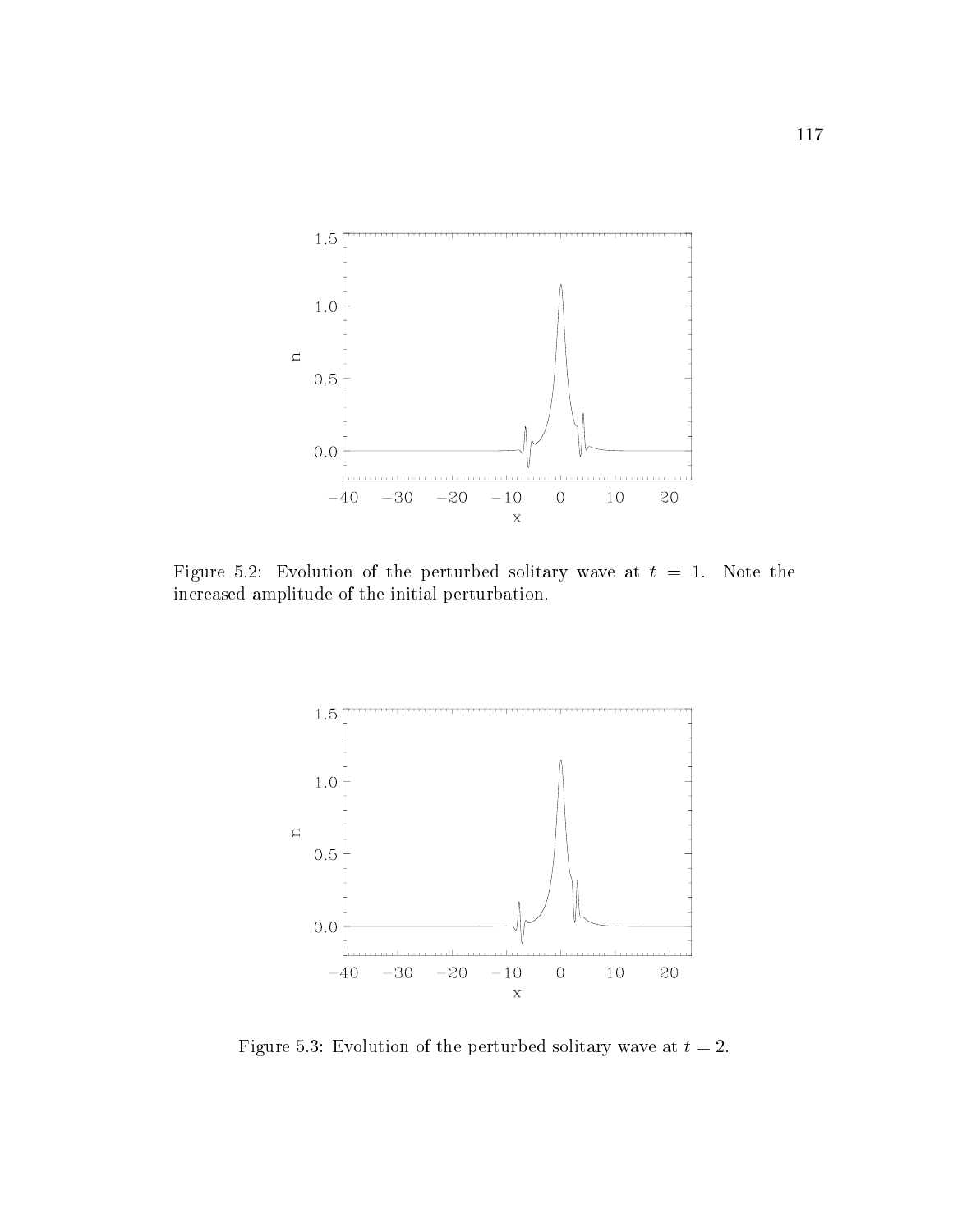

Figure 5.4: Evolution of the perturbed solitary wave at  $t = 4$ .



Figure 5.5: Evolution of the perturbed solitary wave at  $t = 6$ .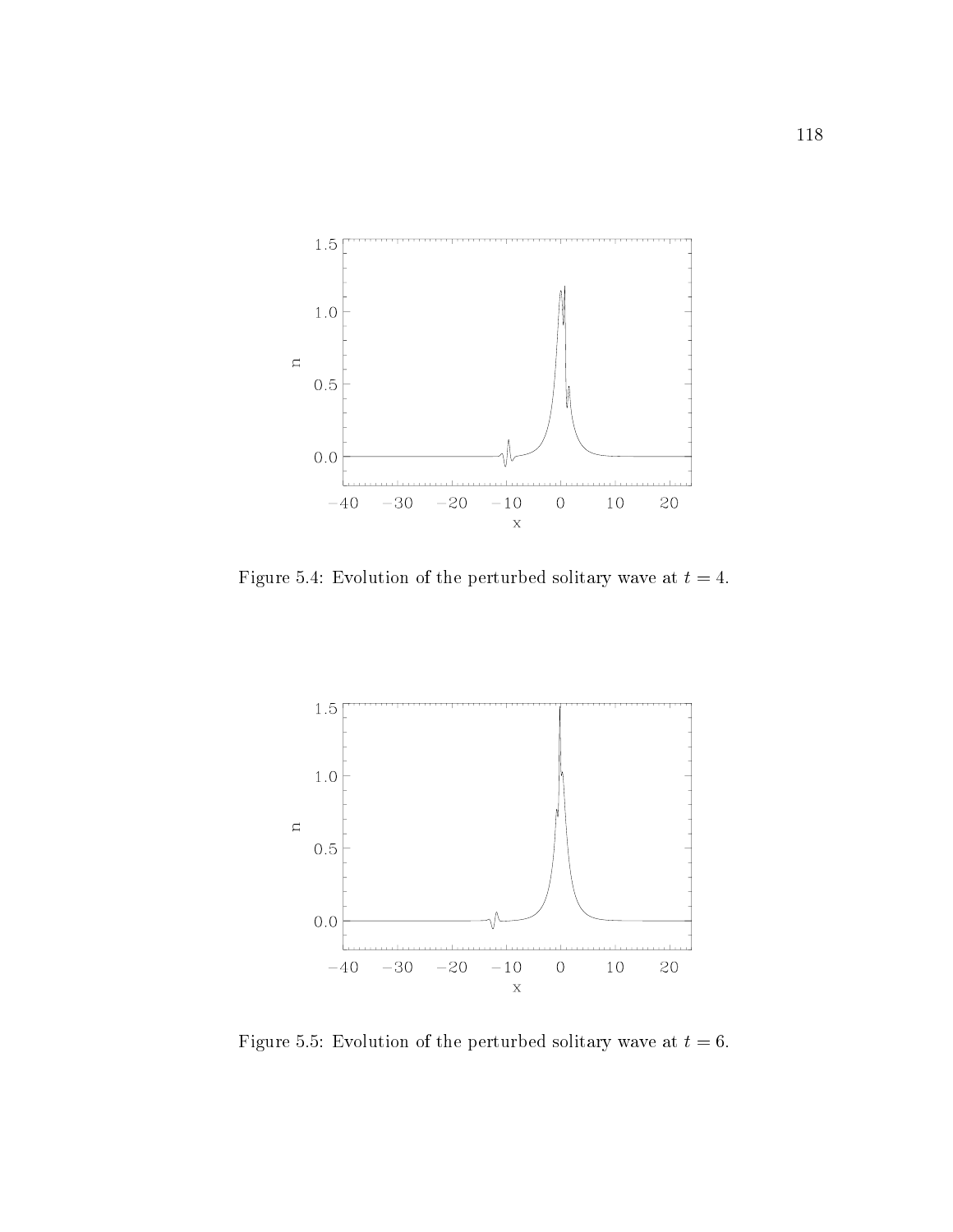

Figure 5.6: Evolution of the perturbed solitary wave at  $t = 8$ .



Figure 5.7: Evolution of the perturbed solitary wave at  $t = 10$ .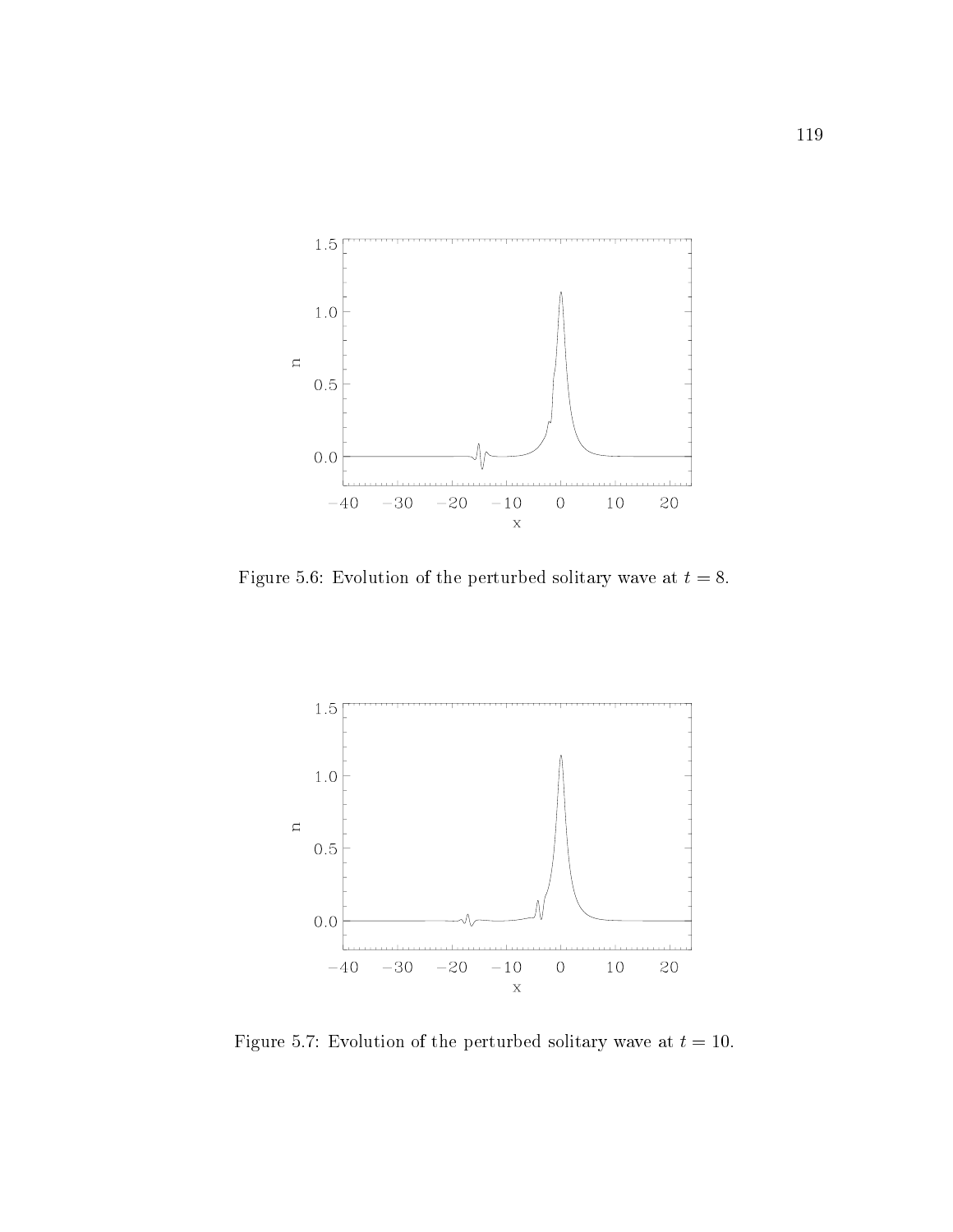

Figure 5.8: Evolution of the perturbed solitary wave at  $t = 20$ .



Figure 5.9: Enlarged view of the fine structure in Fig. 5.4.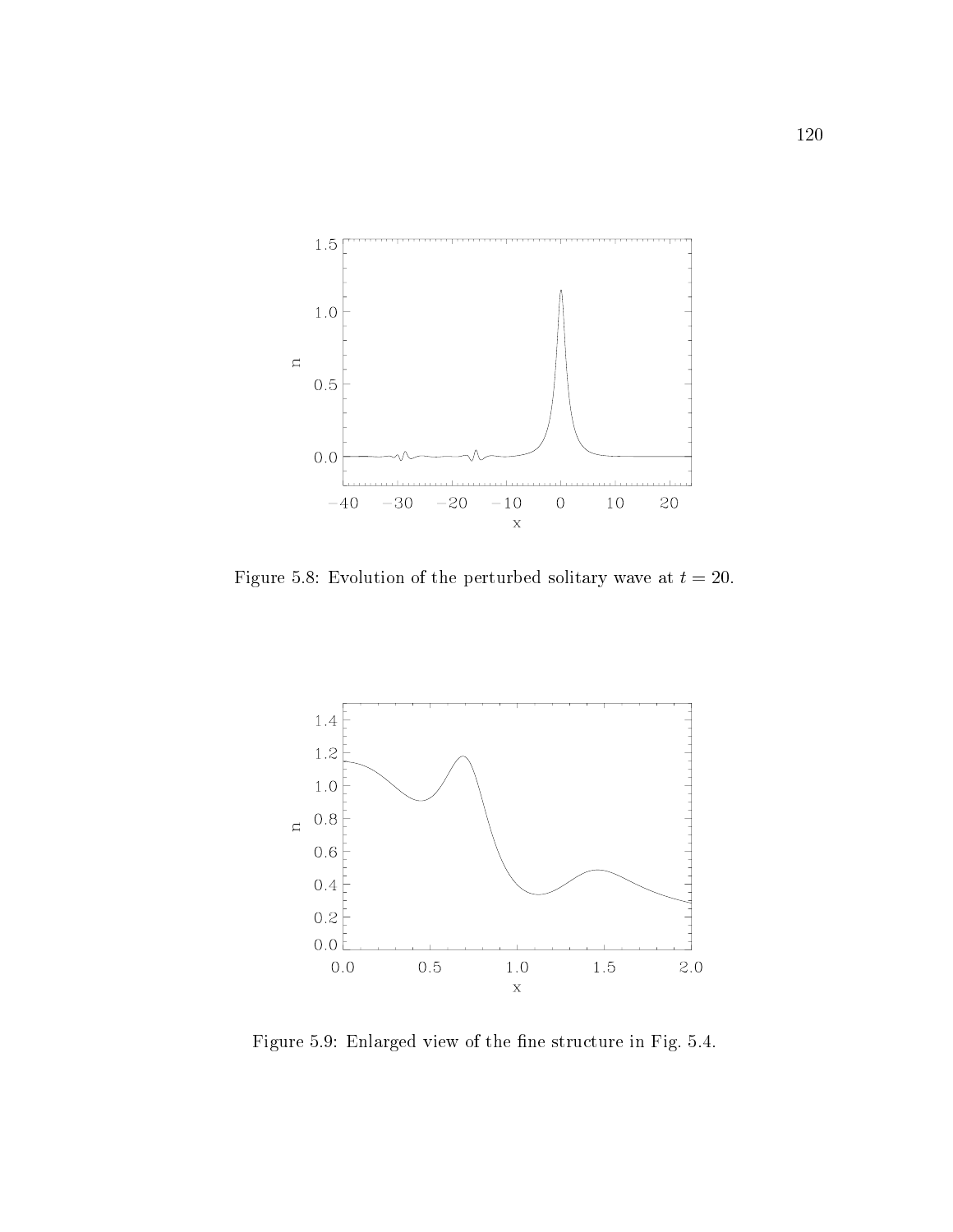

Figure 5.10: Enlarged view of the fine structure in Fig. 5.5.

time evolution of a solitary wave  $(c = 1.23)$  with a positive energy perturbation, which is defined by

$$
\delta u = 0, \qquad \delta n = e^{\phi} \delta \phi - \delta \phi_{xx}, \qquad (5.20)
$$

where  $\delta\phi$  is the same as for the previous computation. Note that the difference, here, is that  $\delta u = 0$ , which assures us that the perturbation leads to positive  $\sigma$   $r$  , as seen in Sec. 4.3.1. It is therefore no surprise that the Fig. 3.1 is identical to Fig. 5.11, since the initial perturbations in  $n$  are identical. Nevertheless, the perturbations  $\delta n$  and  $\delta u$  together define a positive energy perturbation in this case, as opposed to the negative energy perturbation in the first numerical simulation.

The results are depicted in Figs.  $5.11-5.13$ . Observe that there is no transient amplication of the perturbation.

The final numerical simulation that is presented here, computes the time evolution of the stable uniform background with an initial perturbation identical to the negative energy perturbation of the solitary wave seen earlier.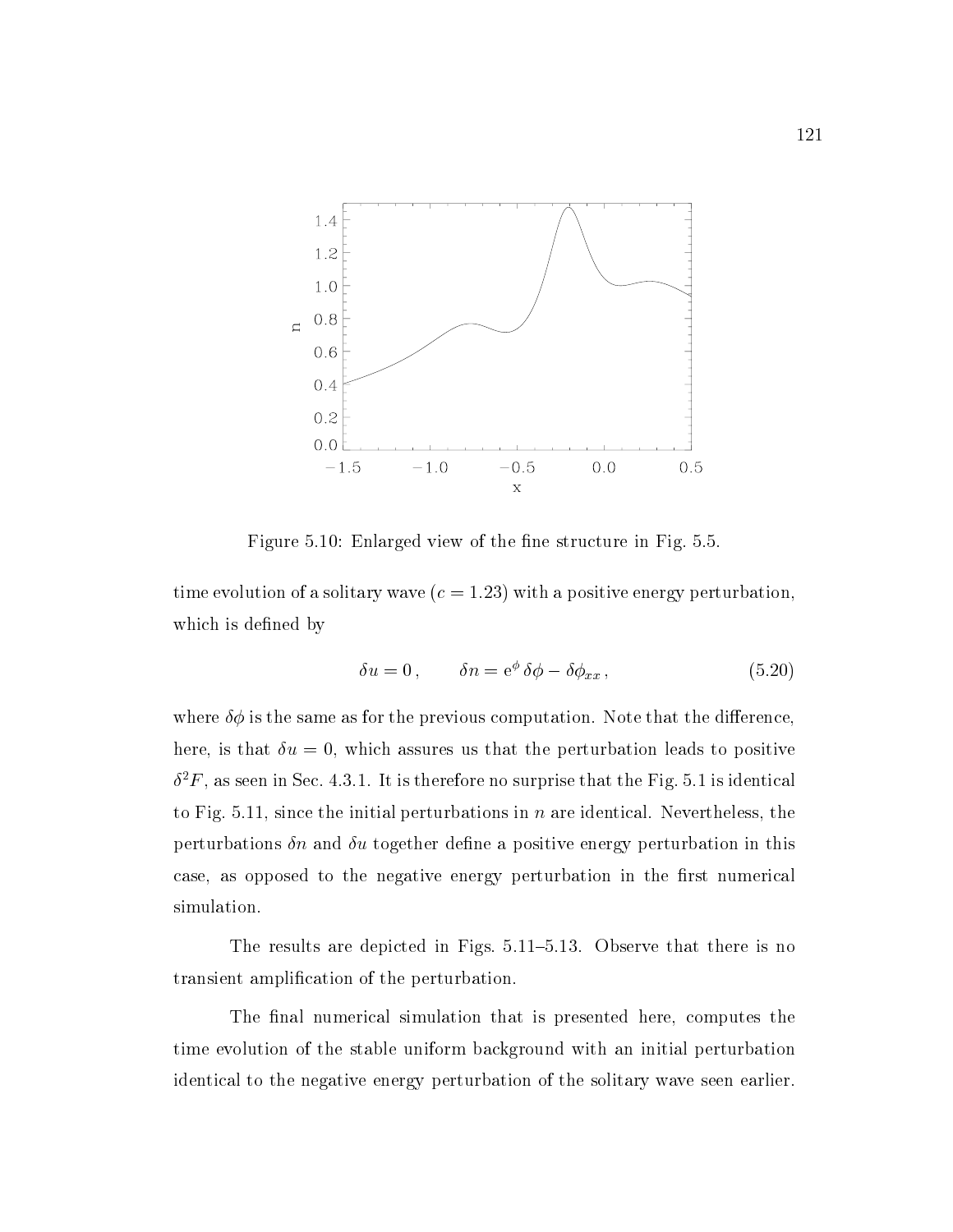

Figure 5.11: Solitary wave profile with a positive energy perturbation (see text) at  $t=0$ .



Figure 5.12: Evolution of the perturbed solitary wave at  $t = 1$ ; compare Fig. 5.2.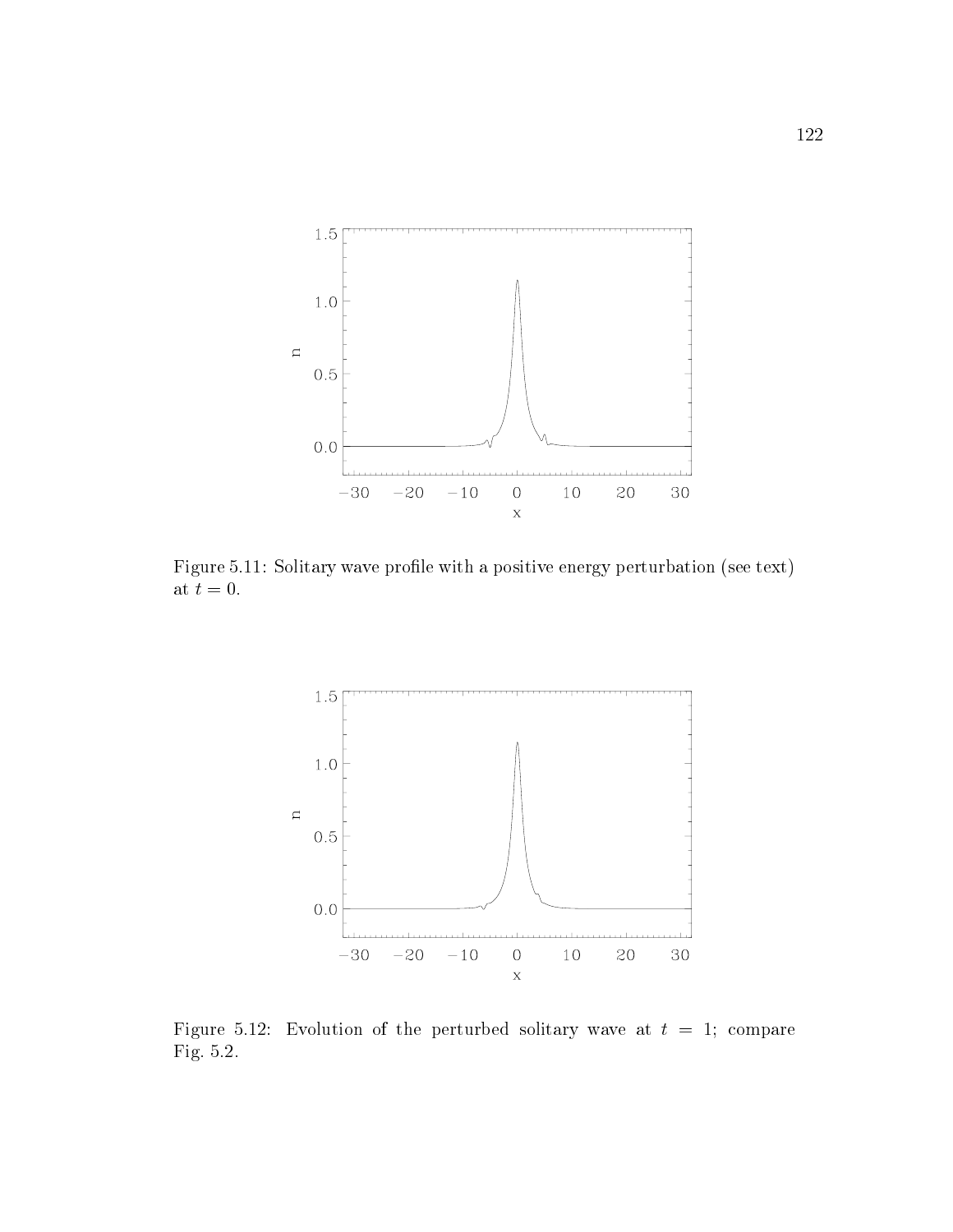

Figure 5.13: Evolution of the perturbed solitary wave at  $t = 2$ ; compare Fig. 5.3.

The uniform background is the solution  $n = u = 0$ , corresponding to  $c = 1$ . and the perturbation is defined by Eq. (5.19). The Gaussian half-width and separation are the same as for the two prior simulations.

The results are shown in Figs.  $5.14{\text -}5.18$ . Observe the initial amplification of the perturbation amplitude which subsequently oscillates in time. The oscillations become weaker as time progresses and the perturbation moves to the left in the frame of reference moving at unit velocity to the right.

The numerical results thus indicate that ion-acoustic solitary waves may be stable. The transient behavior of the negative energy perturbation shows an initial increase in amplitude, while there is no such increase for the positive energy perturbation. The maximum amplitude of the transients arising from the negative energy perturbation is seen to scale with the initial perturbation amplitude as shown in Fig. 5.19. Since the nonlinear saturation level of an instability often scales with the initial growth rate (and not initial perturbation amplitude), this offers some support to the claim of stability with respect to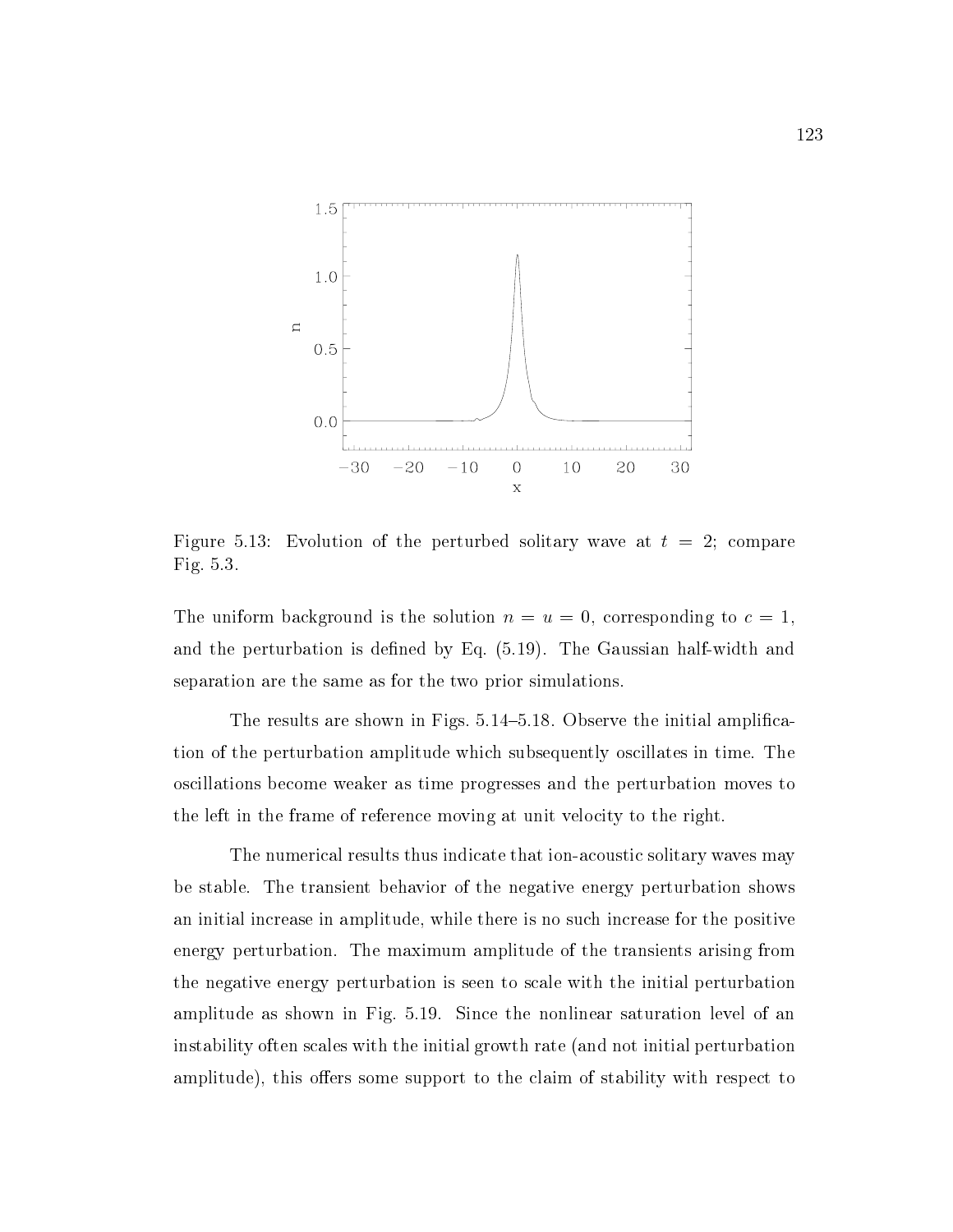

Figure 5.14: Perturbed uniform background at  $t = 0$ . The perturbation is identical to the negative energy perturbation of the solitary wave seen earlier; the uniform background has been established as being Lyapunov stable in Ch. 4.

the supremum norm.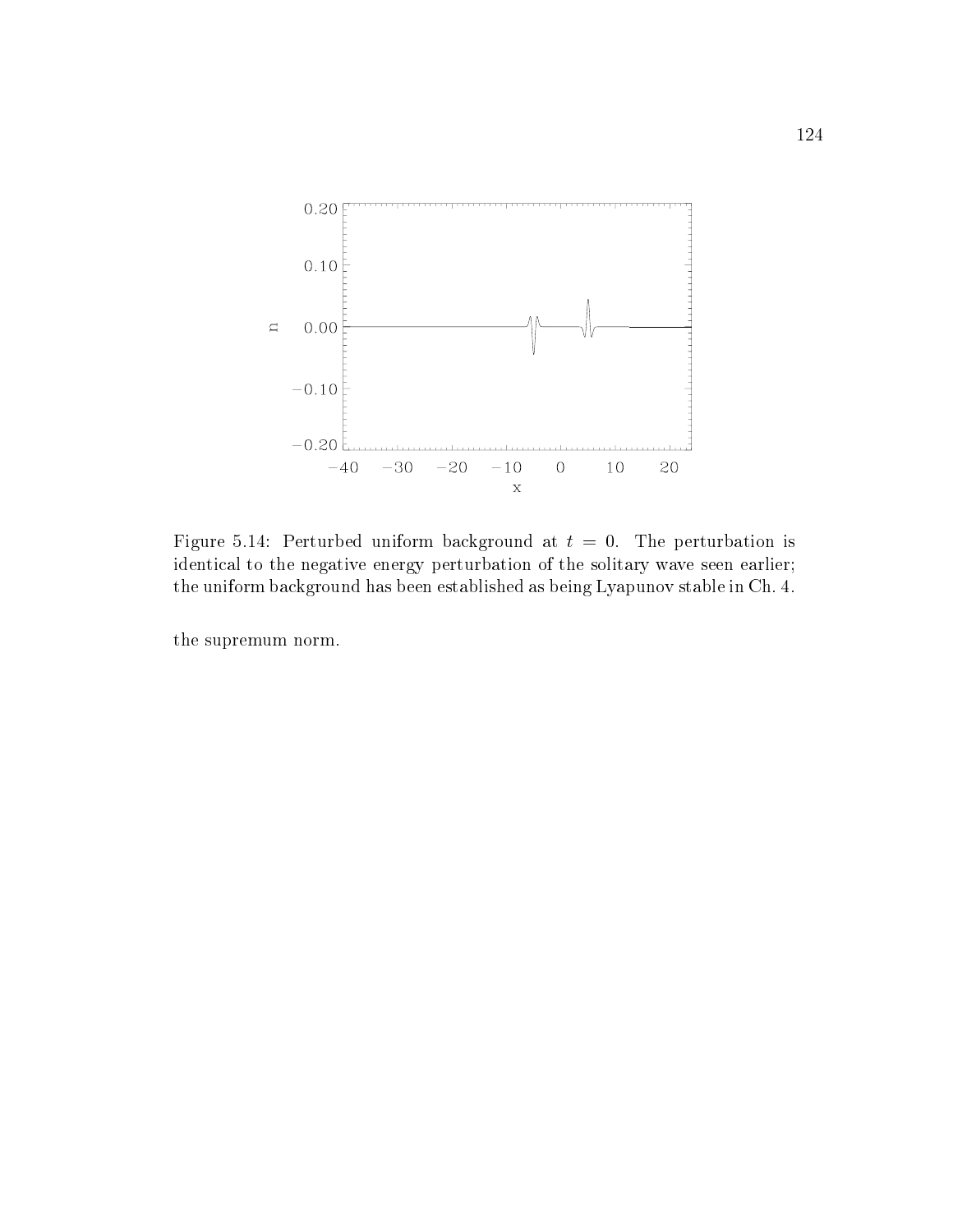

Figure 5.15: Evolution of the perturbed uniform background at  $t = 2$ . Note the increased amplitude of the perturbation.



Figure 5.16: Evolution of the perturbed uniform background at  $t = 6$ .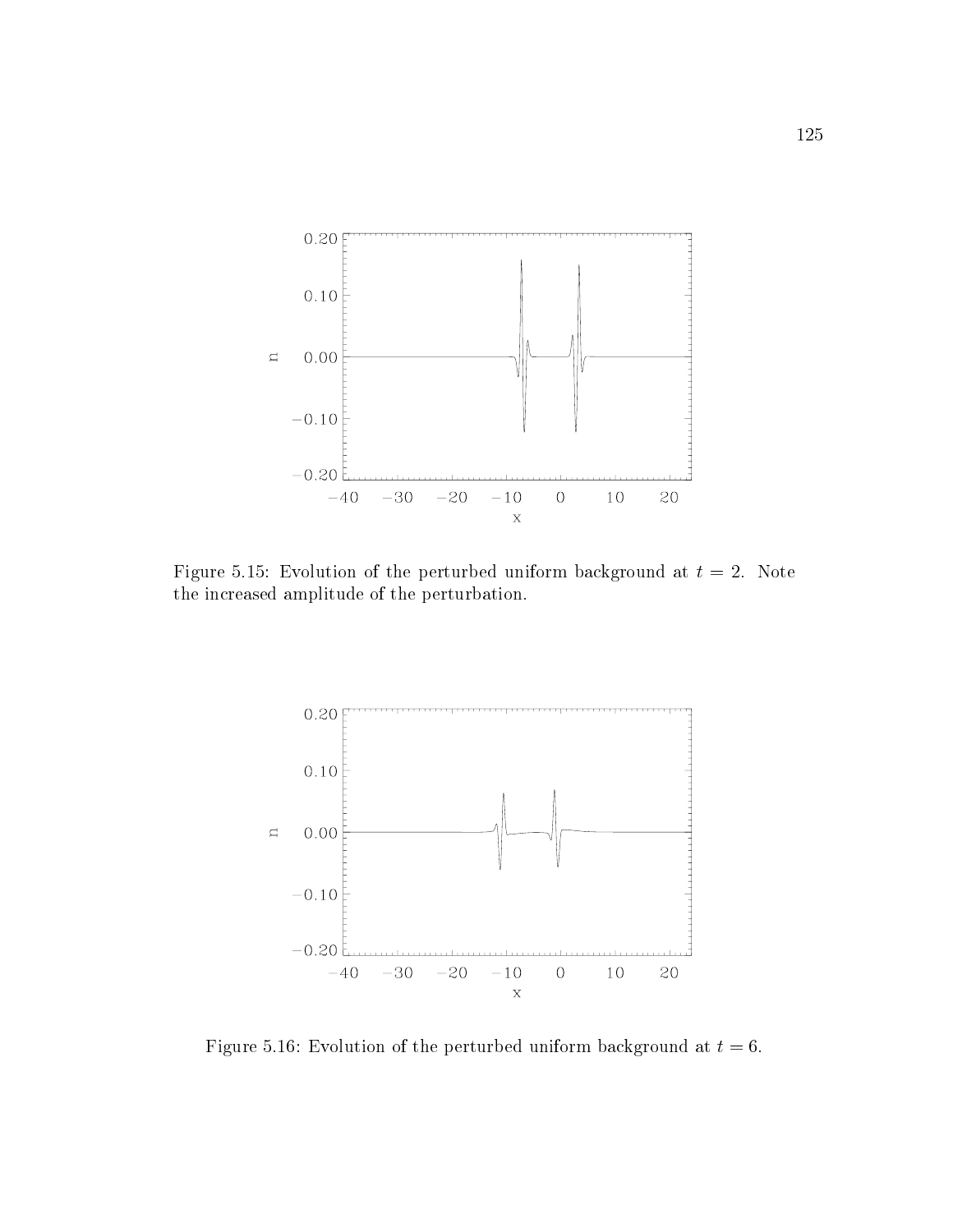

Figure 5.17: Evolution of the perturbed uniform background at  $t = 8$ .



Figure 5.18: Evolution of the perturbed uniform background at  $t = 25$ .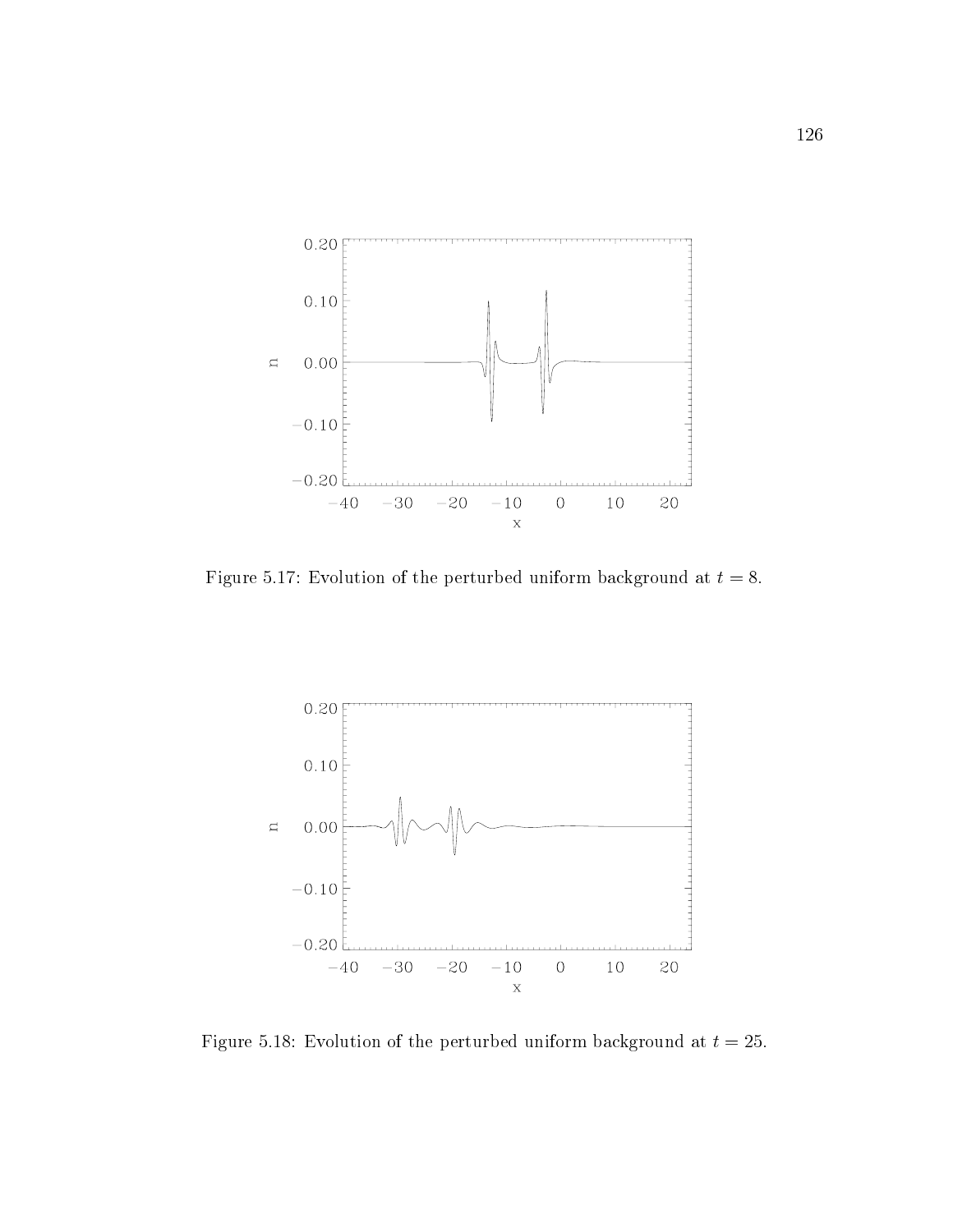

Figure 5.19: Scaling of maximum perturbation amplitude with initial perturbation amplitude of the solitary wave  $(c = 1.23)$ . The solid line corresponds to the negative energy perturbation depicted in Figs.  $5.1{-}5.8$ , while the dotted and dashed lines respectively correspond to initial amplitudes half and quarter that of the original. The amplitudes are normalized with respect to the initial amplitude of the second—"half"—perturbation.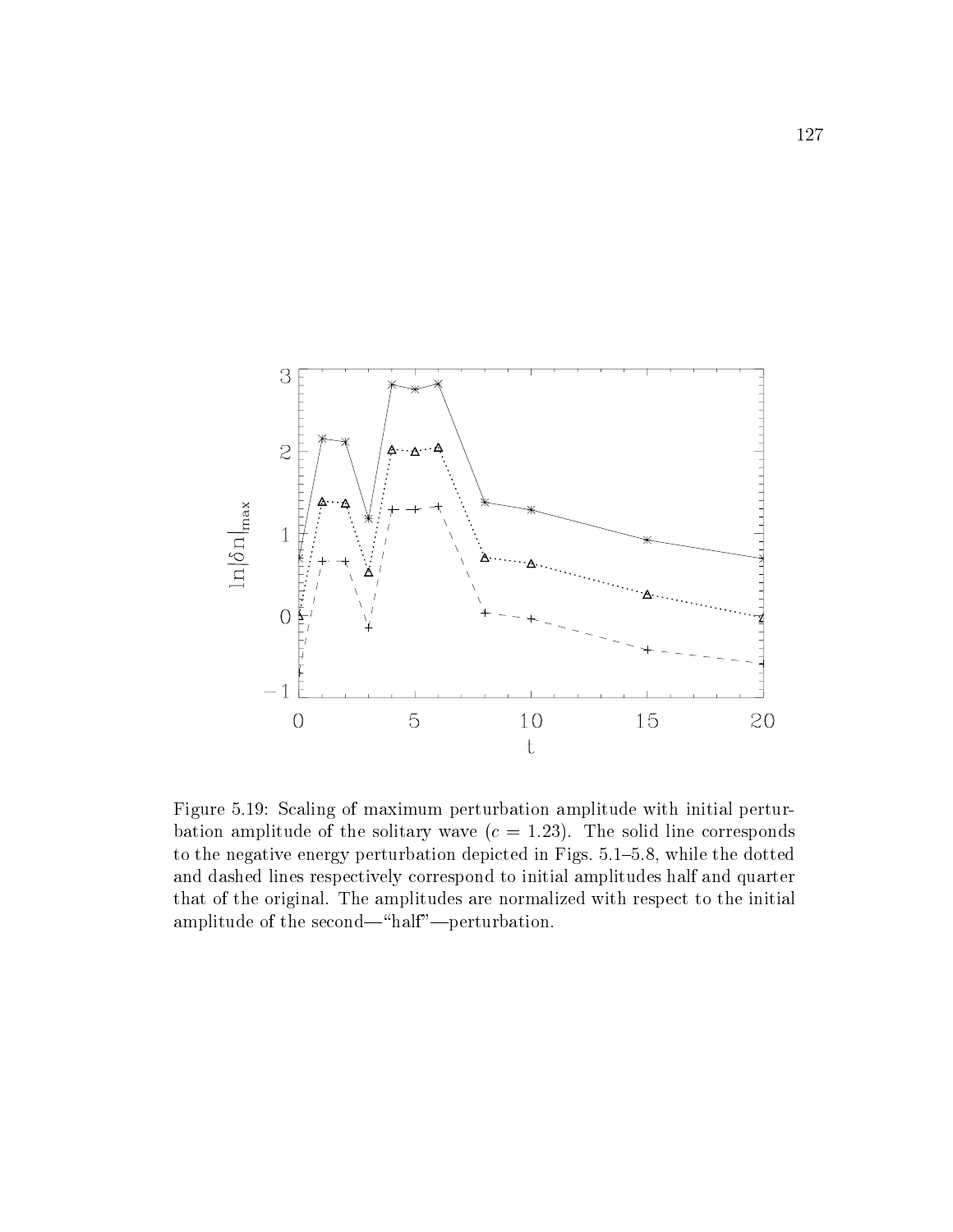# Chapter 6

## Conclusions

Relabeling symmetries of the Lagrangian action were found for the ideal compressible fluid and magnetohydrodynamics (MHD). These symmetries gave rise to the conservation law of helicity and Ertel's theorem of conservation of potential vorticity in the ideal compressible fluid with one advected thermodynamic quantity, or label. The symmetry that gave rise to Ertel's theorem was generated by an infinite parameter continuous group, which additionally gave rise to a generalized Bianchi identity, as predicted by Noether's second theorem. Upon introduction of one more physically meaningful label, or advected thermodynamic quantity, such as concentration of solute, it was found that the infinite parameter symmetry made way to a finite parameter one, with a corresponding conservation law.In the case of MHD, a relabeling symmetry was found that gave rise to the conservation of cross helicity for barotropic flows.

Casimirs of the noncanonical Hamiltonian formulations of the ideal compressible fluid and MHD, that result from the reduction of Lagrangian to Eulerian variables, were found directly from relabeling symmetries of the reduction map. Families of Casimirs associated with potential vorticity and entropy were found this way for the fluid. For MHD, a relabeling symmetry of the Euler-Lagrange map was found that gave rise to a family of Casimirs associated with  $A \cdot B/\rho$ , which incorporates magnetic helicity as a special case. It was shown that such invariants are gauge-dependent, i.e. they are invariants for certain choices of the gauge of the vector potential.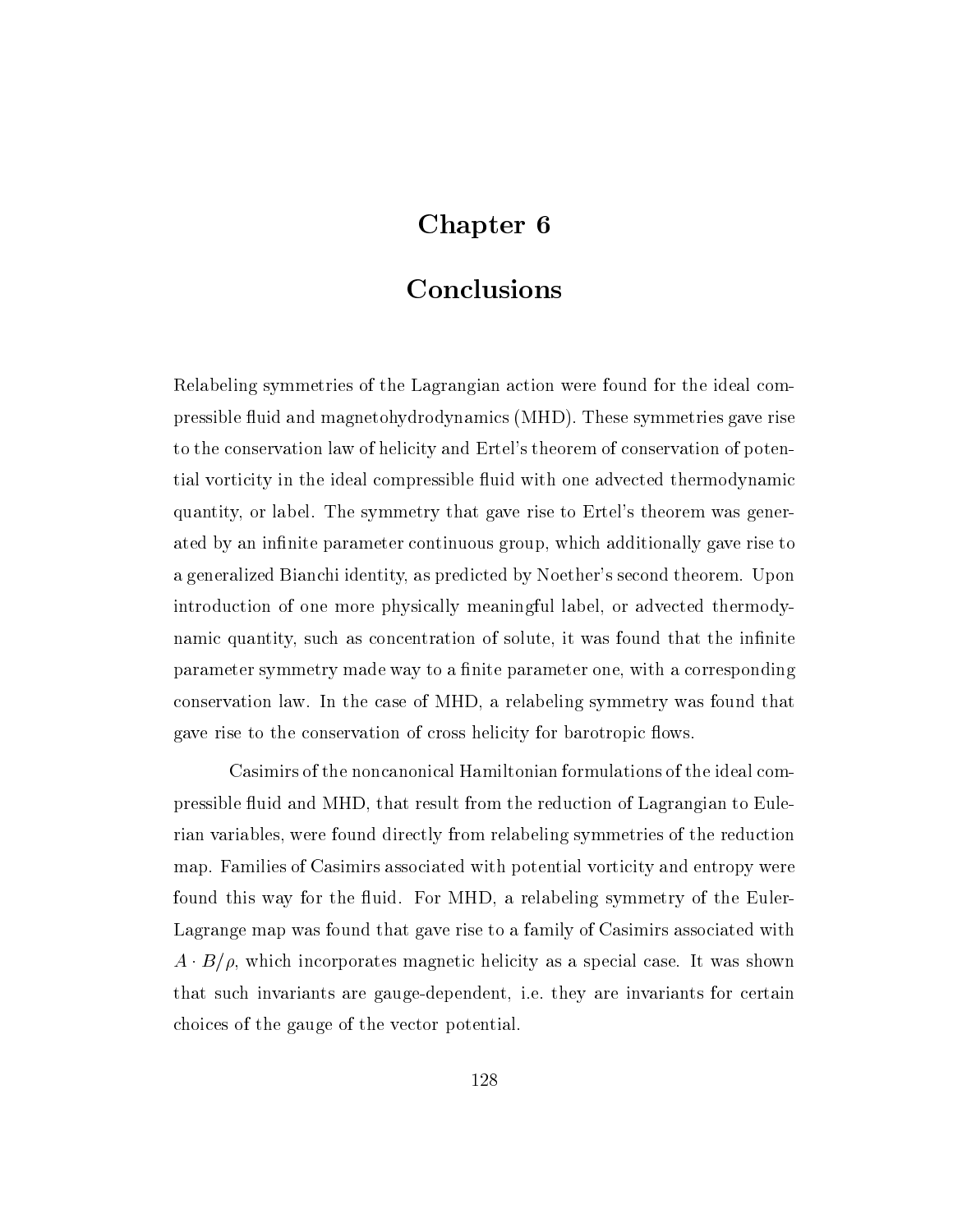In the study of Lyapunov stability of ion-acoustic solitary and nonlinear periodic waves, it was shown that there exists a free energy functional, constructed from the Hamiltonian and Casimir invariants, for which the wave solutions were seen to lie on a critical point. The second variation of the free energy was shown to be of indefinite sign, by explicit construction of perturbations. Negative energy perturbations arose at short wavelengths, and were shown to be accessible on surfaces of constant Casimirs and momentum.

The effect of addition of adiabatic, ionic pressure to the ion-acoustic equations was studied. Solitary and nonlinear periodic waves were found when the adiabatic exponent was given by  $\gamma = 3$ . In particular, solitary waves exist for any wave speed greater than Mach number one, without an upper cutoff, unlike the case without pressure. The ionic pressure was not sufficient to suppress negative energy perturbations in the parameter regime in which the nonlinear waves exist, hence Lyapunov stability could not be established.

Lyapunov stability of solitary wave solutions was established in the limit in which ion-acoustic equations reduce to the KdV equation. The proof of stability was much shorter and simpler than the proof of Lyapunov stability of KdV solitons (Benjamin, 1972). Lyapunov stability could be established in the KdV limit since the limiting process effectively eliminated the problematic short wavelengths at which negative energy perturbations were found for the ion-acoustic equations. It was also shown that the KdV free energy is recovered upon evaluating (the negative of ) the ion-acoustic free energy at the critical point in the KdV limit of small amplitude and unit wave speed.

The time evolution of an ion-acoustic solitary wave with an initial (small, finite amplitude) negative energy perturbation was simulated numerically. Transients with increased perturbation amplitude were observed, and the solitary wave peak moved to the right, leaving the perturbation behind it. For a positive energy perturbation of the same amplitude, no transient increase in per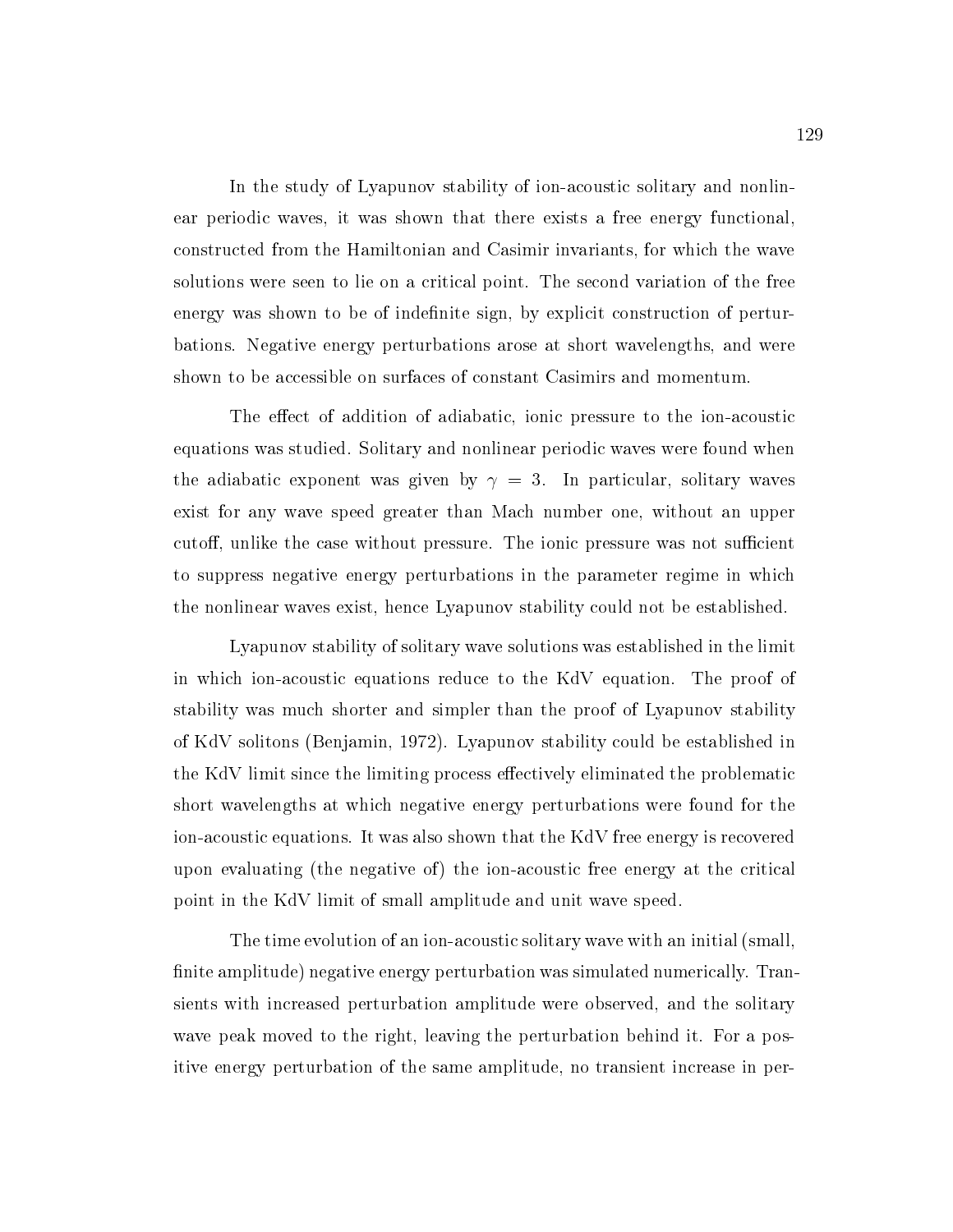turbation amplitude was observed. The same "negative energy perturbation" of the stable uniform background, which is a trivial solution corresponding to unit wave speed, also showed transients with increased amplitude followed by decaying oscillation of the perturbation amplitude. These numerical results suggest that the ion-acoustic solitary waves may be stable.

Other independent results presented in this dissertation include the noncanonical Hamiltonian structures of the Frenet formulas that describe a curve in 3-space and of the equations describing magnetic field line flow with a symmetry direction. The relationship between Lagrangian and Eulerian conservation laws in fluid dynamics was also clarified.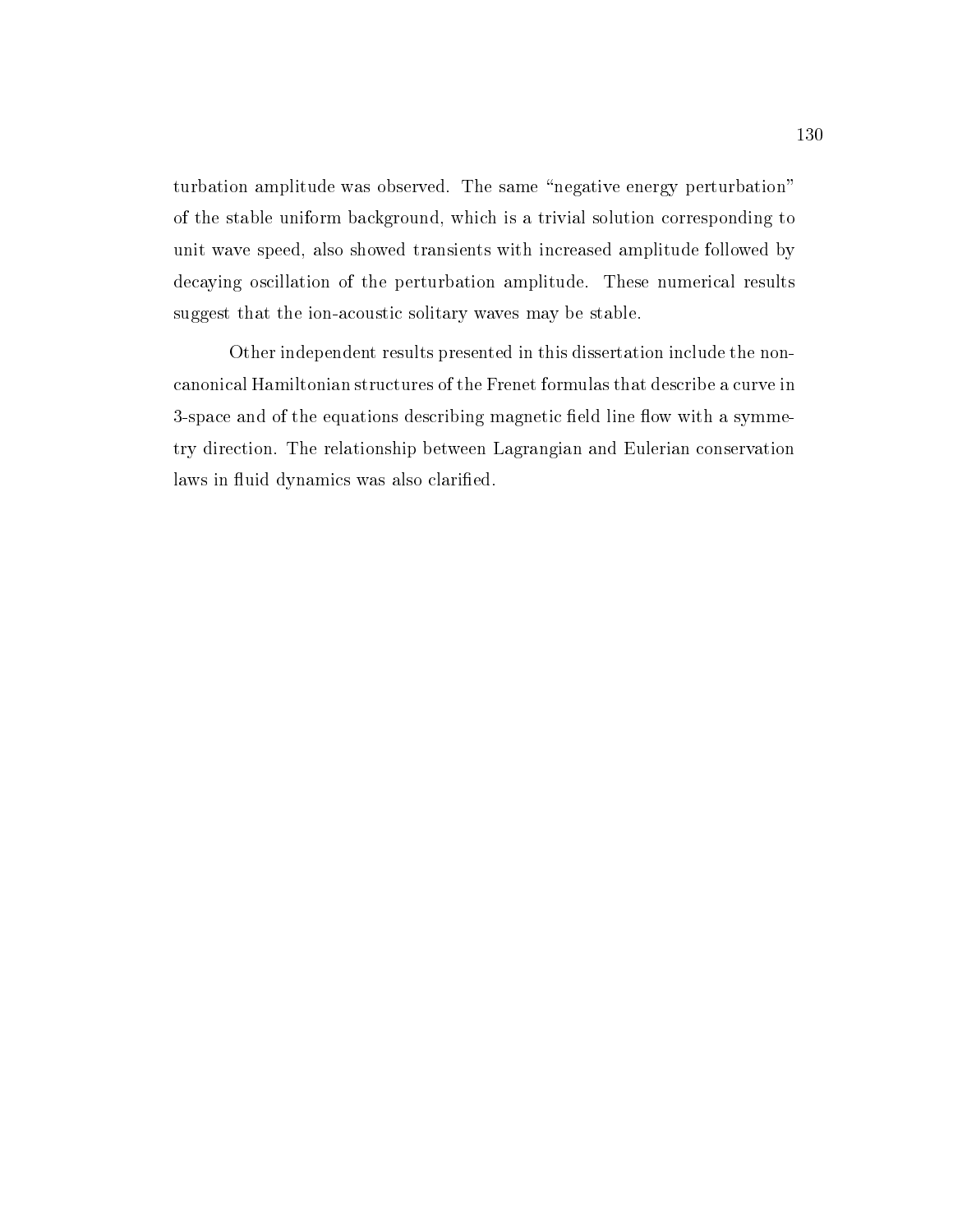# Appendix A

## Determinant Identities

Determinant identities are of substantial use (Truesdell, 1954; Newcomb, 1967, for example) in the Lagrangian formulation of compressible fluid theories. Here we start with two basic definitions and derive a few useful identities. The cofactor of the matrix element  $\partial q^+/\partial a^j$  is denoted by  $A_i{}^j$  , and is defined by,

$$
A_i{}^j := \frac{1}{2} \epsilon_{ik\ell} \,\epsilon^{jmn} \, \frac{\partial q^k}{\partial a^m} \, \frac{\partial q^{\ell}}{\partial a^n} \,. \tag{A.1}
$$

The determinant  $\mathcal J$  may be defined in terms of  $A_i{}^j$ :

$$
\mathcal{J}\,\delta_i^{\ k} := A_i^{\ j}\,\frac{\partial q^k}{\partial a^j} \,. \tag{A.2}
$$

Next we proceed to derive results that follow from Eqs.  $(A.1)$  and  $(A.2)$ .

Differentiating Eq. (A.1) with respect to  $a<sup>i</sup>$ , we see that  $A<sub>i</sub><sup>i</sup>$  commutes WIth  $Q/qa$ :

$$
\frac{\partial}{\partial a^j} \left( A_i^j \cdot \right) = A_i^j \frac{\partial}{\partial a^j}, \tag{A.3}
$$

where we have used the antisymmetry of  $e^{j\pi m}$ . It follows that

$$
A_i^j \frac{\partial}{\partial a^j} = A_i^j \frac{\partial q^k}{\partial a^j} \frac{\partial}{\partial r^k} = \mathcal{J} \frac{\partial}{\partial r^i}, \tag{A.4}
$$

where we have used Eq. (A.2) to obtain the right hand side.

On contracting Eq. (A.2) with  $\mathcal{O}(q^{-1})/\mathcal{O}r^{-}$ , we get

$$
\mathcal{J}\,\delta_i{}^k\,\frac{\partial}{\partial r^k}\,[q^{-1}]^\ell=A_i{}^j\,\frac{\partial q^k}{\partial a^j}\,\frac{\partial}{\partial r^k}\,[q^{-1}]^\ell=A_i{}^j\,\delta_j{}^\ell\,,
$$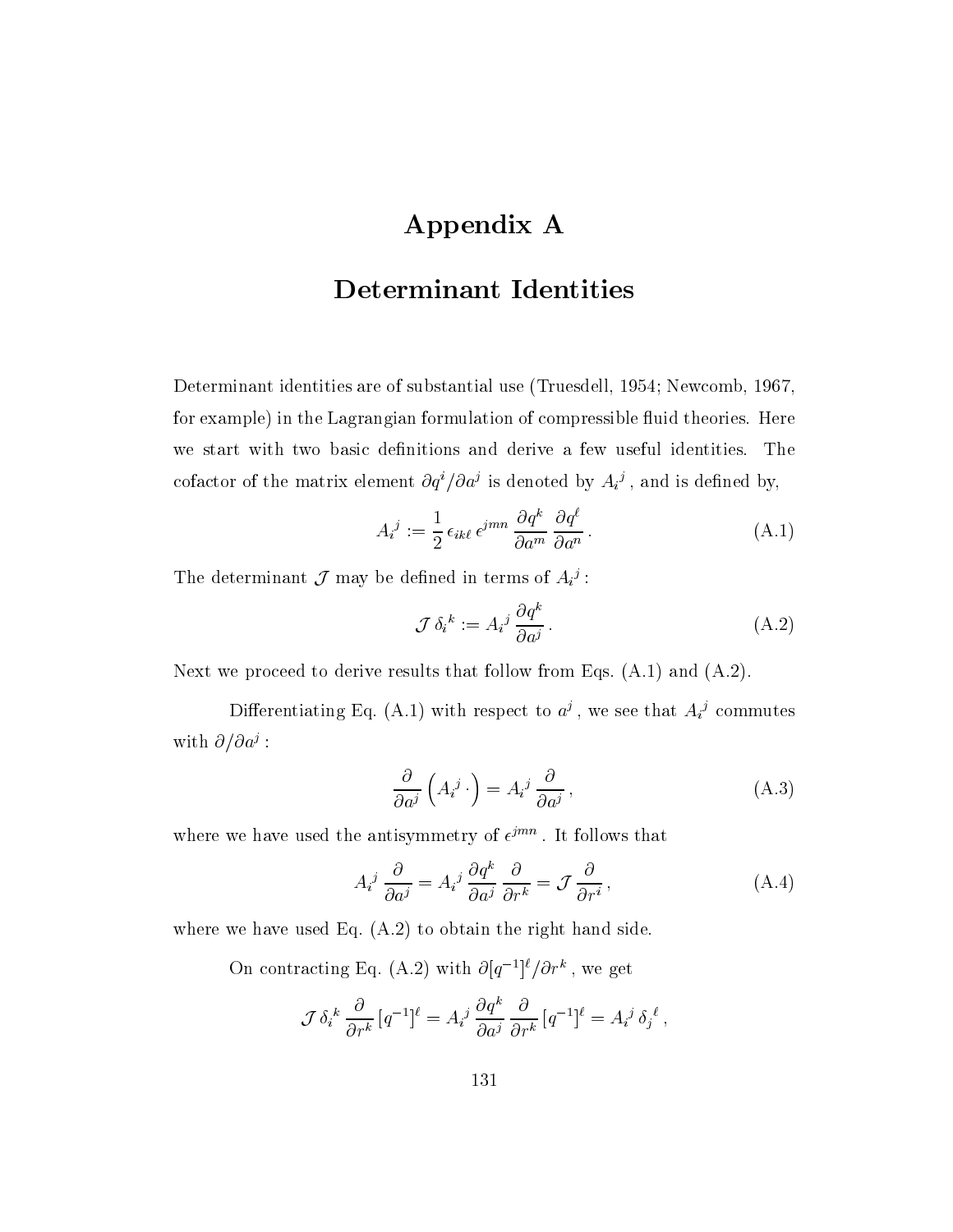from which it follows that

$$
\mathcal{J}\frac{\partial}{\partial r^i}\left[q^{-1}\right]^\ell = A_i^{\ell} \,. \tag{A.5}
$$

Contracting Eq. (A.5) with  $Oq^2/Oq^2$  reads to

$$
\mathcal{J}\,\delta_m{}^{\ell} = A_i{}^{\ell} \frac{\partial q^i}{\partial a^m} \,. \tag{A.6}
$$

Observe from Eqs. (A.2) and (A.6) that contraction of  $A_i^j$  with respect to either index leads to identical results.

Another useful identity is obtained by contracting Eq. (A.2) with  $\epsilon^{\dots}$ :

$$
\mathcal{J} \epsilon^{k\ell m} = \frac{1}{2} \epsilon^{i\ell m} \epsilon_{iuv} \epsilon^{jst} \frac{\partial q^u}{\partial a^s} \frac{\partial q^v}{\partial a^t} \frac{\partial q^k}{\partial a^j}
$$
  

$$
= \frac{1}{2} (\delta_u^{\ell} \delta_v^m - \delta_v^{\ell} \delta_u^m) \epsilon^{jst} \frac{\partial q^k}{\partial a^j} \frac{\partial q^u}{\partial a^s} \frac{\partial q^v}{\partial a^t}
$$
  

$$
= \epsilon^{jst} \frac{\partial q^k}{\partial a^j} \frac{\partial q^{\ell}}{\partial a^s} \frac{\partial q^m}{\partial a^t} . \tag{A.7}
$$

All the identities above are also valid for the inverse transformation  $r \to a$ , with the obvious replacements:  $q \to q^{-1}$ ,  $\partial/\partial a^j \to \partial/\partial r^j$ ,  $A \to A^{-1}$ ,  $\mathcal{J} \to \mathcal{J}^{-1}$ .

In order to obtain an expression for the time derivative of  $\mathcal J$  , we differentiate Eq. (A.7) to get

$$
\frac{\partial \mathcal{J}}{\partial \tau} = \epsilon^{ijk} \frac{\partial \dot{q}^1}{\partial a^i} \frac{\partial q^2}{\partial a^j} \frac{\partial q^3}{\partial a^k} + \epsilon^{jki} \frac{\partial \dot{q}^2}{\partial a^j} \frac{\partial q^3}{\partial a^k} \frac{\partial q^1}{\partial a^i} + \epsilon^{kij} \frac{\partial \dot{q}^3}{\partial a^k} \frac{\partial q^1}{\partial a^i} \frac{\partial q^2}{\partial a^j}
$$
  
=  $A_1^i \frac{\partial \dot{q}^1}{\partial a^i} + A_2^j \frac{\partial \dot{q}^2}{\partial a^j} + A_3^k \frac{\partial \dot{q}^3}{\partial a^k}$   
=  $A_j^i \frac{\partial \dot{q}^j}{\partial a^i}.$  (A.8)

For the conversion from Lagrangian to Eulerian conservation laws, the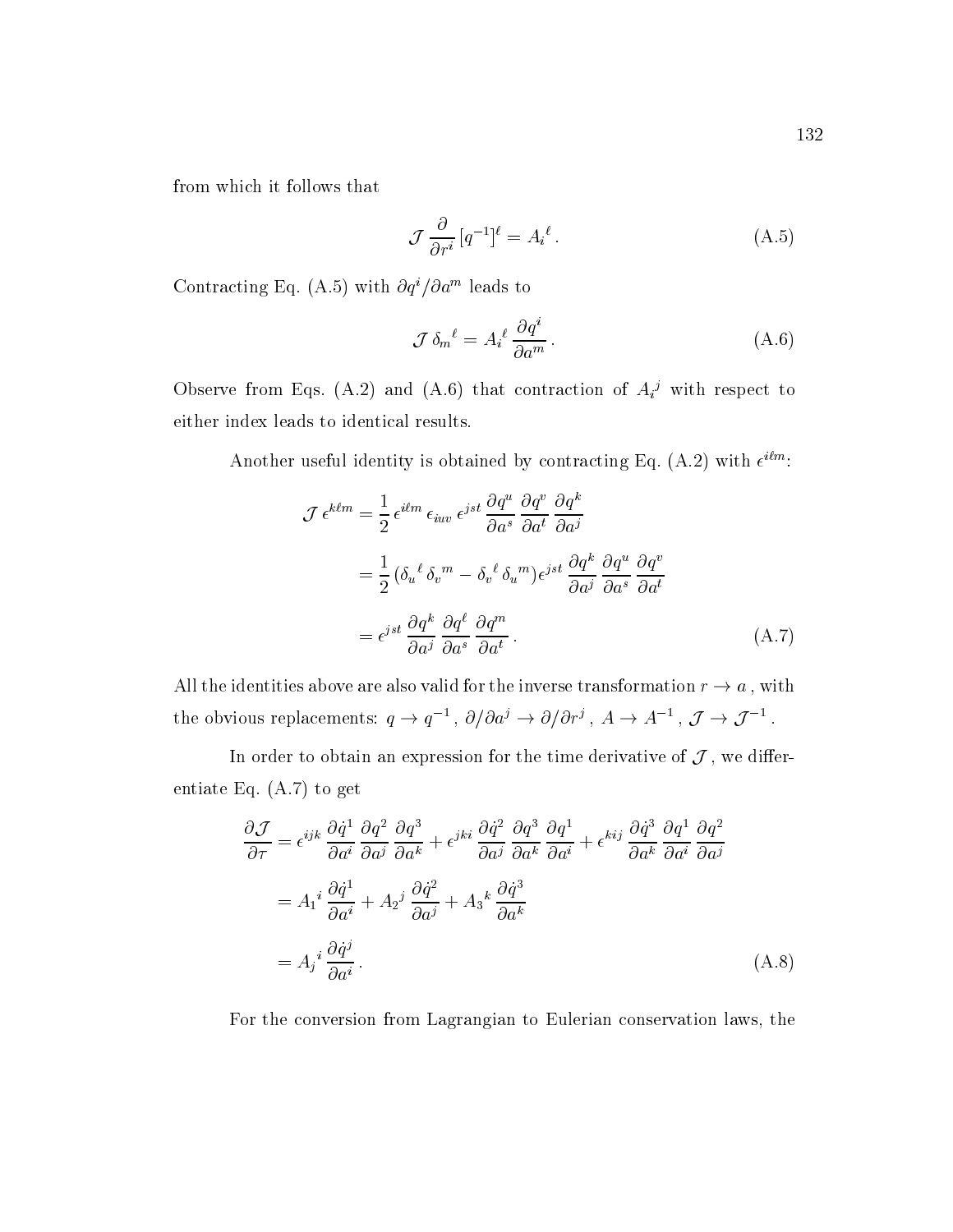relation  $|A^-|_i$   $A_k{}^j = o_k$  is of much use, the proof of which is as follows:

$$
[A^{-1}]_j{}^i A_k{}^j = \frac{1}{4} \epsilon^{iuv} \epsilon_{jst} \epsilon^{jmn} \epsilon_{kxy} \frac{\partial}{\partial r^u} [q^{-1}]^s \frac{\partial}{\partial r^v} [q^{-1}]^t \frac{\partial q^x}{\partial a^m} \frac{\partial q^y}{\partial a^n}
$$
  

$$
= \frac{1}{4} \epsilon^{iuv} \epsilon_{kxy} \left( \frac{\partial}{\partial r^u} [q^{-1}]^m \frac{\partial}{\partial r^v} [q^{-1}]^n \right)
$$
  

$$
- \frac{\partial}{\partial r^u} [q^{-1}]^n \frac{\partial}{\partial r^v} [q^{-1}]^m \right) \frac{\partial q^x}{\partial a^m} \frac{\partial q^y}{\partial a^n}
$$
  

$$
= \frac{1}{4} \epsilon^{iuv} \epsilon_{kxy} \left( \delta_u{}^x \delta_v{}^y - \delta_u{}^y \delta_v{}^x \right) = \frac{1}{2} \epsilon^{iuv} \epsilon_{kuv}
$$
  

$$
= \delta_k{}^i.
$$
 (A.9)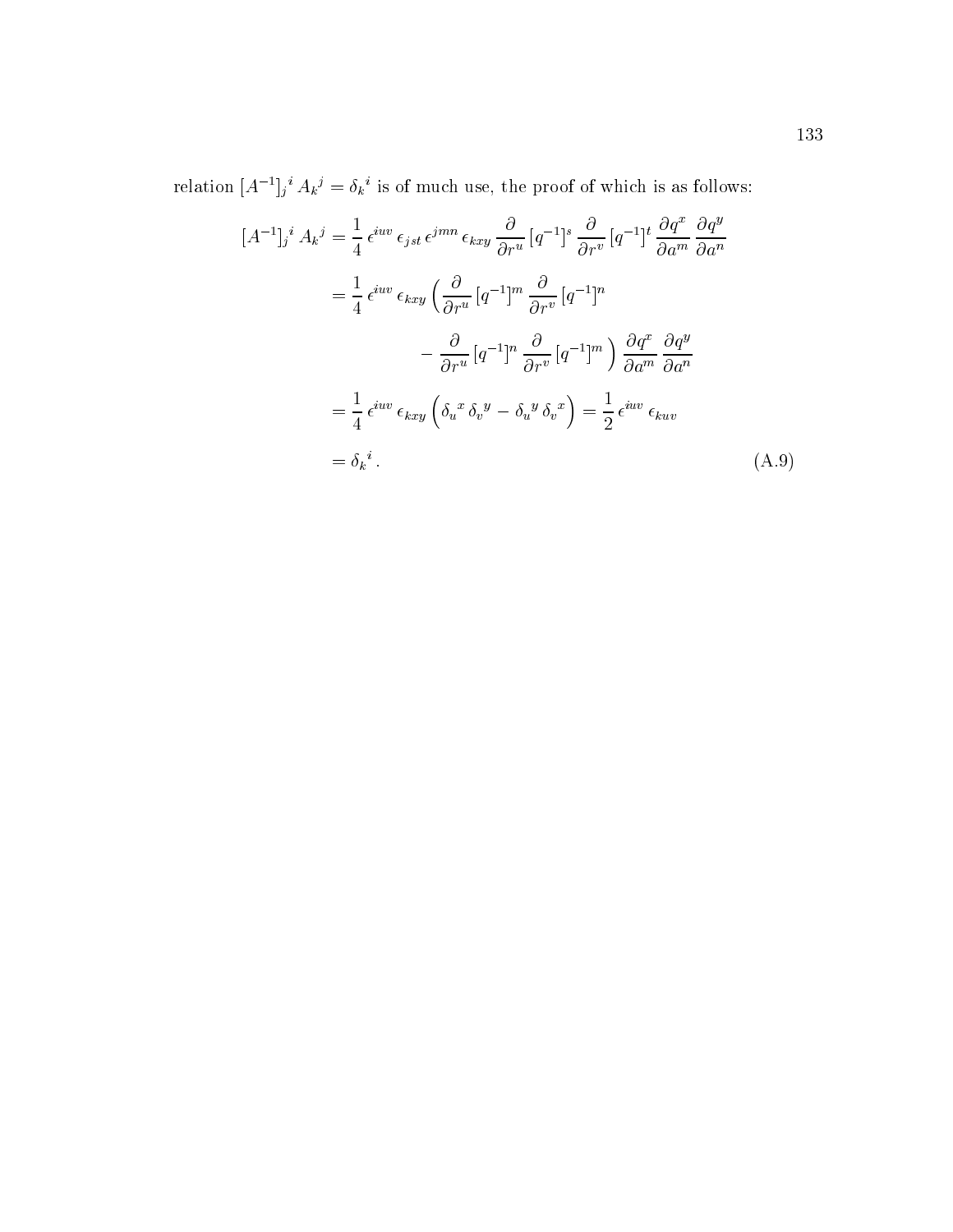## Appendix B

## Free Energy Principle of Stability

Here we briefly discuss some basic ideas of stability (Hazeltine and Meiss, 1992, for example) pertinent to our treatment of stability of ion-acoustic waves in Ch. 3. We are interested in the stability of an equilibrium solution to the set of equations,

$$
\frac{\partial z}{\partial t} + \mathcal{O} \cdot z = 0, \qquad (B.1)
$$

where the vector z represents the dynamical variables, while  $\mathcal{O}$ , for our purpose, is some partial differential operator. The equilibrium solution  $z_0$  satisfies  $\mathcal{O}$ .  $z_0 = 0.$ 

Perhaps the most fundamental and intuitive definition of stability is that of Lyapunov.

Lyapunov Stability: An equilibrium z0 is stable if, for any neighborhood <sup>U</sup> of  $z_0$ , all initial conditions in some smaller neighborhood V, contained in U, stay in U for all time.

The most effective way to show Lyapunov stability for a set of partial differential equations involves a free energy functional. It is required that such a free energy functional  $F$ , if it exists, must be an invariant and have a critical point at the equilibrium  $z_0$ .

Free energy functionals can generally be found for equilibria of Hamiltonian systems. Existence of  $F$  allows the use of the following property: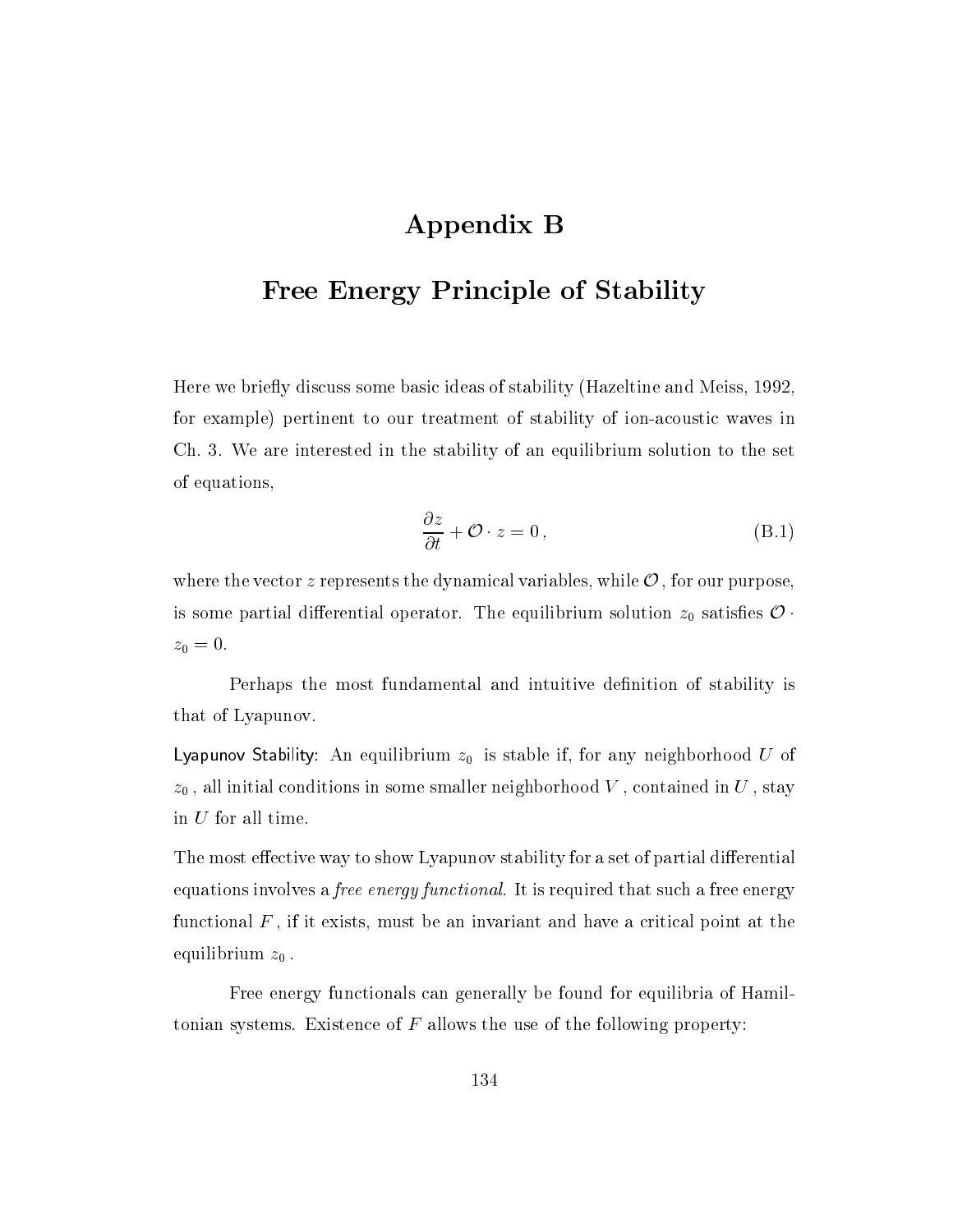Dirichlet's Criterion (or Free Energy Principle): If the second variation of F at  $z_0$ is positive definite,

$$
\delta^2 F[\zeta; z_0] \ge C \, \|\zeta\|^2 \quad \text{for any } \zeta \,, \tag{B.2}
$$

then  $z_0$  is Lyapunov stable.

*Proof.* Eq. (B.2) implies that the surfaces of constant F are ellipsoids near  $z_0$ , hence the invariance of  $F$  maintains the motion on one of these ellipsoids. This is the simplest way to understand Dirichlet's criterion.

A more rigorous way to understand Dirichlet's criterion is to note that since F has a critical point at  $z_0$ , the first variation vanishes at  $z_0$ , and we are left with

$$
F[z_0 + \zeta] - F[z_0] = \delta^2 F[\zeta; z_0] + \epsilon(||\zeta||) ||\zeta||^2
$$
 (B.3)

where  $\epsilon(\|\zeta\|) \to 0$  as  $\|\zeta\| \to 0$ . Choosing  $\|\zeta\|$  small enough so that  $|\epsilon| \, < \, C/2$ , it is established that

$$
F[z_0 + \zeta] - F[z_0] > \frac{1}{2}C ||\zeta||^2. \tag{B.4}
$$

The left hand side of inequality  $(B.4)$  is constant in time since  $F$  is an invariant; therefore  $\|\zeta\|^2$  is bounded for all time.

Note that the idea of stability is associated with a norm, which was left unspecified in inequality (B.2). Stability is generally norm-dependent; a system may be stable with respect to a certain norm, but not others.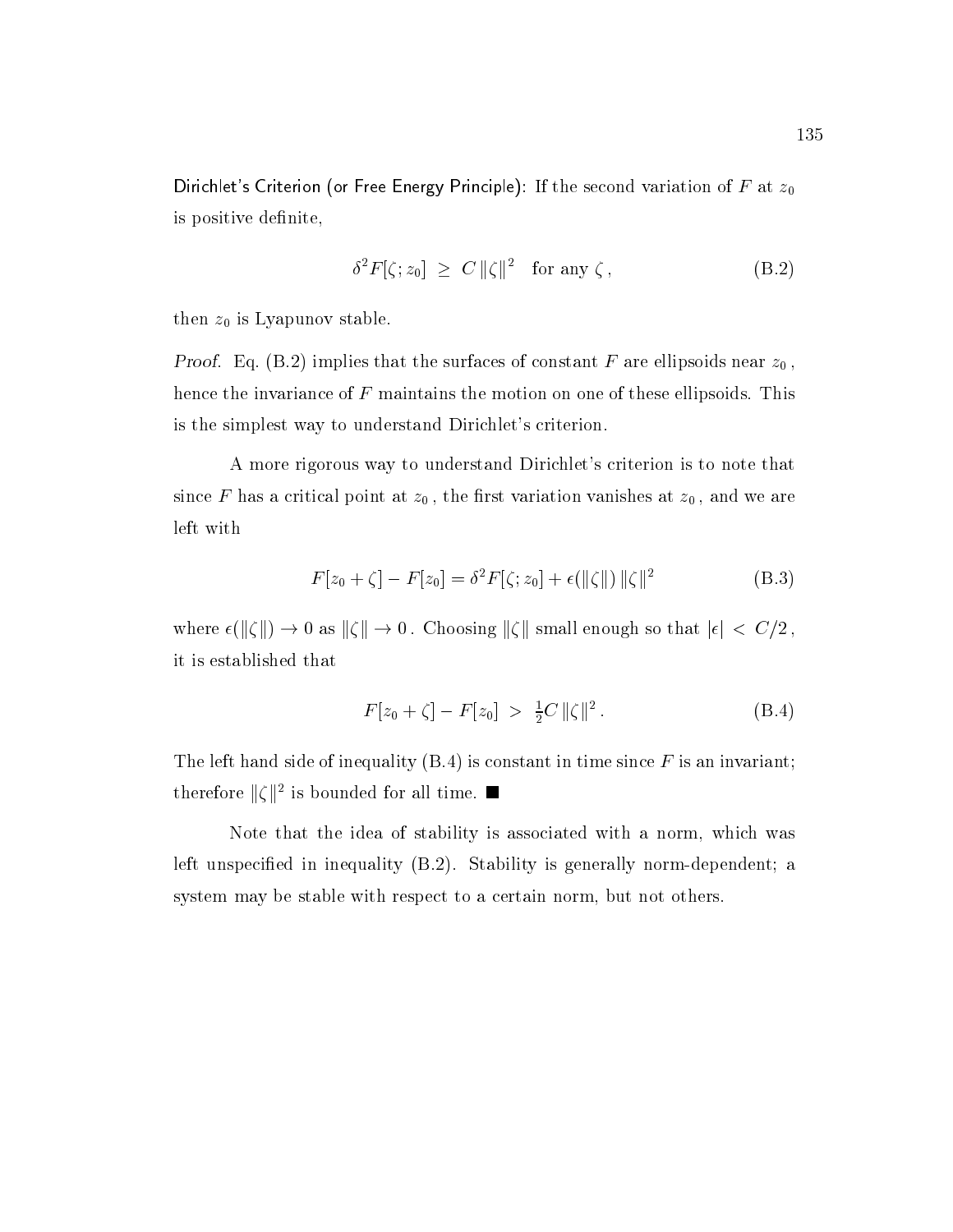## Bibliography

- Abers, E. S. and Lee, B. W. (1973). Gauge theories. *Physics Reports*, **9 C**:1– 141.
- Anderson, J. L. and Bergmann, P. G. (1951). Constraints in covariant field theories. Physical Review,  $83:1018-1025$ .
- Benjamin, T. B. (1972). The stability of solitary waves. *Proceedings of the* Royal Society of London, 328 A:153-183.
- Bona, J. L. (1975). On the stability of soltary waves. *Proceedings of the Royal Society of London*, **344 A**:363-374.
- Bona, J. L. and Soyeur, A. (1994). On the stability of solitary-wave solutions of model equations for long waves. Journal of Nonlinear Science, 4:449-470.
- Bretherton, F. P. (1970). A note on Hamilton's principle for perfect fluids. Journal of Fluid Mechanics,  $44(1):19{-}31$ .
- Calkin, M. G. (1963). An action principle for magnetohydrodynamics. Canadian Journal of Physics,  $41:2241-2251$ .
- Candy, J. (1998). Personal communication.
- Cary, J. R. and Littlejohn, R. G. (1983). Noncanonical Hamiltonian mechanics and its application to magnetic field line flow. Annals of Physics,  $151:1-34$ .
- Chen, F. F. (1984). Introduction to Plasma Physics and Controlled Fusion, volume 1. Plenum Press, New York, second edition.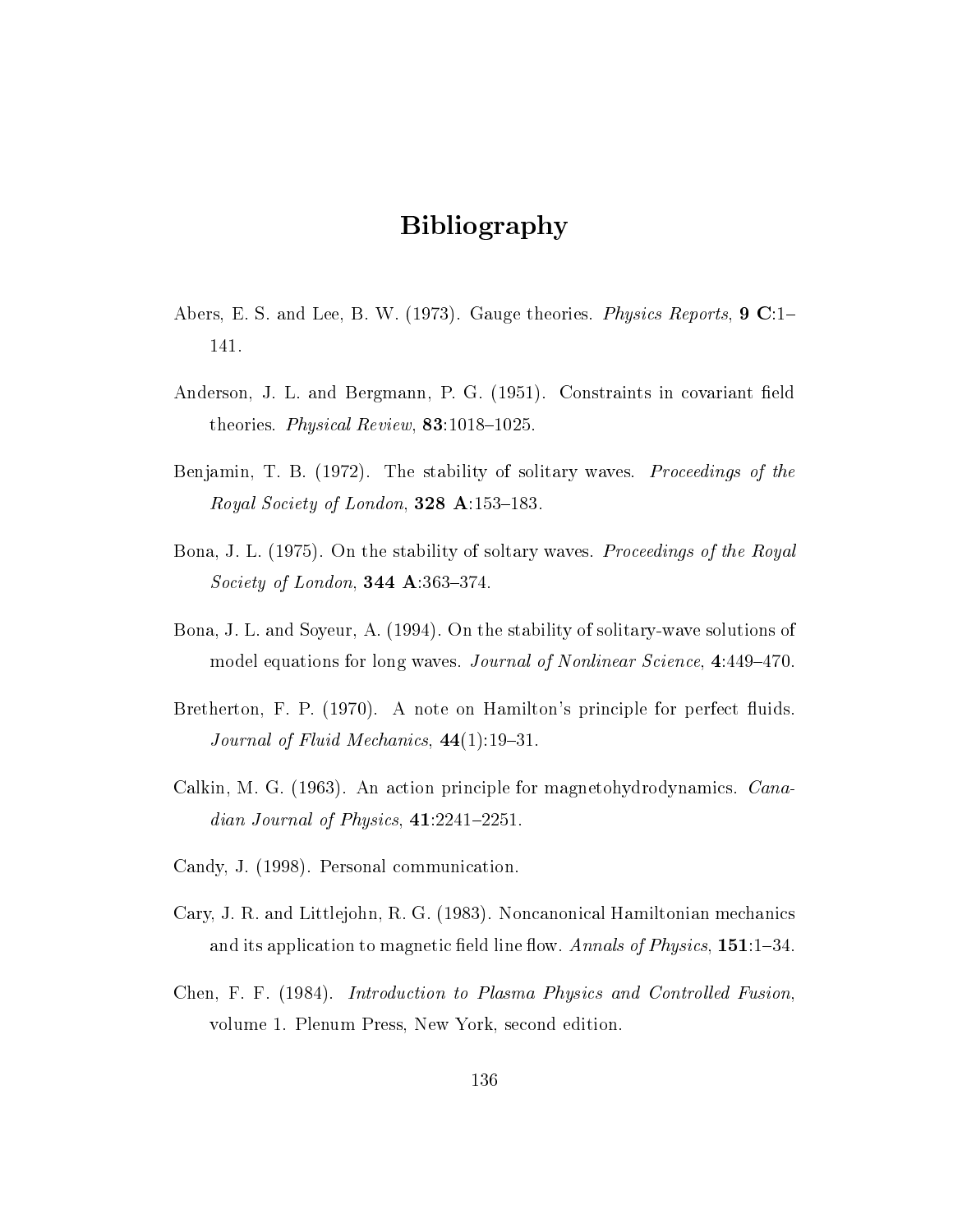- Davidson, R. C. (1972). *Methods in Nonlinear Plasma Theory*. Academic Press, New York.
- Davis, L., Lust, R., and Schluter, A. (1958). Z. Naturforsch., 13 a:916.
- Eckart, C. (1938). The electrodynamics of material media. *Physical Review*, 54:920-923.
- Eckart, C. (1960). Variation principles of hydrodynamics. The Physics of  $Fluids, 3:421–427.$
- Gentle, K. (1996). Personal communication.
- Gordin, V. A. and Petviashvili, V. I. (1987). Gauge of the vector potential; Lyapunov-stable MHD equilibria. Soviet Journal of Plasma Physics,  $13(7):509{-}511.$
- Hazeltine, R. D. and Meiss, J. D. (1992). Plasma Confinement. Frontiers in Physics. Addison-Wesley Publishing Company, Redwood City, California.
- Henyey, F. S. (1982). Gauge groups and Noether's theorem for continuum mechanics. In Tabor, M. and Treve, Y., editors, Mathematical Methods in Hydrodynamics and Integrability in Related Dynamical Systems, American Institute of Physics Conference Proceedings No. 88, pages 85–89.
- Herivel, J. W. (1955). The derivation of the equations of motion of an ideal fluid by Hamilton's principle. *Proceedings of the Cambridge Philosophical*  $Society, 51:344–349.$
- Horton, W. and Ichikawa, Y. H. (1996). *Chaos and Structures in Nonlinear* Plasmas. World Scientific, Singapore.
- Ilgisonis, V. I. and Pastukhov, V. P. (1995). On nonlinear MHD stability of toroidal magnetized plasmas. Pis'ma gv ZhETF,  $61(3):186-192$ .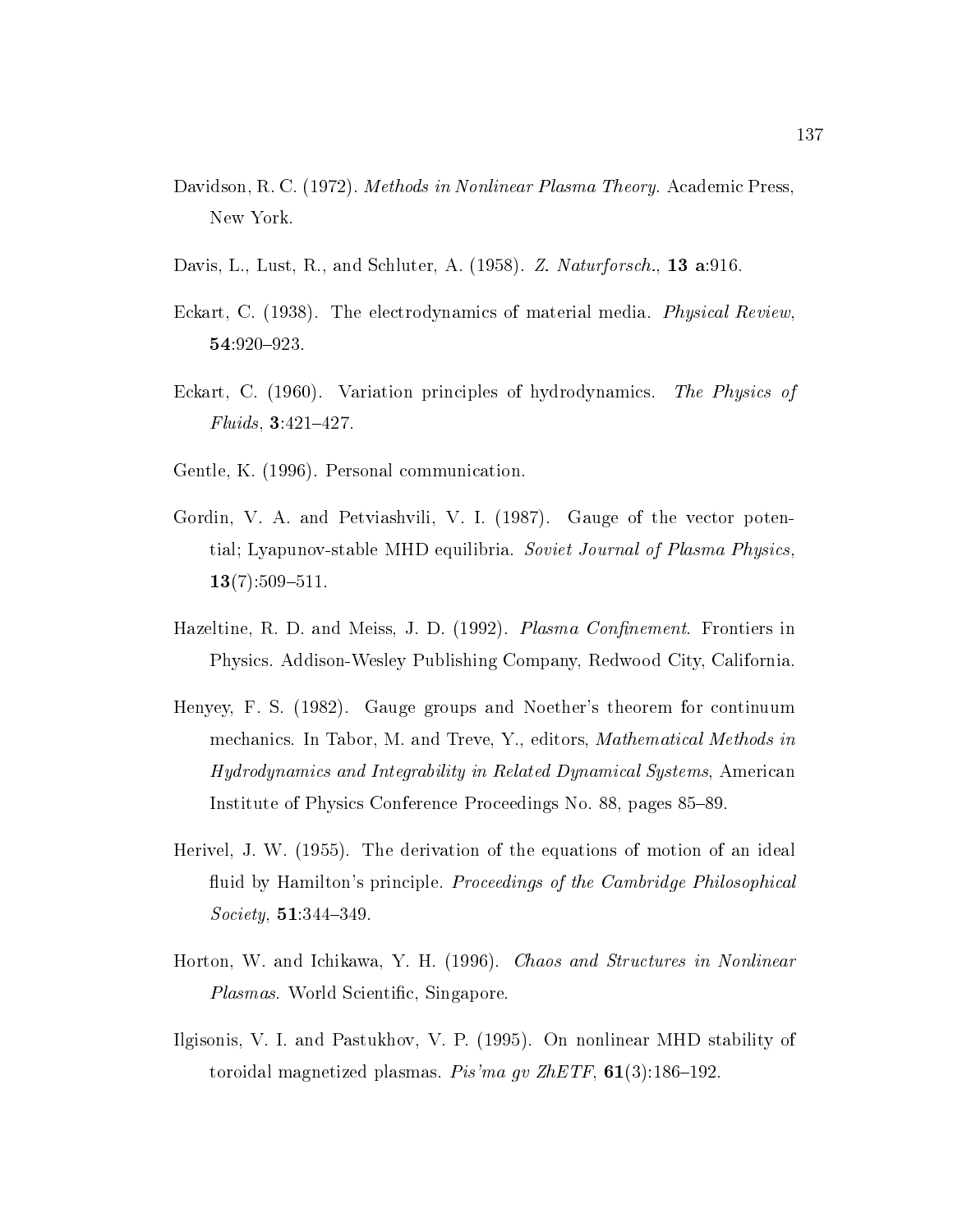- Kaw, P. (1973). Current driven ion wave instability in a weakly ionized collisional magnetoplasma. Physics Letters, 44  $\mathbf{A}(6)$ :427-428.
- Krall, N. A. and Trivelpiece, A. W. (1973). Principles of Plasma Physics. McGraw-Hill, New York.
- Lamb, H. (1932). *Hydrodynamics*. Cambridge Mathematical Library. Cambridge University Press, sixth edition.
- Lundgren, T. S. (1963). Hamilton's variational principle for a perfectly conducting plasma continuum. The Physics of Fluids,  $6(7)$ :898-904.
- Marsden, J. E. and Ratiu, T. S. (1994). *Introduction to Mechanics and Sym*metry. Springer-Verlag, New York.
- Mathews, J. and Walker, R. L. (1970). Mathematical Methods of Physics. W. A. Benjamin, Inc., second edition.
- Mezic, I. and Wiggins, S. (1994). On the integrability and perturbation of three-dimensional fluid flows with symmetry. Journal of Nonlinear Science.  $4:157{-}194.$
- Morrison, P. J. (1982). Poisson brackets for fluids and plasmas. In Tabor, M. and Treve, Y., editors, Mathematical Methods in Hydrodynamics and Integrability in Related Dynamical Systems, American Institute of Physics Conference Proceedings No. 88, pages 13-46.
- Morrison, P. J. (1998). Hamiltonian description of the ideal fluid. Reviews of *Modern Physics*,  $70(2):467{-}521$ .
- Morrison, P. J. and Eliezer, S. (1986). Spontaneous symmetry breaking and neutral stability in the noncanonical Hamiltonian formalism. Physical Review,  $33A:4205-4214$ .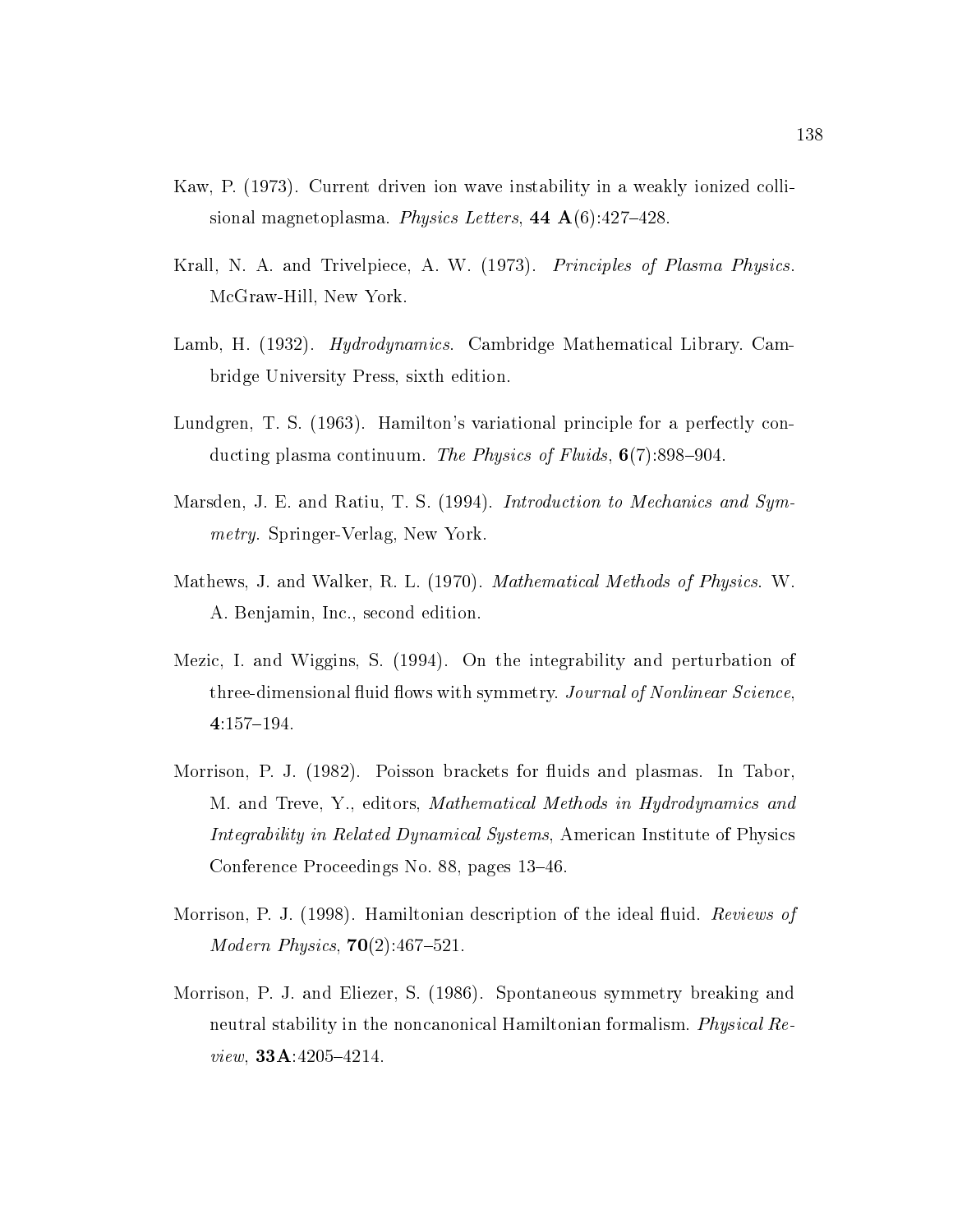- Morrison, P. J. and Greene, J. M. (1980). Noncanonical Hamiltonian density formulation of hydrodynamics and ideal magnetohydrodynamics. Physical *Review Letters*, 45:790–794. See also 48:569,  $(1982)$ .
- Muller, P. (1995). Ertel's potential vorticity theorem in physical oceanography. Reviews of Geophysics,  $33:67-97$ .
- Newcomb, W. A. (1962). Lagrangian and Hamiltonian methods in magnetohydrodynamics. Nuclear Fusion, Supplement Part 2:451-463.
- Newcomb, W. A. (1967). Exchange invariance in fluid systems. *Proc. Symp.* Appl. Math.,  $18:152-161$ .
- Nicholson, D. R. (1983). *Introduction to Plasma Theory*. Wiley Series in Plasma Physics. John Wiley & Sons, New York.
- Noether, E. (1918). Invariante variationsprobleme. Nachr. Ges. Gottingen. pages 235-257.
- Padhye, N. and Morrison, P. J. (1996a). Fluid element relabeling symmetry. Physics Letters, 219 A:287-292.
- Padhye, N. and Morrison, P. J. (1996b). Relabeling symmetries in hydrodynamics and magnetohydrodynamics. Plasma Physics Reports,  $22(10):869-877$ . Translated from Fizika Plazmy,  $22(10):960-970$  (1996).
- Pedlosky, J. (1979). *Geophysical Fluid Dynamics*. Springer-Verlag, New York. second edition.
- Press, W. H., Teukolsky, S. A., Vetterling, W. T., and Flannery, B. P. (1992). Numerical Recipes in C: The Art of Scientific Computing. Cambridge University Press, second edition.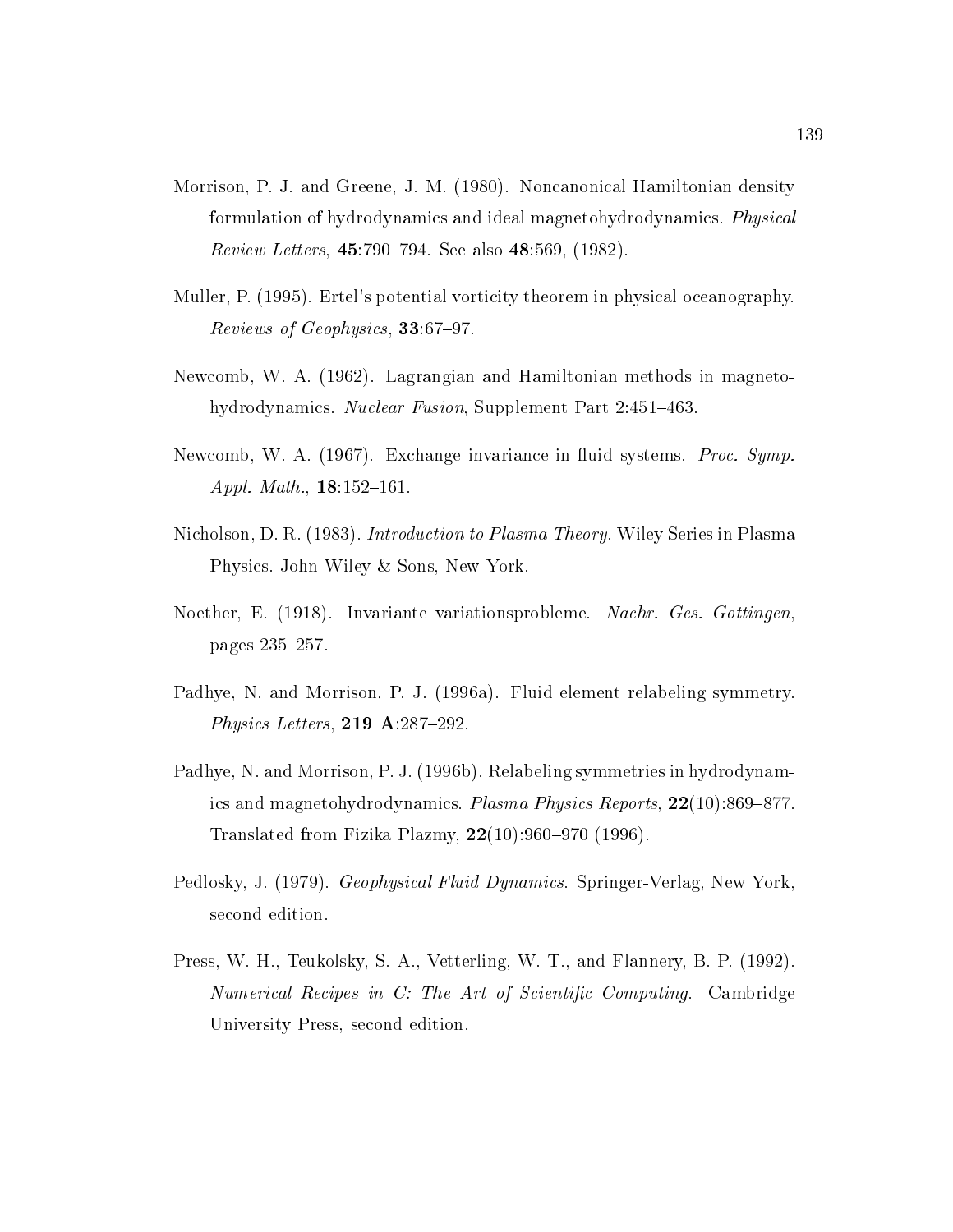- Ripa, P. (1981). Symmetries and conservation laws for internal gravity waves. In West, B. J., editor, Nonlinear Properties of Internal Waves, American Institute of Physics Conference Proceedings No. 76, pages 281-306.
- Sagdeev, R. Z. (1966). Cooperative phenomena and shock waves in collisionless plasmas. In Leontovich, M. A., editor, Reviews of Plasma Physics, volume 4, pages  $23-91$ .
- Salmon, R. (1982). Hamilton's principle and Ertel's theorem. In Tabor, M. and Treve, Y., editors, Mathematical Methods in Hydrodynamics and Integrability in Related Dynamical Systems, American Institute of Physics Conference Proceedings No. 88, pages 127-135.
- Salmon, R. (1988). Hamiltonian fluid mechanics. Annual Review of Fluid *Mechanics*,  $20:225-256$ .
- Su, C. H. and Gardner, C. S. (1969). Korteweg-de Vries equation and generalizations. III. Derivation of the Korteweg-de Vries equation and Burger's equation. Journal of Mathematical Physics,  $10(3):536-539$ .
- Sundermeyer, K. (1982). Constrained Dynamics with Applications to Yang-Mills Theory, General Relativity, Classical Spin, Dual String Model. Lecture Notes in Physics No. 169. Springer-Verlag, Berlin.
- Taniuti, T. (1974). Reductive perturbation method and far fields of wave equations. *Progress of Theoretical Physics*, Supplement 55:1-35.
- Tavel, M. A. (1971). Milestones in mathematical physics: Noether's theorem. Transport Theory and Statistical Physics,  $1(3):183-207$ .
- Truesdell, C. (1954). The Kinematics of Vorticity. Indiana University Press, Bloomington.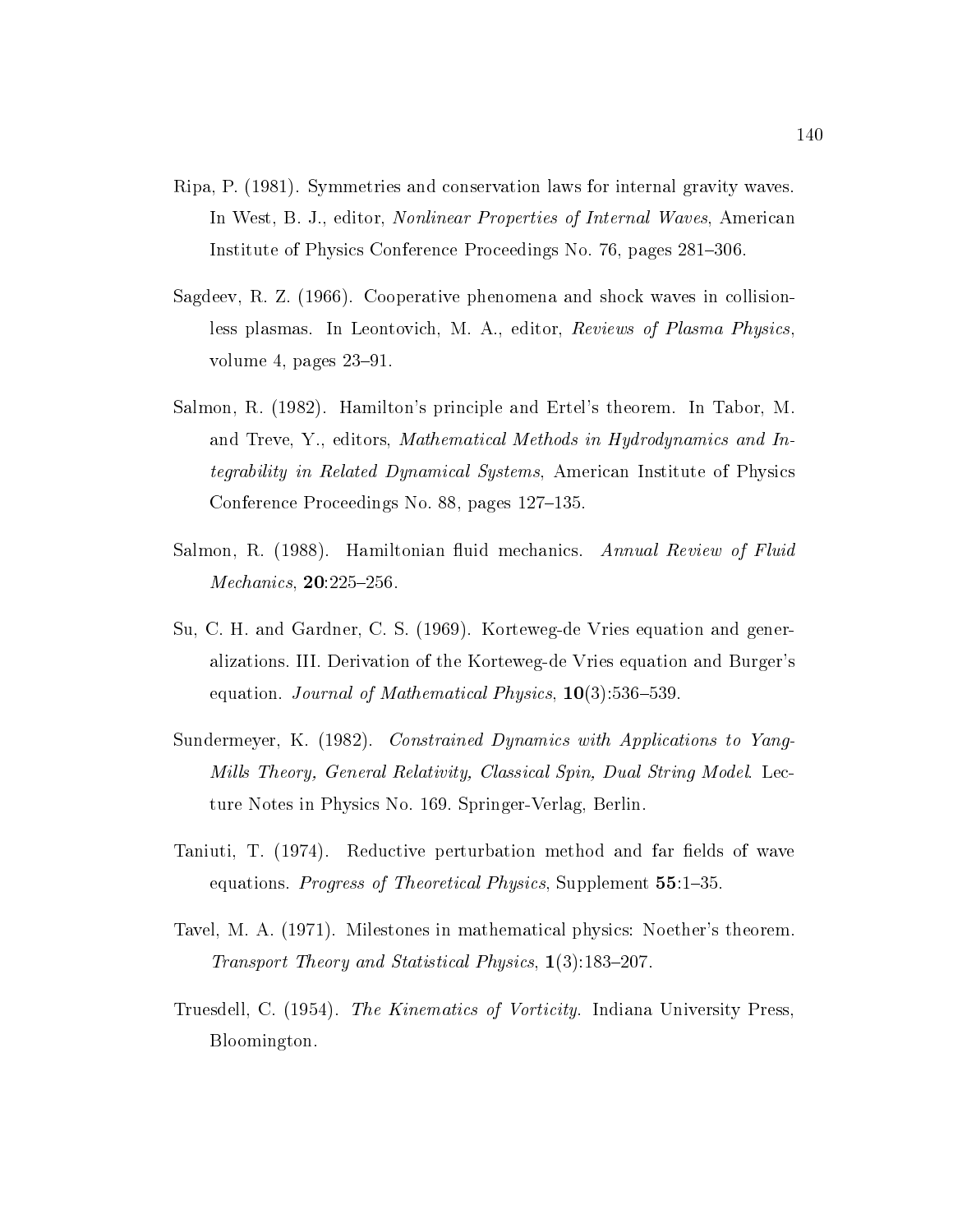- Utiyama, R. (1959). Theory of invariant variation and the generalized canonical dynamics. Progress of Theoretical Physics, Supplement 9:19-44.
- Washimi, H. and Taniuti, T. (1966). Propagation of ion-acoustic solitary waves of small amplitude. Physics Review Letters, 17:996-998.
- Wong, A. Y., Motley, R. W., and D'Angelo, N. (1964). Landau damping of ion acoustic waves in highly ionized plasmas. Physical Review,  $133(2A):436-$ 442.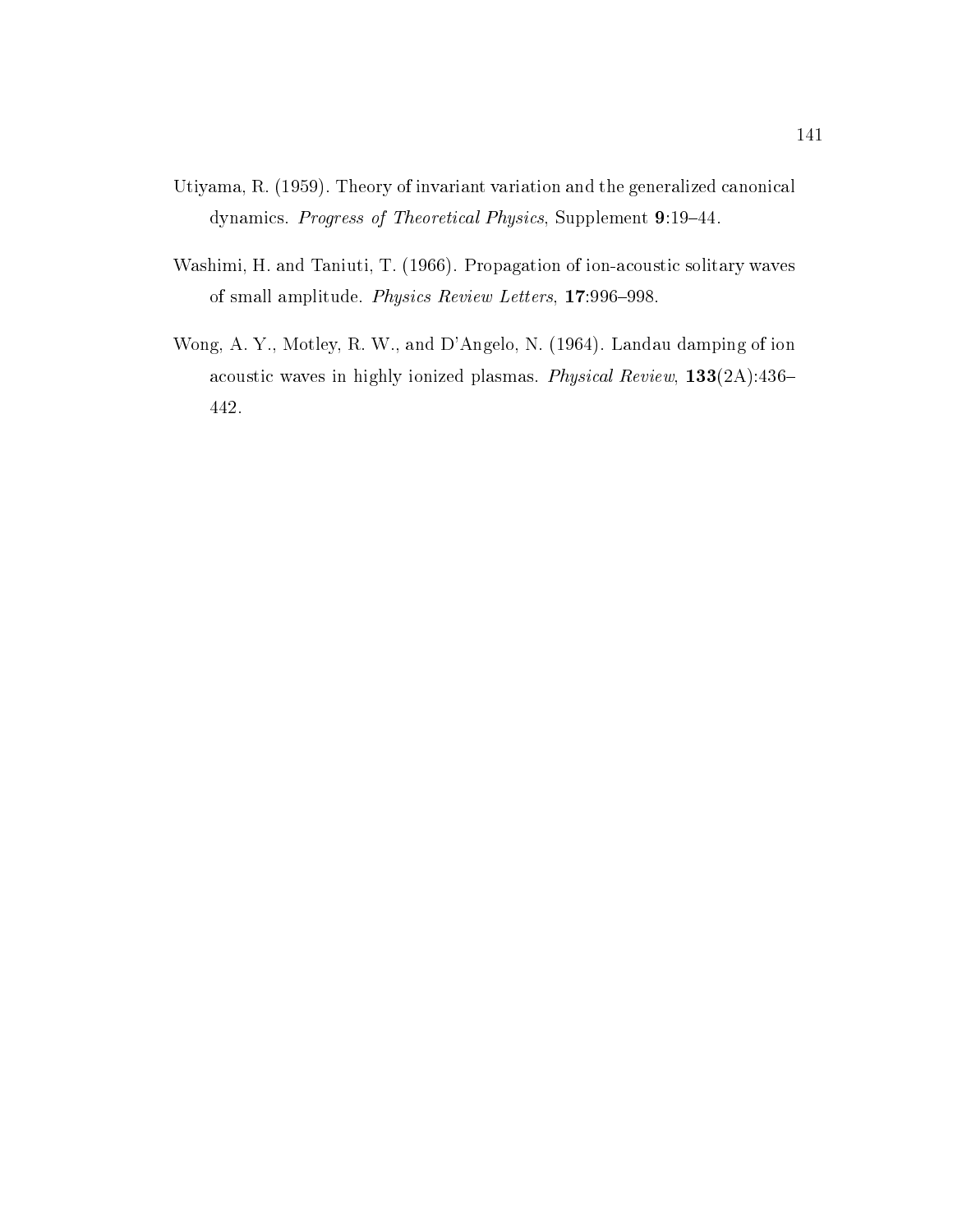## Vita

Nikhil Padhye was born in Kolhapur, Maharashtra, India, on March 15, 1970, to Subhash and Nalini Padhye. Subhash's job took him to many cities in India, as well as Europe, and the family was constantly on the move. After Subhash's untimely death in 1978, Nalini and Nikhil moved back to Kolhapur with Nalini's parents, Kalindi and Raghunath, and her sister, Mrinalini. Raghunath, a physics professor, was Nikhil's first inspiration, but unfortunately also died in 1978.

The family slowly recovered after this tragic year, and at the young age of 11, Nikhil got hooked on building electronic circuits on wooden boards with copper screws acting as connectors. He screwed together his first radio set a year later, before moving on to his next fascination of making telescopes and watching planets and stars. Soon he was led to investigate the principles behind his experiments, and found himself fascinated by physics.

He joined the Indian Institute of Technology at Bombay in 1987 to study physics and technology in a program entitled Engineering Physics, and received his Bachelor of Technology degree in 1991. During the summer of 1990, he was a trainee at the laser plasma division of the Bhabha Atomic Research Center at Bombay.

In 1991, Nikhil entered the University of Texas, and after a summer's work as an experimentalist at the Fusion Research Center's tokamak, he decided that theoretical plasma physics was more to his liking. Phil Morrison accepted to be his advisor, and has guided Nikhil with his Master's thesis, as well as this